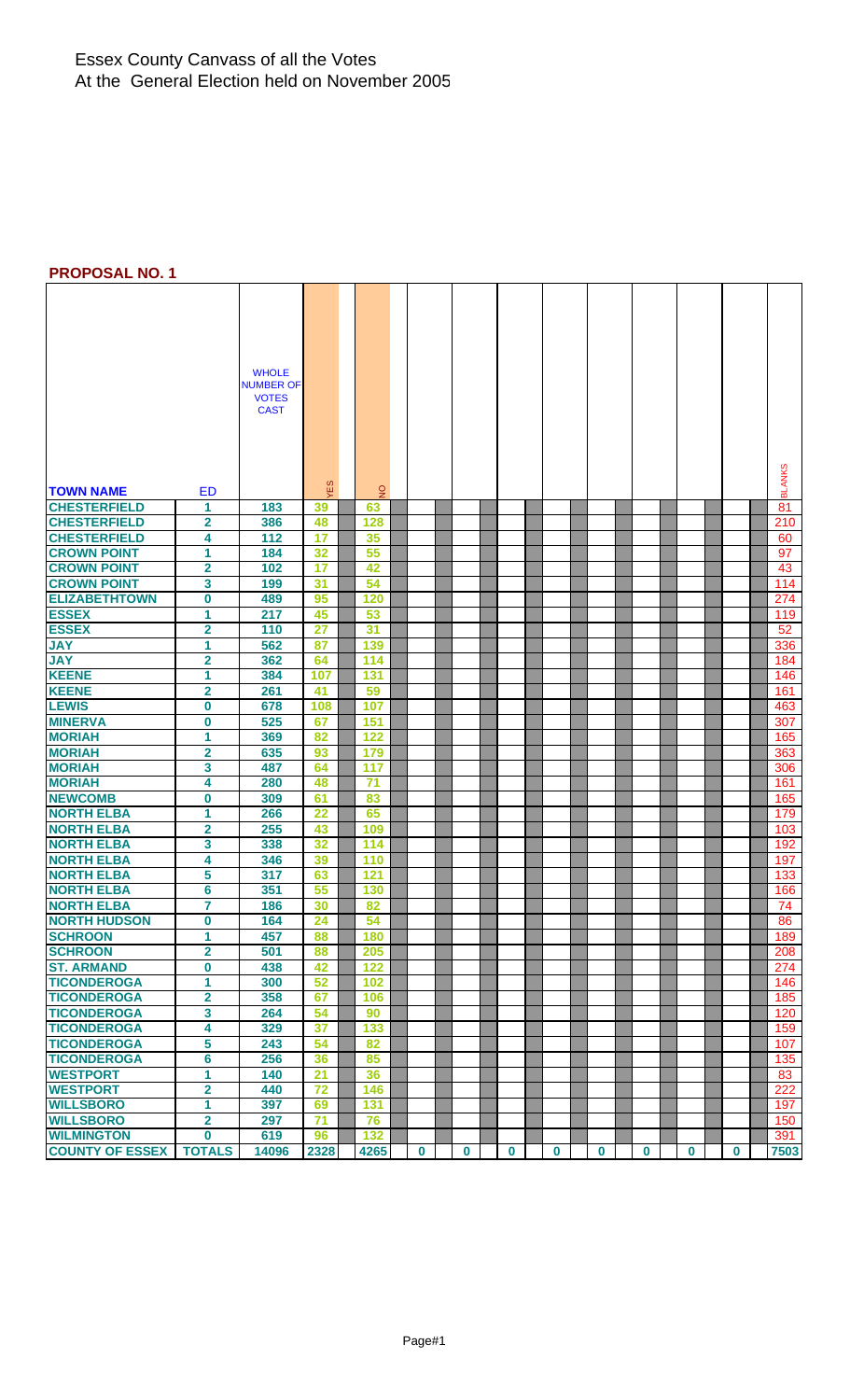### Essex County Canvass of all the Votes At the General Election held on November 2005

### **PROPOSAL NO. 2**

|                                      |                              | <b>WHOLE</b><br><b>NUMBER OF</b> |            |                |             |   |          |          |          |   |          |             |               |
|--------------------------------------|------------------------------|----------------------------------|------------|----------------|-------------|---|----------|----------|----------|---|----------|-------------|---------------|
|                                      |                              | <b>VOTES</b>                     |            |                |             |   |          |          |          |   |          |             |               |
|                                      |                              | <b>CAST</b>                      |            |                |             |   |          |          |          |   |          |             |               |
|                                      |                              |                                  |            |                |             |   |          |          |          |   |          |             |               |
|                                      |                              |                                  |            |                |             |   |          |          |          |   |          |             |               |
|                                      |                              |                                  |            |                |             |   |          |          |          |   |          |             |               |
|                                      |                              |                                  |            |                |             |   |          |          |          |   |          |             |               |
| <b>TOWN NAME</b>                     | ED                           |                                  | <b>VES</b> | $\overline{2}$ |             |   |          |          |          |   |          |             | <b>BLANKS</b> |
| <b>CHESTERFIELD</b>                  | 1                            | 183                              | 51         | 50             |             |   |          |          |          |   |          |             | 82            |
| <b>CHESTERFIELD</b>                  | $\overline{\mathbf{2}}$      | 386                              | 62         | 110            |             |   |          |          |          |   |          |             | 214           |
| <b>CHESTERFIELD</b>                  | 4                            | 112                              | 24         | 30             |             |   |          |          |          |   |          |             | 58            |
| <b>CROWN POINT</b>                   | 1                            | 184                              | 38         | 45             |             |   |          |          |          |   |          |             | 101           |
| <b>CROWN POINT</b>                   | $\overline{\mathbf{2}}$      | 102                              | 25         | 36             |             |   |          |          |          |   |          |             | 41            |
| <b>CROWN POINT</b>                   | 3                            | 199                              | 44         | 44             |             |   |          |          |          |   |          |             | 111           |
| <b>ELIZABETHTOWN</b>                 | 0                            | 489                              | 110        | 116            |             |   |          |          |          |   |          |             | 263           |
| <b>ESSEX</b>                         | 1                            | 217                              | 59         | 46             |             |   |          |          |          |   |          |             | 112           |
| <b>ESSEX</b>                         | $\overline{\mathbf{2}}$      | 110                              | 30         | 29             |             |   |          |          |          |   |          |             | 51            |
| <b>JAY</b>                           | 1                            | 562                              | 118        | 120            |             |   |          |          |          |   |          |             | 324           |
| <b>JAY</b>                           | 2                            | 362                              | 78         | 104            |             |   |          |          |          |   |          |             | 180           |
| <b>KEENE</b>                         | 1                            | 384                              | 124        | 116            |             |   |          |          |          |   |          |             | 144           |
| <b>KEENE</b>                         | 2                            | 261                              | 62         | 51             |             |   |          |          |          |   |          |             | 148           |
| <b>LEWIS</b>                         | 0                            | 678                              | 111        | 120            |             |   |          |          |          |   |          |             | 447           |
| <b>MINERVA</b>                       | 0                            | 525                              | 78         | 149            |             |   |          |          |          |   |          |             | 298           |
| <b>MORIAH</b>                        | 1                            | 369                              | 100        | 110            |             |   |          |          |          |   |          |             | 159           |
| <b>MORIAH</b>                        | $\overline{\mathbf{2}}$      | 635                              | 148        | 138            |             |   |          |          |          |   |          |             | 349           |
| <b>MORIAH</b>                        | 3                            | 487                              | 81         | 125            |             |   |          |          |          |   |          |             | 281           |
| <b>MORIAH</b>                        | 4                            | 280                              | 59         | 68             |             |   |          |          |          |   |          |             | 153           |
| <b>NEWCOMB</b>                       | 0                            | 309                              | 74         | 85             |             |   |          |          |          |   |          |             | 150           |
| <b>NORTH ELBA</b>                    | 1                            | 266                              | 36         | 57             |             |   |          |          |          |   |          |             | 173           |
| <b>NORTH ELBA</b>                    | $\mathbf 2$                  | 255                              | 65         | 81             |             |   |          |          |          |   |          |             | 109           |
| <b>NORTH ELBA</b>                    | 3                            | 338                              | 63         | 85             |             |   |          |          |          |   |          |             | 190           |
| <b>NORTH ELBA</b>                    | 4                            | 346                              | 73         | 70             |             |   |          |          |          |   |          |             | 203           |
| <b>NORTH ELBA</b>                    | 5                            | 317                              | 87         | 99             |             |   |          |          |          |   |          |             | 131           |
| <b>NORTH ELBA</b>                    | 6                            | 351                              | 93         | 97             |             |   |          |          |          |   |          |             | 161           |
| <b>NORTH ELBA</b>                    | 7                            | 186                              | 37         | 80             |             |   |          |          |          |   |          |             | 69            |
| <b>NORTH HUDSON</b>                  | $\bf{0}$                     | 164                              | 43         | 43             |             |   |          |          |          |   |          |             | 78            |
| <b>SCHROON</b>                       | 1                            | 457                              | 128        | 149            |             |   |          |          |          |   |          |             | 180           |
| <b>SCHROON</b>                       | $\overline{\mathbf{2}}$      | 501                              | 122        | 177            |             |   |          |          |          |   |          |             | 202           |
| <b>ST. ARMAND</b>                    | $\bf{0}$                     | 438                              | 78         | 94             |             |   |          |          |          |   |          |             | 266           |
| <b>TICONDEROGA</b>                   | 1                            | 300                              | 81         | 83             |             |   |          |          |          |   |          |             | 136           |
| <b>TICONDEROGA</b>                   | $\overline{\mathbf{2}}$      | 358                              | 85         | 103            |             |   |          |          |          |   |          |             | 170           |
| <b>TICONDEROGA</b>                   | $\overline{\mathbf{3}}$      | 264                              | 73         | 80             |             |   |          |          |          |   |          |             | 111           |
| <b>TICONDEROGA</b>                   | 4                            | 329                              | 52         | 123            |             |   |          |          |          |   |          |             | 154           |
| <b>TICONDEROGA</b>                   | 5                            | 243                              | 69         | 76             |             |   |          |          |          |   |          |             | 98            |
| <b>TICONDEROGA</b>                   | 6                            | 256                              | 60         | 62             |             |   |          |          |          |   |          |             | 134           |
| <b>WESTPORT</b>                      | 1                            | 140                              | 34         | 31             |             |   |          |          |          |   |          |             | 75            |
| <b>WESTPORT</b>                      | $\overline{\mathbf{2}}$      | 440                              | 92         | 130            |             |   |          |          |          |   |          |             | 218           |
| <b>WILLSBORO</b><br><b>WILLSBORO</b> | 1<br>$\overline{\mathbf{2}}$ | 397<br>297                       | 113<br>96  | 103<br>65      |             |   |          |          |          |   |          |             | 181<br>136    |
| <b>WILMINGTON</b>                    | O                            | 619                              | 121        | 118            |             |   |          |          |          |   |          |             | 380           |
| <b>COUNTY OF ESSEX</b>               | <b>TOTALS</b>                | 14096                            | 3177       | 3698           | $\mathbf 0$ | 0 | $\bf{0}$ | $\bf{0}$ | $\bf{0}$ | 0 | $\bf{0}$ | $\mathbf 0$ | 7221          |
|                                      |                              |                                  |            |                |             |   |          |          |          |   |          |             |               |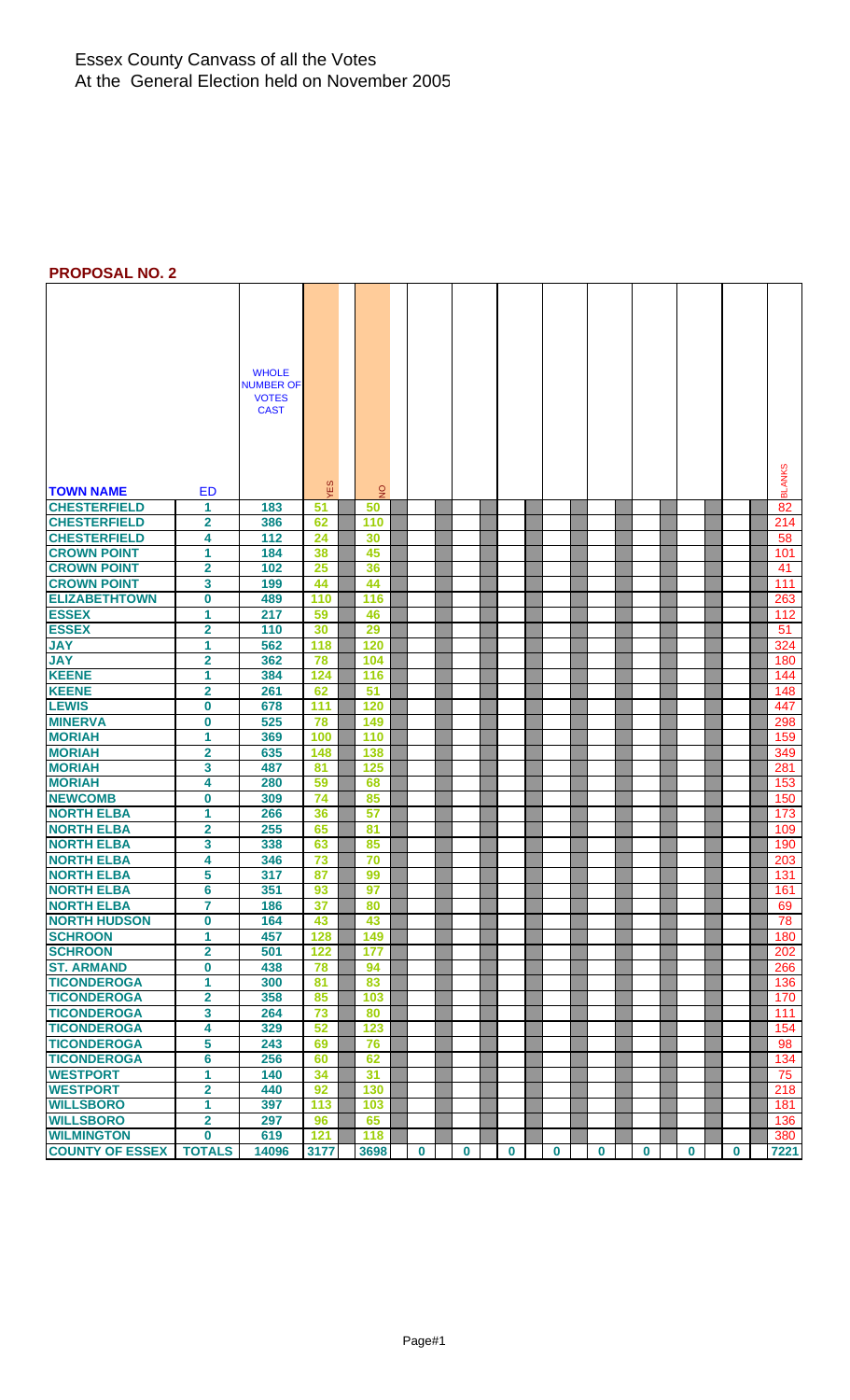## Canvass of all the Votes at the General Election held on November 8th, 2005

## **COUNTY JUDGE**

|                        |                         | <b>WHOLE</b><br><b>NUMBER OF</b><br><b>VOTES</b><br><b>CAST</b> | Meyer<br>മ<br>Richard | Meyer<br>ΔÖ<br>Richard | Debra Whitson | <b>Briggs</b> | evington Hatch | Raven<br>Haida | Sprague<br>Kristy | Rowe<br>John    | Alan Hipps | <b>Bruce</b> | <b>BLANKS</b> |
|------------------------|-------------------------|-----------------------------------------------------------------|-----------------------|------------------------|---------------|---------------|----------------|----------------|-------------------|-----------------|------------|--------------|---------------|
| <b>TOWN NAME</b>       | ED                      |                                                                 |                       |                        |               | Ron           |                |                |                   |                 |            | Paul         |               |
| <b>CHESTERFIELD</b>    | 1                       | 183                                                             | 94                    | 26                     |               |               |                |                |                   |                 |            |              | 63            |
| <b>CHESTERFIELD</b>    | $\overline{2}$          | 386                                                             | 199                   | 36                     |               |               |                |                |                   |                 |            |              | 151           |
| <b>CHESTERFIELD</b>    | 4                       | 112                                                             | 48                    | 15                     |               |               |                |                |                   |                 |            |              | 49            |
| <b>CROWN POINT</b>     | 1                       | 184                                                             | 133                   | 15                     |               |               |                |                |                   |                 |            |              | 36            |
| <b>CROWN POINT</b>     | $\overline{2}$          | 102                                                             | 74                    | 3                      |               |               |                |                |                   |                 |            |              | 25            |
| <b>CROWN POINT</b>     | 3                       | 199                                                             | 126                   | 20                     |               |               |                |                |                   |                 |            |              | 53            |
| <b>ELIZABETHTOWN</b>   | $\bf{0}$                | 489                                                             | 321                   | 33                     |               |               | $\mathbf{2}$   |                |                   |                 |            |              | 133           |
| <b>ESSEX</b>           | 1                       | 217                                                             | 124                   | 15                     |               |               |                |                |                   |                 |            |              | 78            |
| <b>ESSEX</b>           | $\overline{\mathbf{2}}$ | 110                                                             | 73                    | $\overline{7}$         |               | 1             |                |                |                   |                 |            |              | 29            |
| <b>JAY</b>             | 1                       | 562                                                             | 316                   | 53                     |               | 1             |                | 1              |                   |                 |            | 1            | 190           |
| <b>JAY</b>             | $\overline{2}$          | 362                                                             | 167                   | 46                     |               |               |                | 1              |                   |                 |            |              | 148           |
| <b>KEENE</b>           | 1                       | 384                                                             | 193                   | 34                     |               |               |                |                |                   |                 |            |              | 157           |
| <b>KEENE</b>           | $\overline{2}$          | 261                                                             | 135                   | 27                     |               |               |                |                |                   |                 |            |              | 99            |
| <b>LEWIS</b>           | $\bf{0}$                | 678                                                             | 410                   | 60                     |               |               |                |                |                   | 1               |            |              | 207           |
| <b>MINERVA</b>         | $\bf{0}$                | 525                                                             | 215                   | 43                     |               |               |                |                |                   |                 |            |              | 267           |
| <b>MORIAH</b>          | 1                       | 369                                                             | 249                   | 26                     |               |               |                |                |                   |                 |            |              | 94            |
| <b>MORIAH</b>          | $\overline{2}$          | 635                                                             | 433                   | 32                     |               |               |                |                | $\overline{2}$    |                 |            |              | 168           |
| <b>MORIAH</b>          | 3                       | 487                                                             | 314                   | 25                     |               |               |                |                |                   |                 |            |              | 148           |
| <b>MORIAH</b>          | 4                       | 280                                                             | 167                   | 22                     |               |               |                |                |                   |                 |            |              | 91            |
| <b>NEWCOMB</b>         | $\bf{0}$                | 309                                                             | 136                   | 21                     |               |               |                |                |                   |                 |            |              | 152           |
| <b>NORTH ELBA</b>      | 1                       | 266                                                             | 125                   | 32                     |               |               |                |                |                   |                 |            |              | 109           |
| <b>NORTH ELBA</b>      | $\overline{2}$          | 255                                                             | 149                   | 27                     |               |               |                |                |                   |                 |            |              | 79            |
| <b>NORTH ELBA</b>      | 3                       | 338                                                             | 185                   | 26                     | 1             |               |                |                |                   |                 |            |              | 126           |
| <b>NORTH ELBA</b>      | 4                       | 346                                                             | 203                   | 40                     |               |               |                |                |                   |                 |            |              | 103           |
| <b>NORTH ELBA</b>      | 5                       | 317                                                             | 172                   | 32                     |               |               |                |                |                   |                 |            |              | 113           |
| <b>NORTH ELBA</b>      | 6                       | 351                                                             | 205                   | 25                     |               |               |                |                |                   |                 |            |              | 121           |
| <b>NORTH ELBA</b>      | 7                       | 186                                                             | 114                   | 20                     |               |               |                |                |                   |                 |            |              | 52            |
| <b>NORTH HUDSON</b>    | $\bf{0}$                | 164                                                             | 84                    | 8                      |               |               |                |                |                   |                 |            |              | 72            |
| <b>SCHROON</b>         | 1                       | 457                                                             | 271                   | 38                     |               |               |                |                |                   |                 |            |              | 148           |
| <b>SCHROON</b>         | $\overline{\mathbf{2}}$ | 501                                                             | 321                   | 35                     |               |               |                |                |                   |                 |            |              | 145           |
| <b>ST. ARMAND</b>      | $\bf{0}$                | 438                                                             | 275                   | 30                     |               | 1             |                |                |                   |                 |            |              | 132           |
| <b>TICONDEROGA</b>     | 1                       | 300                                                             | 170                   | 26                     |               |               |                |                |                   |                 |            |              | 104           |
| <b>TICONDEROGA</b>     | $\overline{2}$          | 358                                                             | 223                   | 34                     |               |               |                |                |                   |                 |            |              | 101           |
| <b>TICONDEROGA</b>     | 3                       | 264                                                             | 149                   | 20                     |               |               |                |                |                   |                 |            |              | 95            |
| <b>TICONDEROGA</b>     | 4                       | 329                                                             | 193                   | 25                     |               |               |                |                |                   |                 |            |              | 111           |
| <b>TICONDEROGA</b>     | 5                       | 243                                                             | 117                   | 25                     |               |               |                |                |                   |                 |            |              | 101           |
| <b>TICONDEROGA</b>     | 6                       | 256                                                             | 128                   | 24                     |               |               |                |                |                   |                 |            |              | 104           |
| <b>WESTPORT</b>        | 1                       | 140                                                             | 71                    | 13                     |               |               |                |                |                   |                 |            |              | 56            |
| <b>WESTPORT</b>        | $\overline{\mathbf{2}}$ | 440                                                             | 241                   | 50                     |               |               |                |                |                   | 4               | 3.         |              | 142           |
| <b>WILLSBORO</b>       | 1                       | 397                                                             | 208                   | 46                     |               |               |                |                |                   |                 |            |              | 143           |
| <b>WILLSBORO</b>       | $\overline{2}$          | 297                                                             | 160                   | 27                     |               |               |                |                |                   |                 |            |              | 110           |
| <b>WILMINGTON</b>      | $\bf{0}$                | 619                                                             | 305                   | 50                     |               |               |                |                |                   |                 |            |              | 264           |
| <b>COUNTY OF ESSEX</b> | <b>TOTALS</b>           | 14096                                                           | 7996                  | 1212                   | 1             | $\mathbf{3}$  | $\mathbf{2}$   | $\mathbf{2}$   | $\overline{2}$    | $5\phantom{.0}$ | 3          | 1            | 4869          |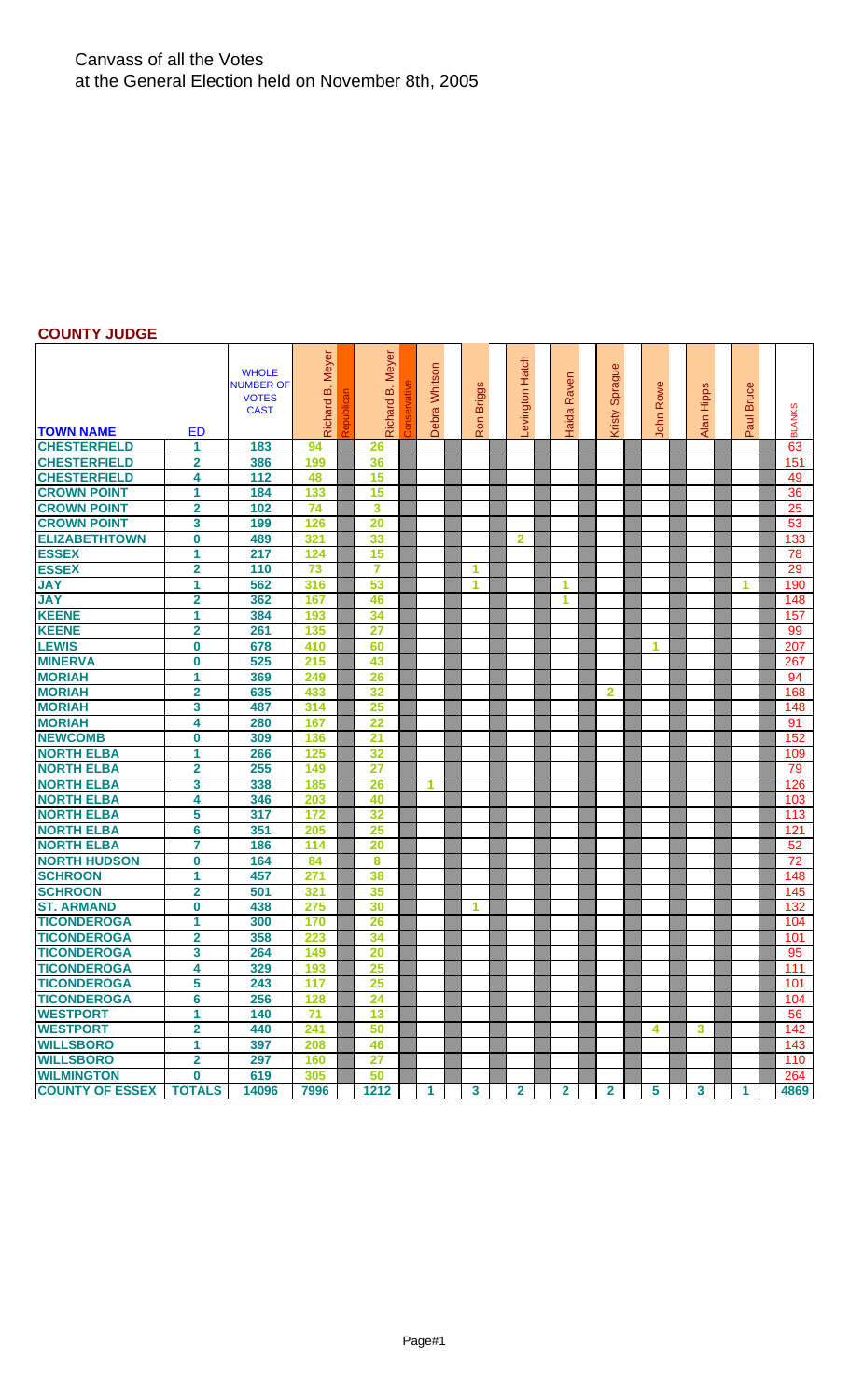## Canvass of all the Votes at the General Election held on November 8th, 2005

### **DISTRICT ATTORNEY**

|                        |                         | <b>WHOLE</b><br><b>NUMBER OF</b><br><b>VOTES</b><br><b>CAST</b> | Garcia<br>Julie A. | Whitson<br>₹<br>Debra | Whitson<br>∢<br>Debra | ဖ<br><b>Briggs</b><br>Ron | Φ<br>Spragu<br>Kristy   | <b>Bruce</b><br>Paul |          |   |          |   | <b>BLANKS</b>  |
|------------------------|-------------------------|-----------------------------------------------------------------|--------------------|-----------------------|-----------------------|---------------------------|-------------------------|----------------------|----------|---|----------|---|----------------|
| <b>TOWN NAME</b>       | <b>ED</b>               |                                                                 |                    |                       |                       |                           |                         |                      |          |   |          |   |                |
| <b>CHESTERFIELD</b>    | 1                       | 183                                                             | 101                | 61                    | 13                    |                           |                         |                      |          |   |          |   | 8              |
| <b>CHESTERFIELD</b>    | $\overline{2}$          | 386                                                             | 211                | 138                   | 25                    |                           |                         |                      |          |   |          |   | 12             |
| <b>CHESTERFIELD</b>    | 4                       | 112                                                             | 39                 | 57                    | 12                    |                           |                         |                      |          |   |          |   | 4              |
| <b>CROWN POINT</b>     | 1                       | 184                                                             | 130                | 38                    | 8                     |                           |                         |                      |          |   |          |   | 8              |
| <b>CROWN POINT</b>     | $\overline{\mathbf{2}}$ | 102                                                             | 84                 | 11                    | $\overline{2}$        |                           |                         |                      |          |   |          |   | 5              |
| <b>CROWN POINT</b>     | 3                       | 199                                                             | 129                | 46                    | 13                    |                           | $\overline{\mathbf{2}}$ |                      |          |   |          |   | 9              |
| <b>ELIZABETHTOWN</b>   | $\bf{0}$                | 489                                                             | 293                | 148                   | 31                    | 1                         |                         |                      |          |   |          |   | 16             |
| <b>ESSEX</b>           | 1                       | 217                                                             | 137                | 53                    | 16                    |                           |                         |                      |          |   |          |   | 11             |
| <b>ESSEX</b>           | $\overline{\mathbf{2}}$ | 110                                                             | 67                 | 27                    | 9                     |                           |                         |                      |          |   |          |   | $\overline{7}$ |
| <b>JAY</b>             | 1                       | 562                                                             | 269                | 191                   | 47                    |                           |                         | 1                    |          |   |          |   | 54             |
| <b>JAY</b>             | $\mathbf{2}$            | 362                                                             | 179                | 108                   | 18                    |                           |                         |                      |          |   |          |   | 57             |
| <b>KEENE</b>           | $\mathbf{1}$            | 384                                                             | 146                | 154                   | 47                    |                           |                         |                      |          |   |          |   | 37             |
| <b>KEENE</b>           | $\overline{2}$          | 261                                                             | 83                 | 127                   | 29                    |                           |                         |                      |          |   |          |   | 22             |
| <b>LEWIS</b>           | $\bf{0}$                | 678                                                             | 343                | 215                   | 56                    |                           |                         |                      |          |   |          |   | 64             |
| <b>MINERVA</b>         | $\bf{0}$                | 525                                                             | 293                | 75                    | 15                    |                           |                         |                      |          |   |          |   | 142            |
| <b>MORIAH</b>          | 1                       | 369                                                             | 277                | 56                    | $\overline{11}$       |                           | 3                       |                      |          |   |          |   | 22             |
| <b>MORIAH</b>          | $\mathbf{2}$            | 635                                                             | 474                | 106                   | 15                    |                           | 8                       |                      |          |   |          |   | 32             |
| <b>MORIAH</b>          | 3                       | 487                                                             | 407                | 57                    | 8                     |                           |                         |                      |          |   |          |   | 15             |
| <b>MORIAH</b>          | 4                       | 280                                                             | 215                | 43                    | 10                    |                           |                         |                      |          |   |          |   | 12             |
| <b>NEWCOMB</b>         | $\bf{0}$                | 309                                                             | 153                | 72                    | 20                    |                           |                         |                      |          |   |          |   | 64             |
| <b>NORTH ELBA</b>      | 1                       | 266                                                             | 140                | 80                    | 19                    | 1                         |                         |                      |          |   |          |   | 26             |
| <b>NORTH ELBA</b>      | $\overline{2}$          | 255                                                             | 100                | 102                   | 30                    |                           |                         |                      |          |   |          |   | 23             |
| <b>NORTH ELBA</b>      | 3                       | 338                                                             | 145                | 137                   | 29                    |                           |                         |                      |          |   |          |   | 27             |
| <b>NORTH ELBA</b>      | 4                       | 346                                                             | 157                | 132                   | 27                    |                           |                         |                      |          |   |          |   | 30             |
| <b>NORTH ELBA</b>      | 5                       | 317                                                             | 153                | 114                   | 25                    |                           |                         |                      |          |   |          |   | 25             |
| <b>NORTH ELBA</b>      | 6                       | 351                                                             | 154                | 141                   | 27                    |                           |                         |                      |          |   |          |   | 29             |
| <b>NORTH ELBA</b>      | 7                       | 186                                                             | 79                 | 88                    | 12                    |                           |                         |                      |          |   |          |   | 7              |
| <b>NORTH HUDSON</b>    | $\bf{0}$                | 164                                                             | 104                | 37                    | $\overline{7}$        |                           |                         |                      |          |   |          |   | 16             |
| <b>SCHROON</b>         | 1                       | 457                                                             | 344                | 85                    | 14                    |                           |                         |                      |          |   |          |   | 14             |
| <b>SCHROON</b>         | $\overline{2}$          | 501                                                             | 362                | 96                    | 20                    |                           |                         |                      |          |   |          |   | 23             |
| <b>ST. ARMAND</b>      | $\bf{0}$                | 438                                                             | 210                | 130                   | 41                    |                           |                         |                      |          |   |          |   | 57             |
| <b>TICONDEROGA</b>     | 1                       | 300                                                             | 158                | 90                    | 28                    |                           |                         |                      |          |   |          |   | 24             |
| <b>TICONDEROGA</b>     | $\mathbf{2}$            | 358                                                             | 218                | 88                    | 23                    |                           |                         |                      |          |   |          |   | 29             |
| <b>TICONDEROGA</b>     | 3                       | 264                                                             | 137                | 90                    | 16                    |                           |                         |                      |          |   |          |   | 21             |
| <b>TICONDEROGA</b>     | 4                       | 329                                                             | 197                | 80                    | 25                    |                           |                         |                      |          |   |          |   | 27             |
| <b>TICONDEROGA</b>     | 5                       | 243                                                             | 116                | 95                    | 12                    |                           |                         |                      |          |   |          |   | 20             |
| <b>TICONDEROGA</b>     | 6                       | 256                                                             | 147                | 81                    | 15                    |                           |                         |                      |          |   |          |   | 13             |
| <b>WESTPORT</b>        | 1                       | 140                                                             | 84                 | 36                    | 12                    |                           | 1                       |                      |          |   |          |   | 7              |
| <b>WESTPORT</b>        | $\overline{\mathbf{2}}$ | 440                                                             | 233                | 172                   | 26                    |                           |                         |                      |          |   |          |   | 9              |
| <b>WILLSBORO</b>       | 1.                      | 397                                                             | 169                | 160                   | 40                    |                           | 1                       |                      |          |   |          |   | 27             |
| <b>WILLSBORO</b>       | $\overline{\mathbf{2}}$ | 297                                                             | 129                | 126                   | $\overline{22}$       |                           |                         |                      |          |   |          |   | 20             |
| <b>WILMINGTON</b>      | $\bf{0}$                | 619                                                             | 298                | 189                   | 38                    |                           |                         |                      |          |   |          |   | 94             |
| <b>COUNTY OF ESSEX</b> | <b>TOTALS</b>           | 14096                                                           | 7864               | 4132                  | 913                   | $\mathbf{2}$              | 15                      | 1.                   | $\bf{0}$ | 0 | $\bf{0}$ | 0 | 1169           |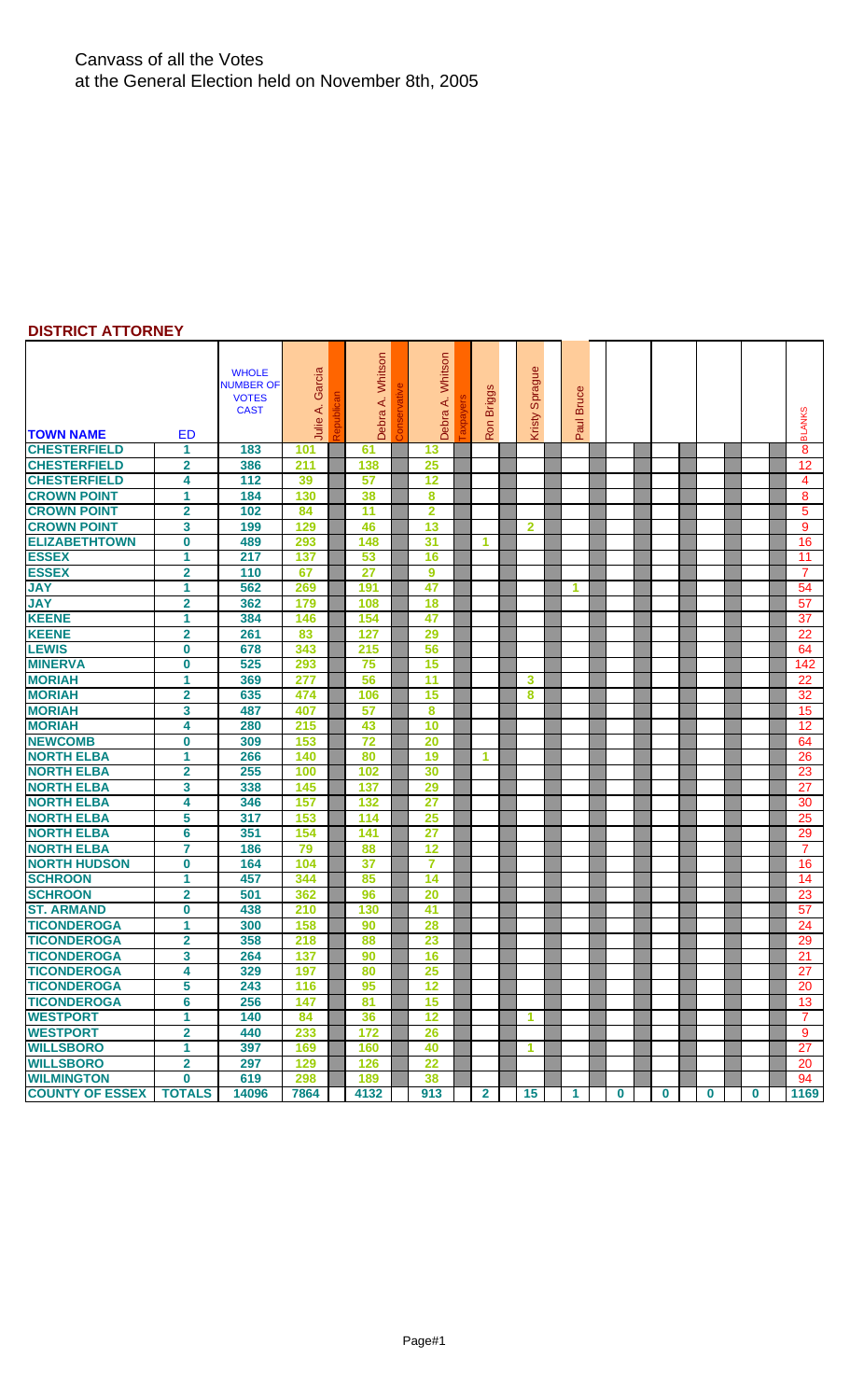### Essex County Canvass of all the Votes at the General Election held on November 8th, 2005

## **SHERIFF**

| <b>TOWN NAME</b>       | ED                      | <b>WHOLE</b><br>NUMBER OF<br><b>VOTES</b><br><b>CAST</b> | Henry H. Hommes | Hommes<br>Henry H. | Sprague<br>Kristy | Morency<br>Joyce | <b>Bruce</b><br>lure, |          |          |          |          |              | <b>BLANKS</b> |
|------------------------|-------------------------|----------------------------------------------------------|-----------------|--------------------|-------------------|------------------|-----------------------|----------|----------|----------|----------|--------------|---------------|
| <b>CHESTERFIELD</b>    | 1                       | 183                                                      | 97              | 31                 |                   |                  | ௳                     |          |          |          |          |              | 55            |
| <b>CHESTERFIELD</b>    | $\mathbf{2}$            | 386                                                      | 214             | 53                 |                   |                  |                       |          |          |          |          |              | 119           |
| <b>CHESTERFIELD</b>    | 4                       | 112                                                      | 54              | $\overline{21}$    |                   |                  |                       |          |          |          |          |              | 37            |
| <b>CROWN POINT</b>     | 1                       | 184                                                      | 119             | 19                 |                   |                  |                       |          |          |          |          |              | 46            |
| <b>CROWN POINT</b>     | $\overline{\mathbf{2}}$ | 102                                                      | 62              | 10                 |                   |                  |                       |          |          |          |          |              | 30            |
| <b>CROWN POINT</b>     | 3                       | 199                                                      | 121             | 23                 |                   |                  |                       |          |          |          |          |              | 55            |
| <b>ELIZABETHTOWN</b>   | $\bf{0}$                | 489                                                      | 324             | 51                 |                   |                  |                       |          |          |          |          |              | 114           |
| <b>ESSEX</b>           | 1                       | 217                                                      | 139             | 20                 |                   |                  |                       |          |          |          |          |              | 58            |
| <b>ESSEX</b>           | $\overline{2}$          | 110                                                      | 77              | 13                 |                   |                  |                       |          |          |          |          |              | 20            |
| <b>JAY</b>             | 1                       | 562                                                      | 312             | 56                 |                   |                  | 1                     |          |          |          |          |              | 193           |
| <b>JAY</b>             | $\overline{2}$          | 362                                                      | 154             | 50                 |                   |                  |                       |          |          |          |          |              | 158           |
| <b>KEENE</b>           | 1                       | 384                                                      | 183             | 43                 |                   |                  |                       |          |          |          |          |              | 158           |
| <b>KEENE</b>           | $\overline{2}$          | 261                                                      | 128             | 27                 |                   |                  |                       |          |          |          |          |              | 106           |
| <b>LEWIS</b>           | $\bf{0}$                | 678                                                      | 383             | 74                 |                   | 1                |                       |          |          |          |          |              | 220           |
| <b>MINERVA</b>         | $\bf{0}$                | 525                                                      | 210             | 44                 |                   |                  |                       |          |          |          |          |              | 271           |
| <b>MORIAH</b>          | 1                       | 369                                                      | 250             | 22                 |                   |                  |                       |          |          |          |          |              | 97            |
| <b>MORIAH</b>          | $\overline{\mathbf{2}}$ | 635                                                      | 422             | 33                 | 1                 |                  |                       |          |          |          |          |              | 179           |
| <b>MORIAH</b>          | 3                       | 487                                                      | 311             | 35                 |                   |                  |                       |          |          |          |          |              | 141           |
| <b>MORIAH</b>          | 4                       | 280                                                      | 174             | 12                 |                   |                  |                       |          |          |          |          |              | 94            |
| <b>NEWCOMB</b>         | $\bf{0}$                | 309                                                      | 125             | 28                 |                   |                  |                       |          |          |          |          |              | 156           |
| <b>NORTH ELBA</b>      | 1                       | 266                                                      | 97              | 26                 |                   |                  |                       |          |          |          |          |              | 143           |
| <b>NORTH ELBA</b>      | $\overline{2}$          | 255                                                      | 122             | 30                 |                   |                  |                       |          |          |          |          |              | 103           |
| <b>NORTH ELBA</b>      | 3                       | 338                                                      | 165             | 36                 |                   |                  |                       |          |          |          |          |              | 137           |
| <b>NORTH ELBA</b>      | 4                       | 346                                                      | 160             | 34                 |                   |                  |                       |          |          |          |          |              | 152           |
| <b>NORTH ELBA</b>      | 5                       | 317                                                      | 153             | 32                 |                   |                  |                       |          |          |          |          |              | 132           |
| <b>NORTH ELBA</b>      | 6                       | 351                                                      | 180             | 28                 |                   |                  |                       |          |          |          |          |              | 143           |
| <b>NORTH ELBA</b>      | $\overline{7}$          | 186                                                      | 89              | 29                 |                   |                  |                       |          |          |          |          |              | 68            |
| <b>NORTH HUDSON</b>    | $\bf{0}$                | 164                                                      | 80              | 9                  |                   |                  |                       |          |          |          |          |              | 75            |
| <b>SCHROON</b>         | 1                       | 457                                                      | 256             | 35                 |                   |                  |                       |          |          |          |          |              | 166           |
| <b>SCHROON</b>         | $\overline{2}$          | 501                                                      | 309             | 37                 |                   |                  |                       |          |          |          |          |              | 155           |
| <b>ST. ARMAND</b>      | $\bf{0}$                | 438                                                      | 232             | 31                 |                   |                  |                       |          |          |          |          |              | 175           |
| <b>TICONDEROGA</b>     | 1                       | 300                                                      | 137             | 37                 |                   |                  |                       |          |          |          |          |              | 126           |
| <b>TICONDEROGA</b>     | $\overline{2}$          | 358                                                      | 192             | 34                 |                   |                  |                       |          |          |          |          |              | 132           |
| <b>TICONDEROGA</b>     | 3                       | 264                                                      | 139             | 30                 |                   |                  |                       |          |          |          |          |              | 95            |
| <b>TICONDEROGA</b>     | 4                       | 329                                                      | 172             | 29                 |                   |                  |                       |          |          |          |          |              | 128           |
| <b>TICONDEROGA</b>     | 5                       | 243                                                      | 112             | 27                 |                   |                  |                       |          |          |          |          |              | 104           |
| <b>TICONDEROGA</b>     | 6                       | 256                                                      | 126             | 26                 |                   |                  |                       |          |          |          |          |              | 104           |
| <b>WESTPORT</b>        | 1                       | 140                                                      | 85              | 19                 |                   |                  |                       |          |          |          |          |              | 36            |
| <b>WESTPORT</b>        | $\mathbf 2$             | 440                                                      | 261             | 61                 |                   | 5                |                       |          |          |          |          |              | 113           |
| <b>WILLSBORO</b>       | 1                       | 397                                                      | 233             | 58                 |                   |                  |                       |          |          |          |          |              | 106           |
| <b>WILLSBORO</b>       | $\overline{2}$          | 297                                                      | 174             | 52                 |                   |                  |                       |          |          |          |          |              | 71            |
| <b>WILMINGTON</b>      | $\bf{0}$                | 619                                                      | 275             | 49                 |                   |                  |                       |          |          |          |          |              | 295           |
| <b>COUNTY OF ESSEX</b> | <b>TOTALS</b>           | 14096                                                    | 7608            | 1414               | 1                 | $6\phantom{a}$   | $\mathbf{1}$          | $\bf{0}$ | $\bf{0}$ | $\bf{0}$ | $\bf{0}$ | $\mathbf{0}$ | 5066          |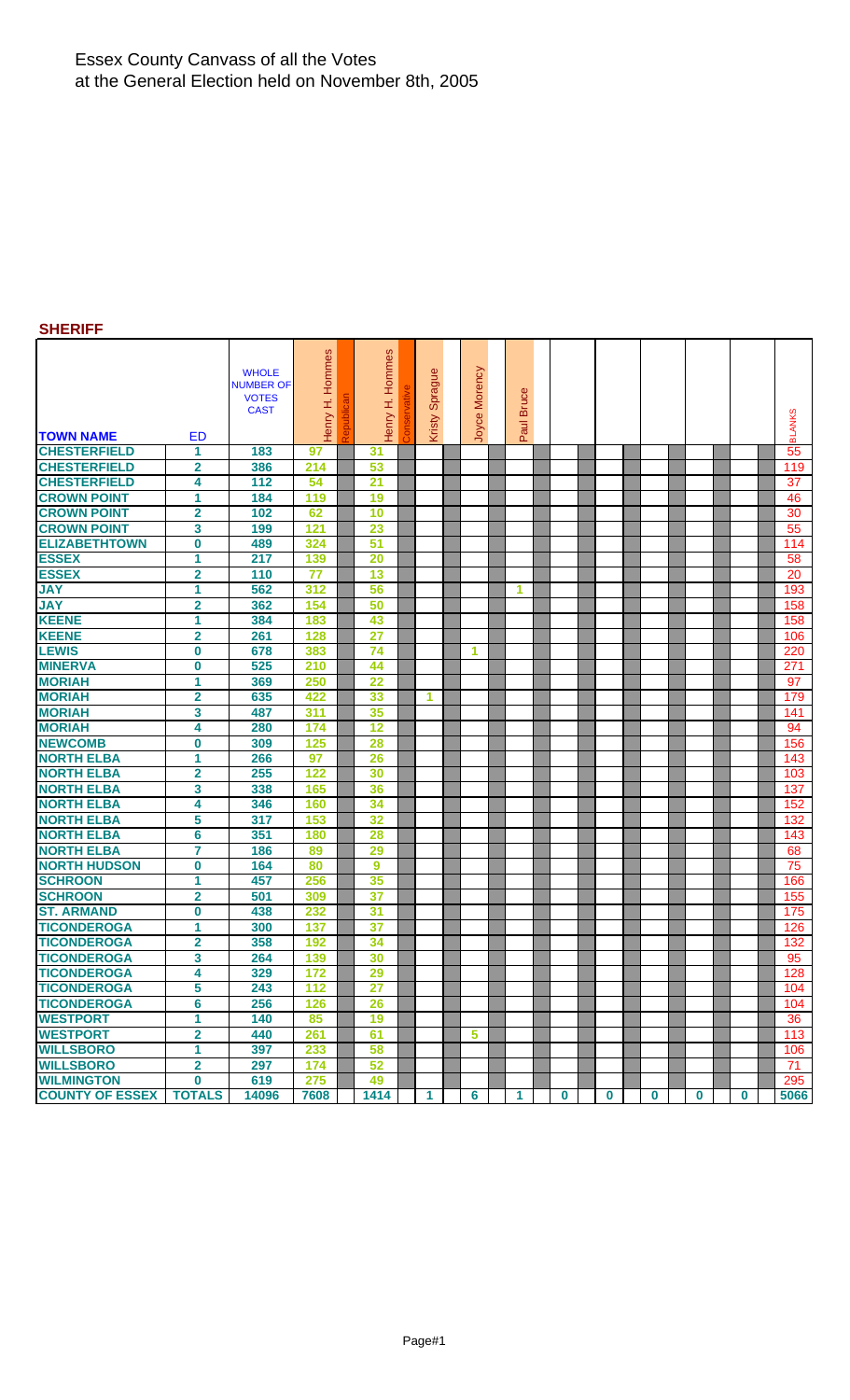# **Essex County - Town of CHESTERFIELD**

| <b>SUPERVISOR</b>                       | 1st District | 2nd District | 3rd District | 4th District | 5th District | 6th District | <b>Total all Districts</b> |  |
|-----------------------------------------|--------------|--------------|--------------|--------------|--------------|--------------|----------------------------|--|
|                                         |              |              |              |              |              |              | 0<br>0                     |  |
|                                         |              |              |              |              |              |              | $\bf{0}$                   |  |
|                                         |              |              |              |              |              |              |                            |  |
|                                         |              |              |              |              |              |              | $\bf{0}$                   |  |
|                                         |              |              |              |              |              |              | $\bf{0}$                   |  |
|                                         |              |              |              |              |              |              | $\bf{0}$                   |  |
|                                         |              |              |              |              |              |              | $\bf{0}$                   |  |
|                                         |              |              |              |              |              |              | 0                          |  |
| <b>Blank</b>                            |              |              |              |              |              |              | $\mathbf{0}$               |  |
| Void                                    |              |              |              |              |              |              | $\mathbf{0}$               |  |
| <b>Total Votes Cast For This Office</b> | 0            | 0            | 0            | 0            | 0            | 0            | 0                          |  |
|                                         |              |              |              |              |              |              |                            |  |
| <b>TOWN CLERK</b>                       | 1st District | 2nd District | 3rd District | 4th District | 5th District | 6th District | <b>Total all Districts</b> |  |
|                                         |              |              |              |              |              |              | 0                          |  |
|                                         |              |              |              |              |              |              | $\bf{0}$                   |  |
|                                         |              |              |              |              |              |              | $\overline{\mathbf{0}}$    |  |
|                                         |              |              |              |              |              |              | $\bf{0}$                   |  |
|                                         |              |              |              |              |              |              | $\bf{0}$                   |  |
|                                         |              |              |              |              |              |              | $\mathbf 0$                |  |
|                                         |              |              |              |              |              |              | $\bf{0}$                   |  |
|                                         |              |              |              |              |              |              | $\bf{0}$                   |  |
| <b>Blank</b>                            |              |              |              |              |              |              | $\bf{0}$                   |  |
| Void                                    |              |              |              |              |              |              | $\mathbf 0$                |  |
| <b>Total Votes Cast For This Office</b> | 0            | 0            | 0            | 0            | 0            | 0            | $\bf{0}$                   |  |
|                                         |              |              |              |              |              |              |                            |  |
| <b>TOWN JUSTICE(FULL TERM)</b>          | 1st District | 2nd District | 3rd District | 4th District | 5th District | 6th District | <b>Total all Districts</b> |  |
|                                         |              |              |              |              |              |              | 0                          |  |
|                                         |              |              |              |              |              |              | $\bf{0}$                   |  |
|                                         |              |              |              |              |              |              | $\bf{0}$                   |  |
|                                         |              |              |              |              |              |              | $\bf{0}$                   |  |
|                                         |              |              |              |              |              |              | $\bf{0}$                   |  |
|                                         |              |              |              |              |              |              | $\mathbf 0$                |  |
|                                         |              |              |              |              |              |              | $\bf{0}$                   |  |
|                                         |              |              |              |              |              |              | $\bf{0}$                   |  |
| <b>Blank</b>                            |              |              |              |              |              |              | $\mathbf{0}$               |  |
| Void                                    |              |              |              |              |              |              | 0                          |  |
| <b>Total Votes Cast For This Office</b> | $\mathbf 0$  | $\bf{0}$     | $\bf{0}$     | 0            | $\bf{0}$     | $\bf{0}$     | $\mathbf{0}$               |  |
|                                         |              |              |              |              |              |              |                            |  |
| <b>COUNCILMEN(FULL TERM)</b>            | 1st District | 2nd District | 3rd District | 4th District | 5th District | 6th District | <b>Total all Districts</b> |  |
| <b>Walter E. LaMountain ®</b>           | 115          | 253          |              | 69           |              |              | 437                        |  |
| Richard J. Klages (D)                   | 110          | 225          |              | 80           |              |              | 415                        |  |
|                                         |              |              |              |              |              |              | $\bf{0}$                   |  |
|                                         |              |              |              |              |              |              | $\bf{0}$                   |  |
|                                         |              |              |              |              |              |              | v                          |  |
|                                         |              |              |              |              |              |              | $\bf{0}$                   |  |
|                                         |              |              |              |              |              |              | 0                          |  |
|                                         |              |              |              |              |              |              | $\mathbf 0$                |  |
| <b>Blank</b>                            | 141          | 294          |              | 75           |              |              | 510                        |  |
| Void                                    |              |              |              |              |              |              | 0                          |  |
| <b>Total Votes Cast For This Office</b> | 366          | 772          | 0            | 224          | 0            | 0            | 1362                       |  |
|                                         |              |              |              |              |              |              |                            |  |
| <b>COUNCILMEN(UNEXPIRED TERM)</b>       | 1st District | 2nd District | 3rd District | 4th District | 5th District | 6th District | <b>Total all Districts</b> |  |
|                                         |              |              |              |              |              |              | 0                          |  |
|                                         |              |              |              |              |              |              | $\mathbf 0$                |  |
|                                         |              |              |              |              |              |              | 0                          |  |
|                                         |              |              |              |              |              |              | $\pmb{0}$                  |  |
|                                         |              |              |              |              |              |              | 0                          |  |
|                                         |              |              |              |              |              |              |                            |  |
|                                         |              |              |              |              |              |              | $\bf{0}$<br>$\bf{0}$       |  |
|                                         |              |              |              |              |              |              | $\pmb{0}$                  |  |
|                                         |              |              |              |              |              |              |                            |  |
| <b>Blank</b>                            |              |              |              |              |              |              | 0                          |  |
| Void                                    |              |              |              |              |              |              | $\mathbf{0}$               |  |
| <b>Total Votes Cast For This Office</b> | $\bf{0}$     | $\mathbf 0$  | $\bf{0}$     | $\mathbf 0$  | $\bf{0}$     | $\mathbf 0$  | $\mathbf{0}$               |  |
|                                         |              |              |              |              |              |              |                            |  |
| <b>ASSESSOR-4 yrs TERM</b>              | 1st District | 2nd District | 3rd District | 4th District | 5th District | 6th District | <b>Total all Districts</b> |  |
|                                         |              |              |              |              |              |              | 0                          |  |
|                                         |              |              |              |              |              |              | 0                          |  |
|                                         |              |              |              |              |              |              | $\bf{0}$                   |  |
|                                         |              |              |              |              |              |              | $\mathbf 0$                |  |
|                                         |              |              |              |              |              |              | 0                          |  |
|                                         |              |              |              |              |              |              | $\bf{0}$                   |  |
|                                         |              |              |              |              |              |              | $\mathbf 0$                |  |
|                                         |              |              |              |              |              |              | $\mathbf 0$                |  |
| <b>Blank</b>                            |              |              |              |              |              |              | $\mathbf{0}$               |  |
| Void                                    |              |              |              |              |              |              | $\pmb{0}$                  |  |
| <b>Total Votes Cast For This Office</b> | $\bf{0}$     | $\pmb{0}$    | $\bf{0}$     | $\bf{0}$     | 0            | $\bf{0}$     | $\mathbf{0}$               |  |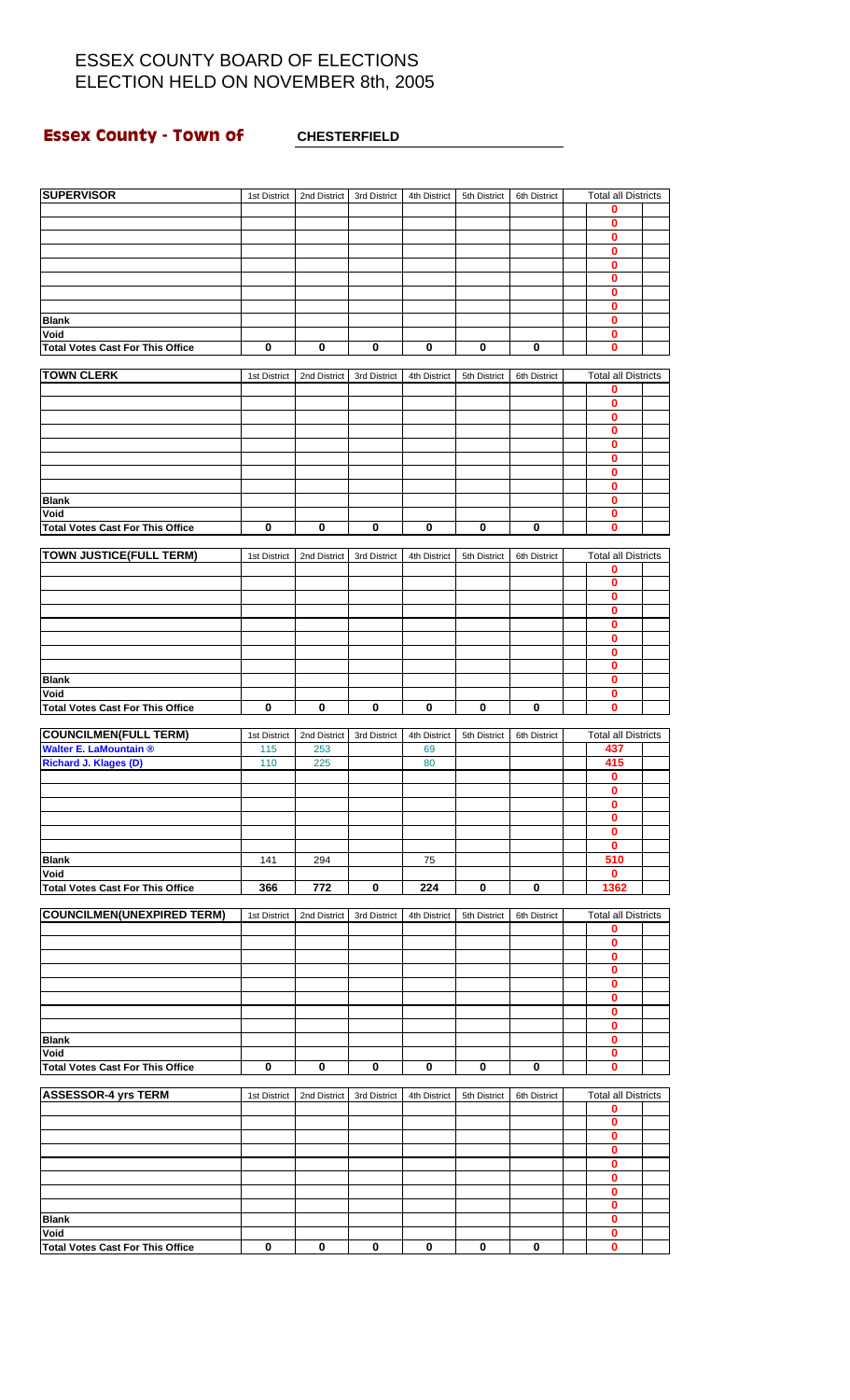### **Essex County - Town of CHESTERFIELD**

| <b>ASSESSOR- yrs UNEXPIRED TERM</b>     | 1st District | 2nd District | 3rd District | 4th District | 5th District | 6th District | <b>Total all Districts</b> |  |
|-----------------------------------------|--------------|--------------|--------------|--------------|--------------|--------------|----------------------------|--|
|                                         |              |              |              |              |              |              | 0                          |  |
|                                         |              |              |              |              |              |              | $\mathbf{0}$               |  |
|                                         |              |              |              |              |              |              | $\mathbf{0}$               |  |
|                                         |              |              |              |              |              |              | $\bf{0}$                   |  |
|                                         |              |              |              |              |              |              | $\bf{0}$                   |  |
|                                         |              |              |              |              |              |              | $\mathbf 0$                |  |
|                                         |              |              |              |              |              |              | $\mathbf 0$                |  |
|                                         |              |              |              |              |              |              | $\bf{0}$                   |  |
| <b>Blank</b>                            |              |              |              |              |              |              | $\bf{0}$                   |  |
| Void                                    |              |              |              |              |              |              | $\bf{0}$                   |  |
| <b>Total Votes Cast For This Office</b> | $\mathbf 0$  | 0            | $\bf{0}$     | 0            | $\mathbf 0$  | 0            | $\bf{0}$                   |  |
|                                         |              |              |              |              |              |              |                            |  |
| <b>TAX COLLECTOR</b>                    | 1st District | 2nd District | 3rd District | 4th District | 5th District | 6th District | <b>Total all Districts</b> |  |
|                                         |              |              |              |              |              |              | 0                          |  |
|                                         |              |              |              |              |              |              | $\mathbf 0$                |  |
|                                         |              |              |              |              |              |              | 0                          |  |
|                                         |              |              |              |              |              |              | 0                          |  |
|                                         |              |              |              |              |              |              | 0                          |  |
|                                         |              |              |              |              |              |              | $\bf{0}$                   |  |
|                                         |              |              |              |              |              |              | 0                          |  |
|                                         |              |              |              |              |              |              | 0                          |  |
| <b>Blank</b>                            |              |              |              |              |              |              | 0                          |  |
| Void                                    |              |              |              |              |              |              | $\mathbf{0}$               |  |
| <b>Total Votes Cast For This Office</b> | $\mathbf{0}$ | 0            | 0            | 0            | $\bf{0}$     | $\mathbf{0}$ | $\mathbf{0}$               |  |
| <b>SUPT. Of HIGHWAYS</b>                | 1st District | 2nd District | 3rd District | 4th District | 5th District | 6th District | <b>Total all Districts</b> |  |
|                                         |              |              |              |              |              |              | $\bf{0}$                   |  |
|                                         |              |              |              |              |              |              | $\mathbf 0$                |  |
|                                         |              |              |              |              |              |              | $\bf{0}$                   |  |
|                                         |              |              |              |              |              |              | $\bf{0}$                   |  |
|                                         |              |              |              |              |              |              | $\bf{0}$                   |  |
|                                         |              |              |              |              |              |              | $\bf{0}$                   |  |
|                                         |              |              |              |              |              |              | 0                          |  |
|                                         |              |              |              |              |              |              | $\mathbf 0$                |  |
| <b>Blank</b>                            |              |              |              |              |              |              | 0                          |  |
| Void                                    |              |              |              |              |              |              | 0                          |  |
| <b>Total Votes Cast For This Office</b> | 0            | 0            | 0            | 0            | 0            | 0            | 0                          |  |
| <b>MISCELLANEOUS</b>                    | 1st District | 2nd District | 3rd District | 4th District | 5th District | 6th District | <b>Total all Districts</b> |  |
| <b>Proposal One-An Amendment YES</b>    | 39           | 48           |              | 17           |              |              | 104                        |  |
| <b>Proposal One-An Amendment NO</b>     | 63           | 128          |              | 35           |              |              | 226                        |  |
| <b>Blank</b>                            | 81           | 210          |              | 60           |              |              | 351                        |  |
| Void                                    |              |              |              |              |              |              | $\mathbf 0$                |  |
| <b>Total Votes Cast For This Office</b> | 183          | 386          | 0            | 112          | $\bf{0}$     | $\mathbf{0}$ | 681                        |  |
| <b>Proposal Two-A Proposition YES</b>   | 51           | 62           |              | 24           |              |              | 137                        |  |
| <b>Proposal Two-A Proposition NO</b>    | 50           | 110          |              | 30           |              |              | 190                        |  |
| <b>Blank</b>                            | 82           | 214          |              | 58           |              |              | 354                        |  |
| Void                                    |              |              |              |              |              |              | $\mathbf 0$                |  |
| <b>Total Votes Cast For This Office</b> | 183          | 386          | 0            | 112          | 0            | 0            | 681                        |  |
|                                         |              |              |              |              |              |              |                            |  |

**Proposal One-An Amendment:**

### **Amendment to Articles IV and VII of the Constitution, in relation to the submission of the budget to the Legislature by the Governor.**

The proposed amendment to Articles IV and VII of the Constitution would change the process for enactment of the state budget by (a) providing for a contingency budget if the Legislature does not act on the Governor's appropriation bills before the start of the fiscal year; (b) placing limits on the amount of spending during such contingency period; (c) once such contingency period begins, eliminating the requirement that the Legislature act on the Governor's proposed appropriation bills, and instead authorizing the Legislature to end the contingency period by adopting a multiple appropriation bill making changes to the contingency budget, subject to line item veto by the Governor; and (d) authorizing the Legislature, subject to veto by the Governor, to modify the spending limits for future

contingency budgets, except that such changes cannot take effect until three years after enactment. The proposed amendment also sets forth certain requirements for the operation of a fiscal stabilization reserve fund, from which money could be disbursed in a subsequent year. It would require estimates and information provided by state departments to the Governor for use in preparing the budget to be available to the public. It would provide a date certain by which the Governor must submit a budget and appropriation bills to the Legislature. It would reduce the time the Governor has to make changes to the budget and appropriation bill submitted to the Legislature without the Legislature's consent from thirty days to twenty-one days. Shall the proposed amendment be approved?

#### **Proposal Two-A Proposition:**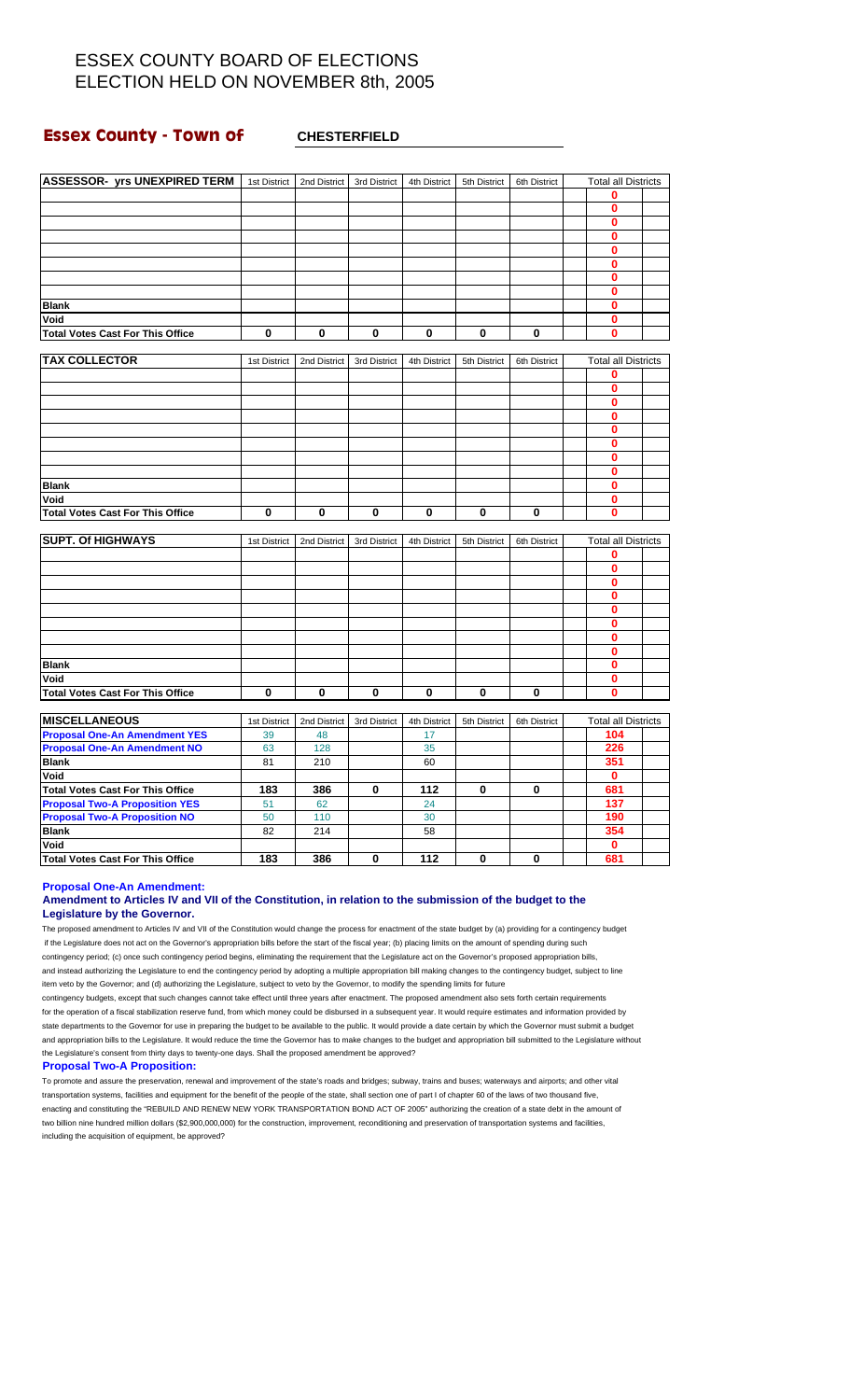# **Essex County - Town of CROWN POINT**

| <b>SUPERVISOR</b>                       | 1st District | 2nd District | 3rd District | 4th District | 5th District | 6th District | <b>Total all Districts</b> |  |
|-----------------------------------------|--------------|--------------|--------------|--------------|--------------|--------------|----------------------------|--|
| Dale French ®                           | 130          | 85           | 146          |              |              |              | 361                        |  |
| <b>Brenda Deyo (Write-in)</b>           |              |              | 1            |              |              |              | 1                          |  |
|                                         |              |              |              |              |              |              | $\bf{0}$                   |  |
|                                         |              |              |              |              |              |              | 0                          |  |
|                                         |              |              |              |              |              |              | $\bf{0}$                   |  |
|                                         |              |              |              |              |              |              | $\mathbf 0$                |  |
|                                         |              |              |              |              |              |              | $\mathbf 0$                |  |
|                                         |              |              |              |              |              |              | $\bf{0}$                   |  |
| <b>Blank</b>                            | 54           | 17           | 52           |              |              |              | 123                        |  |
| Void                                    |              |              |              |              |              |              | $\mathbf 0$                |  |
| <b>Total Votes Cast For This Office</b> | 184          | 102          | 199          | 0            | 0            | 0            | 485                        |  |
|                                         |              |              |              |              |              |              |                            |  |
| <b>TOWN CLERK</b>                       | 1st District | 2nd District | 3rd District | 4th District | 5th District | 6th District | <b>Total all Districts</b> |  |
|                                         |              |              |              |              |              |              | 0                          |  |
|                                         |              |              |              |              |              |              | 0                          |  |
|                                         |              |              |              |              |              |              | $\overline{\mathbf{0}}$    |  |
|                                         |              |              |              |              |              |              | $\bf{0}$                   |  |
|                                         |              |              |              |              |              |              | $\bf{0}$                   |  |
|                                         |              |              |              |              |              |              | $\bf{0}$                   |  |
|                                         |              |              |              |              |              |              | $\bf{0}$                   |  |
|                                         |              |              |              |              |              |              | 0                          |  |
| <b>Blank</b>                            |              |              |              |              |              |              | $\pmb{0}$                  |  |
| Void                                    |              |              |              |              |              |              | $\overline{\mathbf{0}}$    |  |
| <b>Total Votes Cast For This Office</b> | 0            | 0            | $\pmb{0}$    | 0            | 0            | $\mathbf 0$  | $\mathbf 0$                |  |
|                                         |              |              |              |              |              |              |                            |  |
| <b>TOWN JUSTICE(FULL TERM)</b>          | 1st District | 2nd District | 3rd District | 4th District | 5th District | 6th District | <b>Total all Districts</b> |  |
|                                         |              |              |              |              |              |              | 0                          |  |
|                                         |              |              |              |              |              |              | $\bf{0}$                   |  |
|                                         |              |              |              |              |              |              | $\mathbf 0$                |  |
|                                         |              |              |              |              |              |              | 0                          |  |
|                                         |              |              |              |              |              |              | $\pmb{0}$<br>$\mathbf 0$   |  |
|                                         |              |              |              |              |              |              |                            |  |
|                                         |              |              |              |              |              |              | 0<br>$\bf{0}$              |  |
| <b>Blank</b>                            |              |              |              |              |              |              | $\mathbf{0}$               |  |
| Void                                    |              |              |              |              |              |              | 0                          |  |
| <b>Total Votes Cast For This Office</b> | 0            | $\mathbf 0$  | $\bf{0}$     | 0            | $\bf{0}$     | $\mathbf 0$  | $\mathbf{0}$               |  |
|                                         |              |              |              |              |              |              |                            |  |
| <b>COUNCILMEN(FULL TERM)</b>            | 1st District | 2nd District | 3rd District | 4th District | 5th District | 6th District | <b>Total all Districts</b> |  |
| <b>Thomas A. Walters (IND)</b>          | 77           | 40           | 99           |              |              |              | 216                        |  |
| <b>Truman Barrows (IND)</b>             | 77           | 40           | 90           |              |              |              | 207                        |  |
|                                         |              |              |              |              |              |              | 0                          |  |
|                                         |              |              |              |              |              |              | $\bf{0}$                   |  |
|                                         |              |              |              |              |              |              | $\overline{\mathbf{0}}$    |  |
|                                         |              |              |              |              |              |              | $\mathbf 0$                |  |
|                                         |              |              |              |              |              |              | $\bf{0}$                   |  |
|                                         |              |              |              |              |              |              | 0                          |  |
| <b>Blank</b>                            | 214          | 124          | 209          |              |              |              | 547                        |  |
| Void                                    |              |              |              |              |              |              | 0                          |  |
| <b>Total Votes Cast For This Office</b> | 368          | 204          | 398          | $\mathbf 0$  | 0            | $\mathbf 0$  | 970                        |  |
|                                         |              |              |              |              |              |              |                            |  |
| <b>COUNCILMEN(UNEXPIRED TERM)</b>       | 1st District | 2nd District | 3rd District | 4th District | 5th District | 6th District | <b>Total all Districts</b> |  |
|                                         |              |              |              |              |              |              | 0                          |  |
|                                         |              |              |              |              |              |              | 0                          |  |
|                                         |              |              |              |              |              |              | $\bf{0}$                   |  |
|                                         |              |              |              |              |              |              | $\mathbf 0$                |  |
|                                         |              |              |              |              |              |              | $\mathbf 0$                |  |
|                                         |              |              |              |              |              |              | 0                          |  |
|                                         |              |              |              |              |              |              | $\bf{0}$                   |  |
|                                         |              |              |              |              |              |              | $\mathbf{0}$               |  |
| <b>Blank</b>                            |              |              |              |              |              |              | 0                          |  |
| Void                                    |              |              |              |              |              |              | 0                          |  |
| <b>Total Votes Cast For This Office</b> | 0            | 0            | $\mathbf 0$  | 0            | 0            | $\bf{0}$     | $\mathbf{0}$               |  |
|                                         |              |              |              |              |              |              |                            |  |
| <b>ASSESSOR-4 yrs TERM</b>              | 1st District | 2nd District | 3rd District | 4th District | 5th District | 6th District | <b>Total all Districts</b> |  |
| <b>Carl Ross ®</b>                      | 119          | 83           | 152          |              |              |              | 354                        |  |
|                                         |              |              |              |              |              |              | $\mathbf 0$                |  |
|                                         |              |              |              |              |              |              | 0<br>$\mathbf 0$           |  |
|                                         |              |              |              |              |              |              | $\bf{0}$                   |  |
|                                         |              |              |              |              |              |              | 0                          |  |
|                                         |              |              |              |              |              |              | $\mathbf 0$                |  |
|                                         |              |              |              |              |              |              | $\mathbf{0}$               |  |
| <b>Blank</b>                            | 65           | 19           | 47           |              |              |              | 131                        |  |
| Void                                    |              |              |              |              |              |              | 0                          |  |
| <b>Total Votes Cast For This Office</b> | 184          | 102          | 199          | 0            | 0            | 0            | 485                        |  |
|                                         |              |              |              |              |              |              |                            |  |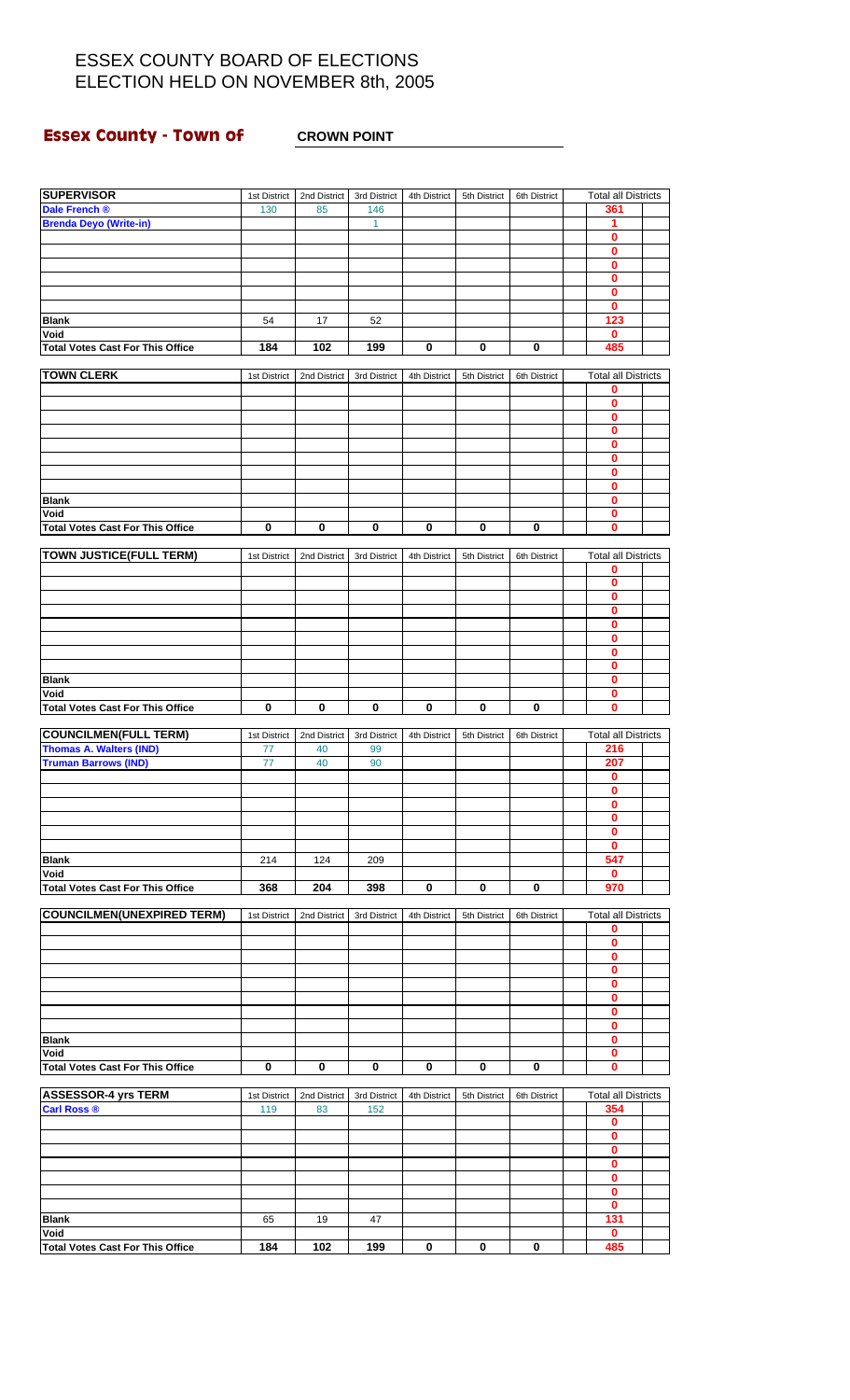### **Essex County - Town of CROWN POINT**

| <b>ASSESSOR- yrs UNEXPIRED TERM</b>                                              | 1st District | 2nd District    | 3rd District | 4th District | 5th District | 6th District | <b>Total all Districts</b> |  |
|----------------------------------------------------------------------------------|--------------|-----------------|--------------|--------------|--------------|--------------|----------------------------|--|
|                                                                                  |              |                 |              |              |              |              | 0                          |  |
|                                                                                  |              |                 |              |              |              |              | 0                          |  |
|                                                                                  |              |                 |              |              |              |              | 0                          |  |
|                                                                                  |              |                 |              |              |              |              | $\bf{0}$                   |  |
|                                                                                  |              |                 |              |              |              |              | $\mathbf 0$                |  |
|                                                                                  |              |                 |              |              |              |              | 0                          |  |
|                                                                                  |              |                 |              |              |              |              | $\bf{0}$                   |  |
|                                                                                  |              |                 |              |              |              |              | 0                          |  |
| <b>Blank</b>                                                                     |              |                 |              |              |              |              | $\mathbf 0$                |  |
| Void                                                                             |              |                 |              |              |              |              | $\bf{0}$                   |  |
|                                                                                  | 0            |                 |              |              |              |              | 0                          |  |
| <b>Total Votes Cast For This Office</b>                                          |              | 0               | 0            | 0            | 0            | 0            |                            |  |
| <b>TAX COLLECTOR</b>                                                             |              |                 |              |              |              |              |                            |  |
|                                                                                  | 1st District | 2nd District    | 3rd District | 4th District | 5th District | 6th District | <b>Total all Districts</b> |  |
|                                                                                  |              |                 |              |              |              |              | 0                          |  |
|                                                                                  |              |                 |              |              |              |              | 0                          |  |
|                                                                                  |              |                 |              |              |              |              | $\bf{0}$                   |  |
|                                                                                  |              |                 |              |              |              |              | 0                          |  |
|                                                                                  |              |                 |              |              |              |              | 0                          |  |
|                                                                                  |              |                 |              |              |              |              | 0                          |  |
|                                                                                  |              |                 |              |              |              |              | $\bf{0}$                   |  |
|                                                                                  |              |                 |              |              |              |              | $\mathbf 0$                |  |
| <b>Blank</b>                                                                     |              |                 |              |              |              |              | 0                          |  |
| Void                                                                             |              |                 |              |              |              |              | $\bf{0}$                   |  |
| <b>Total Votes Cast For This Office</b>                                          | $\bf{0}$     | 0               | $\mathbf 0$  | 0            | 0            | $\mathbf 0$  | 0                          |  |
|                                                                                  |              |                 |              |              |              |              |                            |  |
| <b>SUPT. Of HIGHWAYS</b>                                                         | 1st District | 2nd District    | 3rd District | 4th District | 5th District | 6th District | <b>Total all Districts</b> |  |
| <b>Eugene Ingleston ®</b>                                                        | 142          | 89              | 163          |              |              |              | 394                        |  |
|                                                                                  |              |                 |              |              |              |              | $\mathbf 0$                |  |
|                                                                                  |              |                 |              |              |              |              | 0                          |  |
|                                                                                  |              |                 |              |              |              |              | $\mathbf 0$                |  |
|                                                                                  |              |                 |              |              |              |              | $\bf{0}$                   |  |
|                                                                                  |              |                 |              |              |              |              | 0                          |  |
|                                                                                  |              |                 |              |              |              |              | 0                          |  |
|                                                                                  |              |                 |              |              |              |              | $\bf{0}$                   |  |
| <b>Blank</b>                                                                     | 42           | 13              | 36           |              |              |              | 91                         |  |
| Void                                                                             |              |                 |              |              |              |              | $\mathbf 0$                |  |
| <b>Total Votes Cast For This Office</b>                                          | 184          | 102             | 199          | 0            | 0            | 0            | 485                        |  |
|                                                                                  |              |                 |              |              |              |              |                            |  |
| <b>MISCELLANEOUS</b>                                                             | 1st District | 2nd District    | 3rd District | 4th District | 5th District | 6th District | <b>Total all Districts</b> |  |
| <b>Proposal One-An Amendment YES</b>                                             | 32           | 17              | 31           |              |              |              | 80                         |  |
| <b>Proposal One-An Amendment NO</b>                                              | 55           | 42              | 54           |              |              |              | 151                        |  |
| <b>Blank</b>                                                                     | 97           | 43              | 114          |              |              |              | 254                        |  |
| Void                                                                             |              |                 |              |              |              |              | $\mathbf 0$                |  |
|                                                                                  |              |                 |              |              |              |              |                            |  |
| <b>Total Votes Cast For This Office</b><br><b>Proposal Two-A Proposition YES</b> | 184          | 102             | 199          | 0            | 0            | 0            | 485                        |  |
|                                                                                  | 38           | 25              | 44           |              |              |              | 107                        |  |
| <b>Proposal Two-A Proposition NO</b>                                             | 45           | 36              | 44           |              |              |              | 125                        |  |
| <b>Blank</b>                                                                     | 101          | 41              | 111          |              |              |              | 253                        |  |
| Void                                                                             |              |                 |              |              |              |              | $\mathbf{0}$               |  |
| <b>Total Votes Cast For This Office</b>                                          | 184          | 102             | 199          | $\pmb{0}$    | $\mathbf 0$  | 0            | 485                        |  |
| <b>Proposition No.1 YES</b>                                                      | 50           | 33              | 57           |              |              |              | 140                        |  |
| <b>Proposition No. 1 NO</b>                                                      | 32           | 32              | 37           |              |              |              | 101                        |  |
| <b>Blank</b>                                                                     | 102          | 37              | 105          |              |              |              | 244                        |  |
| Void                                                                             |              |                 |              |              |              |              | 0                          |  |
| <b>Total Votes Cast For This Office</b>                                          | 184          | $\frac{1}{102}$ | 199          | 0            | 0            | $\pmb{0}$    | 485                        |  |

#### **Proposal One-An Amendment:**

#### **Amendment to Articles IV and VII of the Constitution, in relation to the submission of the budget to the Legislature by the Governor.**

The proposed amendment to Articles IV and VII of the Constitution would change the process for enactment of the state budget by (a) providing for a contingency budget if the Legislature does not act on the Governor's appropriation bills before the start of the fiscal year; (b) placing limits on the amount of spending during such contingency period; (c) once such contingency period begins, eliminating the requirement that the Legislature act on the Governor's proposed appropriation bills, and instead authorizing the Legislature to end the contingency period by adopting a multiple appropriation bill making changes to the contingency budget, subject to line item veto by the Governor; and (d) authorizing the Legislature, subject to veto by the Governor, to modify the spending limits for future contingency budgets, except that such changes cannot take effect until three years after enactment. The proposed amendment also sets forth certain requirements

for the operation of a fiscal stabilization reserve fund, from which money could be disbursed in a subsequent year. It would require estimates and information provided by state departments to the Governor for use in preparing the budget to be available to the public. It would provide a date certain by which the Governor must submit a budget and appropriation bills to the Legislature. It would reduce the time the Governor has to make changes to the budget and appropriation bill submitted to the Legislature without the Legislature's consent from thirty days to twenty-one days. Shall the proposed amendment be approved?

**Proposal Two-A Proposition:**

To promote and assure the preservation, renewal and improvement of the state's roads and bridges; subway, trains and buses; waterways and airports; and other vital transportation systems, facilities and equipment for the benefit of the people of the state, shall section one of part I of chapter 60 of the laws of two thousand five, enacting and constituting the "REBUILD AND RENEW NEW YORK TRANSPORTATION BOND ACT OF 2005" authorizing the creation of a state debt in the amount of two billion nine hundred million dollars (\$2,900,000,000) for the construction, improvement, reconditioning and preservation of transportation systems and facilities, including the acquisition of equipment, be approved?

#### **Proposition One:**

**Games of Chance**

Shall it be enacted for the town of Crown Point to allow games of chance?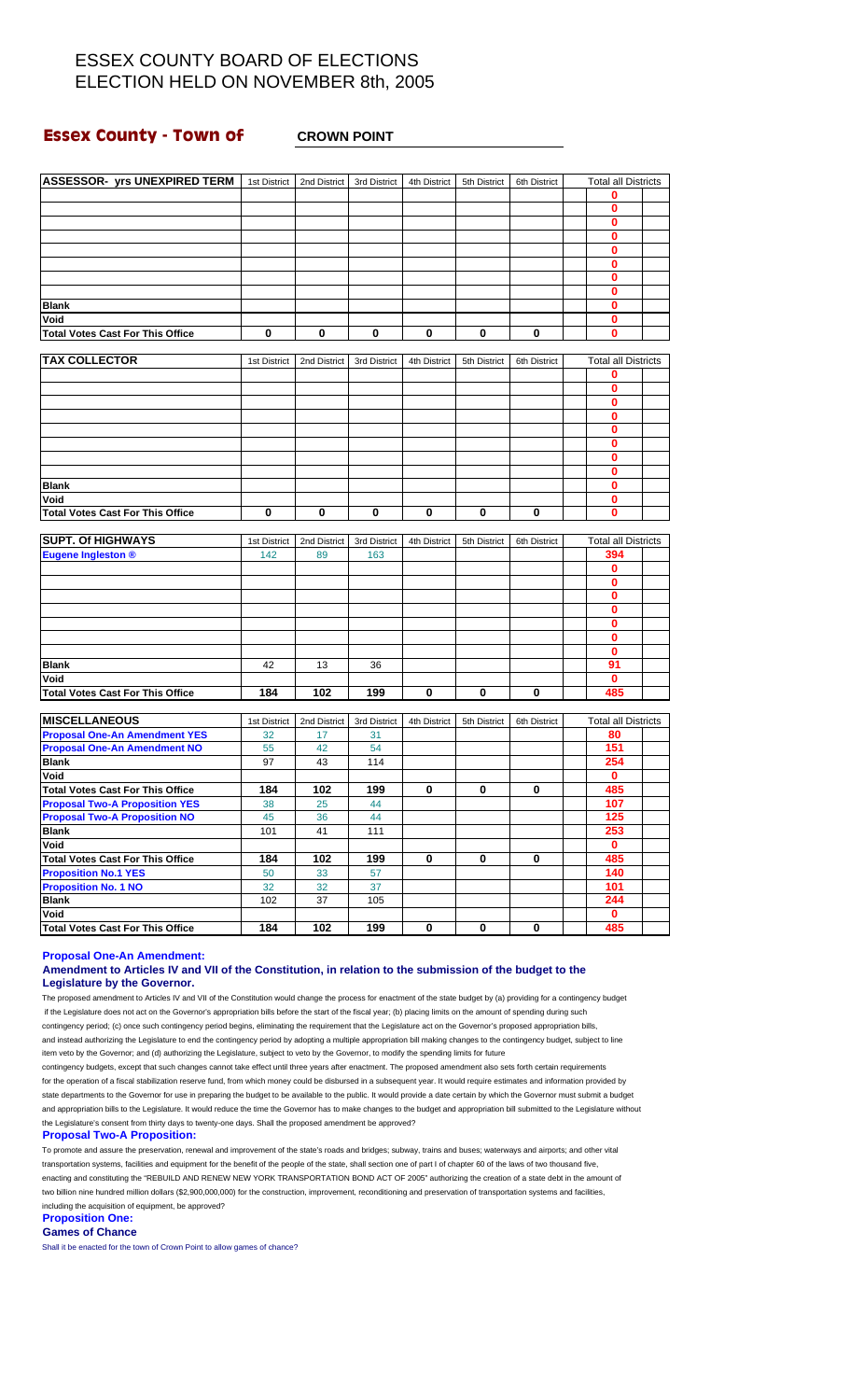# **Essex County - Town of ELIZABETHTOWN**

| <b>SUPERVISOR</b>                                              | 1st District | 2nd District | 3rd District | 4th District | 5th District | 6th District | <b>Total all Districts</b> |  |
|----------------------------------------------------------------|--------------|--------------|--------------|--------------|--------------|--------------|----------------------------|--|
| Noel H. Merrihew, III ®                                        | 348          |              |              |              |              |              | 348                        |  |
| <b>Nancy Kullman (Write-in)</b>                                | $\mathbf{1}$ |              |              |              |              |              | 1<br>0                     |  |
|                                                                |              |              |              |              |              |              | 0                          |  |
|                                                                |              |              |              |              |              |              | 0                          |  |
|                                                                |              |              |              |              |              |              | $\mathbf{0}$               |  |
|                                                                |              |              |              |              |              |              | 0                          |  |
|                                                                |              |              |              |              |              |              | 0                          |  |
| <b>Blank</b>                                                   | 140          |              |              |              |              |              | 140                        |  |
| Void                                                           |              |              |              |              |              |              | 0                          |  |
| <b>Total Votes Cast For This Office</b>                        | 489          | 0            | 0            | 0            | 0            | 0            | 489                        |  |
| <b>TOWN CLERK/TAX COLLECTOR</b>                                | 1st District | 2nd District | 3rd District | 4th District | 5th District | 6th District | <b>Total all Districts</b> |  |
| Debra R. Brooks ®                                              | 283          |              |              |              |              |              | 283                        |  |
| <b>Chelsea M. Merrihew (D)</b>                                 | 114          |              |              |              |              |              | 114                        |  |
| <b>Debra R. Brooks (IND)</b>                                   | 22           |              |              |              |              |              | 22                         |  |
|                                                                |              |              |              |              |              |              | 0                          |  |
|                                                                |              |              |              |              |              |              | 0                          |  |
|                                                                |              |              |              |              |              |              | 0                          |  |
|                                                                |              |              |              |              |              |              | 0<br>$\mathbf 0$           |  |
| <b>Blank</b>                                                   | 70           |              |              |              |              |              | 70                         |  |
| Void                                                           |              |              |              |              |              |              | $\bf{0}$                   |  |
| <b>Total Votes Cast For This Office</b>                        | 489          | $\bf{0}$     | 0            | $\pmb{0}$    | 0            | 0            | 489                        |  |
|                                                                |              |              |              |              |              |              |                            |  |
| <b>TOWN JUSTICE(FULL TERM)</b>                                 | 1st District | 2nd District | 3rd District | 4th District | 5th District | 6th District | <b>Total all Districts</b> |  |
| E. Peter Frisbie ®                                             | 327          |              |              |              |              |              | 327                        |  |
|                                                                |              |              |              |              |              |              | 0<br>0                     |  |
|                                                                |              |              |              |              |              |              | 0                          |  |
|                                                                |              |              |              |              |              |              | 0                          |  |
|                                                                |              |              |              |              |              |              | 0                          |  |
|                                                                |              |              |              |              |              |              | 0                          |  |
|                                                                |              |              |              |              |              |              | 0                          |  |
| <b>Blank</b>                                                   | 162          |              |              |              |              |              | 162                        |  |
| Void<br><b>Total Votes Cast For This Office</b>                | 489          | 0            | 0            | 0            | 0            | 0            | 0<br>489                   |  |
|                                                                |              |              |              |              |              |              |                            |  |
|                                                                |              |              |              |              |              |              |                            |  |
|                                                                | 1st District | 2nd District | 3rd District | 4th District | 5th District | 6th District | <b>Total all Districts</b> |  |
| <b>TOWN JUSTICE(FULL TERM)</b><br><b>William M. Garrison ®</b> | 327          |              |              |              |              |              | 327                        |  |
| <b>William M. Garrison (IND)</b>                               | 24           |              |              |              |              |              | 24                         |  |
|                                                                |              |              |              |              |              |              | $\mathbf 0$                |  |
|                                                                |              |              |              |              |              |              | 0                          |  |
|                                                                |              |              |              |              |              |              | O                          |  |
|                                                                |              |              |              |              |              |              | 0                          |  |
|                                                                |              |              |              |              |              |              | 0                          |  |
| <b>Blank</b>                                                   | 138          |              |              |              |              |              | 0                          |  |
| Void                                                           |              |              |              |              |              |              | 138<br>0                   |  |
| <b>Total Votes Cast For This Office</b>                        | 489          | 0            | 0            | 0            | 0            | 0            | 489                        |  |
|                                                                |              |              |              |              |              |              |                            |  |
| <b>COUNCILMEN(FULL TERM)</b>                                   | 1st District | 2nd District | 3rd District | 4th District | 5th District | 6th District | <b>Total all Districts</b> |  |
| <b>Joseph E. Martin ®</b>                                      | 263          |              |              |              |              |              | 263                        |  |
| <b>Kenneth W. Fenimore ®</b><br><b>Allen Dickerson (IND)</b>   | 314<br>165   |              |              |              |              |              | 314<br>165                 |  |
| <b>Kenneth W. Fenimore (IND)</b>                               | 32           |              |              |              |              |              | 32                         |  |
|                                                                |              |              |              |              |              |              | 0                          |  |
|                                                                |              |              |              |              |              |              | 0                          |  |
|                                                                |              |              |              |              |              |              | 0                          |  |
|                                                                |              |              |              |              |              |              | 0                          |  |
| <b>Blank</b>                                                   | 204          |              |              |              |              |              | 204<br>0                   |  |
| Void<br><b>Total Votes Cast For This Office</b>                | 978          | 0            | 0            | 0            | 0            | 0            | 978                        |  |
|                                                                |              |              |              |              |              |              |                            |  |
| COUNCILMEN(UNEXPIRED TERM)                                     | 1st District | 2nd District | 3rd District | 4th District | 5th District | 6th District | <b>Total all Districts</b> |  |
|                                                                |              |              |              |              |              |              | 0                          |  |
|                                                                |              |              |              |              |              |              | 0<br>0                     |  |
|                                                                |              |              |              |              |              |              | 0                          |  |
|                                                                |              |              |              |              |              |              | 0                          |  |
|                                                                |              |              |              |              |              |              | 0                          |  |
|                                                                |              |              |              |              |              |              | 0                          |  |
|                                                                |              |              |              |              |              |              | 0                          |  |
| <b>Blank</b>                                                   |              |              |              |              |              |              | 0                          |  |
| Void<br><b>Total Votes Cast For This Office</b>                | 0            | 0            | 0            | 0            | 0            | 0            | 0<br>0                     |  |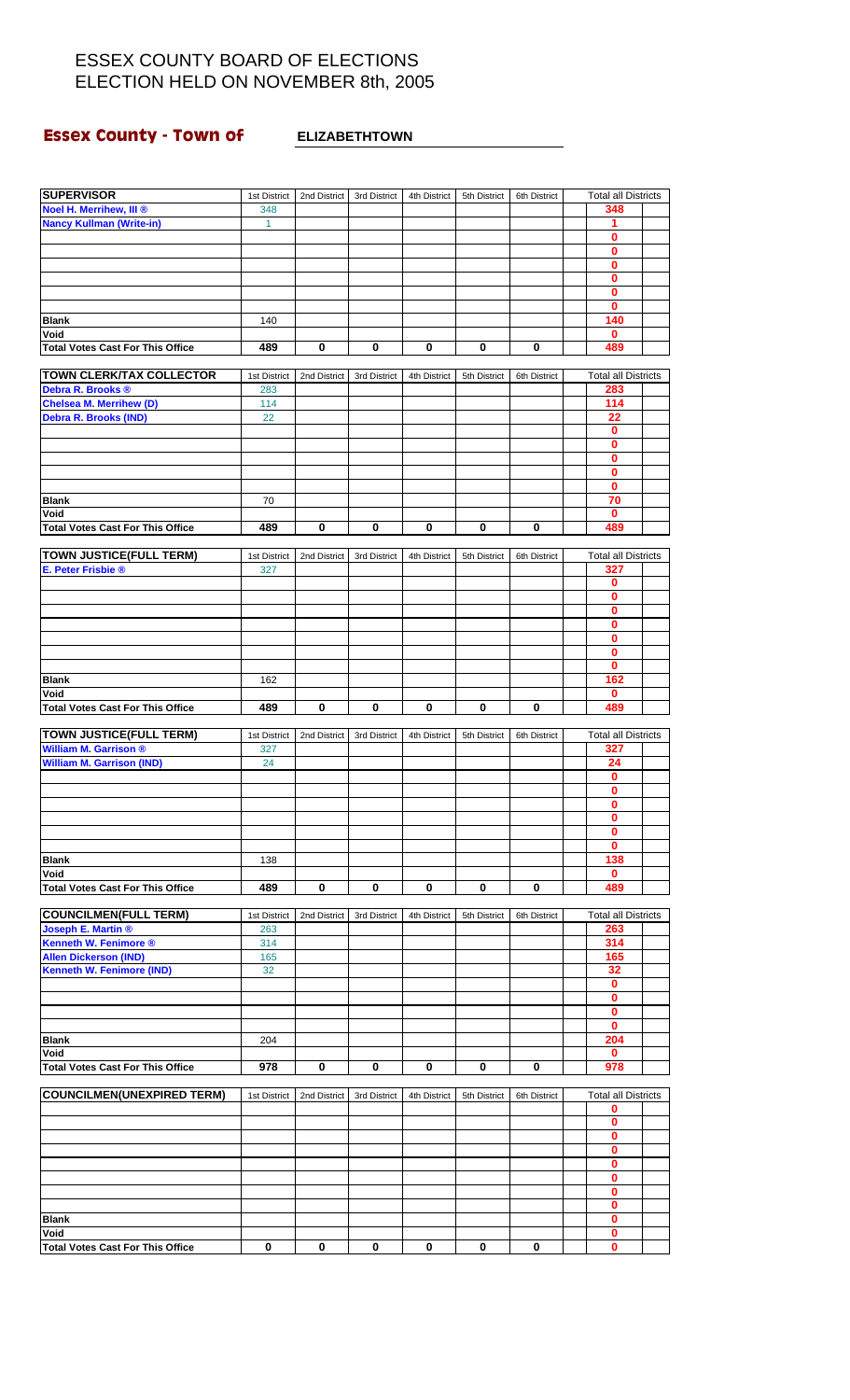### **Essex County - Town of ELIZABETHTOWN**

| <b>ASSESSOR-4 yrs TERM</b>              | 1st District | 2nd District | 3rd District | 4th District | 5th District | 6th District | <b>Total all Districts</b> |  |
|-----------------------------------------|--------------|--------------|--------------|--------------|--------------|--------------|----------------------------|--|
| Michael W. Parker ®                     | 307          |              |              |              |              |              | 307                        |  |
| <b>Joseph Martin (Write-in)</b>         | $\mathbf{1}$ |              |              |              |              |              | 1                          |  |
|                                         |              |              |              |              |              |              | $\bf{0}$                   |  |
|                                         |              |              |              |              |              |              | $\mathbf{0}$               |  |
|                                         |              |              |              |              |              |              | 0                          |  |
|                                         |              |              |              |              |              |              | $\mathbf{0}$               |  |
|                                         |              |              |              |              |              |              | $\bf{0}$                   |  |
|                                         |              |              |              |              |              |              | $\mathbf{0}$               |  |
|                                         |              |              |              |              |              |              | 181                        |  |
| <b>Blank</b>                            | 181          |              |              |              |              |              |                            |  |
| Void                                    |              |              |              |              |              |              | $\mathbf{0}$               |  |
| <b>Total Votes Cast For This Office</b> | 489          | 0            | 0            | 0            | 0            | 0            | 489                        |  |
|                                         |              |              |              |              |              |              |                            |  |
| <b>ASSESSOR- yrs UNEXPIRED TERM</b>     | 1st District | 2nd District | 3rd District | 4th District | 5th District | 6th District | <b>Total all Districts</b> |  |
|                                         |              |              |              |              |              |              | 0                          |  |
|                                         |              |              |              |              |              |              | $\bf{0}$                   |  |
|                                         |              |              |              |              |              |              | 0                          |  |
|                                         |              |              |              |              |              |              | 0                          |  |
|                                         |              |              |              |              |              |              | 0                          |  |
|                                         |              |              |              |              |              |              | 0                          |  |
|                                         |              |              |              |              |              |              | 0                          |  |
|                                         |              |              |              |              |              |              | 0                          |  |
| <b>Blank</b>                            |              |              |              |              |              |              | 0                          |  |
| Void                                    |              |              |              |              |              |              | $\mathbf{0}$               |  |
| <b>Total Votes Cast For This Office</b> | 0            | $\bf{0}$     | $\mathbf 0$  | 0            | 0            | 0            | 0                          |  |
| <b>Superintendent of Highways</b>       | 1st District | 2nd District | 3rd District | 4th District | 5th District | 6th District | <b>Total all Districts</b> |  |
| Dennis L. Aubin ®                       | 369          |              |              |              |              |              | 369                        |  |
| <b>Dennis L. Aubin (IND)</b>            | 21           |              |              |              |              |              | 21                         |  |
|                                         |              |              |              |              |              |              | 0                          |  |
|                                         |              |              |              |              |              |              |                            |  |
|                                         |              |              |              |              |              |              | 0                          |  |
|                                         |              |              |              |              |              |              | 0                          |  |
|                                         |              |              |              |              |              |              | 0                          |  |
|                                         |              |              |              |              |              |              | $\mathbf{0}$               |  |
|                                         |              |              |              |              |              |              | 0                          |  |
| <b>Blank</b>                            | 99           |              |              |              |              |              | 99                         |  |
| Void                                    |              |              |              |              |              |              | 0                          |  |
| <b>Total Votes Cast For This Office</b> | 489          | 0            | 0            | $\mathbf 0$  | 0            | 0            | 489                        |  |
|                                         |              |              |              |              |              |              |                            |  |
| <b>MISCELLANEOUS</b>                    | 1st District | 2nd District | 3rd District | 4th District | 5th District | 6th District | <b>Total all Districts</b> |  |
| <b>Proposal One-An Amendment YES</b>    | 95           |              |              |              |              |              | 95                         |  |
| <b>Proposal One-An Amendment NO</b>     | 120          |              |              |              |              |              | 120                        |  |
| <b>Blank</b>                            | 274          |              |              |              |              |              | 274                        |  |
| Void                                    |              |              |              |              |              |              | $\mathbf{0}$               |  |
| <b>Total Votes Cast For This Office</b> | 489          | $\bf{0}$     | $\bf{0}$     | $\bf{0}$     | 0            | $\bf{0}$     | 489                        |  |
| <b>Proposal Two-A Proposition YES</b>   | 110          |              |              |              |              |              | 110                        |  |
| <b>Proposal Two-A Proposition NO</b>    | 116          |              |              |              |              |              | 116                        |  |
| <b>Blank</b>                            | 263          |              |              |              |              |              | 263                        |  |
| Void                                    |              |              |              |              |              |              | $\mathbf 0$                |  |
| <b>Total Votes Cast For This Office</b> | 489          | $\mathbf 0$  | $\bf{0}$     | $\mathbf 0$  | 0            | 0            | 489                        |  |

**Proposal One-An Amendment:**

### **Amendment to Articles IV and VII of the Constitution, in relation to the submission of the budget to the Legislature by the Governor.**

The proposed amendment to Articles IV and VII of the Constitution would change the process for enactment of the state budget by (a) providing for a contingency budget if the Legislature does not act on the Governor's appropriation bills before the start of the fiscal year; (b) placing limits on the amount of spending during such contingency period; (c) once such contingency period begins, eliminating the requirement that the Legislature act on the Governor's proposed appropriation bills, and instead authorizing the Legislature to end the contingency period by adopting a multiple appropriation bill making changes to the contingency budget, subject to line item veto by the Governor; and (d) authorizing the Legislature, subject to veto by the Governor, to modify the spending limits for future

contingency budgets, except that such changes cannot take effect until three years after enactment. The proposed amendment also sets forth certain requirements for the operation of a fiscal stabilization reserve fund, from which money could be disbursed in a subsequent year. It would require estimates and information provided by state departments to the Governor for use in preparing the budget to be available to the public. It would provide a date certain by which the Governor must submit a budget and appropriation bills to the Legislature. It would reduce the time the Governor has to make changes to the budget and appropriation bill submitted to the Legislature without the Legislature's consent from thirty days to twenty-one days. Shall the proposed amendment be approved?

#### **Proposal Two-A Proposition:**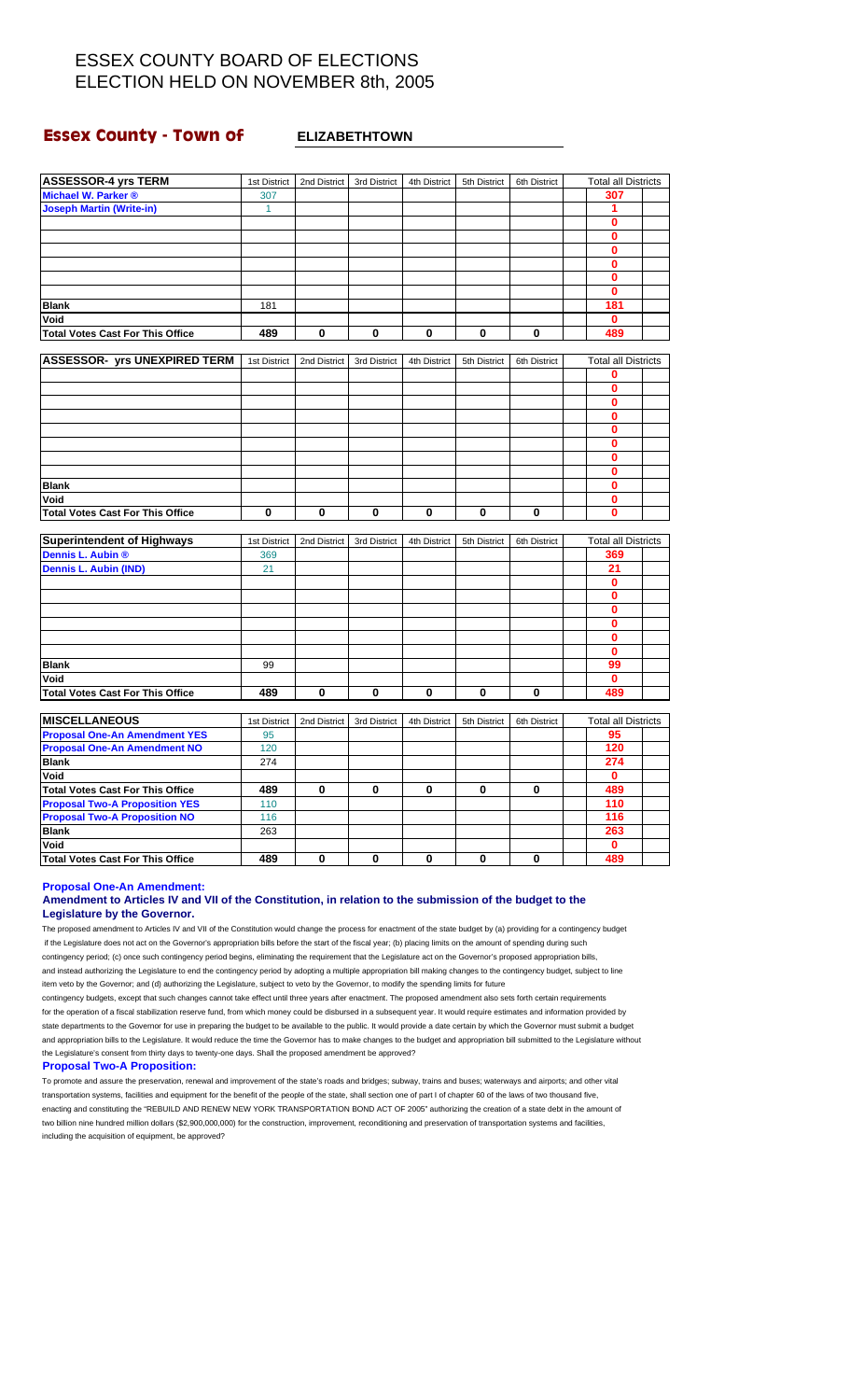# **Essex County - Town of ESSEX Propose ASSEX**

| <b>SUPERVISOR</b>                       | 1st District   | 2nd District | 3rd District | 4th District |              |              | <b>Total all Districts</b> |  |
|-----------------------------------------|----------------|--------------|--------------|--------------|--------------|--------------|----------------------------|--|
| <b>Ronald E. Jackson ®</b>              | 136            | 69           |              |              | 5th District | 6th District | 205                        |  |
| <b>Ronald E. Jackson (IND)</b>          | 12             | 7            |              |              |              |              | 19                         |  |
| <b>Barbara Kunzi (Write-in)</b>         | $\overline{2}$ |              |              |              |              |              | 2                          |  |
| <b>Terrance McKenna (Write-in)</b>      | $\mathbf{1}$   |              |              |              |              |              | 1                          |  |
| <b>Ron Lewis (Write-in)</b>             | 1              | 1            |              |              |              |              | 2                          |  |
| <b>Sandy Lewis (Write-in)</b>           | $\mathbf{1}$   |              |              |              |              |              | 1                          |  |
|                                         |                |              |              |              |              |              | 0                          |  |
|                                         |                |              |              |              |              |              | 0                          |  |
| <b>Blank</b>                            | 64             | 33           |              |              |              |              | 97                         |  |
| Void                                    |                |              |              |              |              |              | $\bf{0}$                   |  |
| <b>Total Votes Cast For This Office</b> | 217            | 110          | 0            | 0            | 0            | 0            | 327                        |  |
|                                         |                |              |              |              |              |              |                            |  |
| <b>TOWN CLERK/TAX COLLECTOR</b>         | 1st District   | 2nd District | 3rd District | 4th District | 5th District | 6th District | <b>Total all Districts</b> |  |
| Katherine B. List ®                     | 125            | 67           |              |              |              |              | 192                        |  |
| <b>Katherine B. List (IND)</b>          | 13             | 8            |              |              |              |              | 21                         |  |
| <b>Barbara Kunzi (Write-in)</b>         | $\overline{2}$ |              |              |              |              |              | $\overline{2}$             |  |
|                                         |                |              |              |              |              |              | 0                          |  |
|                                         |                |              |              |              |              |              | $\bf{0}$                   |  |
|                                         |                |              |              |              |              |              | 0                          |  |
|                                         |                |              |              |              |              |              | 0                          |  |
|                                         |                |              |              |              |              |              | 0                          |  |
| <b>Blank</b>                            | 77             | 35           |              |              |              |              | 112                        |  |
| Void                                    |                |              |              |              |              |              | 0                          |  |
| <b>Total Votes Cast For This Office</b> | 217            | 110          | 0            | 0            | 0            | 0            | 327                        |  |
|                                         |                |              |              |              |              |              |                            |  |
| <b>TOWN JUSTICE(FULL TERM)</b>          | 1st District   | 2nd District | 3rd District | 4th District | 5th District | 6th District | <b>Total all Districts</b> |  |
| <b>Mark Kupperman ®</b>                 | 121            | 58           |              |              |              |              | 179                        |  |
| <b>Mark Kupperman (IND)</b>             | 21             | 11           |              |              |              |              | 32                         |  |
|                                         |                |              |              |              |              |              | $\mathbf 0$                |  |
|                                         |                |              |              |              |              |              | 0                          |  |
|                                         |                |              |              |              |              |              | 0                          |  |
|                                         |                |              |              |              |              |              | 0                          |  |
|                                         |                |              |              |              |              |              | $\mathbf 0$                |  |
|                                         |                |              |              |              |              |              | 0                          |  |
| <b>Blank</b>                            | 75             | 41           |              |              |              |              | 116                        |  |
| Void                                    |                |              |              |              |              |              | 0                          |  |
| <b>Total Votes Cast For This Office</b> | 217            | 110          | $\bf{0}$     | 0            | 0            | $\bf{0}$     | 327                        |  |
|                                         |                |              |              |              |              |              |                            |  |
| <b>COUNCILMEN(FULL TERM)</b>            | 1st District   | 2nd District | 3rd District | 4th District | 5th District | 6th District | <b>Total all Districts</b> |  |
| <b>Claire S. LaPine ®</b>               | 131            | 70           |              |              |              |              | 201                        |  |
| <b>James R. LaForest ®</b>              | 98             | 66           |              |              |              |              | 164                        |  |
| Erin Hall (D)                           | 64             | 32           |              |              |              |              | 96                         |  |
| <b>Claire S. LaPine (IND)</b>           | 6              | 5            |              |              |              |              | 11                         |  |
| Erin Hall (IND)                         | 8              | 1.           |              |              |              |              | 9.                         |  |
| <b>James R. LaForest (IND)</b>          | 11             | 6            |              |              |              |              | 17                         |  |
| <b>Bob Perry (Write-in)</b>             | 1              |              |              |              |              |              | 1                          |  |
|                                         |                |              |              |              |              |              | 0                          |  |
| <b>Blank</b>                            | 115            | 40           |              |              |              |              | 155                        |  |
| Void                                    |                |              |              |              |              |              | 0                          |  |
| <b>Total Votes Cast For This Office</b> | 434            | 220          | 0            | 0            | 0            | 0            | 654                        |  |
|                                         |                |              |              |              |              |              |                            |  |
| <b>COUNCILMEN(UNEXPIRED TERM)</b>       | 1st District   | 2nd District | 3rd District | 4th District | 5th District | 6th District | <b>Total all Districts</b> |  |
|                                         |                |              |              |              |              |              | 0                          |  |
|                                         |                |              |              |              |              |              | 0                          |  |
|                                         |                |              |              |              |              |              | 0                          |  |
|                                         |                |              |              |              |              |              | 0                          |  |
|                                         |                |              |              |              |              |              | $\mathbf 0$                |  |
|                                         |                |              |              |              |              |              | 0                          |  |
|                                         |                |              |              |              |              |              | 0                          |  |
|                                         |                |              |              |              |              |              | 0                          |  |
| <b>Blank</b>                            |                |              |              |              |              |              | 0                          |  |
| Void                                    |                |              |              |              |              |              | $\mathbf 0$                |  |
| <b>Total Votes Cast For This Office</b> | $\mathbf 0$    | 0            | $\mathbf 0$  | 0            | 0            | $\mathbf 0$  | $\bf{0}$                   |  |
|                                         |                |              |              |              |              |              |                            |  |
| <b>ASSESSOR-4 yrs TERM</b>              | 1st District   | 2nd District | 3rd District | 4th District | 5th District | 6th District | <b>Total all Districts</b> |  |
| Dianne B. Lansing ®                     | 130            | 67           |              |              |              |              | 197                        |  |
|                                         |                |              |              |              |              |              | 0                          |  |
|                                         |                |              |              |              |              |              | 0                          |  |
|                                         |                |              |              |              |              |              | 0                          |  |
|                                         |                |              |              |              |              |              | $\mathbf 0$                |  |
|                                         |                |              |              |              |              |              | 0                          |  |
|                                         |                |              |              |              |              |              | 0                          |  |
|                                         |                |              |              |              |              |              | 0                          |  |
| <b>Blank</b>                            | 87             | 43           |              |              |              |              | 130                        |  |
| Void                                    |                |              |              |              |              |              | 0                          |  |
| <b>Total Votes Cast For This Office</b> | 217            | 110          | $\bf{0}$     | 0            | 0            | 0            | 327                        |  |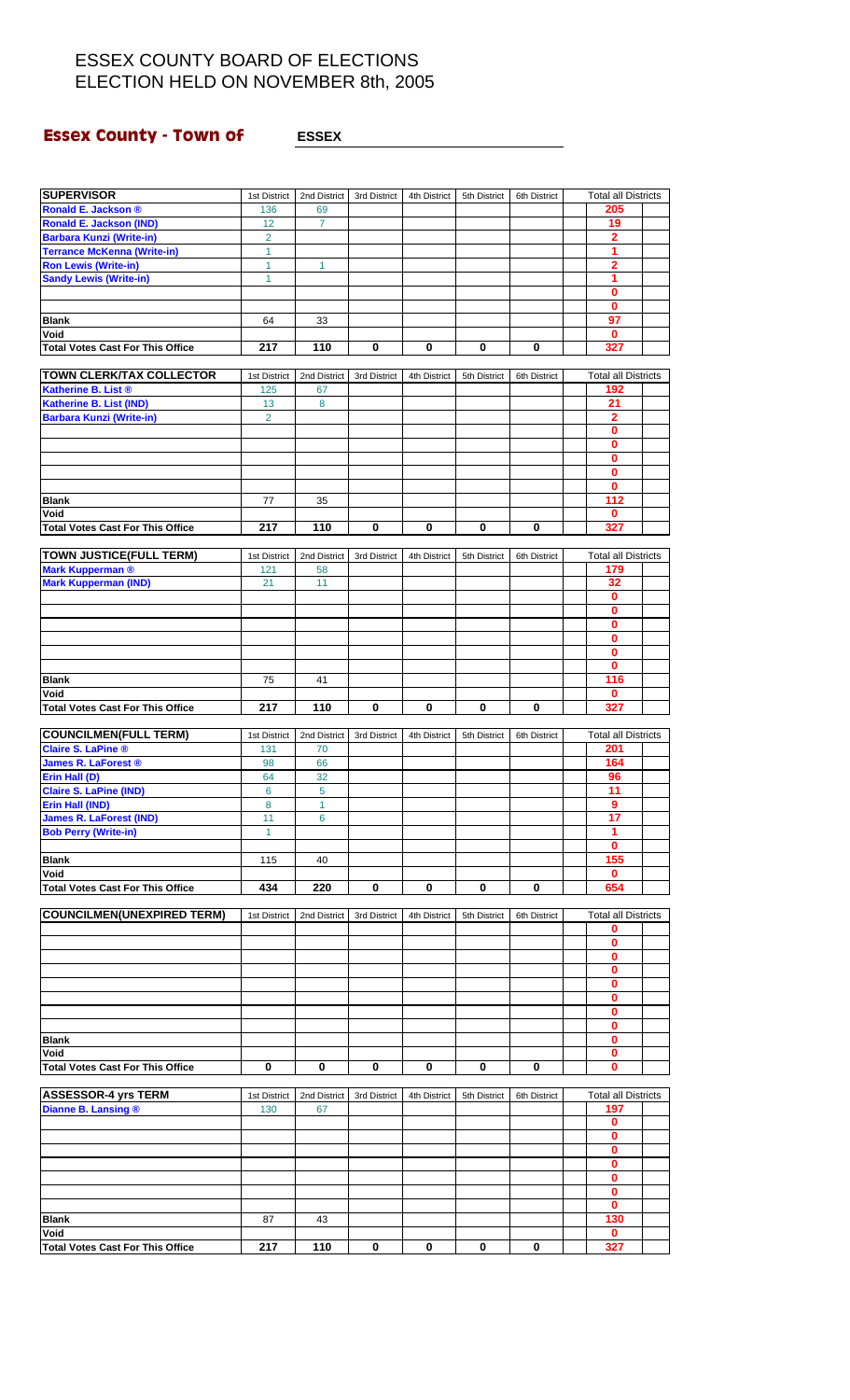### **Essex County - Town of <b>ESSEX**

| 0<br>$\mathbf{0}$<br>$\mathbf{0}$<br>$\mathbf{0}$<br>$\bf{0}$<br>0<br>$\bf{0}$<br>$\mathbf 0$<br>0<br><b>Blank</b><br>Void<br>0<br>0<br>0<br>0<br>$\bf{0}$<br>0<br>$\mathbf{0}$<br>0<br><b>Total Votes Cast For This Office</b><br><b>TAX COLLECTOR</b><br><b>Total all Districts</b><br>1st District<br>2nd District<br>3rd District<br>4th District<br>5th District<br>6th District<br>0<br>$\mathbf 0$<br>0<br>$\bf{0}$<br>0<br>0<br>$\bf{0}$<br>$\bf{0}$<br>$\mathbf{0}$<br><b>Blank</b><br>Void<br>$\bf{0}$<br><b>Total Votes Cast For This Office</b><br>$\mathbf 0$<br>0<br>$\mathbf 0$<br>0<br>$\mathbf 0$<br>0<br>$\bf{0}$<br><b>SUPT. Of HIGHWAYS</b><br><b>Total all Districts</b><br>1st District<br>2nd District<br>3rd District<br>4th District<br>5th District<br>6th District<br>James Z. Morgan, Jr. ®<br>157<br>80<br>237<br>James Z. Morgan, Jr. (IND)<br>12<br>8<br>20<br>$\mathbf 0$<br>$\bf{0}$<br>$\mathbf 0$<br>$\bf{0}$<br>$\bf{0}$<br>$\bf{0}$<br>22<br>70<br><b>Blank</b><br>48<br>Void<br>$\mathbf 0$<br>217<br>110<br>0<br>0<br>$\mathbf 0$<br>0<br><b>Total Votes Cast For This Office</b><br>327<br><b>MISCELLANEOUS</b><br>1st District<br>2nd District<br>3rd District<br>4th District<br>5th District<br>6th District<br><b>Total all Districts</b><br><b>Proposal One-An Amendment YES</b><br>45<br>72<br>27<br><b>Proposal One-An Amendment NO</b><br>84<br>31<br>53<br>52<br>171<br><b>Blank</b><br>119<br>Void<br>$\mathbf 0$ | <b>ASSESSOR- yrs UNEXPIRED TERM</b> | 1st District | 2nd District | 3rd District | 4th District | 5th District | 6th District | <b>Total all Districts</b> |  |
|---------------------------------------------------------------------------------------------------------------------------------------------------------------------------------------------------------------------------------------------------------------------------------------------------------------------------------------------------------------------------------------------------------------------------------------------------------------------------------------------------------------------------------------------------------------------------------------------------------------------------------------------------------------------------------------------------------------------------------------------------------------------------------------------------------------------------------------------------------------------------------------------------------------------------------------------------------------------------------------------------------------------------------------------------------------------------------------------------------------------------------------------------------------------------------------------------------------------------------------------------------------------------------------------------------------------------------------------------------------------------------------------------------------------------------------------------------------------|-------------------------------------|--------------|--------------|--------------|--------------|--------------|--------------|----------------------------|--|
|                                                                                                                                                                                                                                                                                                                                                                                                                                                                                                                                                                                                                                                                                                                                                                                                                                                                                                                                                                                                                                                                                                                                                                                                                                                                                                                                                                                                                                                                     |                                     |              |              |              |              |              |              |                            |  |
|                                                                                                                                                                                                                                                                                                                                                                                                                                                                                                                                                                                                                                                                                                                                                                                                                                                                                                                                                                                                                                                                                                                                                                                                                                                                                                                                                                                                                                                                     |                                     |              |              |              |              |              |              |                            |  |
|                                                                                                                                                                                                                                                                                                                                                                                                                                                                                                                                                                                                                                                                                                                                                                                                                                                                                                                                                                                                                                                                                                                                                                                                                                                                                                                                                                                                                                                                     |                                     |              |              |              |              |              |              |                            |  |
|                                                                                                                                                                                                                                                                                                                                                                                                                                                                                                                                                                                                                                                                                                                                                                                                                                                                                                                                                                                                                                                                                                                                                                                                                                                                                                                                                                                                                                                                     |                                     |              |              |              |              |              |              |                            |  |
|                                                                                                                                                                                                                                                                                                                                                                                                                                                                                                                                                                                                                                                                                                                                                                                                                                                                                                                                                                                                                                                                                                                                                                                                                                                                                                                                                                                                                                                                     |                                     |              |              |              |              |              |              |                            |  |
|                                                                                                                                                                                                                                                                                                                                                                                                                                                                                                                                                                                                                                                                                                                                                                                                                                                                                                                                                                                                                                                                                                                                                                                                                                                                                                                                                                                                                                                                     |                                     |              |              |              |              |              |              |                            |  |
|                                                                                                                                                                                                                                                                                                                                                                                                                                                                                                                                                                                                                                                                                                                                                                                                                                                                                                                                                                                                                                                                                                                                                                                                                                                                                                                                                                                                                                                                     |                                     |              |              |              |              |              |              |                            |  |
|                                                                                                                                                                                                                                                                                                                                                                                                                                                                                                                                                                                                                                                                                                                                                                                                                                                                                                                                                                                                                                                                                                                                                                                                                                                                                                                                                                                                                                                                     |                                     |              |              |              |              |              |              |                            |  |
|                                                                                                                                                                                                                                                                                                                                                                                                                                                                                                                                                                                                                                                                                                                                                                                                                                                                                                                                                                                                                                                                                                                                                                                                                                                                                                                                                                                                                                                                     |                                     |              |              |              |              |              |              |                            |  |
|                                                                                                                                                                                                                                                                                                                                                                                                                                                                                                                                                                                                                                                                                                                                                                                                                                                                                                                                                                                                                                                                                                                                                                                                                                                                                                                                                                                                                                                                     |                                     |              |              |              |              |              |              |                            |  |
|                                                                                                                                                                                                                                                                                                                                                                                                                                                                                                                                                                                                                                                                                                                                                                                                                                                                                                                                                                                                                                                                                                                                                                                                                                                                                                                                                                                                                                                                     |                                     |              |              |              |              |              |              |                            |  |
|                                                                                                                                                                                                                                                                                                                                                                                                                                                                                                                                                                                                                                                                                                                                                                                                                                                                                                                                                                                                                                                                                                                                                                                                                                                                                                                                                                                                                                                                     |                                     |              |              |              |              |              |              |                            |  |
|                                                                                                                                                                                                                                                                                                                                                                                                                                                                                                                                                                                                                                                                                                                                                                                                                                                                                                                                                                                                                                                                                                                                                                                                                                                                                                                                                                                                                                                                     |                                     |              |              |              |              |              |              |                            |  |
|                                                                                                                                                                                                                                                                                                                                                                                                                                                                                                                                                                                                                                                                                                                                                                                                                                                                                                                                                                                                                                                                                                                                                                                                                                                                                                                                                                                                                                                                     |                                     |              |              |              |              |              |              |                            |  |
|                                                                                                                                                                                                                                                                                                                                                                                                                                                                                                                                                                                                                                                                                                                                                                                                                                                                                                                                                                                                                                                                                                                                                                                                                                                                                                                                                                                                                                                                     |                                     |              |              |              |              |              |              |                            |  |
|                                                                                                                                                                                                                                                                                                                                                                                                                                                                                                                                                                                                                                                                                                                                                                                                                                                                                                                                                                                                                                                                                                                                                                                                                                                                                                                                                                                                                                                                     |                                     |              |              |              |              |              |              |                            |  |
|                                                                                                                                                                                                                                                                                                                                                                                                                                                                                                                                                                                                                                                                                                                                                                                                                                                                                                                                                                                                                                                                                                                                                                                                                                                                                                                                                                                                                                                                     |                                     |              |              |              |              |              |              |                            |  |
|                                                                                                                                                                                                                                                                                                                                                                                                                                                                                                                                                                                                                                                                                                                                                                                                                                                                                                                                                                                                                                                                                                                                                                                                                                                                                                                                                                                                                                                                     |                                     |              |              |              |              |              |              |                            |  |
|                                                                                                                                                                                                                                                                                                                                                                                                                                                                                                                                                                                                                                                                                                                                                                                                                                                                                                                                                                                                                                                                                                                                                                                                                                                                                                                                                                                                                                                                     |                                     |              |              |              |              |              |              |                            |  |
|                                                                                                                                                                                                                                                                                                                                                                                                                                                                                                                                                                                                                                                                                                                                                                                                                                                                                                                                                                                                                                                                                                                                                                                                                                                                                                                                                                                                                                                                     |                                     |              |              |              |              |              |              |                            |  |
|                                                                                                                                                                                                                                                                                                                                                                                                                                                                                                                                                                                                                                                                                                                                                                                                                                                                                                                                                                                                                                                                                                                                                                                                                                                                                                                                                                                                                                                                     |                                     |              |              |              |              |              |              |                            |  |
|                                                                                                                                                                                                                                                                                                                                                                                                                                                                                                                                                                                                                                                                                                                                                                                                                                                                                                                                                                                                                                                                                                                                                                                                                                                                                                                                                                                                                                                                     |                                     |              |              |              |              |              |              |                            |  |
|                                                                                                                                                                                                                                                                                                                                                                                                                                                                                                                                                                                                                                                                                                                                                                                                                                                                                                                                                                                                                                                                                                                                                                                                                                                                                                                                                                                                                                                                     |                                     |              |              |              |              |              |              |                            |  |
|                                                                                                                                                                                                                                                                                                                                                                                                                                                                                                                                                                                                                                                                                                                                                                                                                                                                                                                                                                                                                                                                                                                                                                                                                                                                                                                                                                                                                                                                     |                                     |              |              |              |              |              |              |                            |  |
|                                                                                                                                                                                                                                                                                                                                                                                                                                                                                                                                                                                                                                                                                                                                                                                                                                                                                                                                                                                                                                                                                                                                                                                                                                                                                                                                                                                                                                                                     |                                     |              |              |              |              |              |              |                            |  |
|                                                                                                                                                                                                                                                                                                                                                                                                                                                                                                                                                                                                                                                                                                                                                                                                                                                                                                                                                                                                                                                                                                                                                                                                                                                                                                                                                                                                                                                                     |                                     |              |              |              |              |              |              |                            |  |
|                                                                                                                                                                                                                                                                                                                                                                                                                                                                                                                                                                                                                                                                                                                                                                                                                                                                                                                                                                                                                                                                                                                                                                                                                                                                                                                                                                                                                                                                     |                                     |              |              |              |              |              |              |                            |  |
|                                                                                                                                                                                                                                                                                                                                                                                                                                                                                                                                                                                                                                                                                                                                                                                                                                                                                                                                                                                                                                                                                                                                                                                                                                                                                                                                                                                                                                                                     |                                     |              |              |              |              |              |              |                            |  |
|                                                                                                                                                                                                                                                                                                                                                                                                                                                                                                                                                                                                                                                                                                                                                                                                                                                                                                                                                                                                                                                                                                                                                                                                                                                                                                                                                                                                                                                                     |                                     |              |              |              |              |              |              |                            |  |
|                                                                                                                                                                                                                                                                                                                                                                                                                                                                                                                                                                                                                                                                                                                                                                                                                                                                                                                                                                                                                                                                                                                                                                                                                                                                                                                                                                                                                                                                     |                                     |              |              |              |              |              |              |                            |  |
|                                                                                                                                                                                                                                                                                                                                                                                                                                                                                                                                                                                                                                                                                                                                                                                                                                                                                                                                                                                                                                                                                                                                                                                                                                                                                                                                                                                                                                                                     |                                     |              |              |              |              |              |              |                            |  |
|                                                                                                                                                                                                                                                                                                                                                                                                                                                                                                                                                                                                                                                                                                                                                                                                                                                                                                                                                                                                                                                                                                                                                                                                                                                                                                                                                                                                                                                                     |                                     |              |              |              |              |              |              |                            |  |
|                                                                                                                                                                                                                                                                                                                                                                                                                                                                                                                                                                                                                                                                                                                                                                                                                                                                                                                                                                                                                                                                                                                                                                                                                                                                                                                                                                                                                                                                     |                                     |              |              |              |              |              |              |                            |  |
|                                                                                                                                                                                                                                                                                                                                                                                                                                                                                                                                                                                                                                                                                                                                                                                                                                                                                                                                                                                                                                                                                                                                                                                                                                                                                                                                                                                                                                                                     |                                     |              |              |              |              |              |              |                            |  |
|                                                                                                                                                                                                                                                                                                                                                                                                                                                                                                                                                                                                                                                                                                                                                                                                                                                                                                                                                                                                                                                                                                                                                                                                                                                                                                                                                                                                                                                                     |                                     |              |              |              |              |              |              |                            |  |
|                                                                                                                                                                                                                                                                                                                                                                                                                                                                                                                                                                                                                                                                                                                                                                                                                                                                                                                                                                                                                                                                                                                                                                                                                                                                                                                                                                                                                                                                     |                                     |              |              |              |              |              |              |                            |  |
|                                                                                                                                                                                                                                                                                                                                                                                                                                                                                                                                                                                                                                                                                                                                                                                                                                                                                                                                                                                                                                                                                                                                                                                                                                                                                                                                                                                                                                                                     |                                     |              |              |              |              |              |              |                            |  |
|                                                                                                                                                                                                                                                                                                                                                                                                                                                                                                                                                                                                                                                                                                                                                                                                                                                                                                                                                                                                                                                                                                                                                                                                                                                                                                                                                                                                                                                                     |                                     |              |              |              |              |              |              |                            |  |
|                                                                                                                                                                                                                                                                                                                                                                                                                                                                                                                                                                                                                                                                                                                                                                                                                                                                                                                                                                                                                                                                                                                                                                                                                                                                                                                                                                                                                                                                     |                                     |              |              |              |              |              |              |                            |  |
|                                                                                                                                                                                                                                                                                                                                                                                                                                                                                                                                                                                                                                                                                                                                                                                                                                                                                                                                                                                                                                                                                                                                                                                                                                                                                                                                                                                                                                                                     |                                     |              |              |              |              |              |              |                            |  |
|                                                                                                                                                                                                                                                                                                                                                                                                                                                                                                                                                                                                                                                                                                                                                                                                                                                                                                                                                                                                                                                                                                                                                                                                                                                                                                                                                                                                                                                                     |                                     |              |              |              |              |              |              |                            |  |
| <b>Total Votes Cast For This Office</b><br>217<br>110<br>0<br>327<br>0<br>0<br>0                                                                                                                                                                                                                                                                                                                                                                                                                                                                                                                                                                                                                                                                                                                                                                                                                                                                                                                                                                                                                                                                                                                                                                                                                                                                                                                                                                                    |                                     |              |              |              |              |              |              |                            |  |
| <b>Proposal Two-A Proposition YES</b><br>59<br>30<br>89                                                                                                                                                                                                                                                                                                                                                                                                                                                                                                                                                                                                                                                                                                                                                                                                                                                                                                                                                                                                                                                                                                                                                                                                                                                                                                                                                                                                             |                                     |              |              |              |              |              |              |                            |  |
| <b>Proposal Two-A Proposition NO</b><br>46<br>29<br>75                                                                                                                                                                                                                                                                                                                                                                                                                                                                                                                                                                                                                                                                                                                                                                                                                                                                                                                                                                                                                                                                                                                                                                                                                                                                                                                                                                                                              |                                     |              |              |              |              |              |              |                            |  |
| <b>Blank</b><br>112<br>51<br>163                                                                                                                                                                                                                                                                                                                                                                                                                                                                                                                                                                                                                                                                                                                                                                                                                                                                                                                                                                                                                                                                                                                                                                                                                                                                                                                                                                                                                                    |                                     |              |              |              |              |              |              |                            |  |
| Void<br>0                                                                                                                                                                                                                                                                                                                                                                                                                                                                                                                                                                                                                                                                                                                                                                                                                                                                                                                                                                                                                                                                                                                                                                                                                                                                                                                                                                                                                                                           |                                     |              |              |              |              |              |              |                            |  |
| 217<br>110<br>327<br><b>Total Votes Cast For This Office</b><br>0<br>0<br>0<br>0                                                                                                                                                                                                                                                                                                                                                                                                                                                                                                                                                                                                                                                                                                                                                                                                                                                                                                                                                                                                                                                                                                                                                                                                                                                                                                                                                                                    |                                     |              |              |              |              |              |              |                            |  |

**Proposal One-An Amendment:**

### **Amendment to Articles IV and VII of the Constitution, in relation to the submission of the budget to the Legislature by the Governor.**

The proposed amendment to Articles IV and VII of the Constitution would change the process for enactment of the state budget by (a) providing for a contingency budget if the Legislature does not act on the Governor's appropriation bills before the start of the fiscal year; (b) placing limits on the amount of spending during such contingency period; (c) once such contingency period begins, eliminating the requirement that the Legislature act on the Governor's proposed appropriation bills, and instead authorizing the Legislature to end the contingency period by adopting a multiple appropriation bill making changes to the contingency budget, subject to line item veto by the Governor; and (d) authorizing the Legislature, subject to veto by the Governor, to modify the spending limits for future

contingency budgets, except that such changes cannot take effect until three years after enactment. The proposed amendment also sets forth certain requirements for the operation of a fiscal stabilization reserve fund, from which money could be disbursed in a subsequent year. It would require estimates and information provided by state departments to the Governor for use in preparing the budget to be available to the public. It would provide a date certain by which the Governor must submit a budget and appropriation bills to the Legislature. It would reduce the time the Governor has to make changes to the budget and appropriation bill submitted to the Legislature without the Legislature's consent from thirty days to twenty-one days. Shall the proposed amendment be approved?

#### **Proposal Two-A Proposition:**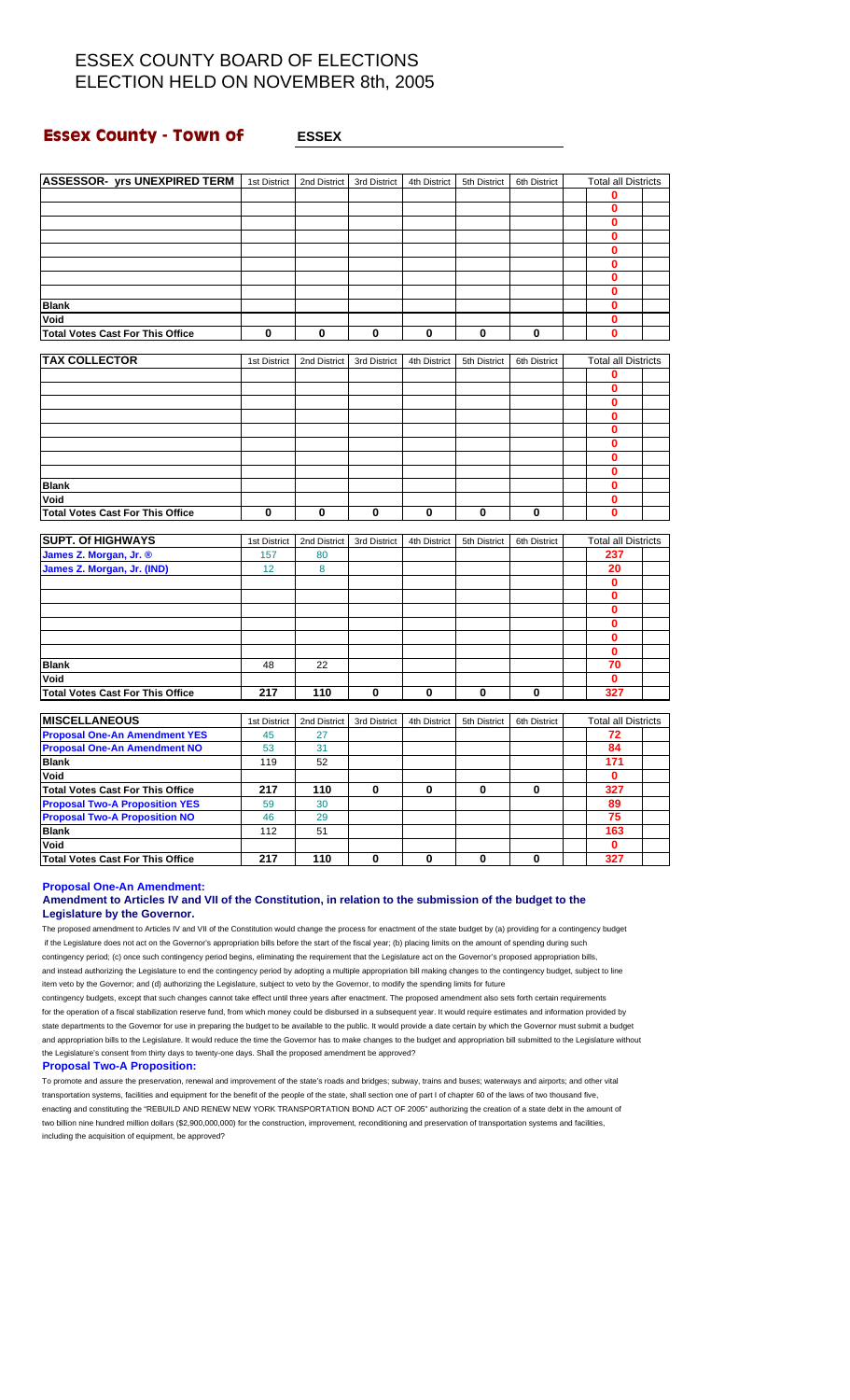**Essex County - Town of JAY**

| <b>SUPERVISOR</b>                       |              |                |              |              |              |              |                            |  |
|-----------------------------------------|--------------|----------------|--------------|--------------|--------------|--------------|----------------------------|--|
|                                         | 1st District | 2nd District   | 3rd District | 4th District | 5th District | 6th District | <b>Total all Districts</b> |  |
| <b>Randall Thomas Douglas (D)</b>       | 349          | 250            |              |              |              |              | 599                        |  |
| <b>Randall Thomas Douglas (IND)</b>     | 43           | 22             |              |              |              |              | 65                         |  |
| <b>Paul Bruce (Write-in)</b>            | $\mathbf{1}$ |                |              |              |              |              | 1                          |  |
|                                         |              |                |              |              |              |              | $\bf{0}$                   |  |
|                                         |              |                |              |              |              |              | $\mathbf 0$                |  |
|                                         |              |                |              |              |              |              | 0                          |  |
|                                         |              |                |              |              |              |              | $\bf{0}$                   |  |
|                                         |              |                |              |              |              |              | $\bf{0}$                   |  |
| <b>Blank</b>                            | 169          | 90             |              |              |              |              | 259                        |  |
| Void                                    |              |                |              |              |              |              | $\mathbf 0$                |  |
| <b>Total Votes Cast For This Office</b> | 562          | 362            | 0            | 0            | 0            | 0            | 924                        |  |
|                                         |              |                |              |              |              |              |                            |  |
| <b>TOWN CLERK</b>                       | 1st District | 2nd District   | 3rd District | 4th District | 5th District | 6th District | <b>Total all Districts</b> |  |
| <b>Beatrice A. Pelkey ®</b>             | 361          | 182            |              |              |              |              | 543                        |  |
| <b>Mildred Gravelle (Write-in)</b>      |              | $\overline{1}$ |              |              |              |              | 1                          |  |
|                                         |              |                |              |              |              |              | $\bf{0}$                   |  |
|                                         |              |                |              |              |              |              | 0                          |  |
|                                         |              |                |              |              |              |              | $\bf{0}$                   |  |
|                                         |              |                |              |              |              |              | $\bf{0}$                   |  |
|                                         |              |                |              |              |              |              | 0                          |  |
|                                         |              |                |              |              |              |              | $\bf{0}$                   |  |
| <b>Blank</b>                            | 201          | 179            |              |              |              |              | 380                        |  |
| Void                                    |              |                |              |              |              |              | $\mathbf 0$                |  |
| <b>Total Votes Cast For This Office</b> | 562          | 362            | 0            | 0            | 0            | 0            | 924                        |  |
|                                         |              |                |              |              |              |              |                            |  |
| <b>TOWN JUSTICE(FULL TERM)</b>          | 1st District | 2nd District   | 3rd District | 4th District | 5th District | 6th District | <b>Total all Districts</b> |  |
| John R. Dockum (D)                      | 305          | 239            |              |              |              |              | 544                        |  |
| John R. Dockum (IND)                    | 29           | 18             |              |              |              |              | 47                         |  |
| <b>Paul Bruce (Write-in)</b>            | $\mathbf{1}$ |                |              |              |              |              | 1                          |  |
|                                         |              |                |              |              |              |              |                            |  |
|                                         |              |                |              |              |              |              | $\mathbf 0$                |  |
|                                         |              |                |              |              |              |              | 0                          |  |
|                                         |              |                |              |              |              |              | $\bf{0}$                   |  |
|                                         |              |                |              |              |              |              | 0                          |  |
|                                         |              |                |              |              |              |              | 0                          |  |
| <b>Blank</b>                            | 227          | 105            |              |              |              |              | 332                        |  |
| Void                                    |              |                |              |              |              |              | $\mathbf 0$                |  |
| <b>Total Votes Cast For This Office</b> | 562          | 362            | 0            | $\bf{0}$     | 0            | 0            | 924                        |  |
|                                         |              |                |              |              |              |              |                            |  |
| <b>COUNCILMEN(FULL TERM)</b>            | 1st District | 2nd District   | 3rd District | 4th District | 5th District | 6th District | <b>Total all Districts</b> |  |
| Amy F. Shalton ®                        | 335          | 160            |              |              |              |              | 495                        |  |
| John J. Sheldrake ®                     | 271          | 148            |              |              |              |              | 419                        |  |
| Archie R. Depo (D)                      | 278          | 241            |              |              |              |              | 519                        |  |
| Amy F. Shalton (IND)                    | 31           | 17             |              |              |              |              | 48                         |  |
| Archie R. Depo (IND)                    | 23           | 16             |              |              |              |              | 39                         |  |
| John J. Sheldrake (IND)                 | 22           | 16             |              |              |              |              | 38                         |  |
|                                         |              |                |              |              |              |              | 0                          |  |
|                                         |              |                |              |              |              |              | 0                          |  |
| <b>Blank</b>                            | 164          | 126            |              |              |              |              | 290                        |  |
| Void                                    |              |                |              |              |              |              | 0                          |  |
| <b>Total Votes Cast For This Office</b> | 1124         | 724            | 0            | 0            | 0            | 0            | 1848                       |  |
|                                         |              |                |              |              |              |              |                            |  |
| <b>COUNCILMEN(UNEXPIRED TERM)</b>       | 1st District | 2nd District   | 3rd District | 4th District | 5th District | 6th District | <b>Total all Districts</b> |  |
|                                         |              |                |              |              |              |              | 0                          |  |
|                                         |              |                |              |              |              |              | $\bf{0}$                   |  |
|                                         |              |                |              |              |              |              | 0                          |  |
|                                         |              |                |              |              |              |              | 0                          |  |
|                                         |              |                |              |              |              |              | 0                          |  |
|                                         |              |                |              |              |              |              | 0                          |  |
|                                         |              |                |              |              |              |              | 0                          |  |
|                                         |              |                |              |              |              |              | 0                          |  |
| <b>Blank</b>                            |              |                |              |              |              |              | 0                          |  |
| Void                                    |              |                |              |              |              |              | 0                          |  |
| <b>Total Votes Cast For This Office</b> | 0            | $\pmb{0}$      | 0            | 0            | 0            | 0            | $\mathbf 0$                |  |
|                                         |              |                |              |              |              |              |                            |  |
| <b>ASSESSOR-4 yrs TERM</b>              |              |                |              |              |              |              | <b>Total all Districts</b> |  |
|                                         | 1st District | 2nd District   | 3rd District | 4th District | 5th District | 6th District | 0                          |  |
|                                         |              |                |              |              |              |              |                            |  |
|                                         |              |                |              |              |              |              | 0<br>$\bf{0}$              |  |
|                                         |              |                |              |              |              |              |                            |  |
|                                         |              |                |              |              |              |              | 0                          |  |
|                                         |              |                |              |              |              |              | 0                          |  |
|                                         |              |                |              |              |              |              | 0                          |  |
|                                         |              |                |              |              |              |              | 0                          |  |
|                                         |              |                |              |              |              |              | 0                          |  |
| <b>Blank</b>                            |              |                |              |              |              |              | 0                          |  |
| Void                                    |              |                |              |              |              |              | 0                          |  |
| <b>Total Votes Cast For This Office</b> | $\mathbf 0$  | $\bf{0}$       | $\bf{0}$     | $\mathbf 0$  | 0            | 0            | 0                          |  |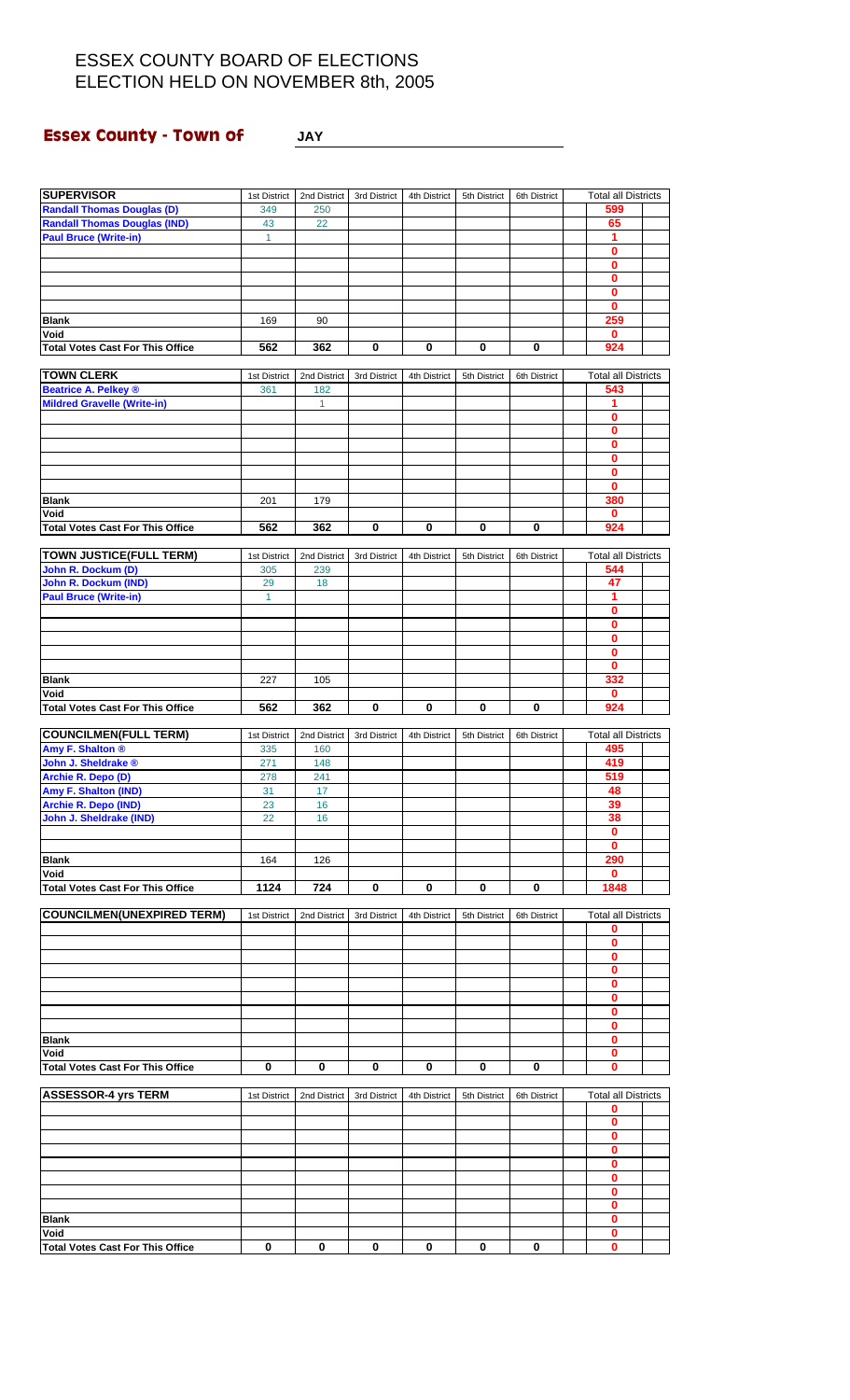### **Essex County - Town of JAY**

| <b>ASSESSOR- yrs UNEXPIRED TERM</b>     | 1st District | 2nd District | 3rd District | 4th District | 5th District | 6th District | <b>Total all Districts</b> |  |
|-----------------------------------------|--------------|--------------|--------------|--------------|--------------|--------------|----------------------------|--|
|                                         |              |              |              |              |              |              | 0                          |  |
|                                         |              |              |              |              |              |              | 0                          |  |
|                                         |              |              |              |              |              |              | 0                          |  |
|                                         |              |              |              |              |              |              | $\bf{0}$                   |  |
|                                         |              |              |              |              |              |              | 0                          |  |
|                                         |              |              |              |              |              |              | 0                          |  |
|                                         |              |              |              |              |              |              | 0                          |  |
|                                         |              |              |              |              |              |              | $\bf{0}$                   |  |
| <b>Blank</b>                            |              |              |              |              |              |              | $\bf{0}$                   |  |
| Void                                    |              |              |              |              |              |              | 0                          |  |
| <b>Total Votes Cast For This Office</b> | 0            | 0            | 0            | 0            | $\mathbf 0$  | 0            | 0                          |  |
|                                         |              |              |              |              |              |              |                            |  |
| <b>TAX COLLECTOR</b>                    | 1st District | 2nd District | 3rd District | 4th District | 5th District | 6th District | <b>Total all Districts</b> |  |
| June M. Taylor ®                        | 283          | 129          |              |              |              |              | 412                        |  |
| June M. Taylor (IND)                    | 187          | 142          |              |              |              |              | 329                        |  |
| <b>Paul Bruce (Write-In)</b>            | 1            |              |              |              |              |              | 1                          |  |
|                                         |              |              |              |              |              |              | 0                          |  |
|                                         |              |              |              |              |              |              | 0                          |  |
|                                         |              |              |              |              |              |              | $\bf{0}$                   |  |
|                                         |              |              |              |              |              |              | $\bf{0}$                   |  |
|                                         |              |              |              |              |              |              | 0                          |  |
| <b>Blank</b>                            | 91           | 91           |              |              |              |              | 182                        |  |
| Void                                    |              |              |              |              |              |              | 0                          |  |
| <b>Total Votes Cast For This Office</b> | 562          | 362          | $\bf{0}$     | $\bf{0}$     | $\bf{0}$     | 0            | 924                        |  |
|                                         |              |              |              |              |              |              |                            |  |
| <b>SUPT. Of HIGHWAYS</b>                | 1st District | 2nd District | 3rd District | 4th District | 5th District | 6th District | <b>Total all Districts</b> |  |
| <b>Christopher M. Garrow (D)</b>        | 338          | 222          |              |              |              |              | 560                        |  |
| <b>Christopher M. Garrow (IND)</b>      | 36           | 27           |              |              |              |              | 63                         |  |
| <b>Paul Bruce (Write-in)</b>            | $\mathbf{1}$ |              |              |              |              |              | 1                          |  |
|                                         |              |              |              |              |              |              | 0                          |  |
|                                         |              |              |              |              |              |              | 0                          |  |
|                                         |              |              |              |              |              |              | 0                          |  |
|                                         |              |              |              |              |              |              | 0                          |  |
|                                         |              |              |              |              |              |              | 0                          |  |
| <b>Blank</b>                            | 187          | 113          |              |              |              |              | 300                        |  |
| Void                                    |              |              |              |              |              |              | 0                          |  |
| <b>Total Votes Cast For This Office</b> | 562          | 362          | 0            | 0            | $\bf{0}$     | 0            | 924                        |  |
|                                         |              |              |              |              |              |              |                            |  |
| <b>MISCELLANEOUS</b>                    | 1st District | 2nd District | 3rd District | 4th District | 5th District | 6th District | <b>Total all Districts</b> |  |
| <b>Proposal One-An Amendment YES</b>    | 87           | 64           |              |              |              |              | 151                        |  |
|                                         |              |              |              |              |              |              |                            |  |

| <b>Proposal One-An Amendment YES</b>    | 87  | 64  |  |  | 151 |  |
|-----------------------------------------|-----|-----|--|--|-----|--|
| <b>Proposal One-An Amendment NO</b>     | 139 | 114 |  |  | 253 |  |
| <b>Blank</b>                            | 336 | 184 |  |  | 520 |  |
| Void                                    |     |     |  |  |     |  |
| <b>Total Votes Cast For This Office</b> | 562 | 362 |  |  | 924 |  |
| <b>Proposal Two-A Proposition YES</b>   | 118 | 78  |  |  | 196 |  |
| <b>Proposal Two-A Proposition NO</b>    | 120 | 104 |  |  | 224 |  |
| <b>Blank</b>                            | 324 | 180 |  |  | 504 |  |
| Void                                    |     |     |  |  |     |  |
| <b>Total Votes Cast For This Office</b> | 562 | 362 |  |  | 924 |  |

**Proposal One-An Amendment:**

### **Amendment to Articles IV and VII of the Constitution, in relation to the submission of the budget to the Legislature by the Governor.**

The proposed amendment to Articles IV and VII of the Constitution would change the process for enactment of the state budget by (a) providing for a contingency budget if the Legislature does not act on the Governor's appropriation bills before the start of the fiscal year; (b) placing limits on the amount of spending during such contingency period; (c) once such contingency period begins, eliminating the requirement that the Legislature act on the Governor's proposed appropriation bills, and instead authorizing the Legislature to end the contingency period by adopting a multiple appropriation bill making changes to the contingency budget, subject to line item veto by the Governor; and (d) authorizing the Legislature, subject to veto by the Governor, to modify the spending limits for future

contingency budgets, except that such changes cannot take effect until three years after enactment. The proposed amendment also sets forth certain requirements for the operation of a fiscal stabilization reserve fund, from which money could be disbursed in a subsequent year. It would require estimates and information provided by state departments to the Governor for use in preparing the budget to be available to the public. It would provide a date certain by which the Governor must submit a budget and appropriation bills to the Legislature. It would reduce the time the Governor has to make changes to the budget and appropriation bill submitted to the Legislature without the Legislature's consent from thirty days to twenty-one days. Shall the proposed amendment be approved?

#### **Proposal Two-A Proposition:**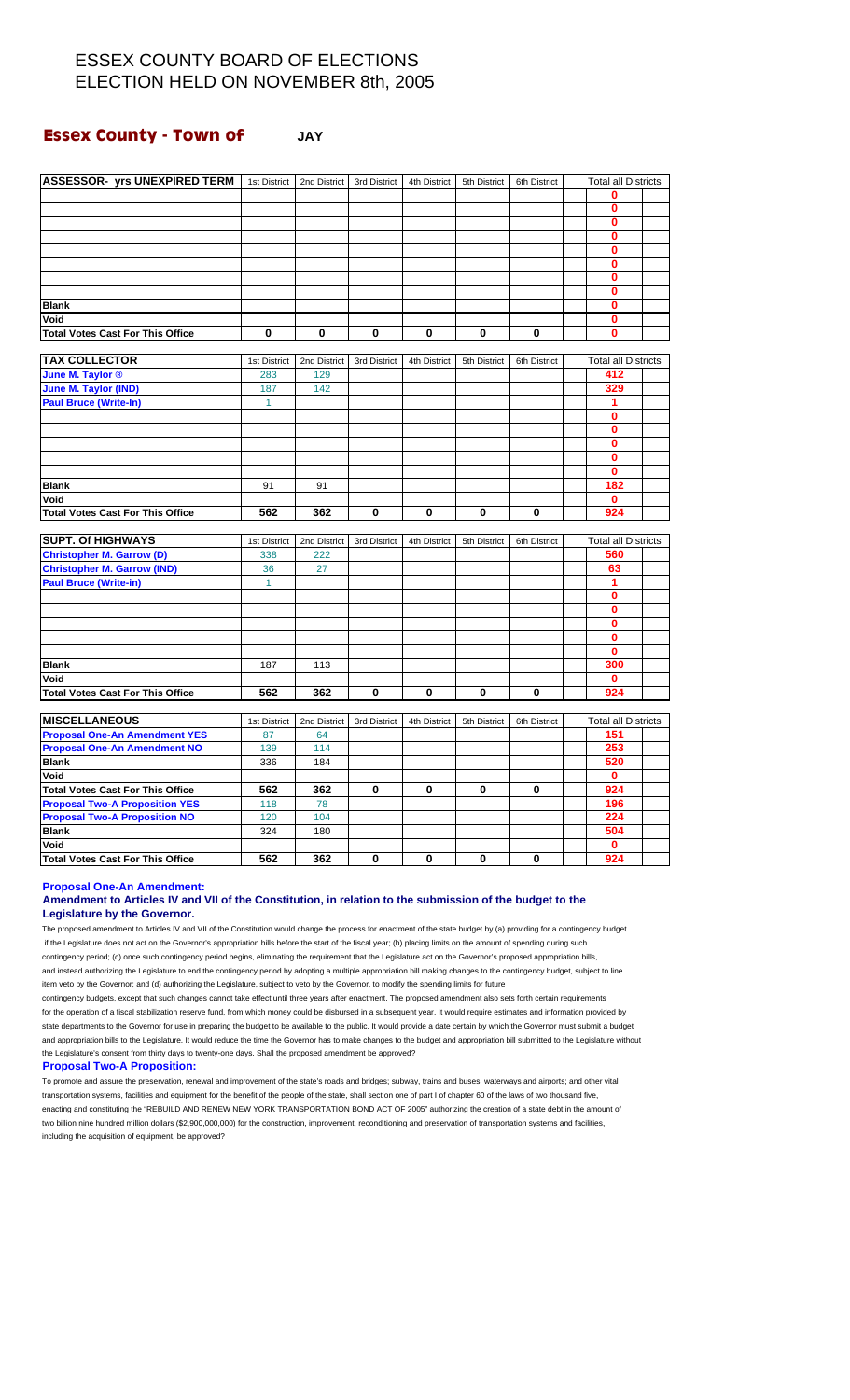# **Essex County - Town of** <br>**KEENE**

| <b>SUPERVISOR</b>                                      | 1st District        | 2nd District        | 3rd District | 4th District | 5th District | 6th District | <b>Total all Districts</b> |  |
|--------------------------------------------------------|---------------------|---------------------|--------------|--------------|--------------|--------------|----------------------------|--|
| William B. Ferebee ®                                   | 100                 | 89                  |              |              |              |              | 189                        |  |
| <b>Lawrence Jaques (IND)</b>                           | 103                 | 75                  |              |              |              |              | 178                        |  |
| <b>Perry Lawrence (IND)</b>                            | 147                 | 59                  |              |              |              |              | 206                        |  |
| <b>William B. Ferebee (IND)</b>                        | 19                  | 19                  |              |              |              |              | 38                         |  |
| <b>Susie Doolizzle (Write-in)</b>                      |                     | $\mathbf{1}$        |              |              |              |              | 1                          |  |
|                                                        |                     |                     |              |              |              |              | $\bf{0}$                   |  |
|                                                        |                     |                     |              |              |              |              | $\bf{0}$                   |  |
|                                                        |                     |                     |              |              |              |              | $\mathbf 0$                |  |
| <b>Blank</b>                                           | 15                  | 18                  |              |              |              |              | 33                         |  |
| Void                                                   |                     |                     |              |              |              |              | $\mathbf 0$                |  |
| <b>Total Votes Cast For This Office</b>                | 384                 | 261                 | $\pmb{0}$    | 0            | $\mathbf 0$  | $\pmb{0}$    | 645                        |  |
|                                                        |                     |                     |              |              |              |              |                            |  |
| <b>TOWN CLERK</b>                                      | 1st District        | 2nd District        | 3rd District | 4th District | 5th District | 6th District | <b>Total all Districts</b> |  |
| Ellen S. Estes ®                                       | 272                 | 191                 |              |              |              |              | 463                        |  |
|                                                        |                     |                     |              |              |              |              | $\mathbf 0$                |  |
|                                                        |                     |                     |              |              |              |              | $\mathbf 0$                |  |
|                                                        |                     |                     |              |              |              |              | $\mathbf 0$                |  |
|                                                        |                     |                     |              |              |              |              | $\bf{0}$                   |  |
|                                                        |                     |                     |              |              |              |              | $\mathbf 0$                |  |
|                                                        |                     |                     |              |              |              |              | $\mathbf 0$                |  |
|                                                        |                     |                     |              |              |              |              | $\mathbf 0$                |  |
| <b>Blank</b>                                           | 112                 | 70                  |              |              |              |              | 182                        |  |
| Void<br><b>Total Votes Cast For This Office</b>        | 384                 | 261                 | $\bf{0}$     | 0            | 0            | 0            | 0<br>645                   |  |
|                                                        |                     |                     |              |              |              |              |                            |  |
| <b>TOWN JUSTICE(FULL TERM)</b>                         | 1st District        | 2nd District        | 3rd District | 4th District | 5th District | 6th District | <b>Total all Districts</b> |  |
| <b>Constance Hickey ®</b>                              | 241                 | 175                 |              |              |              |              | 416                        |  |
|                                                        |                     |                     |              |              |              |              | $\mathbf 0$                |  |
|                                                        |                     |                     |              |              |              |              | $\mathbf 0$                |  |
|                                                        |                     |                     |              |              |              |              | $\bf{0}$                   |  |
|                                                        |                     |                     |              |              |              |              | $\mathbf 0$                |  |
|                                                        |                     |                     |              |              |              |              | $\mathbf 0$                |  |
|                                                        |                     |                     |              |              |              |              | $\bf{0}$                   |  |
|                                                        |                     |                     |              |              |              |              | 0                          |  |
| <b>Blank</b>                                           | 143                 | 86                  |              |              |              |              | 229                        |  |
| Void                                                   |                     |                     |              |              |              |              | $\bf{0}$                   |  |
| <b>Total Votes Cast For This Office</b>                | 384                 | 261                 | 0            | 0            | 0            | 0            | 645                        |  |
|                                                        |                     |                     |              |              |              |              |                            |  |
| <b>COUNCILMEN(FULL TERM)</b>                           | 1st District        | 2nd District        | 3rd District | 4th District | 5th District | 6th District | <b>Total all Districts</b> |  |
| D. Craig Holmes ®                                      | 116                 | 73                  |              |              |              |              | 189                        |  |
| Paul R. Martin ®                                       | 168                 | 111                 |              |              |              |              | 279                        |  |
| <b>Robert M. Biesemeyer (D)</b>                        | 226                 | 155                 |              |              |              |              | 381                        |  |
| D. Craig Holmes (IND)                                  | 18<br>79            | 11                  |              |              |              |              | 29<br>136                  |  |
| <b>Kenneth R. Foster (IND)</b><br>Paul R. Martin (IND) | 44                  | 57                  |              |              |              |              | 72                         |  |
| <b>Robert M. Biesemeyer (IND)</b>                      | 29                  | 28<br>28            |              |              |              |              | 57                         |  |
|                                                        |                     |                     |              |              |              |              | 0                          |  |
| <b>Blank</b>                                           | 88                  | 59                  |              |              |              |              | 147                        |  |
| Void                                                   |                     |                     |              |              |              |              | $\mathbf 0$                |  |
| <b>Total Votes Cast For This Office</b>                | 768                 | 522                 | 0            | 0            | 0            | 0            | 1290                       |  |
|                                                        |                     |                     |              |              |              |              |                            |  |
| <b>COUNCILMEN(UNEXPIRED TERM)</b>                      | 1st District        | 2nd District        | 3rd District | 4th District | 5th District | 6th District | <b>Total all Districts</b> |  |
|                                                        |                     |                     |              |              |              |              | 0                          |  |
|                                                        |                     |                     |              |              |              |              | $\mathbf 0$                |  |
|                                                        |                     |                     |              |              |              |              | 0                          |  |
|                                                        |                     |                     |              |              |              |              | 0                          |  |
|                                                        |                     |                     |              |              |              |              | $\bf{0}$                   |  |
|                                                        |                     |                     |              |              |              |              | 0                          |  |
|                                                        |                     |                     |              |              |              |              | 0                          |  |
|                                                        |                     |                     |              |              |              |              | $\bf{0}$                   |  |
| <b>Blank</b>                                           |                     |                     |              |              |              |              | 0                          |  |
| Void                                                   |                     |                     |              |              |              |              | 0                          |  |
| <b>Total Votes Cast For This Office</b>                | 0                   | 0                   | 0            | 0            | 0            | 0            | $\bf{0}$                   |  |
| <b>ASSESSOR-4 yrs TERM</b>                             |                     |                     |              |              |              |              | <b>Total all Districts</b> |  |
| James R. McDonough ®                                   | 1st District<br>169 | 2nd District<br>139 | 3rd District | 4th District | 5th District | 6th District | 308                        |  |
| <b>James R. McDonough (IND)</b>                        | 38                  | 27                  |              |              |              |              | 65                         |  |
|                                                        |                     |                     |              |              |              |              | $\mathbf 0$                |  |
|                                                        |                     |                     |              |              |              |              | $\mathbf 0$                |  |
|                                                        |                     |                     |              |              |              |              | 0                          |  |
|                                                        |                     |                     |              |              |              |              | $\mathbf 0$                |  |
|                                                        |                     |                     |              |              |              |              | $\mathbf 0$                |  |
|                                                        |                     |                     |              |              |              |              | $\mathbf 0$                |  |
| <b>Blank</b>                                           |                     |                     |              |              |              |              |                            |  |
|                                                        | 177                 | 95                  |              |              |              |              | 272                        |  |
| Void                                                   |                     |                     |              |              |              |              | $\mathbf{0}$               |  |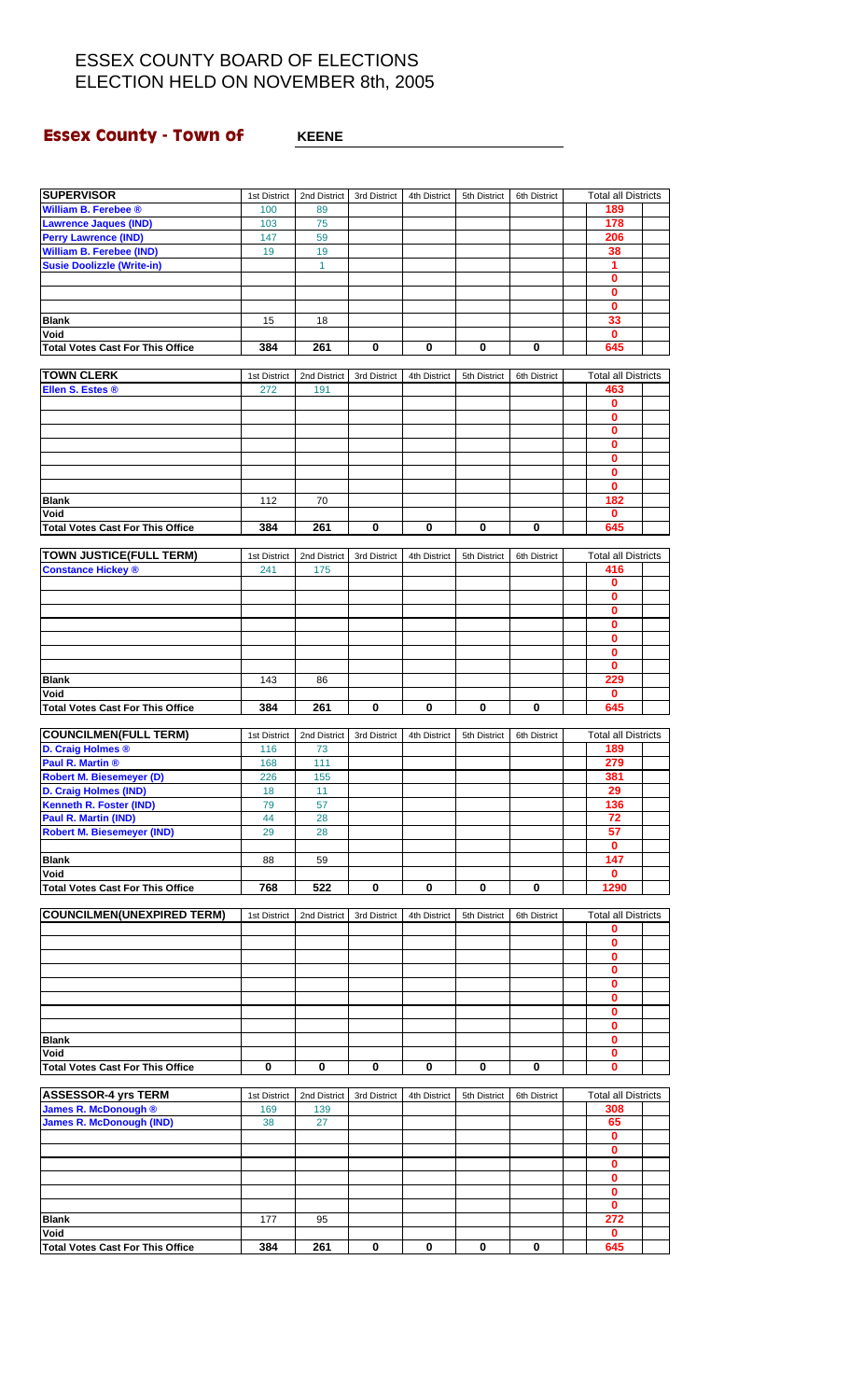### **Essex County - Town of WHEENE**

| <b>ASSESSOR- yrs UNEXPIRED TERM</b>     | 1st District | 2nd District | 3rd District | 4th District | 5th District | 6th District | <b>Total all Districts</b> |  |
|-----------------------------------------|--------------|--------------|--------------|--------------|--------------|--------------|----------------------------|--|
|                                         |              |              |              |              |              |              | 0                          |  |
|                                         |              |              |              |              |              |              | 0                          |  |
|                                         |              |              |              |              |              |              | $\bf{0}$                   |  |
|                                         |              |              |              |              |              |              | $\bf{0}$                   |  |
|                                         |              |              |              |              |              |              | 0                          |  |
|                                         |              |              |              |              |              |              | $\bf{0}$                   |  |
|                                         |              |              |              |              |              |              | $\bf{0}$                   |  |
|                                         |              |              |              |              |              |              | 0                          |  |
| <b>Blank</b>                            |              |              |              |              |              |              | 0                          |  |
| Void                                    |              |              |              |              |              |              | $\bf{0}$                   |  |
| <b>Total Votes Cast For This Office</b> | 0            | $\bf{0}$     | 0            | $\bf{0}$     | $\bf{0}$     | $\bf{0}$     | $\bf{0}$                   |  |
|                                         |              |              |              |              |              |              |                            |  |
| <b>TAX COLLECTOR</b>                    | 1st District | 2nd District | 3rd District | 4th District | 5th District | 6th District | <b>Total all Districts</b> |  |
| <b>Donna Reed Austin ®</b>              | 226          | 170          |              |              |              |              | 396                        |  |
| <b>Donna Reed Austin (IND)</b>          | 44           | 30           |              |              |              |              | 74                         |  |
|                                         |              |              |              |              |              |              | $\bf{0}$                   |  |
|                                         |              |              |              |              |              |              | $\bf{0}$                   |  |
|                                         |              |              |              |              |              |              | 0                          |  |
|                                         |              |              |              |              |              |              | $\bf{0}$                   |  |
|                                         |              |              |              |              |              |              | $\bf{0}$                   |  |
|                                         |              |              |              |              |              |              | $\bf{0}$                   |  |
| <b>Blank</b>                            | 114          | 61           |              |              |              |              | 175                        |  |
| Void                                    |              |              |              |              |              |              | $\mathbf{0}$               |  |
| <b>Total Votes Cast For This Office</b> | 384          | 261          | 0            | $\bf{0}$     | $\bf{0}$     | $\bf{0}$     | 645                        |  |
|                                         |              |              |              |              |              |              |                            |  |
| <b>SUPT. Of HIGHWAYS</b>                | 1st District | 2nd District | 3rd District | 4th District | 5th District | 6th District | <b>Total all Districts</b> |  |
| <b>Rruce R. Reed ®</b>                  | つつ1          | $147$        |              |              |              |              | 368                        |  |

| <b>Bruce B. Reed ®</b>                  | 221 | 147 |   |   |   |   | 368 |
|-----------------------------------------|-----|-----|---|---|---|---|-----|
| <b>Bruce B. Reed (IND)</b>              | 59  | 33  |   |   |   |   | 92  |
| <b>Laurence A. Scovell (IND)</b>        | 78  | 76  |   |   |   |   | 154 |
|                                         |     |     |   |   |   |   |     |
|                                         |     |     |   |   |   |   |     |
|                                         |     |     |   |   |   |   |     |
|                                         |     |     |   |   |   |   |     |
|                                         |     |     |   |   |   |   |     |
| <b>Blank</b>                            | 26  | 5   |   |   |   |   | 31  |
| Void                                    |     |     |   |   |   |   |     |
| <b>Total Votes Cast For This Office</b> | 384 | 261 | 0 | 0 | 0 | ŋ | 645 |

| <b>MISCELLANEOUS</b>                    | 1st District | 2nd District | 3rd District | 4th District | 5th District | 6th District | <b>Total all Districts</b> |  |
|-----------------------------------------|--------------|--------------|--------------|--------------|--------------|--------------|----------------------------|--|
| <b>Proposal One-An Amendment YES</b>    | 107          | 41           |              |              |              |              | 148                        |  |
| <b>Proposal One-An Amendment NO</b>     | 131          | 59           |              |              |              |              | 190                        |  |
| <b>Blank</b>                            | 146          | 161          |              |              |              |              | 307                        |  |
| Void                                    |              |              |              |              |              |              | 0                          |  |
| <b>Total Votes Cast For This Office</b> | 384          | 261          | 0            | 0            | 0            |              | 645                        |  |
| <b>Proposal Two-A Proposition YES</b>   | 124          | 62           |              |              |              |              | 186                        |  |
| <b>Proposal Two-A Proposition NO</b>    | 116          | 51           |              |              |              |              | 167                        |  |
| <b>Blank</b>                            | 144          | 148          |              |              |              |              | 292                        |  |
| Void                                    |              |              |              |              |              |              | О                          |  |
| Total Votes Cast For This Office        | 384          | 261          | 0            | 0            | 0            |              | 645                        |  |

**Proposal One-An Amendment:**

#### **Amendment to Articles IV and VII of the Constitution, in relation to the submission of the budget to the Legislature by the Governor.**

The proposed amendment to Articles IV and VII of the Constitution would change the process for enactment of the state budget by (a) providing for a contingency budget if the Legislature does not act on the Governor's appropriation bills before the start of the fiscal year; (b) placing limits on the amount of spending during such contingency period; (c) once such contingency period begins, eliminating the requirement that the Legislature act on the Governor's proposed appropriation bills, and instead authorizing the Legislature to end the contingency period by adopting a multiple appropriation bill making changes to the contingency budget, subject to line item veto by the Governor; and (d) authorizing the Legislature, subject to veto by the Governor, to modify the spending limits for future

contingency budgets, except that such changes cannot take effect until three years after enactment. The proposed amendment also sets forth certain requirements for the operation of a fiscal stabilization reserve fund, from which money could be disbursed in a subsequent year. It would require estimates and information provided by state departments to the Governor for use in preparing the budget to be available to the public. It would provide a date certain by which the Governor must submit a budget and appropriation bills to the Legislature. It would reduce the time the Governor has to make changes to the budget and appropriation bill submitted to the Legislature without the Legislature's consent from thirty days to twenty-one days. Shall the proposed amendment be approved?

#### **Proposal Two-A Proposition:**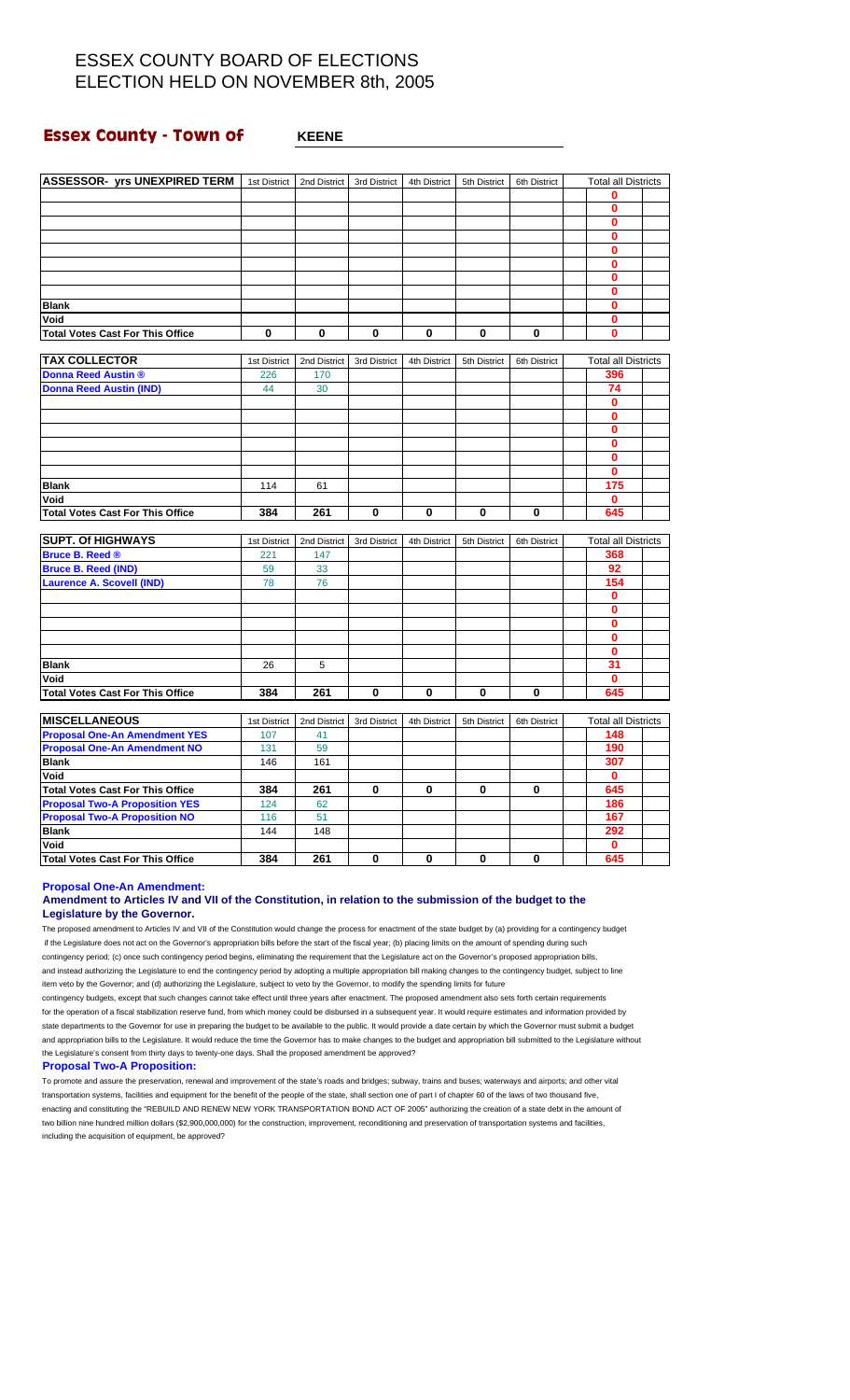## **Essex County - Town of LEWIS**

| <b>SUPERVISOR</b>                       | 1st District | 2nd District | 3rd District | 4th District | 5th District | 6th District | <b>Total all Districts</b> |  |
|-----------------------------------------|--------------|--------------|--------------|--------------|--------------|--------------|----------------------------|--|
| Anthony J. Glebus ®                     | 290          |              |              |              |              |              | 290                        |  |
| <b>Anthony J. Glebus (IND)</b>          | 38           |              |              |              |              |              | 38                         |  |
| David H. Blades (IND)                   | 326          |              |              |              |              |              | 326                        |  |
|                                         |              |              |              |              |              |              | $\bf{0}$                   |  |
|                                         |              |              |              |              |              |              | $\mathbf 0$                |  |
|                                         |              |              |              |              |              |              | 0                          |  |
|                                         |              |              |              |              |              |              | $\bf{0}$                   |  |
|                                         |              |              |              |              |              |              | 0                          |  |
| Blank                                   | 24           |              |              |              |              |              | 24                         |  |
| Void                                    |              |              |              |              |              |              | 0                          |  |
| <b>Total Votes Cast For This Office</b> | 678          | 0            | 0            | 0            | 0            | 0            | 678                        |  |
|                                         |              |              |              |              |              |              |                            |  |
| <b>TOWN CLERK</b>                       | 1st District | 2nd District | 3rd District | 4th District | 5th District | 6th District | <b>Total all Districts</b> |  |
| <b>James E. Pierce ®</b>                | 482          |              |              |              |              |              | 482                        |  |
|                                         |              |              |              |              |              |              | 0                          |  |
|                                         |              |              |              |              |              |              | 0                          |  |
|                                         |              |              |              |              |              |              | 0                          |  |
|                                         |              |              |              |              |              |              | 0                          |  |
|                                         |              |              |              |              |              |              | 0                          |  |
|                                         |              |              |              |              |              |              | 0                          |  |
|                                         |              |              |              |              |              |              | 0                          |  |
| Blank                                   | 196          |              |              |              |              |              | 196                        |  |
| Void                                    |              |              |              |              |              |              | 0                          |  |
|                                         |              |              |              |              |              |              |                            |  |
| <b>Total Votes Cast For This Office</b> | 678          | 0            | 0            | 0            | 0            | 0            | 678                        |  |
| <b>TOWN JUSTICE(FULL TERM)</b>          | 1st District | 2nd District | 3rd District | 4th District | 5th District | 6th District | <b>Total all Districts</b> |  |
| Timothy J. Pierce ®                     | 477          |              |              |              |              |              | 477                        |  |
|                                         |              |              |              |              |              |              | 0                          |  |
|                                         |              |              |              |              |              |              | 0                          |  |
|                                         |              |              |              |              |              |              | 0                          |  |
|                                         |              |              |              |              |              |              |                            |  |
|                                         |              |              |              |              |              |              | 0<br>0                     |  |
|                                         |              |              |              |              |              |              |                            |  |
|                                         |              |              |              |              |              |              | 0<br>0                     |  |
|                                         |              |              |              |              |              |              |                            |  |
| Blank                                   | 201          |              |              |              |              |              | 201                        |  |
| Void                                    |              |              |              |              |              |              | $\mathbf 0$                |  |
| <b>Total Votes Cast For This Office</b> | 678          | 0            | 0            | 0            | 0            | 0            | 678                        |  |
| <b>COUNCILMEN(FULL TERM)</b>            |              |              |              |              |              |              |                            |  |
|                                         | 1st District | 2nd District | 3rd District | 4th District | 5th District | 6th District | <b>Total all Districts</b> |  |
| James W. Monty ®                        | 420          |              |              |              |              |              | 420<br>405                 |  |
| <b>Robert R. Sweatt ®</b>               | 405          |              |              |              |              |              | $\bf{0}$                   |  |
|                                         |              |              |              |              |              |              |                            |  |
|                                         |              |              |              |              |              |              | 0                          |  |
|                                         |              |              |              |              |              |              | 0                          |  |
|                                         |              |              |              |              |              |              | 0                          |  |
|                                         |              |              |              |              |              |              | 0                          |  |
|                                         |              |              |              |              |              |              | 0                          |  |
| Blank                                   | 531          |              |              |              |              |              | 531                        |  |
| Void                                    |              |              |              |              |              |              | 0                          |  |
| <b>Total Votes Cast For This Office</b> | 1356         | 0            | 0            | 0            | 0            | 0            | 1356                       |  |

| <b>COUNCILMEN(UNEXPIRED TERM)</b>       | 1st District | 2nd District                                                                              | 3rd District | 4th District | 5th District | 6th District | <b>Total all Districts</b> |  |
|-----------------------------------------|--------------|-------------------------------------------------------------------------------------------|--------------|--------------|--------------|--------------|----------------------------|--|
|                                         |              |                                                                                           |              |              |              |              | 0                          |  |
|                                         |              |                                                                                           |              |              |              |              | 0                          |  |
|                                         |              |                                                                                           |              |              |              |              | 0                          |  |
|                                         |              |                                                                                           |              |              |              |              | 0                          |  |
|                                         |              |                                                                                           |              |              |              |              | 0                          |  |
|                                         |              |                                                                                           |              |              |              |              | 0                          |  |
|                                         |              |                                                                                           |              |              |              |              | 0                          |  |
|                                         |              |                                                                                           |              |              |              |              | 0                          |  |
| <b>Blank</b>                            |              |                                                                                           |              |              |              |              | 0                          |  |
| Void                                    |              |                                                                                           |              |              |              |              | Ω                          |  |
| <b>Total Votes Cast For This Office</b> | 0            | 0                                                                                         | $\bf{0}$     | 0            | 0            | $\mathbf{0}$ | 0                          |  |
| ACCECCOD A WA TEDM                      |              | Ant District   Onel District   Onel District   Ath District   Pth District   Oth District |              |              |              |              | Total all Diotricts        |  |

| <b>ASSESSOR-4 yrs TERM</b>              | 1st District | 2nd District | 3rd District | 4th District | 5th District | 6th District | <b>Total all Districts</b> |  |
|-----------------------------------------|--------------|--------------|--------------|--------------|--------------|--------------|----------------------------|--|
|                                         |              |              |              |              |              |              |                            |  |
|                                         |              |              |              |              |              |              |                            |  |
|                                         |              |              |              |              |              |              |                            |  |
|                                         |              |              |              |              |              |              |                            |  |
|                                         |              |              |              |              |              |              |                            |  |
|                                         |              |              |              |              |              |              |                            |  |
|                                         |              |              |              |              |              |              |                            |  |
|                                         |              |              |              |              |              |              |                            |  |
| <b>Blank</b>                            |              |              |              |              |              |              |                            |  |
| Void                                    |              |              |              |              |              |              |                            |  |
| <b>Total Votes Cast For This Office</b> |              | 0            | 0            | 0            | 0            | 0            |                            |  |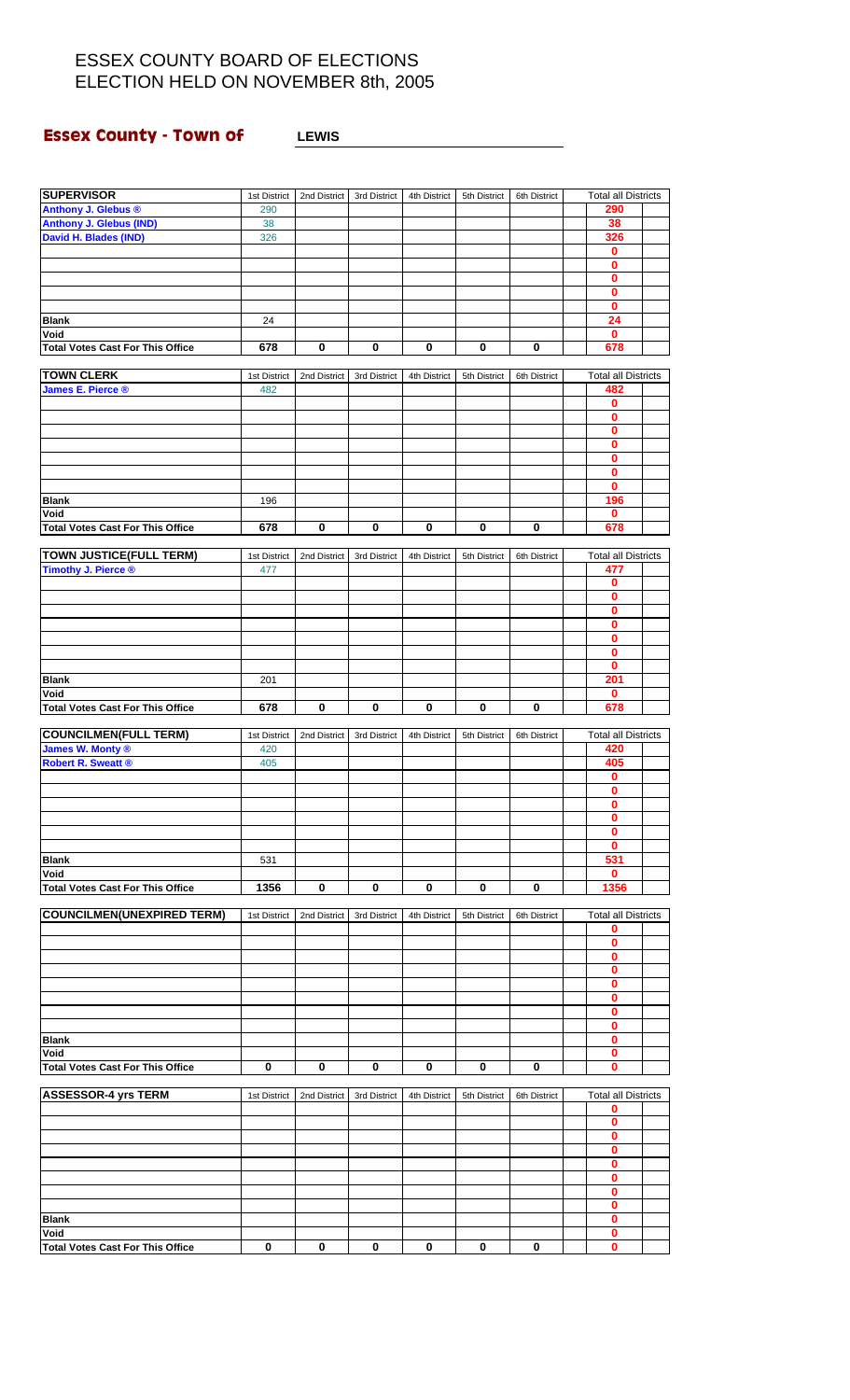### **Essex County - Town of LEWIS**

| <b>ASSESSOR- yrs UNEXPIRED TERM</b>     | 1st District | 2nd District | 3rd District | 4th District | 5th District | 6th District | <b>Total all Districts</b> |  |
|-----------------------------------------|--------------|--------------|--------------|--------------|--------------|--------------|----------------------------|--|
|                                         |              |              |              |              |              |              | 0                          |  |
|                                         |              |              |              |              |              |              | $\bf{0}$                   |  |
|                                         |              |              |              |              |              |              | $\bf{0}$                   |  |
|                                         |              |              |              |              |              |              | $\bf{0}$                   |  |
|                                         |              |              |              |              |              |              |                            |  |
|                                         |              |              |              |              |              |              | 0                          |  |
|                                         |              |              |              |              |              |              | 0                          |  |
|                                         |              |              |              |              |              |              | 0                          |  |
|                                         |              |              |              |              |              |              | 0<br>0                     |  |
| <b>Blank</b>                            |              |              |              |              |              |              |                            |  |
| Void                                    | 0            | 0            | 0            | 0            | 0            | 0            | 0<br>$\bf{0}$              |  |
| <b>Total Votes Cast For This Office</b> |              |              |              |              |              |              |                            |  |
| <b>TAX COLLECTOR</b>                    | 1st District | 2nd District | 3rd District | 4th District | 5th District | 6th District | <b>Total all Districts</b> |  |
| <b>Kathleen Cramer (D)</b>              | 316          |              |              |              |              |              | 316                        |  |
| <b>Peter Heald (Write-In)</b>           | $\mathbf{1}$ |              |              |              |              |              | 1                          |  |
|                                         |              |              |              |              |              |              | 0                          |  |
|                                         |              |              |              |              |              |              | $\bf{0}$                   |  |
|                                         |              |              |              |              |              |              | 0                          |  |
|                                         |              |              |              |              |              |              | $\bf{0}$                   |  |
|                                         |              |              |              |              |              |              | 0                          |  |
|                                         |              |              |              |              |              |              | $\bf{0}$                   |  |
| <b>Blank</b>                            | 361          |              |              |              |              |              | 361                        |  |
| Void                                    |              |              |              |              |              |              | $\mathbf 0$                |  |
| <b>Total Votes Cast For This Office</b> | 678          | $\bf{0}$     | 0            | 0            | 0            | $\bf{0}$     | 678                        |  |
|                                         |              |              |              |              |              |              |                            |  |
| <b>SUPT. Of HIGHWAYS</b>                | 1st District | 2nd District | 3rd District | 4th District | 5th District | 6th District | <b>Total all Districts</b> |  |
| <b>Eldred Hutchins ®</b>                | 425          |              |              |              |              |              | 425                        |  |
| <b>Eldred Hutchins (IND)</b>            | 38           |              |              |              |              |              | 38                         |  |
| <b>Kenneth R. Crowningshield (IND)</b>  | 158          |              |              |              |              |              | 158                        |  |
|                                         |              |              |              |              |              |              | $\bf{0}$                   |  |
|                                         |              |              |              |              |              |              | $\mathbf 0$                |  |
|                                         |              |              |              |              |              |              | $\bf{0}$                   |  |
|                                         |              |              |              |              |              |              | 0                          |  |
|                                         |              |              |              |              |              |              | $\bf{0}$                   |  |
| <b>Blank</b>                            | 57           |              |              |              |              |              | 57                         |  |
| Void                                    |              |              |              |              |              |              | $\bf{0}$                   |  |
| <b>Total Votes Cast For This Office</b> | 678          | $\bf{0}$     | 0            | 0            | $\mathbf 0$  | $\bf{0}$     | 678                        |  |
|                                         |              |              |              |              |              |              |                            |  |
| <b>MISCELLANEOUS</b>                    | 1st District | 2nd District | 3rd District | 4th District | 5th District | 6th District | <b>Total all Districts</b> |  |
| <b>Proposal One-An Amendment YES</b>    | 108          |              |              |              |              |              | 108                        |  |
| <b>Proposal One-An Amendment NO</b>     | 107          |              |              |              |              |              | 107                        |  |
| <b>Blank</b>                            | 463          |              |              |              |              |              | 463                        |  |
| Void                                    |              |              |              |              |              |              | 0                          |  |
| <b>Total Votes Cast For This Office</b> | 678          | 0            | 0            | 0            | 0            | 0            | 678                        |  |
| <b>Proposal Two-A Proposition YES</b>   | 111          |              |              |              |              |              | 111                        |  |
| <b>Proposal Two-A Proposition NO</b>    | 120          |              |              |              |              |              | 120                        |  |
| <b>Blank</b>                            | 447          |              |              |              |              |              | 447                        |  |
| Void                                    |              |              |              |              |              |              | $\mathbf 0$                |  |
| <b>Total Votes Cast For This Office</b> | 678          | 0            | 0            | 0            | 0            | 0            | 678                        |  |

**Proposal One-An Amendment:**

#### **Amendment to Articles IV and VII of the Constitution, in relation to the submission of the budget to the Legislature by the Governor.**

The proposed amendment to Articles IV and VII of the Constitution would change the process for enactment of the state budget by (a) providing for a contingency budget if the Legislature does not act on the Governor's appropriation bills before the start of the fiscal year; (b) placing limits on the amount of spending during such contingency period; (c) once such contingency period begins, eliminating the requirement that the Legislature act on the Governor's proposed appropriation bills, and instead authorizing the Legislature to end the contingency period by adopting a multiple appropriation bill making changes to the contingency budget, subject to line item veto by the Governor; and (d) authorizing the Legislature, subject to veto by the Governor, to modify the spending limits for future

contingency budgets, except that such changes cannot take effect until three years after enactment. The proposed amendment also sets forth certain requirements for the operation of a fiscal stabilization reserve fund, from which money could be disbursed in a subsequent year. It would require estimates and information provided by state departments to the Governor for use in preparing the budget to be available to the public. It would provide a date certain by which the Governor must submit a budget and appropriation bills to the Legislature. It would reduce the time the Governor has to make changes to the budget and appropriation bill submitted to the Legislature without the Legislature's consent from thirty days to twenty-one days. Shall the proposed amendment be approved?

#### **Proposal Two-A Proposition:**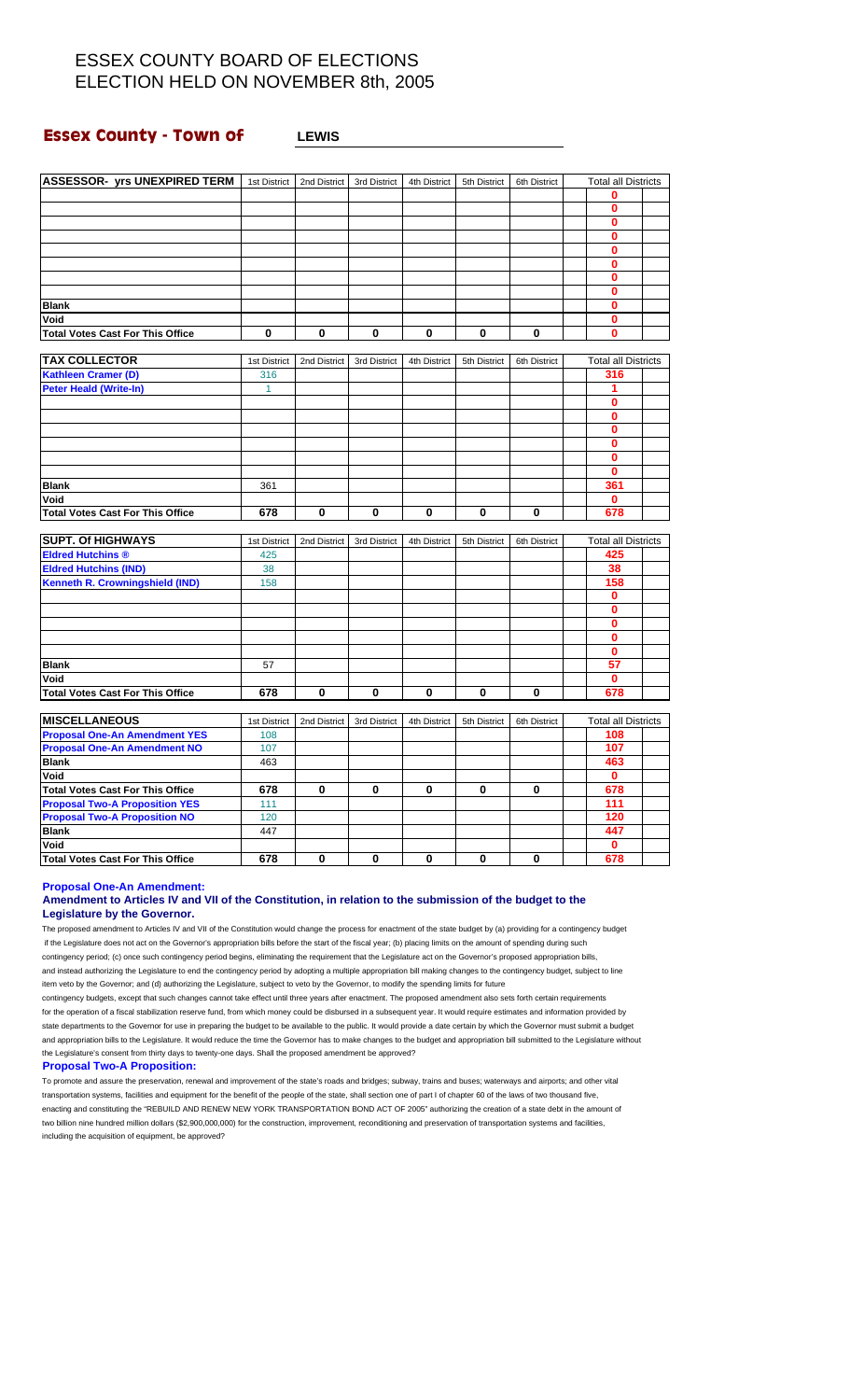### **Essex County - Town of MINERVA**

| <b>SUPERVISOR</b>                               | 1st District | 2nd District | 3rd District | 4th District | 5th District | 6th District | <b>Total all Districts</b>      |  |
|-------------------------------------------------|--------------|--------------|--------------|--------------|--------------|--------------|---------------------------------|--|
| Michael J. McSweeney (D)                        | 228          |              |              |              |              |              | 228                             |  |
| <b>Michael J. McSweeney (IND)</b>               | 49           |              |              |              |              |              | 49                              |  |
| <b>Sue Montgomery Corey (IND)</b>               | 203          |              |              |              |              |              | 203                             |  |
|                                                 |              |              |              |              |              |              | $\bf{0}$                        |  |
|                                                 |              |              |              |              |              |              | 0                               |  |
|                                                 |              |              |              |              |              |              | 0                               |  |
|                                                 |              |              |              |              |              |              | 0                               |  |
|                                                 |              |              |              |              |              |              | $\mathbf 0$                     |  |
| <b>Blank</b>                                    | 45           |              |              |              |              |              | 45                              |  |
| Void                                            |              |              |              |              |              |              | $\mathbf 0$                     |  |
| <b>Total Votes Cast For This Office</b>         | 525          | 0            | 0            | $\bf{0}$     | $\pmb{0}$    | $\bf{0}$     | 525                             |  |
|                                                 |              |              |              |              |              |              |                                 |  |
| <b>TOWN CLERK</b>                               | 1st District | 2nd District | 3rd District | 4th District | 5th District | 6th District | <b>Total all Districts</b>      |  |
| Diana Mason (D)                                 | 256          |              |              |              |              |              | 256                             |  |
|                                                 |              |              |              |              |              |              | 0                               |  |
|                                                 |              |              |              |              |              |              | 0                               |  |
|                                                 |              |              |              |              |              |              | 0                               |  |
|                                                 |              |              |              |              |              |              | 0                               |  |
|                                                 |              |              |              |              |              |              | 0                               |  |
|                                                 |              |              |              |              |              |              | 0                               |  |
|                                                 |              |              |              |              |              |              | $\bf{0}$                        |  |
| <b>Blank</b>                                    | 269          |              |              |              |              |              | 269                             |  |
| Void                                            |              |              |              |              |              |              | $\mathbf{0}$                    |  |
| <b>Total Votes Cast For This Office</b>         | 525          | 0            | 0            | 0            | 0            | 0            | 525                             |  |
|                                                 |              |              |              |              |              |              |                                 |  |
| <b>TOWN JUSTICE(FULL TERM)</b>                  | 1st District | 2nd District | 3rd District | 4th District | 5th District | 6th District | <b>Total all Districts</b>      |  |
| <b>Scott D. Staples ®</b>                       | 217          |              |              |              |              |              | 217                             |  |
| Tatiana D. Laird (D)                            | 102          |              |              |              |              |              | 102                             |  |
| Tatiana D. Laird (IND)                          | 19           |              |              |              |              |              | 19                              |  |
| <b>William Palmer (IND)</b>                     | 126          |              |              |              |              |              | 126                             |  |
|                                                 |              |              |              |              |              |              | 0                               |  |
|                                                 |              |              |              |              |              |              | $\bf{0}$                        |  |
|                                                 |              |              |              |              |              |              | 0                               |  |
|                                                 |              |              |              |              |              |              | $\bf{0}$                        |  |
| <b>Blank</b>                                    | 61           |              |              |              |              |              | 61                              |  |
| Void                                            |              |              |              |              |              |              | $\mathbf 0$                     |  |
| <b>Total Votes Cast For This Office</b>         | 525          | 0            | 0            | 0            | 0            | 0            | 525                             |  |
|                                                 |              |              |              |              |              |              |                                 |  |
|                                                 |              |              |              |              |              |              |                                 |  |
|                                                 |              |              |              |              |              |              |                                 |  |
| <b>COUNCILMEN(FULL TERM)</b>                    | 1st District | 2nd District | 3rd District | 4th District | 5th District | 6th District | <b>Total all Districts</b>      |  |
| David C. LaBar ®                                | 308          |              |              |              |              |              | 308                             |  |
| <b>Douglas McCall ®</b>                         | 181          |              |              |              |              |              | 181                             |  |
| Kathleen M. O'Malley (D)                        | 156          |              |              |              |              |              | 156                             |  |
| Simon M. Gardner (D)                            | 131          |              |              |              |              |              | 131                             |  |
| <b>Douglas McCall (IND)</b>                     | 18           |              |              |              |              |              | 18                              |  |
|                                                 |              |              |              |              |              |              | 0                               |  |
|                                                 |              |              |              |              |              |              | 0                               |  |
|                                                 |              |              |              |              |              |              | $\bf{0}$                        |  |
| <b>Blank</b>                                    | 256          |              |              |              |              |              | 256                             |  |
| Void                                            |              |              |              |              |              |              | 0                               |  |
| <b>Total Votes Cast For This Office</b>         | 1050         | 0            | 0            | 0            | 0            | 0            | 1050                            |  |
|                                                 |              |              |              |              |              |              |                                 |  |
| <b>COUNCILMEN(UNEXPIRED TERM)</b>               | 1st District | 2nd District | 3rd District | 4th District | 5th District | 6th District | <b>Total all Districts</b><br>0 |  |
|                                                 |              |              |              |              |              |              |                                 |  |
|                                                 |              |              |              |              |              |              | 0                               |  |
|                                                 |              |              |              |              |              |              | 0                               |  |
|                                                 |              |              |              |              |              |              | 0<br>0                          |  |
|                                                 |              |              |              |              |              |              |                                 |  |
|                                                 |              |              |              |              |              |              | 0<br>0                          |  |
|                                                 |              |              |              |              |              |              |                                 |  |
|                                                 |              |              |              |              |              |              | 0                               |  |
| <b>Blank</b>                                    |              |              |              |              |              |              | 0                               |  |
| Void                                            |              |              |              |              |              |              | 0                               |  |
| <b>Total Votes Cast For This Office</b>         | 0            | 0            | 0            | 0            | 0            | 0            | 0                               |  |
|                                                 |              |              |              |              |              |              |                                 |  |
| <b>ASSESSOR-4 yrs TERM</b>                      | 1st District | 2nd District | 3rd District | 4th District | 5th District | 6th District | <b>Total all Districts</b>      |  |
| <b>Patrick C. McNally (D)</b>                   | 248          |              |              |              |              |              | 248                             |  |
|                                                 |              |              |              |              |              |              | 0                               |  |
|                                                 |              |              |              |              |              |              | 0                               |  |
|                                                 |              |              |              |              |              |              | 0                               |  |
|                                                 |              |              |              |              |              |              | 0                               |  |
|                                                 |              |              |              |              |              |              | 0                               |  |
|                                                 |              |              |              |              |              |              | 0                               |  |
|                                                 |              |              |              |              |              |              | 0                               |  |
| <b>Blank</b>                                    | 277          |              |              |              |              |              | 277                             |  |
| Void<br><b>Total Votes Cast For This Office</b> | 525          | 0            | 0            | 0            | 0            | 0            | $\mathbf 0$<br>525              |  |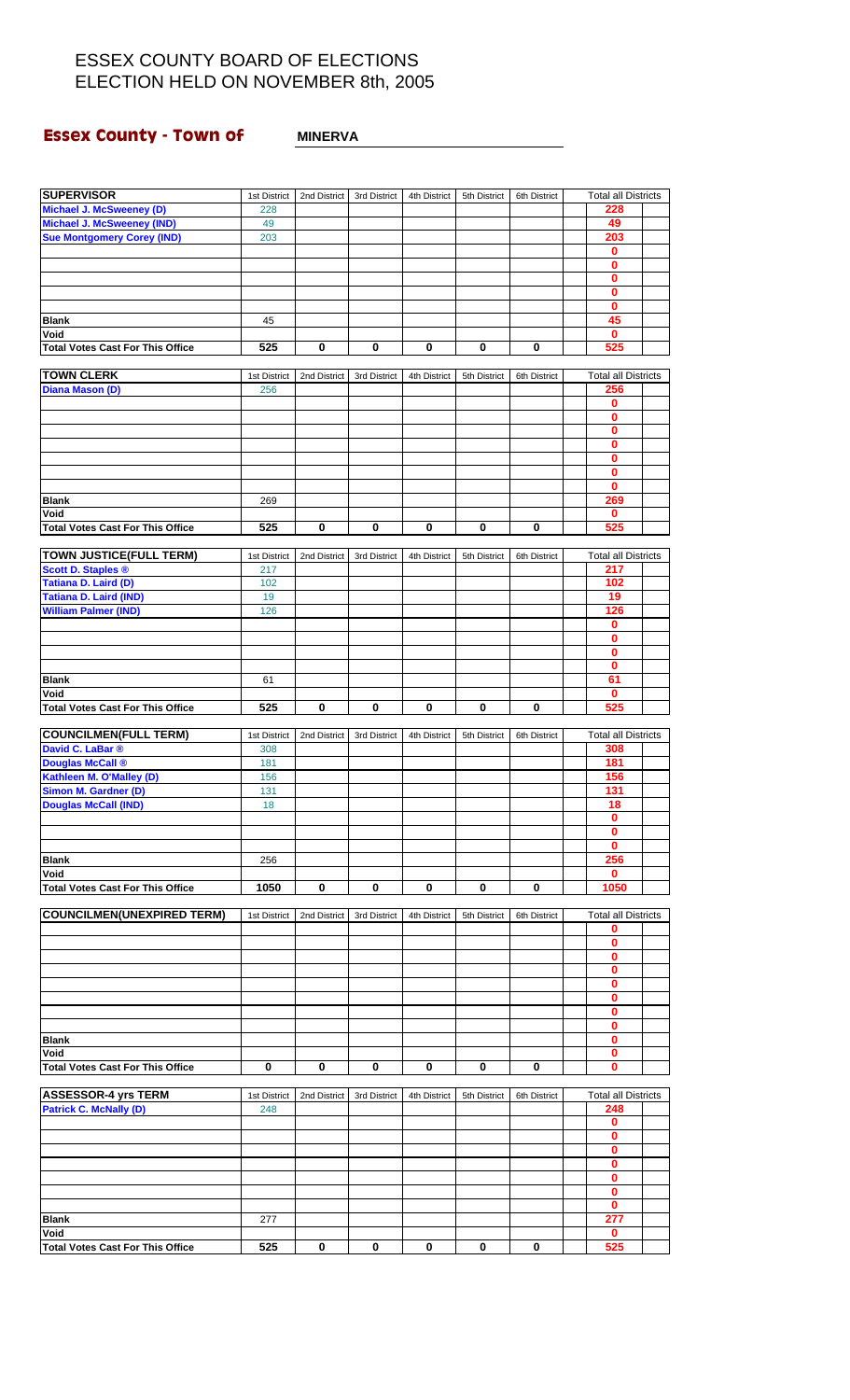### **Essex County - Town of MINERVA**

| <b>ASSESSOR- yrs UNEXPIRED TERM</b>     | 1st District | 2nd District | 3rd District | 4th District | 5th District | 6th District | <b>Total all Districts</b> |  |
|-----------------------------------------|--------------|--------------|--------------|--------------|--------------|--------------|----------------------------|--|
|                                         |              |              |              |              |              |              | 0                          |  |
|                                         |              |              |              |              |              |              | $\mathbf 0$                |  |
|                                         |              |              |              |              |              |              | $\bf{0}$                   |  |
|                                         |              |              |              |              |              |              | $\bf{0}$                   |  |
|                                         |              |              |              |              |              |              |                            |  |
|                                         |              |              |              |              |              |              | 0                          |  |
|                                         |              |              |              |              |              |              | $\bf{0}$                   |  |
|                                         |              |              |              |              |              |              | $\bf{0}$                   |  |
|                                         |              |              |              |              |              |              | $\bf{0}$                   |  |
| <b>Blank</b>                            |              |              |              |              |              |              | 0                          |  |
| Void                                    |              |              |              |              |              |              | 0                          |  |
| <b>Total Votes Cast For This Office</b> | 0            | 0            | 0            | $\mathbf 0$  | $\bf{0}$     | 0            | 0                          |  |
| <b>TAX COLLECTOR</b>                    | 1st District | 2nd District | 3rd District | 4th District | 5th District | 6th District | <b>Total all Districts</b> |  |
| <b>Effie Jane McNally ®</b>             | 314          |              |              |              |              |              | 314                        |  |
|                                         |              |              |              |              |              |              | $\mathbf 0$                |  |
|                                         |              |              |              |              |              |              | $\bf{0}$                   |  |
|                                         |              |              |              |              |              |              | $\bf{0}$                   |  |
|                                         |              |              |              |              |              |              | $\mathbf 0$                |  |
|                                         |              |              |              |              |              |              | $\bf{0}$                   |  |
|                                         |              |              |              |              |              |              | $\bf{0}$                   |  |
|                                         |              |              |              |              |              |              | $\bf{0}$                   |  |
|                                         |              |              |              |              |              |              |                            |  |
| <b>Blank</b>                            | 211          |              |              |              |              |              | 211<br>$\mathbf{0}$        |  |
| Void                                    | 525          | 0            | 0            | $\bf{0}$     | $\bf{0}$     | $\bf{0}$     |                            |  |
| <b>Total Votes Cast For This Office</b> |              |              |              |              |              |              | 525                        |  |
| <b>SUPT. Of HIGHWAYS</b>                | 1st District | 2nd District | 3rd District | 4th District | 5th District | 6th District | <b>Total all Districts</b> |  |
| <b>Bruce McGinn ®</b>                   | 251          |              |              |              |              |              | 251                        |  |
| <b>Bruce McGinn (IND)</b>               | 37           |              |              |              |              |              | 37                         |  |
| <b>Norman Malcolm Persons (IND)</b>     | 197          |              |              |              |              |              | 197                        |  |
|                                         |              |              |              |              |              |              | 0                          |  |
|                                         |              |              |              |              |              |              | 0                          |  |
|                                         |              |              |              |              |              |              | 0                          |  |
|                                         |              |              |              |              |              |              | $\bf{0}$                   |  |
|                                         |              |              |              |              |              |              | $\bf{0}$                   |  |
| <b>Blank</b>                            | 40           |              |              |              |              |              | 40                         |  |
| Void                                    |              |              |              |              |              |              | $\bf{0}$                   |  |
| <b>Total Votes Cast For This Office</b> | 525          | 0            | 0            | 0            | $\bf{0}$     | 0            | 525                        |  |
|                                         |              |              |              |              |              |              |                            |  |
| <b>MISCELLANEOUS</b>                    | 1st District | 2nd District | 3rd District | 4th District | 5th District | 6th District | <b>Total all Districts</b> |  |
| <b>Proposal One-An Amendment YES</b>    | 67           |              |              |              |              |              | 67                         |  |
| <b>Proposal One-An Amendment NO</b>     | 151          |              |              |              |              |              | 151                        |  |
| <b>Blank</b>                            | 307          |              |              |              |              |              | 307                        |  |
| Void                                    |              |              |              |              |              |              | $\mathbf 0$                |  |
| <b>Total Votes Cast For This Office</b> | 525          | 0            | 0            | $\bf{0}$     | $\bf{0}$     | 0            | 525                        |  |
| <b>Proposal Two-A Proposition YES</b>   | 78           |              |              |              |              |              | 78                         |  |
| <b>Proposal Two-A Proposition NO</b>    | 149          |              |              |              |              |              | 149                        |  |
| <b>Blank</b>                            | 298          |              |              |              |              |              | 298                        |  |
| Void                                    |              |              |              |              |              |              | $\bf{0}$                   |  |
| <b>Total Votes Cast For This Office</b> | 525          | 0            | 0            | 0            | $\bf{0}$     | 0            | 525                        |  |

### **Proposal One-An Amendment:**

#### **Amendment to Articles IV and VII of the Constitution, in relation to the submission of the budget to the Legislature by the Governor.**

The proposed amendment to Articles IV and VII of the Constitution would change the process for enactment of the state budget by (a) providing for a contingency budget if the Legislature does not act on the Governor's appropriation bills before the start of the fiscal year; (b) placing limits on the amount of spending during such contingency period; (c) once such contingency period begins, eliminating the requirement that the Legislature act on the Governor's proposed appropriation bills, and instead authorizing the Legislature to end the contingency period by adopting a multiple appropriation bill making changes to the contingency budget, subject to line item veto by the Governor; and (d) authorizing the Legislature, subject to veto by the Governor, to modify the spending limits for future contingency budgets, except that such changes cannot take effect until three years after enactment. The proposed amendment also sets forth certain requirements

for the operation of a fiscal stabilization reserve fund, from which money could be disbursed in a subsequent year. It would require estimates and information provided by state departments to the Governor for use in preparing the budget to be available to the public. It would provide a date certain by which the Governor must submit a budget and appropriation bills to the Legislature. It would reduce the time the Governor has to make changes to the budget and appropriation bill submitted to the Legislature without the Legislature's consent from thirty days to twenty-one days. Shall the proposed amendment be approved?

#### **Proposal Two-A Proposition:**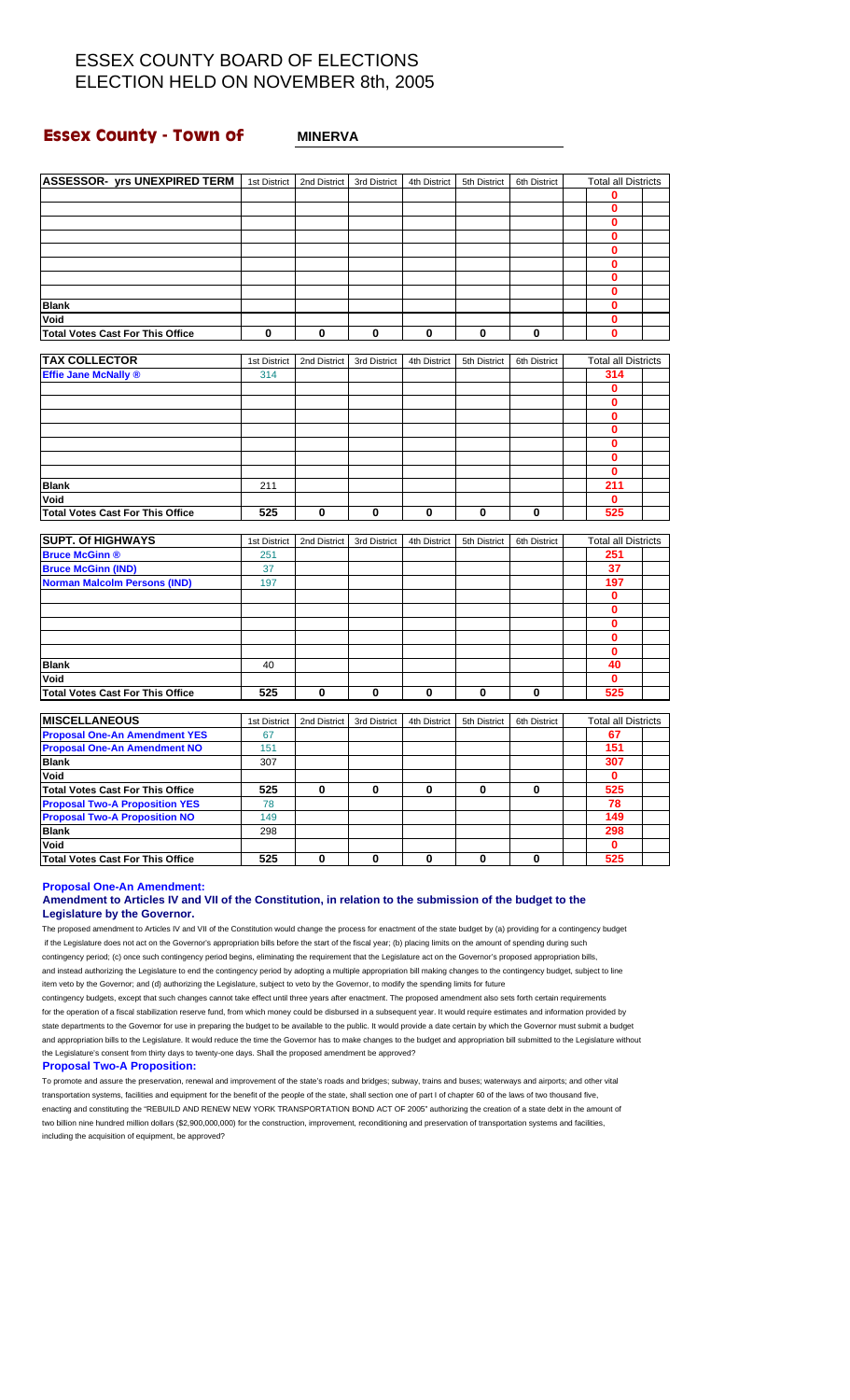### **Essex County - Town of**

| <b>MORIAH</b> |
|---------------|
|---------------|

| <b>SUPERVISOR</b>                                              | 1st District | 2nd District | 3rd District | 4th District    | 5th District | 6th District | <b>Total all Districts</b>      |  |
|----------------------------------------------------------------|--------------|--------------|--------------|-----------------|--------------|--------------|---------------------------------|--|
| Thomas R. Scozzafava ®                                         | 306          | 508          | 377          | 231             |              |              | 1422                            |  |
| Thomas R. Scozzafava (IND)                                     | 29           | 36           | 40           | 19              |              |              | 124                             |  |
| <b>Ester Waldron (Write-in)</b>                                |              | $\mathbf{1}$ |              |                 |              |              | 1                               |  |
|                                                                |              |              |              |                 |              |              | 0                               |  |
|                                                                |              |              |              |                 |              |              | $\bf{0}$                        |  |
|                                                                |              |              |              |                 |              |              | $\bf{0}$                        |  |
|                                                                |              |              |              |                 |              |              | $\bf{0}$                        |  |
|                                                                |              |              |              |                 |              |              | $\bf{0}$                        |  |
| <b>Blank</b>                                                   | 34           | 90           | 70           | 30              |              |              | 224                             |  |
| Void                                                           |              |              |              |                 |              |              | 0                               |  |
| <b>Total Votes Cast For This Office</b>                        | 369          | 635          | 487          | 280             | 0            | 0            | 1771                            |  |
|                                                                |              |              |              |                 |              |              |                                 |  |
| <b>TOWN CLERK</b>                                              | 1st District | 2nd District | 3rd District | 4th District    | 5th District | 6th District | <b>Total all Districts</b><br>0 |  |
|                                                                |              |              |              |                 |              |              | $\mathbf 0$                     |  |
|                                                                |              |              |              |                 |              |              | $\bf{0}$                        |  |
|                                                                |              |              |              |                 |              |              | $\bf{0}$                        |  |
|                                                                |              |              |              |                 |              |              | $\bf{0}$                        |  |
|                                                                |              |              |              |                 |              |              | $\bf{0}$                        |  |
|                                                                |              |              |              |                 |              |              | $\bf{0}$                        |  |
|                                                                |              |              |              |                 |              |              | $\bf{0}$                        |  |
| <b>Blank</b>                                                   |              |              |              |                 |              |              | $\bf{0}$                        |  |
| Void                                                           |              |              |              |                 |              |              | 0                               |  |
| <b>Total Votes Cast For This Office</b>                        | $\bf{0}$     | $\bf{0}$     | $\bf{0}$     | $\bf{0}$        | 0            | 0            | $\mathbf{0}$                    |  |
|                                                                |              |              |              |                 |              |              |                                 |  |
| <b>TOWN JUSTICE(FULL TERM)</b>                                 | 1st District | 2nd District | 3rd District | 4th District    | 5th District | 6th District | <b>Total all Districts</b>      |  |
|                                                                |              |              |              |                 |              |              | 0                               |  |
|                                                                |              |              |              |                 |              |              | $\mathbf 0$                     |  |
|                                                                |              |              |              |                 |              |              | 0                               |  |
|                                                                |              |              |              |                 |              |              | $\bf{0}$                        |  |
|                                                                |              |              |              |                 |              |              | $\bf{0}$                        |  |
|                                                                |              |              |              |                 |              |              | 0                               |  |
|                                                                |              |              |              |                 |              |              | $\bf{0}$                        |  |
|                                                                |              |              |              |                 |              |              | $\bf{0}$                        |  |
| <b>Blank</b>                                                   |              |              |              |                 |              |              | 0                               |  |
| Void                                                           |              |              |              |                 |              |              | $\bf{0}$<br>$\mathbf{0}$        |  |
| <b>Total Votes Cast For This Office</b>                        | $\bf{0}$     | $\bf{0}$     | $\bf{0}$     | $\mathbf 0$     | 0            | 0            |                                 |  |
| <b>COUNCILMEN(FULL TERM)</b>                                   | 1st District | 2nd District | 3rd District |                 | 5th District | 6th District | <b>Total all Districts</b>      |  |
|                                                                |              |              |              |                 |              |              |                                 |  |
|                                                                |              |              |              | 4th District    |              |              |                                 |  |
| Anthony J. Harvish, Jr. ®                                      | 202          | 347          | 203          | 137             |              |              | 889<br>972                      |  |
| <b>Rick Carpenter ®</b>                                        | 204<br>14    | 329<br>35    | 295<br>18    | 144<br>18       |              |              | 85                              |  |
| Anthony J. Harvish, Jr. (IND)<br><b>John Boonie Maye (IND)</b> | 118          | 155          | 107          | 92              |              |              | 472                             |  |
| <b>Luci Carpenter (IND)</b>                                    | 79           | 121          | 90           | 51              |              |              | 341                             |  |
| <b>Pamela A. Norton (IND)</b>                                  | 27           | 43           | 37           | 12              |              |              | 119                             |  |
| <b>Rick Carpenter (IND)</b>                                    | 14           | 31           | 31           | 10 <sup>°</sup> |              |              | 86                              |  |
|                                                                |              |              |              |                 |              |              | $\mathbf 0$                     |  |
| <b>Blank</b>                                                   | 80           | 209          | 193          | 96              |              |              | 578                             |  |
| Void                                                           |              |              |              |                 |              |              | $\mathbf{0}$                    |  |
| <b>Total Votes Cast For This Office</b>                        | 738          | 1270         | 974          | 560             | 0            | 0            | 3542                            |  |
|                                                                |              |              |              |                 |              |              |                                 |  |
| <b>COUNCILMEN(UNEXPIRED TERM)</b>                              | 1st District | 2nd District | 3rd District | 4th District    | 5th District | 6th District | <b>Total all Districts</b>      |  |
|                                                                |              |              |              |                 |              |              | 0                               |  |
|                                                                |              |              |              |                 |              |              | 0                               |  |
|                                                                |              |              |              |                 |              |              | 0<br>$\bf{0}$                   |  |
|                                                                |              |              |              |                 |              |              | $\bf{0}$                        |  |
|                                                                |              |              |              |                 |              |              | 0                               |  |
|                                                                |              |              |              |                 |              |              | $\bf{0}$                        |  |
|                                                                |              |              |              |                 |              |              | $\bf{0}$                        |  |
| <b>Blank</b>                                                   |              |              |              |                 |              |              | 0                               |  |
| Void                                                           |              |              |              |                 |              |              | 0                               |  |
| <b>Total Votes Cast For This Office</b>                        | $\bf{0}$     | $\mathbf 0$  | $\bf{0}$     | $\mathbf 0$     | 0            | 0            | $\bf{0}$                        |  |
|                                                                |              |              |              |                 |              |              |                                 |  |
| <b>ASSESSOR-4 yrs TERM</b>                                     | 1st District | 2nd District | 3rd District | 4th District    | 5th District | 6th District | <b>Total all Districts</b>      |  |
| <b>Paul Mazzotte ®</b>                                         | 233          | 363          | 269          | 170             |              |              | 1035                            |  |
|                                                                |              |              |              |                 |              |              | 0                               |  |
|                                                                |              |              |              |                 |              |              | $\bf{0}$                        |  |
|                                                                |              |              |              |                 |              |              | $\mathbf{0}$                    |  |
|                                                                |              |              |              |                 |              |              | $\bf{0}$                        |  |
|                                                                |              |              |              |                 |              |              | $\bf{0}$                        |  |
|                                                                |              |              |              |                 |              |              | $\mathbf 0$                     |  |
|                                                                |              |              |              |                 |              |              | 0                               |  |
| <b>Blank</b>                                                   | 136          | 272          | 218          | 110             |              |              | 736                             |  |
| Void<br><b>Total Votes Cast For This Office</b>                | 369          | 635          | 487          | 280             | 0            | 0            | $\mathbf{0}$<br>1771            |  |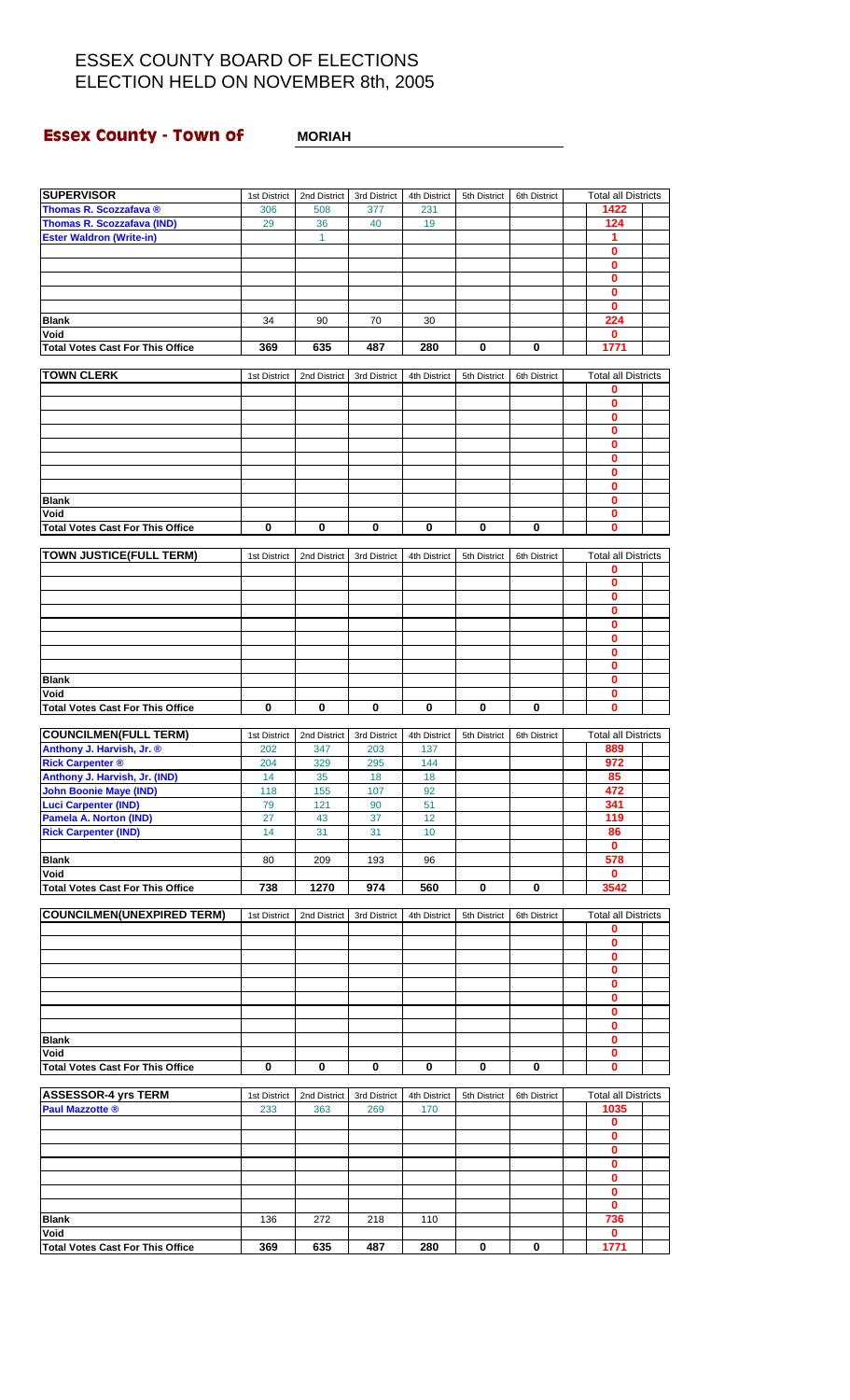### **Essex County - Town of MORIAH**

| <b>ASSESSOR- yrs UNEXPIRED TERM</b>                                    | 1st District | 2nd District | 3rd District | 4th District | 5th District | 6th District | <b>Total all Districts</b> |  |
|------------------------------------------------------------------------|--------------|--------------|--------------|--------------|--------------|--------------|----------------------------|--|
|                                                                        |              |              |              |              |              |              | 0                          |  |
|                                                                        |              |              |              |              |              |              | 0                          |  |
|                                                                        |              |              |              |              |              |              | 0                          |  |
|                                                                        |              |              |              |              |              |              | 0                          |  |
|                                                                        |              |              |              |              |              |              | 0                          |  |
|                                                                        |              |              |              |              |              |              | 0                          |  |
|                                                                        |              |              |              |              |              |              | 0                          |  |
|                                                                        |              |              |              |              |              |              | 0<br>0                     |  |
| <b>Blank</b><br>Void                                                   |              |              |              |              |              |              | 0                          |  |
| <b>Total Votes Cast For This Office</b>                                | 0            | 0            | 0            | 0            | 0            | 0            | 0                          |  |
|                                                                        |              |              |              |              |              |              |                            |  |
| <b>TAX COLLECTOR</b>                                                   | 1st District | 2nd District | 3rd District | 4th District | 5th District | 6th District | <b>Total all Districts</b> |  |
|                                                                        |              |              |              |              |              |              | 0                          |  |
|                                                                        |              |              |              |              |              |              | 0                          |  |
|                                                                        |              |              |              |              |              |              | 0                          |  |
|                                                                        |              |              |              |              |              |              | 0                          |  |
|                                                                        |              |              |              |              |              |              | 0                          |  |
|                                                                        |              |              |              |              |              |              | 0                          |  |
|                                                                        |              |              |              |              |              |              | 0                          |  |
|                                                                        |              |              |              |              |              |              | 0                          |  |
| <b>Blank</b>                                                           |              |              |              |              |              |              | 0                          |  |
| Void                                                                   |              |              |              |              |              |              | 0                          |  |
| <b>Total Votes Cast For This Office</b>                                | $\bf{0}$     | 0            | 0            | 0            | 0            | 0            | 0                          |  |
|                                                                        |              |              |              |              |              |              |                            |  |
| <b>SUPT. Of HIGHWAYS</b>                                               | 1st District | 2nd District | 3rd District | 4th District | 5th District | 6th District | <b>Total all Districts</b> |  |
| <b>Jamie Wilson ®</b>                                                  | 264          | 413          | 290          | 187          |              |              | 1154                       |  |
| <b>Jamie Wilson (IND)</b>                                              | 24           | 34           | 31           | 16           |              |              | 105                        |  |
| <b>Thomas D. McKown (IND)</b>                                          | 51           | 148          | 113          | 50           |              |              | 362                        |  |
|                                                                        |              |              |              |              |              |              | 0                          |  |
|                                                                        |              |              |              |              |              |              | 0<br>0                     |  |
|                                                                        |              |              |              |              |              |              | 0                          |  |
|                                                                        |              |              |              |              |              |              | 0                          |  |
| <b>Blank</b>                                                           | 30           | 40           | 53           | 27           |              |              | 150                        |  |
| Void                                                                   |              |              |              |              |              |              | 0                          |  |
| <b>Total Votes Cast For This Office</b>                                | 369          | 635          | 487          | 280          | 0            | 0            | 1771                       |  |
|                                                                        |              |              |              |              |              |              |                            |  |
| <b>MISCELLANEOUS</b>                                                   | 1st District | 2nd District | 3rd District | 4th District | 5th District | 6th District | <b>Total all Districts</b> |  |
| <b>Proposal One-An Amendment YES</b>                                   | 82           | 93           | 64           | 48           |              |              | 287                        |  |
| <b>Proposal One-An Amendment NO</b>                                    | 122          | 179          | 117          | 71           |              |              | 489                        |  |
| <b>Blank</b>                                                           | 165          | 363          | 306          | 161          |              |              | 995                        |  |
| Void                                                                   |              |              |              |              |              |              | $\mathbf 0$                |  |
| <b>Total Votes Cast For This Office</b>                                | 369          | 635          | 487          | 280          | 0            | 0            | 1771                       |  |
| <b>Proposal Two-A Proposition YES</b>                                  | 100          | 148          | 81           | 59           |              |              | 388                        |  |
| <b>Proposal Two-A Proposition NO</b>                                   | 110          | 138          | 125          | 68           |              |              | 441                        |  |
| <b>Blank</b><br>Void                                                   | 159          | 349          | 281          | 153          |              |              | 942<br>0                   |  |
|                                                                        |              |              |              |              |              |              |                            |  |
| <b>Total Votes Cast For This Office</b><br><b>Proposition No.1 YES</b> | 369<br>129   | 635<br>208   | 487<br>141   | 280<br>76    | 0            | 0            | 1771<br>554                |  |
| <b>Proposition No. 1 NO</b>                                            | 81           | 123          | 95           | 62           |              |              | 361                        |  |
| <b>Blank</b>                                                           | 159          | 304          | 251          | 142          |              |              | 856                        |  |
| Void                                                                   |              |              |              |              |              |              | $\mathbf 0$                |  |
| <b>Total Votes Cast For This Office</b>                                | 369          | 635          | 487          | 280          | 0            | 0            | 1771                       |  |
|                                                                        |              |              |              |              |              |              |                            |  |

#### **Proposal One-An Amendment:**

#### **Amendment to Articles IV and VII of the Constitution, in relation to the submission of the budget to the Legislature by the Governor.**

The proposed amendment to Articles IV and VII of the Constitution would change the process for enactment of the state budget by (a) providing for a contingency budget if the Legislature does not act on the Governor's appropriation bills before the start of the fiscal year; (b) placing limits on the amount of spending during such contingency period; (c) once such contingency period begins, eliminating the requirement that the Legislature act on the Governor's proposed appropriation bills, and instead authorizing the Legislature to end the contingency period by adopting a multiple appropriation bill making changes to the contingency budget, subject to line item veto by the Governor; and (d) authorizing the Legislature, subject to veto by the Governor, to modify the spending limits for future contingency budgets, except that such changes cannot take effect until three years after enactment. The proposed amendment also sets forth certain requirements

for the operation of a fiscal stabilization reserve fund, from which money could be disbursed in a subsequent year. It would require estimates and information provided by state departments to the Governor for use in preparing the budget to be available to the public. It would provide a date certain by which the Governor must submit a budget and appropriation bills to the Legislature. It would reduce the time the Governor has to make changes to the budget and appropriation bill submitted to the Legislature without the Legislature's consent from thirty days to twenty-one days. Shall the proposed amendment be approved?

### **Proposal Two-A Proposition:**

To promote and assure the preservation, renewal and improvement of the state's roads and bridges; subway, trains and buses; waterways and airports; and other vital transportation systems, facilities and equipment for the benefit of the people of the state, shall section one of part I of chapter 60 of the laws of two thousand five, enacting and constituting the "REBUILD AND RENEW NEW YORK TRANSPORTATION BOND ACT OF 2005" authorizing the creation of a state debt in the amount of two billion nine hundred million dollars (\$2,900,000,000) for the construction, improvement, reconditioning and preservation of transportation systems and facilities, including the acquisition of equipment, be approved?

**Proposition One:**

Shall the town of Moriah resolution dated April 12, 2005, extending the term of office for the office of Highway Superintendent of the Town of Moriah from two years to four years be approved?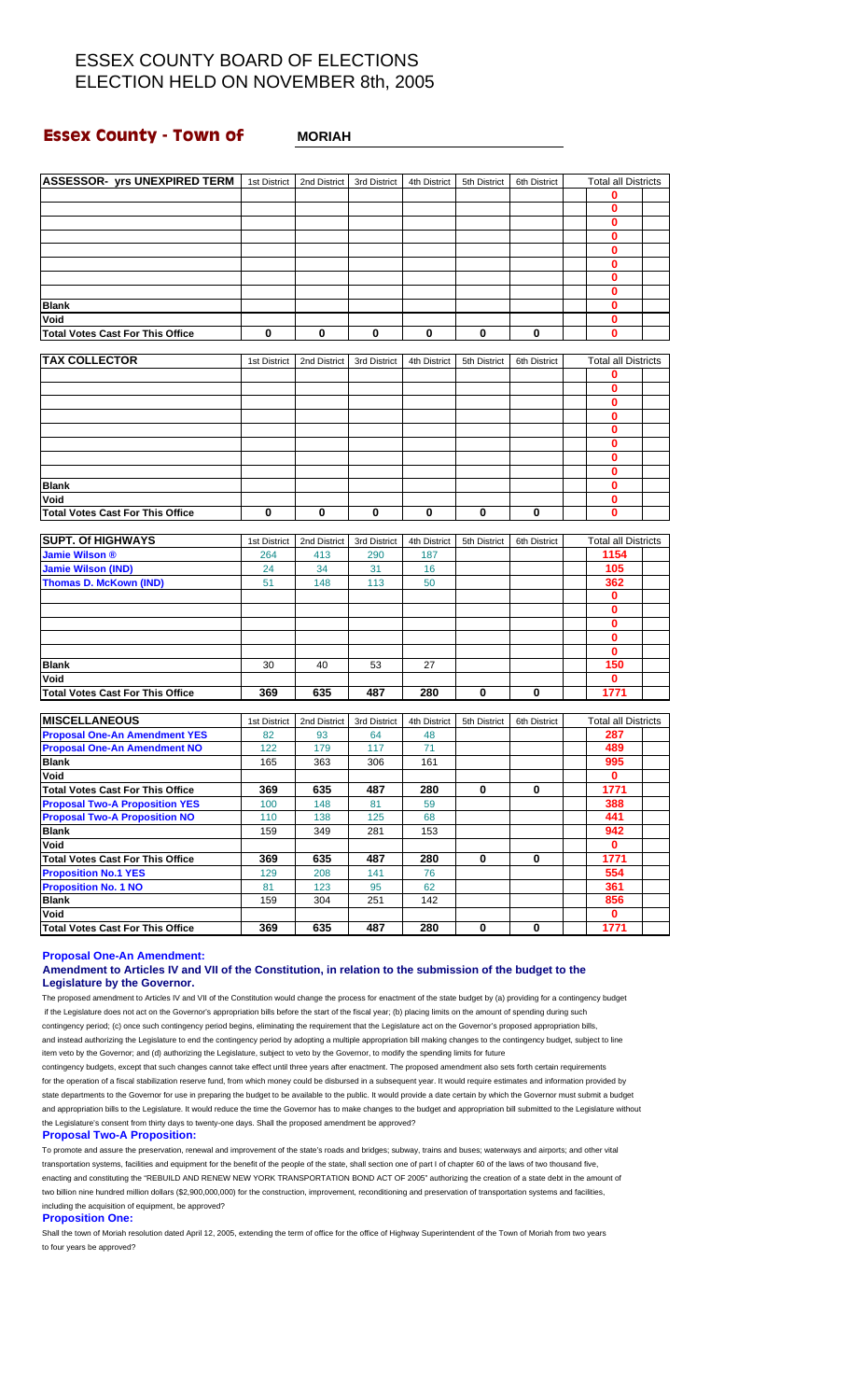## **Essex County - Town of MEWCOMB**

| <b>SUPERVISOR</b>                                                  | 1st District | 2nd District | 3rd District | 4th District | 5th District | 6th District | <b>Total all Districts</b>   |  |
|--------------------------------------------------------------------|--------------|--------------|--------------|--------------|--------------|--------------|------------------------------|--|
| George Canon ®                                                     | 192          |              |              |              |              |              | 192                          |  |
|                                                                    |              |              |              |              |              |              | 0                            |  |
|                                                                    |              |              |              |              |              |              | 0                            |  |
|                                                                    |              |              |              |              |              |              | 0                            |  |
|                                                                    |              |              |              |              |              |              | $\overline{\mathbf{0}}$<br>0 |  |
|                                                                    |              |              |              |              |              |              | $\bf{0}$                     |  |
|                                                                    |              |              |              |              |              |              | 0                            |  |
| <b>Blank</b>                                                       | 117          |              |              |              |              |              | 117                          |  |
| Void                                                               |              |              |              |              |              |              | 0                            |  |
| <b>Total Votes Cast For This Office</b>                            | 309          | 0            | 0            | 0            | 0            | 0            | 309                          |  |
| <b>TOWN CLERK</b>                                                  | 1st District | 2nd District | 3rd District | 4th District | 5th District | 6th District | <b>Total all Districts</b>   |  |
| <b>Mary Pound ®</b>                                                | 196          |              |              |              |              |              | 196                          |  |
|                                                                    |              |              |              |              |              |              | 0                            |  |
|                                                                    |              |              |              |              |              |              | $\mathbf 0$                  |  |
|                                                                    |              |              |              |              |              |              | $\mathbf 0$                  |  |
|                                                                    |              |              |              |              |              |              | 0<br>$\mathbf{0}$            |  |
|                                                                    |              |              |              |              |              |              | 0                            |  |
|                                                                    |              |              |              |              |              |              | 0                            |  |
| <b>Blank</b>                                                       | 113          |              |              |              |              |              | 113                          |  |
| Void                                                               |              |              |              |              |              |              | $\mathbf 0$                  |  |
| <b>Total Votes Cast For This Office</b>                            | 309          | 0            | $\mathbf 0$  | 0            | 0            | $\mathbf 0$  | 309                          |  |
| <b>TOWN JUSTICE(FULL TERM)</b>                                     | 1st District | 2nd District | 3rd District | 4th District | 5th District | 6th District | <b>Total all Districts</b>   |  |
| James H. West ®                                                    | 174          |              |              |              |              |              | 174                          |  |
| <b>James H. West (IND)</b>                                         | 27           |              |              |              |              |              | 27                           |  |
|                                                                    |              |              |              |              |              |              | 0                            |  |
|                                                                    |              |              |              |              |              |              | $\overline{\mathbf{0}}$<br>0 |  |
|                                                                    |              |              |              |              |              |              | 0                            |  |
|                                                                    |              |              |              |              |              |              | 0                            |  |
|                                                                    |              |              |              |              |              |              | 0                            |  |
| <b>Blank</b>                                                       | 108          |              |              |              |              |              | 108                          |  |
| Void                                                               |              |              |              |              |              |              | 0                            |  |
| <b>Total Votes Cast For This Office</b>                            | 309          | $\bf{0}$     | $\bf{0}$     | 0            | $\bf{0}$     | $\mathbf 0$  | 309                          |  |
| <b>COUNCILMEN(FULL TERM)</b>                                       | 1st District | 2nd District | 3rd District | 4th District | 5th District | 6th District | <b>Total all Districts</b>   |  |
| Mark D. Miller ®                                                   | 101          |              |              |              |              |              | 101                          |  |
| <b>George Hurlburt (D)</b>                                         | 143          |              |              |              |              |              | 143                          |  |
| <b>Mary Anne Dillon-Bush (D)</b>                                   | 127          |              |              |              |              |              | 127                          |  |
| <b>George Hurlburt (IND)</b><br><b>Mary Anne Dillon-Bush (IND)</b> | 17<br>35     |              |              |              |              |              | 17<br>35                     |  |
| <b>Raymond Schraver (IND)</b>                                      | 52           |              |              |              |              |              | 52                           |  |
| <b>Sandra Bureau (IND)</b>                                         | 86           |              |              |              |              |              | 86                           |  |
|                                                                    |              |              |              |              |              |              | 0                            |  |
| <b>Blank</b>                                                       | 57           |              |              |              |              |              | 57                           |  |
| Void<br><b>Total Votes Cast For This Office</b>                    | 618          | 0            | 0            |              | 0            | 0            | 0<br>618                     |  |
|                                                                    |              |              |              | 0            |              |              |                              |  |
| <b>COUNCILMEN(UNEXPIRED TERM)</b>                                  | 1st District | 2nd District | 3rd District | 4th District | 5th District | 6th District | <b>Total all Districts</b>   |  |
|                                                                    |              |              |              |              |              |              | 0                            |  |
|                                                                    |              |              |              |              |              |              | 0                            |  |
|                                                                    |              |              |              |              |              |              | $\overline{\mathbf{0}}$<br>0 |  |
|                                                                    |              |              |              |              |              |              | 0                            |  |
|                                                                    |              |              |              |              |              |              | 0                            |  |
|                                                                    |              |              |              |              |              |              | $\mathbf 0$                  |  |
|                                                                    |              |              |              |              |              |              | 0                            |  |
| <b>Blank</b><br>Void                                               |              |              |              |              |              |              | $\mathbf 0$<br>$\mathbf 0$   |  |
| <b>Total Votes Cast For This Office</b>                            | 0            | 0            | 0            | 0            | 0            | 0            | $\mathbf{0}$                 |  |
|                                                                    |              |              |              |              |              |              |                              |  |
| <b>ASSESSOR-4 yrs TERM</b>                                         | 1st District | 2nd District | 3rd District | 4th District | 5th District | 6th District | <b>Total all Districts</b>   |  |
| John H. Thornton (D)                                               | 119          |              |              |              |              |              | 119                          |  |
|                                                                    |              |              |              |              |              |              | 0<br>0                       |  |
|                                                                    |              |              |              |              |              |              | 0                            |  |
|                                                                    |              |              |              |              |              |              | $\mathbf 0$                  |  |
|                                                                    |              |              |              |              |              |              | 0                            |  |
|                                                                    |              |              |              |              |              |              | $\mathbf 0$                  |  |
|                                                                    |              |              |              |              |              |              | 0<br>190                     |  |
| <b>Blank</b><br>Void                                               | 190          |              |              |              |              |              | 0                            |  |
| <b>Total Votes Cast For This Office</b>                            | 309          | 0            | $\bf{0}$     | 0            | 0            | 0            | 309                          |  |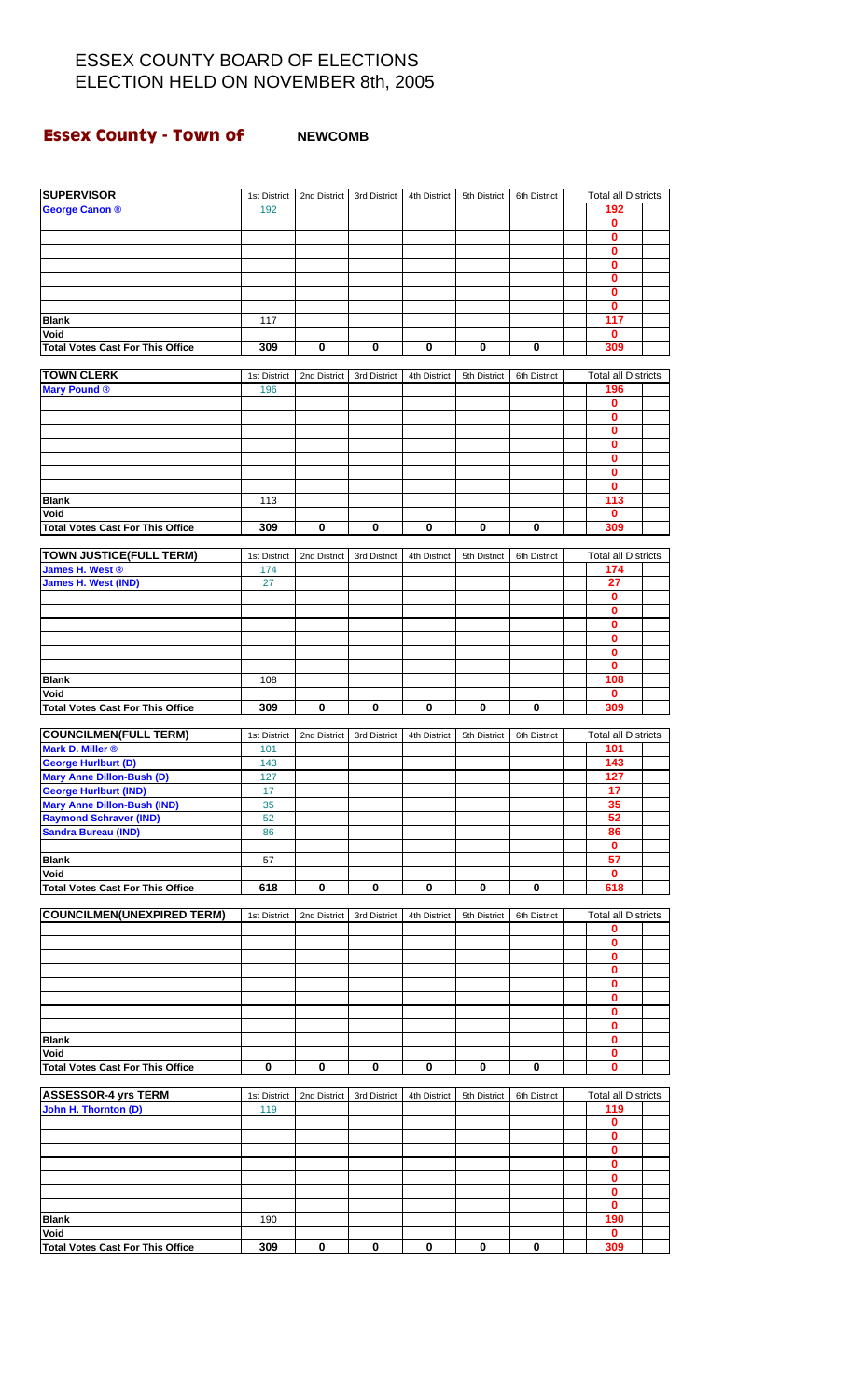### **Essex County - Town of MEWCOMB**

| <b>ASSESSOR- yrs UNEXPIRED TERM</b>     | 1st District        |              | 2nd District 3rd District | 4th District | 5th District | 6th District | <b>Total all Districts</b>        |  |
|-----------------------------------------|---------------------|--------------|---------------------------|--------------|--------------|--------------|-----------------------------------|--|
|                                         |                     |              |                           |              |              |              | 0                                 |  |
|                                         |                     |              |                           |              |              |              | $\bf{0}$                          |  |
|                                         |                     |              |                           |              |              |              | 0                                 |  |
|                                         |                     |              |                           |              |              |              | $\mathbf{0}$                      |  |
|                                         |                     |              |                           |              |              |              | 0                                 |  |
|                                         |                     |              |                           |              |              |              | $\mathbf{0}$                      |  |
|                                         |                     |              |                           |              |              |              | $\bf{0}$                          |  |
|                                         |                     |              |                           |              |              |              | $\mathbf{0}$                      |  |
| <b>Blank</b>                            |                     |              |                           |              |              |              | 0                                 |  |
| Void                                    |                     |              |                           |              |              |              | 0                                 |  |
| <b>Total Votes Cast For This Office</b> | 0                   | 0            | 0                         | 0            | 0            | 0            | 0                                 |  |
|                                         |                     |              |                           |              |              |              |                                   |  |
| <b>TAX COLLECTOR</b>                    | 1st District        | 2nd District | 3rd District              | 4th District | 5th District | 6th District | <b>Total all Districts</b>        |  |
| <b>Karen Darrah ®</b>                   | 169                 |              |                           |              |              |              | 169                               |  |
| <b>Karen Darrah (IND)</b>               | 20                  |              |                           |              |              |              | 20                                |  |
|                                         |                     |              |                           |              |              |              | $\mathbf{0}$                      |  |
|                                         |                     |              |                           |              |              |              | $\mathbf{0}$                      |  |
|                                         |                     |              |                           |              |              |              | $\bf{0}$                          |  |
|                                         |                     |              |                           |              |              |              | $\bf{0}$                          |  |
|                                         |                     |              |                           |              |              |              | $\bf{0}$                          |  |
|                                         |                     |              |                           |              |              |              | $\bf{0}$                          |  |
| <b>Blank</b>                            | 120                 |              |                           |              |              |              | 120                               |  |
| Void                                    |                     |              |                           |              |              |              | $\mathbf{0}$                      |  |
| <b>Total Votes Cast For This Office</b> | 309                 | $\bf{0}$     | $\bf{0}$                  | 0            | 0            | 0            | 309                               |  |
| <b>SUPT. Of HIGHWAYS</b>                |                     |              |                           |              |              |              |                                   |  |
| <b>Mark T. Yandon (D)</b>               | 1st District<br>163 | 2nd District | 3rd District              | 4th District | 5th District | 6th District | <b>Total all Districts</b><br>163 |  |
|                                         |                     |              |                           |              |              |              | 0                                 |  |
|                                         |                     |              |                           |              |              |              | 0                                 |  |
|                                         |                     |              |                           |              |              |              | 0                                 |  |
|                                         |                     |              |                           |              |              |              | $\mathbf{0}$                      |  |
|                                         |                     |              |                           |              |              |              |                                   |  |
|                                         |                     |              |                           |              |              |              | 0                                 |  |
|                                         |                     |              |                           |              |              |              | 0                                 |  |
|                                         |                     |              |                           |              |              |              | $\bf{0}$                          |  |
| <b>Blank</b>                            | 146                 |              |                           |              |              |              | 146                               |  |
| Void                                    |                     |              |                           |              |              |              | $\bf{0}$                          |  |
| <b>Total Votes Cast For This Office</b> | 309                 | $\bf{0}$     | $\bf{0}$                  | 0            | 0            | 0            | 309                               |  |
| <b>MISCELLANEOUS</b>                    | 1st District        | 2nd District | 3rd District              | 4th District | 5th District | 6th District | <b>Total all Districts</b>        |  |
| <b>Proposal One-An Amendment YES</b>    | 61                  |              |                           |              |              |              | 61                                |  |
| <b>Proposal One-An Amendment NO</b>     | 83                  |              |                           |              |              |              | 83                                |  |
| <b>Blank</b>                            | 165                 |              |                           |              |              |              | 165                               |  |
| Void                                    |                     |              |                           |              |              |              | $\mathbf 0$                       |  |
| <b>Total Votes Cast For This Office</b> | 309                 | $\bf{0}$     | $\bf{0}$                  | 0            | 0            | 0            | 309                               |  |
| <b>Proposal Two-A Proposition YES</b>   | 74                  |              |                           |              |              |              | 74                                |  |
| <b>Proposal Two-A Proposition NO</b>    | 85                  |              |                           |              |              |              | 85                                |  |
| <b>Blank</b>                            | 150                 |              |                           |              |              |              | 150                               |  |
| Void                                    |                     |              |                           |              |              |              | $\bf{0}$                          |  |
| <b>Total Votes Cast For This Office</b> | 309                 | $\mathbf 0$  | $\bf{0}$                  | 0            | 0            | 0            | 309                               |  |
|                                         |                     |              |                           |              |              |              |                                   |  |

### **Proposal One-An Amendment:**

#### **Amendment to Articles IV and VII of the Constitution, in relation to the submission of the budget to the Legislature by the Governor.**

The proposed amendment to Articles IV and VII of the Constitution would change the process for enactment of the state budget by (a) providing for a contingency budget if the Legislature does not act on the Governor's appropriation bills before the start of the fiscal year; (b) placing limits on the amount of spending during such contingency period; (c) once such contingency period begins, eliminating the requirement that the Legislature act on the Governor's proposed appropriation bills, and instead authorizing the Legislature to end the contingency period by adopting a multiple appropriation bill making changes to the contingency budget, subject to line item veto by the Governor; and (d) authorizing the Legislature, subject to veto by the Governor, to modify the spending limits for future

contingency budgets, except that such changes cannot take effect until three years after enactment. The proposed amendment also sets forth certain requirements for the operation of a fiscal stabilization reserve fund, from which money could be disbursed in a subsequent year. It would require estimates and information provided by state departments to the Governor for use in preparing the budget to be available to the public. It would provide a date certain by which the Governor must submit a budget and appropriation bills to the Legislature. It would reduce the time the Governor has to make changes to the budget and appropriation bill submitted to the Legislature without the Legislature's consent from thirty days to twenty-one days. Shall the proposed amendment be approved?

#### **Proposal Two-A Proposition:**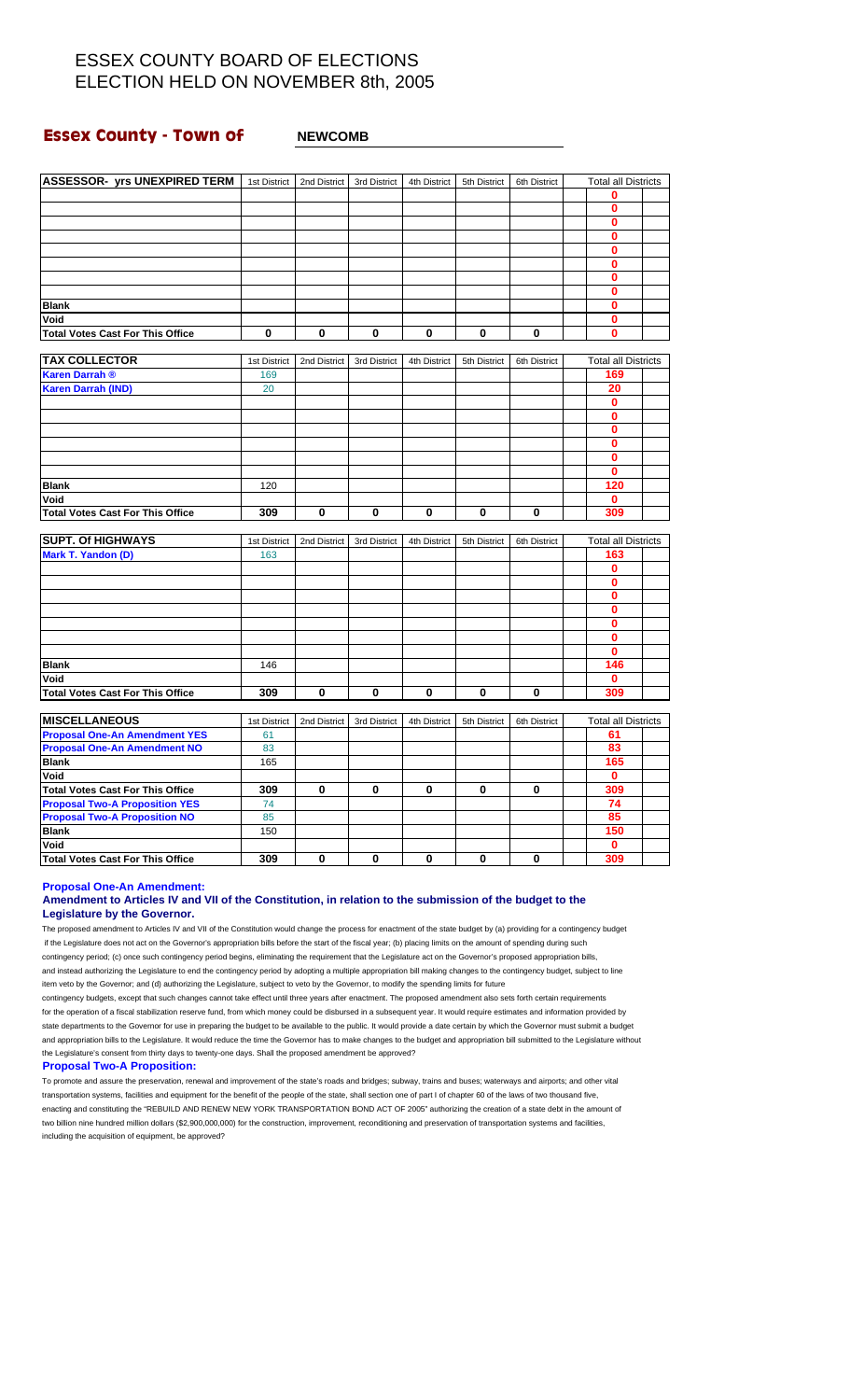# **Essex County - Town of NORTH ELBA**

| <b>SUPERVISOR</b>                                                   | 1st District | 2nd District   | 3rd District       | 4th District | 5th District   | 6th District   | 7th District   | <b>Total all Districts</b> |  |
|---------------------------------------------------------------------|--------------|----------------|--------------------|--------------|----------------|----------------|----------------|----------------------------|--|
| <b>Shirley W. Seney ®</b>                                           | 118          | 158            | 186                | 169          | 162            | 193            | 112            | 1098                       |  |
| <b>Shirley W. Seney (IND)</b>                                       | 40           | 26             | 45                 | 40           | 31             | 29             | 25             | 236                        |  |
| <b>Jerry Strack</b>                                                 | 3            | $\overline{2}$ |                    | $\mathbf{1}$ | $\overline{2}$ | $\overline{2}$ |                | 10                         |  |
| <b>Pudge Conway (Write-in)</b>                                      | $\mathbf{1}$ |                |                    |              |                |                |                | 1                          |  |
| <b>Mickey Mouse (Write-in)</b>                                      |              |                |                    | 1            |                | 1              |                | 2                          |  |
| <b>Favor Smith (Write-in)</b>                                       |              |                |                    | $\mathbf{1}$ |                | $\mathbf{1}$   |                | $\overline{\mathbf{2}}$    |  |
| R. Smith (Write-in)                                                 |              |                |                    |              | $\overline{2}$ |                |                | $\overline{2}$             |  |
| <b>Michael Butler (Write-in)</b>                                    |              |                |                    |              |                | $\mathbf{1}$   |                | 1                          |  |
| <b>Blank</b>                                                        | 104          | 69             | 107                | 134          | 120            | 124            | 49             | 707                        |  |
| Void                                                                |              |                |                    |              |                |                |                | $\mathbf 0$                |  |
| <b>Total Votes Cast For This Office</b>                             | 266          | 255            | 338                | 346          | 317            | 351            | 186            | 2059                       |  |
|                                                                     |              |                |                    |              |                |                |                |                            |  |
| <b>TOWN CLERK</b>                                                   | 1st District | 2nd District   | 3rd District       | 4th District | 5th District   | 6th District   | 7th District   | <b>Total all Districts</b> |  |
|                                                                     |              |                |                    |              |                |                |                | $\mathbf 0$                |  |
|                                                                     |              |                |                    |              |                |                |                | $\bf{0}$                   |  |
|                                                                     |              |                |                    |              |                |                |                | $\bf{0}$                   |  |
|                                                                     |              |                |                    |              |                |                |                | $\mathbf 0$<br>$\bf{0}$    |  |
|                                                                     |              |                |                    |              |                |                |                | $\bf{0}$                   |  |
|                                                                     |              |                |                    |              |                |                |                | $\mathbf 0$                |  |
|                                                                     |              |                |                    |              |                |                |                | $\bf{0}$                   |  |
| <b>Blank</b>                                                        |              |                |                    |              |                |                |                | $\bf{0}$                   |  |
| Void                                                                |              |                |                    |              |                |                |                | $\mathbf 0$                |  |
| <b>Total Votes Cast For This Office</b>                             | $\mathbf 0$  | 0              | 0                  | 0            | 0              | 0              | $\bf{0}$       | $\bf{0}$                   |  |
|                                                                     |              |                |                    |              |                |                |                |                            |  |
| <b>TOWN JUSTICE(FULL TERM)</b>                                      | 1st District | 2nd District   | 3rd District       | 4th District | 5th District   | 6th District   | 7th District   | <b>Total all Districts</b> |  |
| <b>William Hulshoff ®</b>                                           | 84           | 112            | 130                | 113          | 96             | 123            | 75             | 733                        |  |
| Dean M. Dietrich (D)                                                | 97           | 76             | 112                | 140          | 153            | 170            | 59             | 807                        |  |
| Dean M. Dietrich (IND)                                              | 20           | $\overline{4}$ | 20                 | 19           | 18             | 11             | 3              | 95                         |  |
| <b>William Hulshoff (IND)</b>                                       | 15           | 5              | 10                 | 10           | 4              | $\overline{7}$ | 5              | 56                         |  |
| <b>Jerry Strack (Write-in)</b>                                      |              | 1              |                    |              | 1              |                |                | $\mathbf{2}$               |  |
|                                                                     |              |                |                    |              |                |                |                | $\bf{0}$                   |  |
|                                                                     |              |                |                    |              |                |                |                | $\bf{0}$                   |  |
|                                                                     |              |                |                    |              |                |                |                | $\bf{0}$                   |  |
| <b>Blank</b>                                                        | 50           | 57             | 66                 | 64           | 45             | 40             | 44             | 366                        |  |
| Void                                                                |              |                |                    |              |                |                |                | $\mathbf{0}$               |  |
| <b>Total Votes Cast For This Office</b>                             | 266          | 255            | 338                | 346          | 317            | 351            | 186            | 2059                       |  |
|                                                                     |              |                |                    |              |                |                |                |                            |  |
| <b>COUNCILMEN(FULL TERM)</b>                                        | 1st District | 2nd District   | 3rd District       | 4th District | 5th District   | 6th District   | 7th District   | <b>Total all Districts</b> |  |
| <b>Francis Bob Miller ®</b>                                         | 78           | 117            | 128                | 119          | 143            | 159            | 86             | 830                        |  |
| John Jack O. Favro ®                                                | 103          | 110            | 151                | 164          | 142            | 171            | 73             | 914                        |  |
| Charles E. Damp (D)<br><b>Francis Bob Miller (IND)</b>              | 111<br>19    | 136            | 136<br>21          | 188<br>16    | 140<br>21      | 155<br>15      | 95<br>9        | 961<br>114                 |  |
| <b>James W. McCulley (IND)</b>                                      | 88           | 13<br>19       | 114                | 60           | 68             | 70             | $\overline{7}$ | 426                        |  |
| John Jack O. Favro (IND)                                            | 16           | 16             | 32                 |              | 30             |                | 9              | 143                        |  |
|                                                                     |              |                |                    | 18           |                | 22             |                | 0                          |  |
|                                                                     |              |                |                    |              |                |                |                | $\mathbf{0}$               |  |
| <b>Blank</b>                                                        | 117          | 99             | 94                 | 127          | 90             | 110            | 93             | 730                        |  |
| Void                                                                |              |                |                    |              |                |                |                | 0                          |  |
| <b>Total Votes Cast For This Office</b>                             | 532          | 510            | 676                | 692          | 634            | 702            | 372            | 4118                       |  |
|                                                                     |              |                |                    |              |                |                |                |                            |  |
| <b>COUNCILMEN(UNEXPIRED TERM)</b>                                   | 1st District | 2nd District   | 3rd District       | 4th District | 5th District   | 6th District   | 7th District   | <b>Total all Districts</b> |  |
|                                                                     |              |                |                    |              |                |                |                | 0                          |  |
|                                                                     |              |                |                    |              |                |                |                | $\mathbf{0}$               |  |
|                                                                     |              |                |                    |              |                |                |                | 0                          |  |
|                                                                     |              |                |                    |              |                |                |                | $\bf{0}$                   |  |
|                                                                     |              |                |                    |              |                |                |                | $\mathbf{0}$               |  |
|                                                                     |              |                |                    |              |                |                |                | $\mathbf 0$                |  |
|                                                                     |              |                |                    |              |                |                |                |                            |  |
|                                                                     |              |                |                    |              |                |                |                | $\bf{0}$                   |  |
|                                                                     |              |                |                    |              |                |                |                | $\mathbf 0$                |  |
| <b>Blank</b>                                                        |              |                |                    |              |                |                |                | $\mathbf 0$                |  |
| Void                                                                |              |                |                    |              |                |                |                | $\bf{0}$                   |  |
| <b>Total Votes Cast For This Office</b>                             | 0            | 0              | 0                  | 0            | 0              | 0              | 0              | $\mathbf 0$                |  |
|                                                                     |              |                |                    |              |                |                |                |                            |  |
| <b>ASSESSOR-4 yrs TERM</b>                                          | 1st District | 2nd District   | 3rd District       | 4th District | 5th District   | 6th District   | 7th District   | <b>Total all Districts</b> |  |
| Kimball W. Daby ®                                                   | 132          | 127            | 172                | 148          | 146            | 164            | 77             | 966                        |  |
| <b>Kimball W. Daby (IND)</b>                                        | 30           | 21             | 27<br>$\mathbf{1}$ | 22           | 22             | 16             | 5              | 143<br>1                   |  |
| <b>Philip Phayer (Write-in)</b><br><b>M. Malone (Write-in)</b>      |              |                |                    | 1            |                |                |                | 1                          |  |
|                                                                     |              |                |                    |              | 1              |                |                | 1                          |  |
| <b>Gary Hodgson (Write-in)</b><br><b>Roberta Kreiger (Write-in)</b> |              |                |                    |              |                | $\mathbf{1}$   |                | 1                          |  |
| <b>Brian Grissie (Write-in)</b>                                     |              |                |                    |              |                |                | $\overline{2}$ | $\overline{\mathbf{2}}$    |  |
|                                                                     |              |                |                    |              |                |                |                | $\mathbf 0$                |  |
| <b>Blank</b>                                                        | 104          | 107            | 138                | 175          | 148            | 170            | 102            | 944                        |  |
| Void                                                                |              | 255            | 338                | 346          | 317            | 351            |                | $\mathbf{0}$               |  |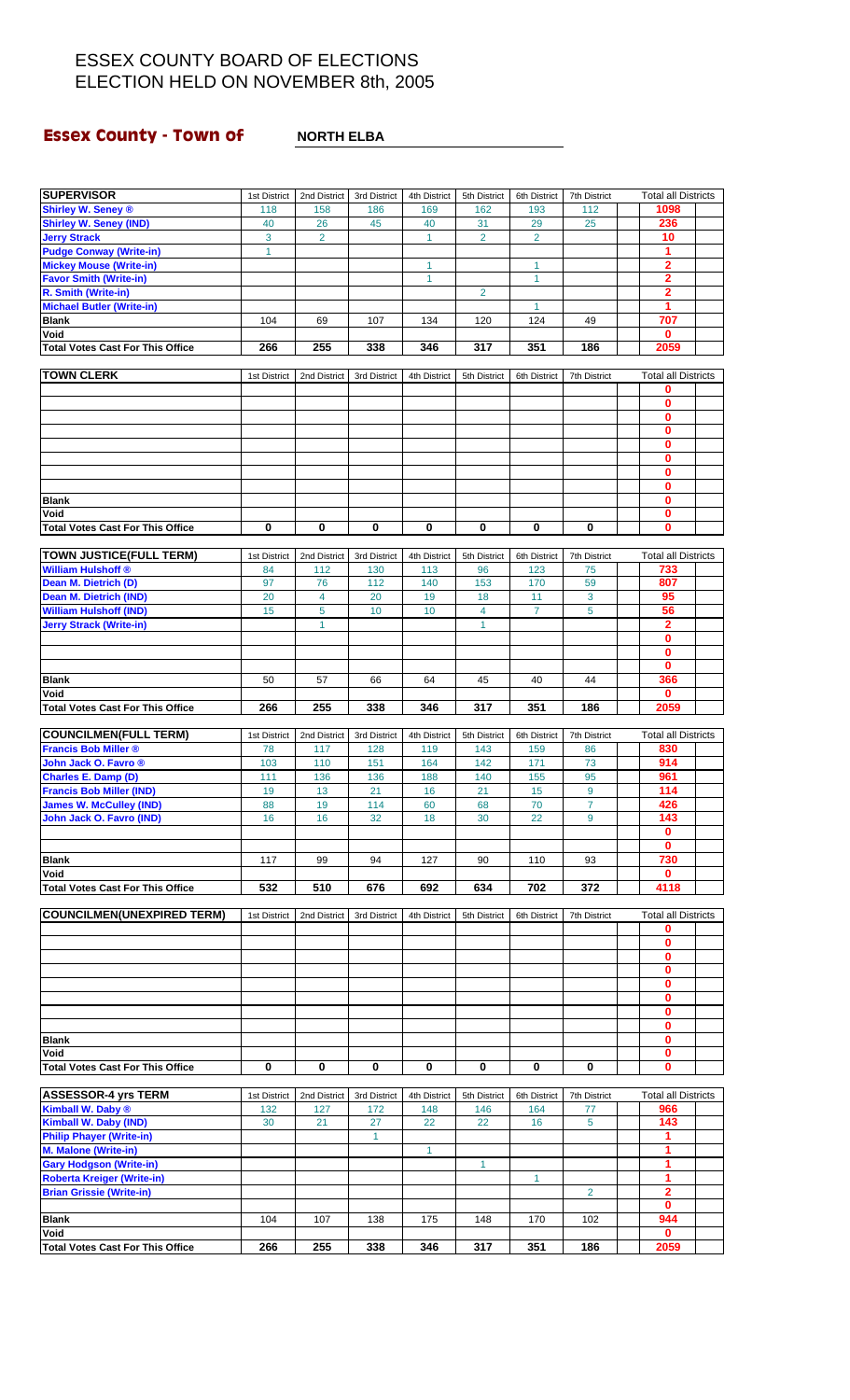### **Essex County - Town of MORTH ELBA**

| <b>ASSESSOR- yrs UNEXPIRED TERM</b>     | 1st District | 2nd District | 3rd District | 4th District | 5th District | 6th District | 7th District | <b>Total all Districts</b> |  |
|-----------------------------------------|--------------|--------------|--------------|--------------|--------------|--------------|--------------|----------------------------|--|
|                                         |              |              |              |              |              |              |              | 0                          |  |
|                                         |              |              |              |              |              |              |              | $\mathbf 0$                |  |
|                                         |              |              |              |              |              |              |              | $\bf{0}$                   |  |
|                                         |              |              |              |              |              |              |              | 0                          |  |
|                                         |              |              |              |              |              |              |              | 0                          |  |
|                                         |              |              |              |              |              |              |              | $\mathbf{0}$               |  |
|                                         |              |              |              |              |              |              |              | $\mathbf{0}$               |  |
|                                         |              |              |              |              |              |              |              | 0                          |  |
| <b>Blank</b>                            |              |              |              |              |              |              |              | 0                          |  |
| Void                                    |              |              |              |              |              |              |              | $\mathbf 0$                |  |
| <b>Total Votes Cast For This Office</b> | $\mathbf 0$  | 0            | $\mathbf 0$  | $\bf{0}$     | 0            | 0            | 0            | 0                          |  |
|                                         |              |              |              |              |              |              |              |                            |  |
| <b>TAX COLLECTOR</b>                    | 1st District | 2nd District | 3rd District | 4th District | 5th District | 6th District | 7th District | <b>Total all Districts</b> |  |
|                                         |              |              |              |              |              |              |              | 0                          |  |
|                                         |              |              |              |              |              |              |              | $\mathbf{0}$               |  |
|                                         |              |              |              |              |              |              |              | $\mathbf 0$                |  |
|                                         |              |              |              |              |              |              |              | $\mathbf{0}$               |  |
|                                         |              |              |              |              |              |              |              | 0                          |  |
|                                         |              |              |              |              |              |              |              | 0                          |  |
|                                         |              |              |              |              |              |              |              | 0                          |  |
|                                         |              |              |              |              |              |              |              |                            |  |
|                                         |              |              |              |              |              |              |              | $\mathbf 0$                |  |
| <b>Blank</b>                            |              |              |              |              |              |              |              | 0                          |  |
| Void                                    |              |              |              |              |              |              |              | 0                          |  |
| <b>Total Votes Cast For This Office</b> | $\bf{0}$     | 0            | 0            | 0            | 0            | 0            | 0            | 0                          |  |
| <b>SUPT. Of HIGHWAYS</b>                |              |              | 3rd District |              |              |              |              | <b>Total all Districts</b> |  |
|                                         | 1st District | 2nd District |              | 4th District | 5th District | 6th District | 7th District | 0                          |  |
|                                         |              |              |              |              |              |              |              | $\bf{0}$                   |  |
|                                         |              |              |              |              |              |              |              | 0                          |  |
|                                         |              |              |              |              |              |              |              |                            |  |
|                                         |              |              |              |              |              |              |              | $\mathbf 0$                |  |
|                                         |              |              |              |              |              |              |              | $\mathbf 0$                |  |
|                                         |              |              |              |              |              |              |              | $\mathbf{0}$               |  |
|                                         |              |              |              |              |              |              |              | 0                          |  |
|                                         |              |              |              |              |              |              |              | 0                          |  |
| <b>Blank</b>                            |              |              |              |              |              |              |              | $\mathbf 0$                |  |
| Void                                    |              |              |              |              |              |              |              | $\mathbf{0}$               |  |
| <b>Total Votes Cast For This Office</b> | $\bf{0}$     | 0            | 0            | $\bf{0}$     | 0            | $\bf{0}$     | 0            | $\bf{0}$                   |  |
|                                         |              |              |              |              |              |              |              |                            |  |
| <b>MISCELLANEOUS</b>                    | 1st District | 2nd District | 3rd District | 4th District | 5th District | 6th District | 7th District | <b>Total all Districts</b> |  |
| <b>Proposal One-An Amendment YES</b>    | 22           | 43           | 32           | 39           | 63           | 55           | 30           | 284                        |  |
| <b>Proposal One-An Amendment NO</b>     | 65           | 109          | 114          | 110          | 121          | 130          | 82           | 731                        |  |
| <b>Blank</b>                            | 179          | 103          | 192          | 197          | 133          | 166          | 74           | 1044                       |  |
| Void                                    |              |              |              |              |              |              |              | $\mathbf 0$                |  |
| <b>Total Votes Cast For This Office</b> | 266          | 255          | 338          | 346          | 317          | 351          | 186          | 2059                       |  |
| <b>Proposal Two-A Proposition YES</b>   | 36           | 65           | 63           | 73           | 87           | 93           | 37           | 454                        |  |
| <b>Proposal Two-A Proposition NO</b>    | 57           | 81           | 85           | 70           | 99           | 97           | 80           | 569                        |  |
| <b>Blank</b>                            | 173          | 109          | 190          | 203          | 131          | 161          | 69           | 1036                       |  |

**Proposal One-An Amendment:**

### **Amendment to Articles IV and VII of the Constitution, in relation to the submission of the budget to the Legislature by the Governor.**

**Total Votes Cast For This Office 266 255 338 346 317 351 186 2059**

The proposed amendment to Articles IV and VII of the Constitution would change the process for enactment of the state budget by (a) providing for a contingency budget if the Legislature does not act on the Governor's appropriation bills before the start of the fiscal year; (b) placing limits on the amount of spending during such contingency period; (c) once such contingency period begins, eliminating the requirement that the Legislature act on the Governor's proposed appropriation bills, and instead authorizing the Legislature to end the contingency period by adopting a multiple appropriation bill making changes to the contingency budget, subject to line item veto by the Governor; and (d) authorizing the Legislature, subject to veto by the Governor, to modify the spending limits for future

**Void 0**

contingency budgets, except that such changes cannot take effect until three years after enactment. The proposed amendment also sets forth certain requirements for the operation of a fiscal stabilization reserve fund, from which money could be disbursed in a subsequent year. It would require estimates and information provided by state departments to the Governor for use in preparing the budget to be available to the public. It would provide a date certain by which the Governor must submit a budget and appropriation bills to the Legislature. It would reduce the time the Governor has to make changes to the budget and appropriation bill submitted to the Legislature without the Legislature's consent from thirty days to twenty-one days. Shall the proposed amendment be approved?

#### **Proposal Two-A Proposition:**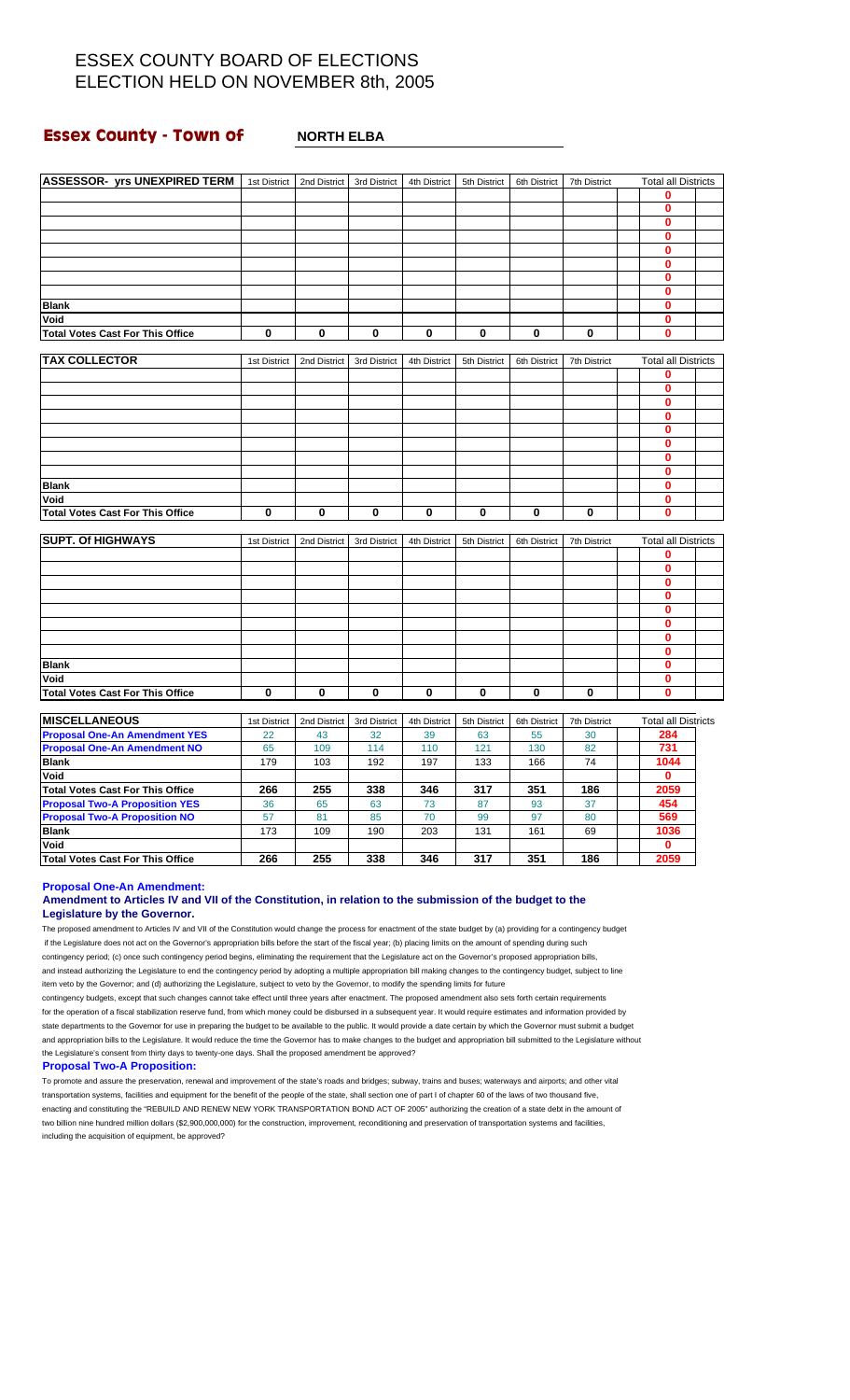### **Essex County - Town of MORTH HUDSON**

| <b>SUPERVISOR</b>                                       | 1st District                   | 2nd District | 3rd District | 4th District | 5th District | 6th District | <b>Total all Districts</b>   |  |
|---------------------------------------------------------|--------------------------------|--------------|--------------|--------------|--------------|--------------|------------------------------|--|
|                                                         |                                |              |              |              |              |              | 0                            |  |
|                                                         |                                |              |              |              |              |              | 0                            |  |
|                                                         |                                |              |              |              |              |              | 0                            |  |
|                                                         |                                |              |              |              |              |              | 0<br>0                       |  |
|                                                         |                                |              |              |              |              |              | 0                            |  |
|                                                         |                                |              |              |              |              |              | 0                            |  |
|                                                         |                                |              |              |              |              |              | 0                            |  |
| <b>Blank</b>                                            |                                |              |              |              |              |              | 0                            |  |
| Void                                                    |                                |              |              |              |              |              | 0                            |  |
| <b>Total Votes Cast For This Office</b>                 | 0                              | 0            | 0            | 0            | 0            | 0            | 0                            |  |
| <b>TOWN CLERK</b>                                       | 1st District                   | 2nd District | 3rd District | 4th District | 5th District | 6th District | <b>Total all Districts</b>   |  |
|                                                         |                                |              |              |              |              |              | 0                            |  |
|                                                         |                                |              |              |              |              |              | 0                            |  |
|                                                         |                                |              |              |              |              |              | 0<br>0                       |  |
|                                                         |                                |              |              |              |              |              | 0                            |  |
|                                                         |                                |              |              |              |              |              | 0                            |  |
|                                                         |                                |              |              |              |              |              | 0                            |  |
|                                                         |                                |              |              |              |              |              | 0                            |  |
| <b>Blank</b>                                            |                                |              |              |              |              |              | 0                            |  |
| Void<br><b>Total Votes Cast For This Office</b>         | $\bf{0}$                       | 0            | 0            | 0            | 0            | 0            | 0<br>0                       |  |
|                                                         |                                |              |              |              |              |              |                              |  |
| <b>TOWN JUSTICE(FULL TERM)</b>                          | 1st District                   | 2nd District | 3rd District | 4th District | 5th District | 6th District | <b>Total all Districts</b>   |  |
| <b>Deborah Duntley ®</b>                                | 71                             |              |              |              |              |              | 71                           |  |
| <b>Deborah Duntley (D)</b>                              | 23                             |              |              |              |              |              | 23                           |  |
| <b>Pete Pitkin (Write-in)</b><br>R. Corrigan (Write-in) | $\mathbf{1}$<br>$\overline{2}$ |              |              |              |              |              | 1<br>$\overline{\mathbf{2}}$ |  |
|                                                         |                                |              |              |              |              |              | 0                            |  |
|                                                         |                                |              |              |              |              |              | 0                            |  |
|                                                         |                                |              |              |              |              |              | 0                            |  |
|                                                         |                                |              |              |              |              |              | 0                            |  |
| <b>Blank</b><br>Void                                    | 67                             |              |              |              |              |              | 67<br>$\mathbf 0$            |  |
| <b>Total Votes Cast For This Office</b>                 | 164                            | $\bf{0}$     | $\mathbf 0$  | 0            | $\mathbf 0$  | $\mathbf 0$  | 164                          |  |
|                                                         |                                |              |              |              |              |              |                              |  |
| <b>TOWN JUSTICE(FULL TERM)</b>                          | 1st District                   | 2nd District | 3rd District | 4th District | 5th District | 6th District | <b>Total all Districts</b>   |  |
| John C. King ®                                          | 79                             |              |              |              |              |              | 79<br>12                     |  |
| John C. King (IND)<br><b>Robert J. Corrigan (IND)</b>   | 12<br>42                       |              |              |              |              |              | 42                           |  |
|                                                         |                                |              |              |              |              |              | $\bf{0}$                     |  |
|                                                         |                                |              |              |              |              |              | 0                            |  |
|                                                         |                                |              |              |              |              |              | $\mathbf 0$                  |  |
|                                                         |                                |              |              |              |              |              | 0                            |  |
| <b>Blank</b>                                            | 31                             |              |              |              |              |              | 0<br>31                      |  |
| Void                                                    |                                |              |              |              |              |              | $\mathbf 0$                  |  |
| <b>Total Votes Cast For This Office</b>                 | 164                            | 0            | 0            | 0            | 0            | 0            | 164                          |  |
|                                                         |                                |              |              |              |              |              |                              |  |
| <b>COUNCILMEN(FULL TERM)</b>                            | 1st District                   | 2nd District | 3rd District | 4th District | 5th District | 6th District | <b>Total all Districts</b>   |  |
| <b>Kevin Moses ®</b><br><b>Marshall Gero ®</b>          | 106                            |              |              |              |              |              | 106<br>69                    |  |
| <b>Ronald Moore (IND)</b>                               | 69<br>81                       |              |              |              |              |              | 81                           |  |
| <b>Marshall Gero (IND)</b>                              | 10                             |              |              |              |              |              | 10                           |  |
|                                                         |                                |              |              |              |              |              | 0                            |  |
|                                                         |                                |              |              |              |              |              | 0                            |  |
|                                                         |                                |              |              |              |              |              | 0<br>0                       |  |
| <b>Blank</b>                                            | 62                             |              |              |              |              |              | 62                           |  |
| Void                                                    |                                |              |              |              |              |              | $\mathbf 0$                  |  |
| <b>Total Votes Cast For This Office</b>                 | 328                            | 0            | 0            | 0            | 0            | 0            | 328                          |  |
|                                                         |                                |              |              |              |              |              |                              |  |
| <b>COUNCILMEN(UNEXPIRED TERM)</b>                       | 1st District                   | 2nd District | 3rd District | 4th District | 5th District | 6th District | <b>Total all Districts</b>   |  |
|                                                         |                                |              |              |              |              |              | 0<br>0                       |  |
|                                                         |                                |              |              |              |              |              | 0                            |  |
|                                                         |                                |              |              |              |              |              | 0                            |  |
|                                                         |                                |              |              |              |              |              |                              |  |
|                                                         |                                |              |              |              |              |              | 0                            |  |
|                                                         |                                |              |              |              |              |              | 0                            |  |
|                                                         |                                |              |              |              |              |              | 0                            |  |
| <b>Blank</b>                                            |                                |              |              |              |              |              | 0<br>0                       |  |
| Void<br><b>Total Votes Cast For This Office</b>         | 0                              | 0            | 0            | 0            | 0            | 0            | 0<br>0                       |  |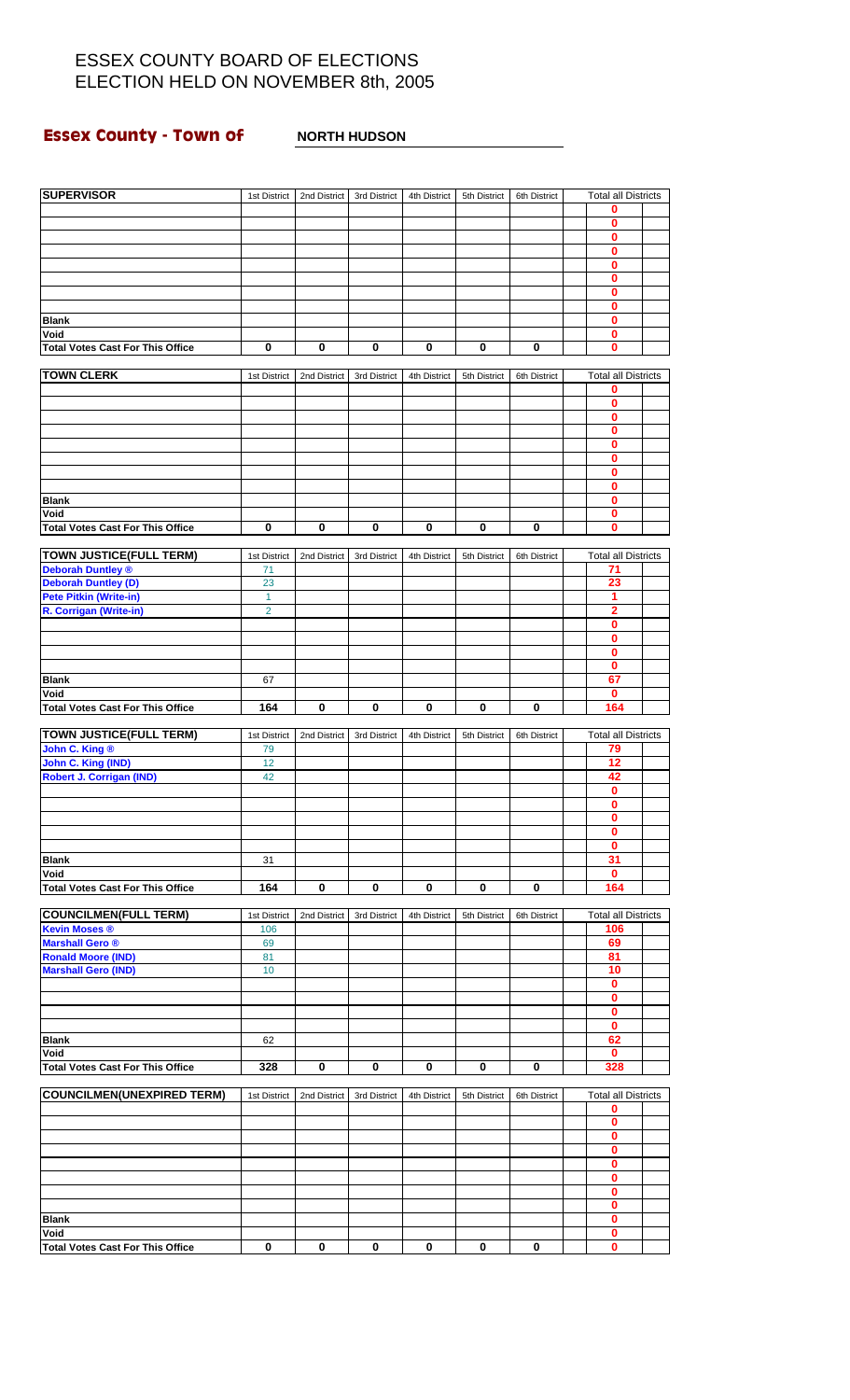### **Essex County - Town of MORTH HUDSON**

| <b>ASSESSOR-4 yrs TERM</b>              | 1st District | 2nd District | 3rd District | 4th District | 5th District | 6th District | <b>Total all Districts</b> |  |
|-----------------------------------------|--------------|--------------|--------------|--------------|--------------|--------------|----------------------------|--|
| James J. Barber ®                       | 84           |              |              |              |              |              | 84                         |  |
|                                         |              |              |              |              |              |              | $\mathbf 0$                |  |
|                                         |              |              |              |              |              |              | $\mathbf 0$                |  |
|                                         |              |              |              |              |              |              | $\mathbf 0$                |  |
|                                         |              |              |              |              |              |              | $\mathbf 0$                |  |
|                                         |              |              |              |              |              |              | $\mathbf{0}$               |  |
|                                         |              |              |              |              |              |              | $\mathbf{0}$               |  |
|                                         |              |              |              |              |              |              | $\mathbf 0$                |  |
| <b>Blank</b>                            | 80           |              |              |              |              |              | 80                         |  |
| Void                                    |              |              |              |              |              |              | $\bf{0}$                   |  |
| <b>Total Votes Cast For This Office</b> | 164          | 0            | 0            | 0            | 0            | 0            | 164                        |  |
|                                         |              |              |              |              |              |              |                            |  |
| <b>ASSESSOR- yrs UNEXPIRED TERM</b>     | 1st District | 2nd District | 3rd District | 4th District | 5th District | 6th District | <b>Total all Districts</b> |  |
|                                         |              |              |              |              |              |              | 0                          |  |
|                                         |              |              |              |              |              |              | $\mathbf{0}$               |  |
|                                         |              |              |              |              |              |              | $\mathbf 0$                |  |
|                                         |              |              |              |              |              |              | $\mathbf 0$                |  |
|                                         |              |              |              |              |              |              | $\bf{0}$                   |  |
|                                         |              |              |              |              |              |              | $\bf{0}$                   |  |
|                                         |              |              |              |              |              |              | $\mathbf 0$                |  |
|                                         |              |              |              |              |              |              | $\mathbf 0$                |  |
| <b>Blank</b>                            |              |              |              |              |              |              | $\mathbf 0$                |  |
| Void                                    |              |              |              |              |              |              | $\bf{0}$                   |  |
| <b>Total Votes Cast For This Office</b> | 0            | 0            | 0            | 0            | 0            | 0            | $\mathbf 0$                |  |
| <b>TAX COLLECTOR</b>                    | 1st District | 2nd District | 3rd District | 4th District | 5th District | 6th District | <b>Total all Districts</b> |  |
|                                         |              |              |              |              |              |              | 0                          |  |
|                                         |              |              |              |              |              |              | $\mathbf 0$                |  |
|                                         |              |              |              |              |              |              | $\mathbf{0}$               |  |
|                                         |              |              |              |              |              |              | $\bf{0}$                   |  |
|                                         |              |              |              |              |              |              | $\bf{0}$                   |  |
|                                         |              |              |              |              |              |              | $\bf{0}$                   |  |
|                                         |              |              |              |              |              |              | $\mathbf{0}$               |  |
|                                         |              |              |              |              |              |              | $\mathbf 0$                |  |
| <b>Blank</b>                            |              |              |              |              |              |              | $\mathbf 0$                |  |
| Void                                    |              |              |              |              |              |              | $\mathbf 0$                |  |
| <b>Total Votes Cast For This Office</b> | 0            | 0            | 0            | 0            | 0            | 0            | $\mathbf 0$                |  |
|                                         |              |              |              |              |              |              |                            |  |
| <b>MISCELLANEOUS</b>                    | 1st District | 2nd District | 3rd District | 4th District | 5th District | 6th District | <b>Total all Districts</b> |  |
| <b>Proposal One-An Amendment YES</b>    | 24           |              |              |              |              |              | 24                         |  |
| <b>Proposal One-An Amendment NO</b>     | 54           |              |              |              |              |              | 54                         |  |
| <b>Blank</b>                            | 86           |              |              |              |              |              | 86                         |  |
| Void                                    |              |              |              |              |              |              | $\mathbf 0$                |  |
| <b>Total Votes Cast For This Office</b> | 164          | 0            | 0            | 0            | 0            | 0            | 164                        |  |
| <b>Proposal Two-A Proposition YES</b>   | 43           |              |              |              |              |              | 43                         |  |
| <b>Proposal Two-A Proposition NO</b>    | 43           |              |              |              |              |              | 43                         |  |
| <b>Blank</b>                            | 78           |              |              |              |              |              | 78                         |  |
| Void                                    |              |              |              |              |              |              | $\mathbf{0}$               |  |
| <b>Total Votes Cast For This Office</b> | 164          | $\mathbf 0$  | $\mathbf 0$  | $\mathbf 0$  | 0            | $\mathbf 0$  | 164                        |  |

#### **Proposal One-An Amendment:**

#### **Amendment to Articles IV and VII of the Constitution, in relation to the submission of the budget to the Legislature by the Governor.**

The proposed amendment to Articles IV and VII of the Constitution would change the process for enactment of the state budget by (a) providing for a contingency budget if the Legislature does not act on the Governor's appropriation bills before the start of the fiscal year; (b) placing limits on the amount of spending during such contingency period; (c) once such contingency period begins, eliminating the requirement that the Legislature act on the Governor's proposed appropriation bills, and instead authorizing the Legislature to end the contingency period by adopting a multiple appropriation bill making changes to the contingency budget, subject to line item veto by the Governor; and (d) authorizing the Legislature, subject to veto by the Governor, to modify the spending limits for future

contingency budgets, except that such changes cannot take effect until three years after enactment. The proposed amendment also sets forth certain requirements for the operation of a fiscal stabilization reserve fund, from which money could be disbursed in a subsequent year. It would require estimates and information provided by state departments to the Governor for use in preparing the budget to be available to the public. It would provide a date certain by which the Governor must submit a budget and appropriation bills to the Legislature. It would reduce the time the Governor has to make changes to the budget and appropriation bill submitted to the Legislature without the Legislature's consent from thirty days to twenty-one days. Shall the proposed amendment be approved?

#### **Proposal Two-A Proposition:**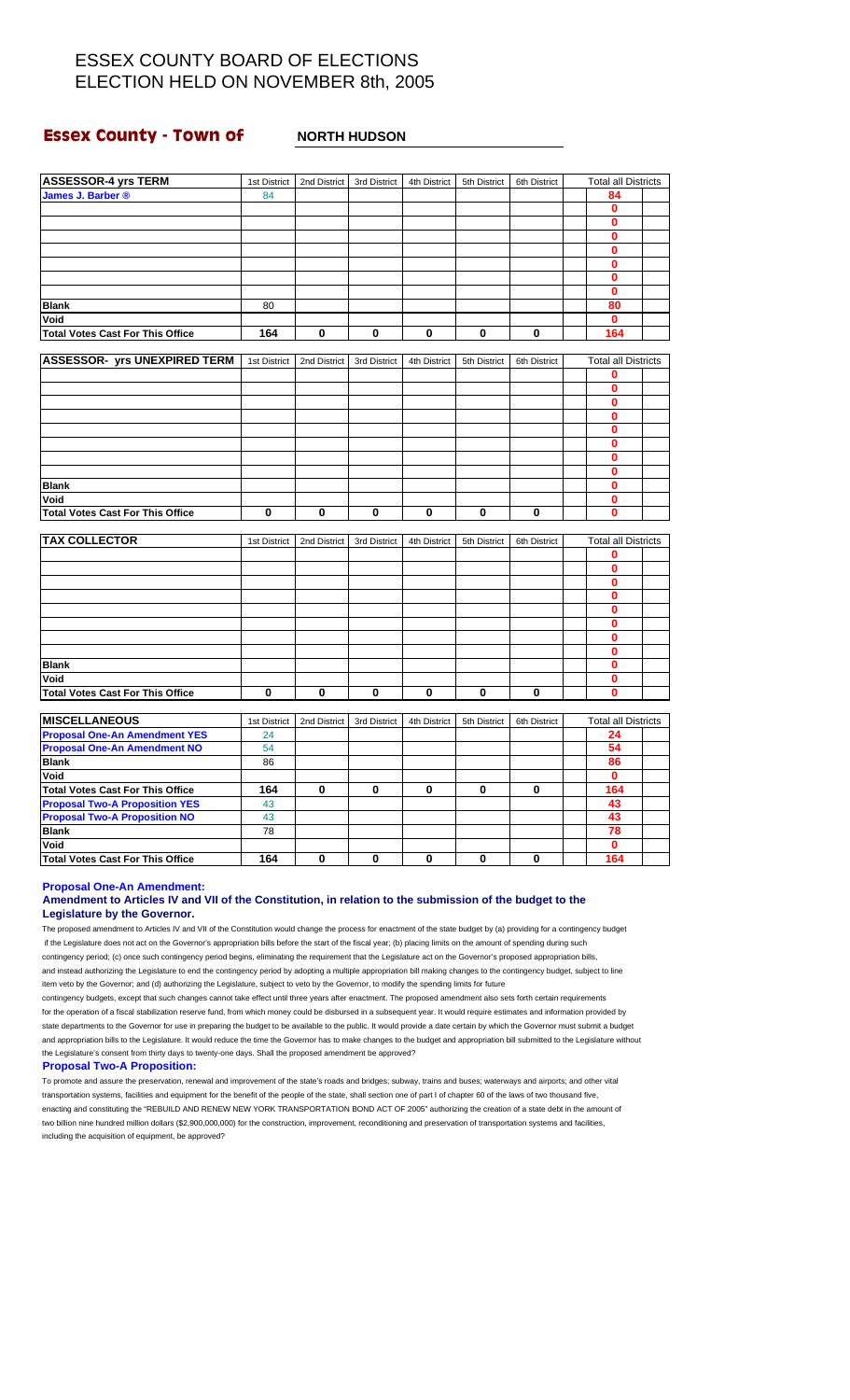### **Essex County - Town of SCHROON**

| <b>SUPERVISOR</b>                               | 1st District        | 2nd District        | 3rd District | 4th District | 5th District | 6th District | <b>Total all Districts</b>        |  |
|-------------------------------------------------|---------------------|---------------------|--------------|--------------|--------------|--------------|-----------------------------------|--|
| <b>Catherine L. Moses ®</b>                     | 211                 | 249                 |              |              |              |              | 460                               |  |
| <b>Catherine L. Moses (IND)</b>                 | 21                  | 27                  |              |              |              |              | 48                                |  |
| <b>Donald G. Miller (IND)</b>                   | 105                 | 119                 |              |              |              |              | 224                               |  |
| <b>Maureen Mangiardi (IND)</b>                  | 99                  | 83                  |              |              |              |              | 182                               |  |
|                                                 |                     |                     |              |              |              |              | 0                                 |  |
|                                                 |                     |                     |              |              |              |              | $\bf{0}$                          |  |
|                                                 |                     |                     |              |              |              |              | 0                                 |  |
|                                                 |                     |                     |              |              |              |              | 0                                 |  |
| <b>Blank</b>                                    | 21                  | 23                  |              |              |              |              | 44                                |  |
| Void                                            |                     |                     |              |              |              |              | $\mathbf{0}$                      |  |
| <b>Total Votes Cast For This Office</b>         | 457                 | 501                 | 0            | 0            | 0            | 0            | 958                               |  |
|                                                 |                     |                     |              |              |              |              |                                   |  |
| <b>TOWN CLERK</b>                               | 1st District        | 2nd District        | 3rd District | 4th District | 5th District | 6th District | <b>Total all Districts</b>        |  |
|                                                 |                     |                     |              |              |              |              | 0                                 |  |
|                                                 |                     |                     |              |              |              |              | 0                                 |  |
|                                                 |                     |                     |              |              |              |              | 0                                 |  |
|                                                 |                     |                     |              |              |              |              | 0                                 |  |
|                                                 |                     |                     |              |              |              |              | 0                                 |  |
|                                                 |                     |                     |              |              |              |              | 0                                 |  |
|                                                 |                     |                     |              |              |              |              | 0                                 |  |
|                                                 |                     |                     |              |              |              |              | 0                                 |  |
| <b>Blank</b>                                    |                     |                     |              |              |              |              | 0                                 |  |
| Void                                            |                     |                     |              |              |              |              | 0                                 |  |
| <b>Total Votes Cast For This Office</b>         | $\bf{0}$            | 0                   | $\mathbf 0$  | $\bf{0}$     | 0            | $\mathbf 0$  | $\bf{0}$                          |  |
|                                                 |                     |                     |              |              |              |              |                                   |  |
| TOWN JUSTICE(FULL TERM)                         | 1st District        | 2nd District        | 3rd District | 4th District | 5th District | 6th District | <b>Total all Districts</b>        |  |
| Jean R. Strothenke ®                            | 296                 | 362                 |              |              |              |              | 658                               |  |
|                                                 |                     |                     |              |              |              |              | 0                                 |  |
|                                                 |                     |                     |              |              |              |              | 0                                 |  |
|                                                 |                     |                     |              |              |              |              | 0                                 |  |
|                                                 |                     |                     |              |              |              |              | 0                                 |  |
|                                                 |                     |                     |              |              |              |              | 0                                 |  |
|                                                 |                     |                     |              |              |              |              | 0                                 |  |
|                                                 |                     |                     |              |              |              |              | $\bf{0}$                          |  |
| <b>Blank</b>                                    | 161                 | 139                 |              |              |              |              | 300                               |  |
| Void                                            |                     |                     |              |              |              |              | 0                                 |  |
| <b>Total Votes Cast For This Office</b>         | 457                 | 501                 | 0            | 0            | 0            | 0            | 958                               |  |
|                                                 |                     |                     |              |              |              |              |                                   |  |
|                                                 |                     |                     |              |              |              |              |                                   |  |
| <b>COUNCILMEN(FULL TERM)</b>                    | 1st District        | 2nd District        | 3rd District | 4th District | 5th District | 6th District | <b>Total all Districts</b>        |  |
|                                                 | 189                 | 208                 |              |              |              |              | 397                               |  |
| Donald C. Sage ®                                | 244                 | 312                 |              |              |              |              | 556                               |  |
| Roger M. Friedman ®<br>Donald C. Sage (IND)     | 21                  | 23                  |              |              |              |              | 44                                |  |
|                                                 | 99                  | 62                  |              |              |              |              | 161                               |  |
| James W. Graves, Jr. (IND)                      | 194                 | 215                 |              |              |              |              | 409                               |  |
| <b>Mark Whitney (IND)</b>                       |                     |                     |              |              |              |              |                                   |  |
| Roger M. Friedman (IND)                         | 28                  | 40                  |              |              |              |              | 68<br>0                           |  |
|                                                 |                     |                     |              |              |              |              | 0                                 |  |
|                                                 |                     | 142                 |              |              |              |              |                                   |  |
| <b>Blank</b>                                    | 139                 |                     |              |              |              |              | 281<br>$\mathbf 0$                |  |
| Void                                            |                     |                     |              |              |              | 0            |                                   |  |
| <b>Total Votes Cast For This Office</b>         | 914                 | 1002                | 0            | 0            | 0            |              | 1916                              |  |
|                                                 |                     |                     | 3rd District | 4th District | 5th District | 6th District | <b>Total all Districts</b>        |  |
| <b>COUNCILMEN(UNEXPIRED TERM)</b>               | 1st District        | 2nd District        |              |              |              |              | 0                                 |  |
|                                                 |                     |                     |              |              |              |              | 0                                 |  |
|                                                 |                     |                     |              |              |              |              | 0                                 |  |
|                                                 |                     |                     |              |              |              |              | 0                                 |  |
|                                                 |                     |                     |              |              |              |              | 0                                 |  |
|                                                 |                     |                     |              |              |              |              | 0                                 |  |
|                                                 |                     |                     |              |              |              |              | 0                                 |  |
|                                                 |                     |                     |              |              |              |              | 0                                 |  |
| <b>Blank</b>                                    |                     |                     |              |              |              |              | 0                                 |  |
| Void                                            |                     |                     |              |              |              |              | 0                                 |  |
|                                                 | 0                   | 0                   | 0            | 0            | 0            | 0            | 0                                 |  |
| <b>Total Votes Cast For This Office</b>         |                     |                     |              |              |              |              |                                   |  |
|                                                 |                     |                     |              |              |              |              |                                   |  |
| <b>ASSESSOR-4 yrs TERM</b>                      | 1st District<br>258 | 2nd District<br>335 | 3rd District | 4th District | 5th District | 6th District | <b>Total all Districts</b><br>593 |  |
| Thomas T. Erikson ®                             |                     |                     |              |              |              |              |                                   |  |
|                                                 |                     |                     |              |              |              |              | 0<br>0                            |  |
|                                                 |                     |                     |              |              |              |              |                                   |  |
|                                                 |                     |                     |              |              |              |              | 0                                 |  |
|                                                 |                     |                     |              |              |              |              | 0                                 |  |
|                                                 |                     |                     |              |              |              |              | 0                                 |  |
|                                                 |                     |                     |              |              |              |              | 0                                 |  |
|                                                 |                     |                     |              |              |              |              | $\mathbf 0$                       |  |
| <b>Blank</b>                                    | 199                 | 166                 |              |              |              |              | 365                               |  |
| Void<br><b>Total Votes Cast For This Office</b> | 457                 | 501                 | 0            | 0            | 0            | 0            | $\mathbf 0$<br>958                |  |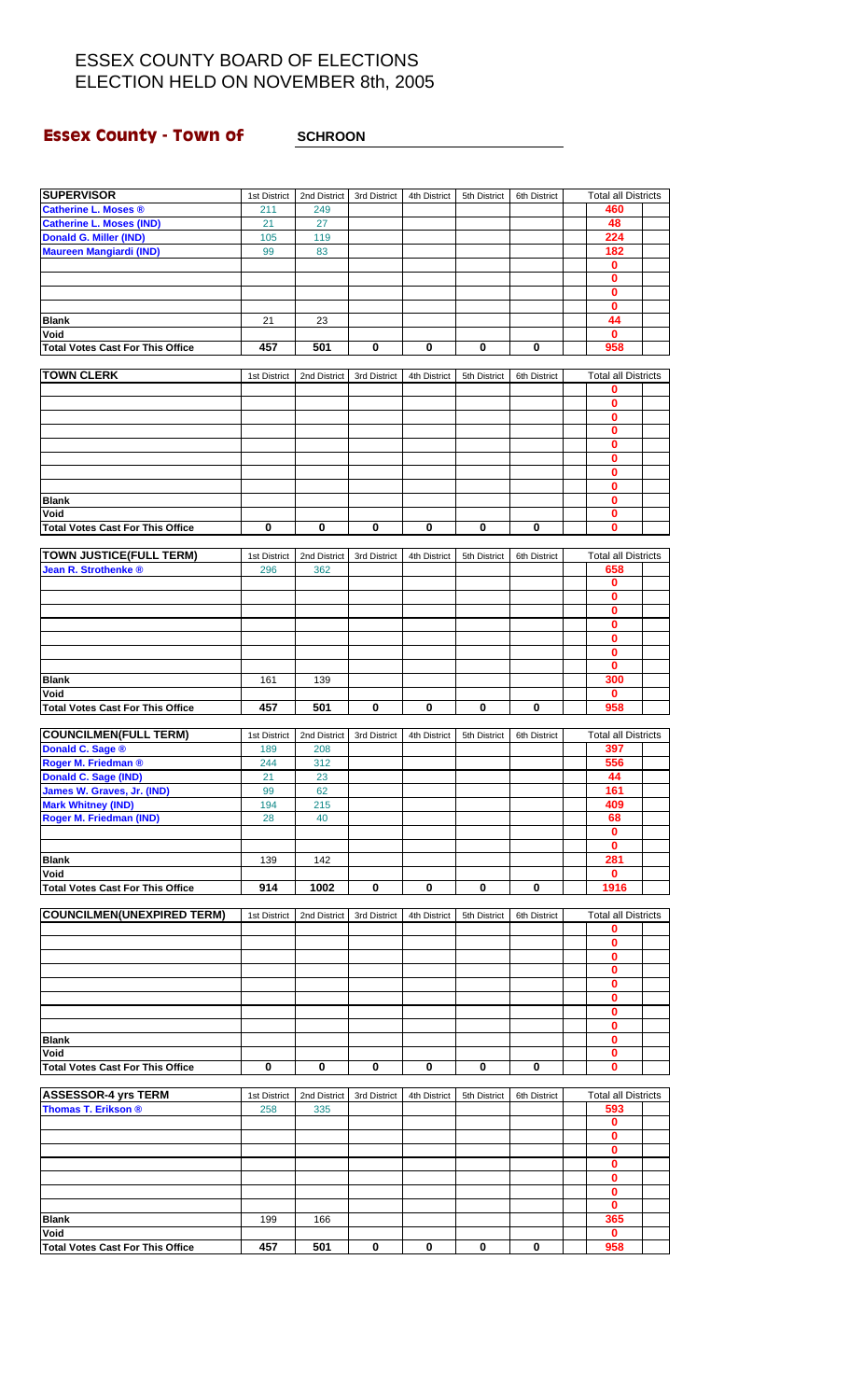### **Essex County - Town of**  $\qquad$  **SCHROON**

| ASSESSOR- yrs UNEXPIRED TERM            |              |                             |              |              |              |              |                                 |  |
|-----------------------------------------|--------------|-----------------------------|--------------|--------------|--------------|--------------|---------------------------------|--|
|                                         |              | 1st District   2nd District | 3rd District | 4th District | 5th District | 6th District | <b>Total all Districts</b><br>0 |  |
|                                         |              |                             |              |              |              |              | $\mathbf 0$                     |  |
|                                         |              |                             |              |              |              |              |                                 |  |
|                                         |              |                             |              |              |              |              | 0                               |  |
|                                         |              |                             |              |              |              |              | $\bf{0}$                        |  |
|                                         |              |                             |              |              |              |              | 0                               |  |
|                                         |              |                             |              |              |              |              | $\bf{0}$                        |  |
|                                         |              |                             |              |              |              |              | 0                               |  |
|                                         |              |                             |              |              |              |              | $\bf{0}$                        |  |
| <b>Blank</b>                            |              |                             |              |              |              |              | 0                               |  |
| Void                                    |              |                             |              |              |              |              | $\bf{0}$                        |  |
| <b>Total Votes Cast For This Office</b> | 0            | 0                           | 0            | $\bf{0}$     | 0            | 0            | $\bf{0}$                        |  |
|                                         |              |                             |              |              |              |              |                                 |  |
| <b>TAX COLLECTOR</b>                    | 1st District | 2nd District                | 3rd District | 4th District | 5th District | 6th District | <b>Total all Districts</b>      |  |
|                                         |              |                             |              |              |              |              | 0                               |  |
|                                         |              |                             |              |              |              |              | 0                               |  |
|                                         |              |                             |              |              |              |              | $\bf{0}$                        |  |
|                                         |              |                             |              |              |              |              | $\bf{0}$                        |  |
|                                         |              |                             |              |              |              |              | 0                               |  |
|                                         |              |                             |              |              |              |              | $\bf{0}$                        |  |
|                                         |              |                             |              |              |              |              | 0                               |  |
|                                         |              |                             |              |              |              |              | $\mathbf{0}$                    |  |
| <b>Blank</b>                            |              |                             |              |              |              |              | $\bf{0}$                        |  |
| Void                                    |              |                             |              |              |              |              | $\bf{0}$                        |  |
| <b>Total Votes Cast For This Office</b> | $\bf{0}$     | $\mathbf 0$                 | $\bf{0}$     | $\bf{0}$     | 0            | $\mathbf 0$  | $\bf{0}$                        |  |
| <b>SUPT. Of HIGHWAYS</b>                | 1st District | 2nd District                | 3rd District | 4th District | 5th District | 6th District | <b>Total all Districts</b>      |  |
|                                         |              |                             |              |              |              |              | 0                               |  |
|                                         |              |                             |              |              |              |              | $\bf{0}$                        |  |
|                                         |              |                             |              |              |              |              | $\mathbf{0}$                    |  |
|                                         |              |                             |              |              |              |              | $\bf{0}$                        |  |
|                                         |              |                             |              |              |              |              | $\bf{0}$                        |  |
|                                         |              |                             |              |              |              |              | $\bf{0}$                        |  |
|                                         |              |                             |              |              |              |              | $\bf{0}$                        |  |
|                                         |              |                             |              |              |              |              | $\bf{0}$                        |  |
| <b>Blank</b>                            |              |                             |              |              |              |              | $\bf{0}$                        |  |
| Void                                    |              |                             |              |              |              |              | $\bf{0}$                        |  |
| <b>Total Votes Cast For This Office</b> | 0            | 0                           | 0            | 0            | 0            | $\bf{0}$     | $\bf{0}$                        |  |
|                                         |              |                             |              |              |              |              |                                 |  |
| <b>MISCELLANEOUS</b>                    | 1st District | 2nd District                | 3rd District | 4th District | 5th District | 6th District | <b>Total all Districts</b>      |  |
| <b>Proposal One-An Amendment YES</b>    | 88           | 88                          |              |              |              |              | 176                             |  |
| <b>Proposal One-An Amendment NO</b>     | 180          | 205                         |              |              |              |              | 385                             |  |
| <b>Blank</b>                            | 189          | 208                         |              |              |              |              | 397                             |  |
| Void                                    |              |                             |              |              |              |              | 0                               |  |
| <b>Total Votes Cast For This Office</b> | 457          | 501                         | 0            | 0            | 0            | 0            | 958                             |  |
| <b>Proposal Two-A Proposition YES</b>   | 128          | 122                         |              |              |              |              | 250                             |  |
| <b>Proposal Two-A Proposition NO</b>    | 149          | 177                         |              |              |              |              | 326                             |  |
| <b>Blank</b>                            | 180          | 202                         |              |              |              |              | 382                             |  |
| Void                                    |              |                             |              |              |              |              |                                 |  |
|                                         |              |                             |              |              |              |              | $\mathbf 0$                     |  |

**Proposal One-An Amendment:**

### **Amendment to Articles IV and VII of the Constitution, in relation to the submission of the budget to the Legislature by the Governor.**

The proposed amendment to Articles IV and VII of the Constitution would change the process for enactment of the state budget by (a) providing for a contingency budget if the Legislature does not act on the Governor's appropriation bills before the start of the fiscal year; (b) placing limits on the amount of spending during such contingency period; (c) once such contingency period begins, eliminating the requirement that the Legislature act on the Governor's proposed appropriation bills, and instead authorizing the Legislature to end the contingency period by adopting a multiple appropriation bill making changes to the contingency budget, subject to line item veto by the Governor; and (d) authorizing the Legislature, subject to veto by the Governor, to modify the spending limits for future

contingency budgets, except that such changes cannot take effect until three years after enactment. The proposed amendment also sets forth certain requirements for the operation of a fiscal stabilization reserve fund, from which money could be disbursed in a subsequent year. It would require estimates and information provided by state departments to the Governor for use in preparing the budget to be available to the public. It would provide a date certain by which the Governor must submit a budget and appropriation bills to the Legislature. It would reduce the time the Governor has to make changes to the budget and appropriation bill submitted to the Legislature without the Legislature's consent from thirty days to twenty-one days. Shall the proposed amendment be approved?

#### **Proposal Two-A Proposition:**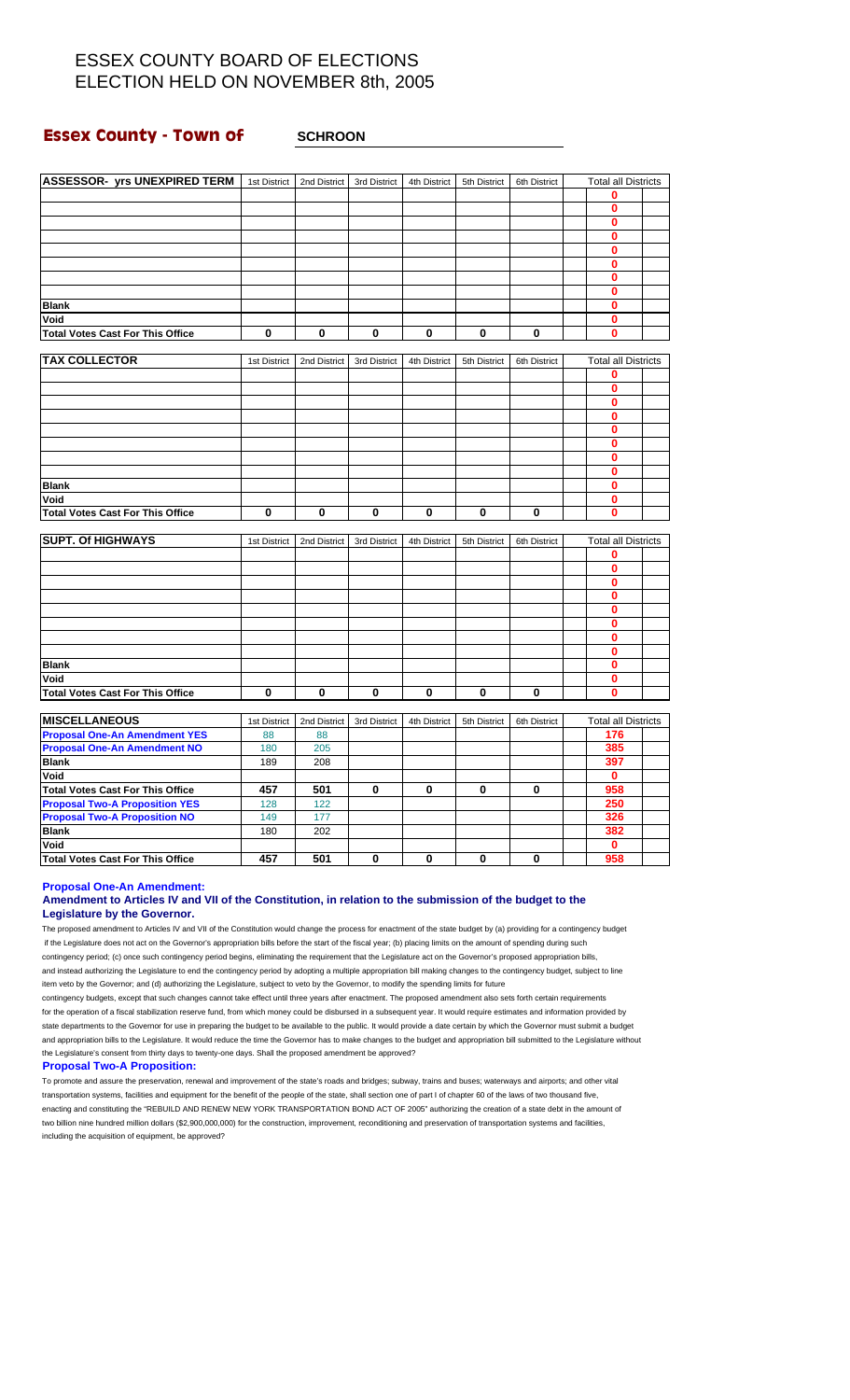# **Essex County - Town of ST. ARMAND**

| <b>SUPERVISOR</b>                       | 1st District | 2nd District | 3rd District | 4th District | 5th District | 6th District | <b>Total all Districts</b> |  |
|-----------------------------------------|--------------|--------------|--------------|--------------|--------------|--------------|----------------------------|--|
| <b>Joyce W. Morency ®</b>               | 270          |              |              |              |              |              | 270                        |  |
| <b>Joyce W. Morency (IND)</b>           | 40           |              |              |              |              |              | 40                         |  |
| <b>Kermit The Frog (Write-in)</b>       | 1            |              |              |              |              |              | 1                          |  |
| <b>Pat Man (Write-in)</b>               | 1            |              |              |              |              |              | 1                          |  |
| <b>Sandy Hayes (Write-in)</b>           | 1            |              |              |              |              |              | 1                          |  |
|                                         |              |              |              |              |              |              | $\bf{0}$                   |  |
|                                         |              |              |              |              |              |              | $\mathbf 0$                |  |
|                                         |              |              |              |              |              |              | 0                          |  |
| <b>Blank</b>                            | 125          |              |              |              |              |              | 125                        |  |
| Void                                    |              |              |              |              |              |              | 0                          |  |
| <b>Total Votes Cast For This Office</b> | 438          | 0            | 0            | 0            | 0            | 0            | 438                        |  |
|                                         |              |              |              |              |              |              |                            |  |
| <b>TOWN CLERK</b>                       | 1st District | 2nd District | 3rd District | 4th District | 5th District | 6th District | <b>Total all Districts</b> |  |
| Cynthia A. Woodson ®                    | 250          |              |              |              |              |              | 250                        |  |
| <b>Cynthia A. Woodson (IND)</b>         | 32           |              |              |              |              |              | 32                         |  |
|                                         |              |              |              |              |              |              | $\mathbf 0$                |  |
|                                         |              |              |              |              |              |              | $\mathbf 0$                |  |
|                                         |              |              |              |              |              |              | $\bf{0}$                   |  |
|                                         |              |              |              |              |              |              | $\mathbf 0$                |  |
|                                         |              |              |              |              |              |              | $\mathbf 0$                |  |
|                                         |              |              |              |              |              |              | $\bf{0}$                   |  |
| <b>Blank</b>                            | 156          |              |              |              |              |              | 156                        |  |
| Void                                    |              |              |              |              |              |              | 0                          |  |
| <b>Total Votes Cast For This Office</b> | 438          | 0            | 0            | 0            | 0            | 0            | 438                        |  |
|                                         |              |              |              |              |              |              |                            |  |
| <b>TOWN JUSTICE(FULL TERM)</b>          | 1st District | 2nd District | 3rd District | 4th District | 5th District | 6th District | <b>Total all Districts</b> |  |
| <b>Sheridan C. Swinyer ®</b>            | 209          |              |              |              |              |              | 209                        |  |
| <b>Russell G. Slingerland (IND)</b>     | 38           |              |              |              |              |              | 38                         |  |
| <b>Sheridan C. Swinyer (IND)</b>        | 163          |              |              |              |              |              | 163                        |  |
|                                         |              |              |              |              |              |              | $\mathbf 0$                |  |
|                                         |              |              |              |              |              |              | 0                          |  |
|                                         |              |              |              |              |              |              | $\mathbf 0$                |  |
|                                         |              |              |              |              |              |              | $\bf{0}$                   |  |
|                                         |              |              |              |              |              |              | 0                          |  |
| <b>Blank</b>                            | 28           |              |              |              |              |              | 28                         |  |
| Void                                    |              |              |              |              |              |              | 0                          |  |
| <b>Total Votes Cast For This Office</b> | 438          | 0            | $\bf{0}$     | 0            | 0            | $\bf{0}$     | 438                        |  |
|                                         |              |              |              |              |              |              |                            |  |
| <b>COUNCILMEN(FULL TERM)</b>            | 1st District | 2nd District | 3rd District | 4th District | 5th District | 6th District | <b>Total all Districts</b> |  |
| Charles Whitson, Jr. ®                  | 247          |              |              |              |              |              | 247                        |  |
| Earl J. Dakin, Jr. ®                    | 234          |              |              |              |              |              | 234                        |  |
| <b>Charles Whitson, Jr. (IND)</b>       | 36           |              |              |              |              |              | 36                         |  |
| Earl J. Dakin, Jr. (IND)                | 38           |              |              |              |              |              | 38                         |  |
| <b>Sandy Hayes (Write-in)</b>           | 3            |              |              |              |              |              | з                          |  |
|                                         |              |              |              |              |              |              | $\bf{0}$                   |  |
|                                         |              |              |              |              |              |              | 0                          |  |
|                                         |              |              |              |              |              |              | 0                          |  |
| <b>Blank</b>                            | 318          |              |              |              |              |              | 318                        |  |
| Void                                    |              |              |              |              |              |              | 0                          |  |
| <b>Total Votes Cast For This Office</b> | 876          | 0            | 0            | 0            | 0            | 0            | 876                        |  |
|                                         |              |              |              |              |              |              |                            |  |
| <b>COUNCILMEN(UNEXPIRED TERM)</b>       | 1st District | 2nd District | 3rd District | 4th District | 5th District | 6th District | <b>Total all Districts</b> |  |
|                                         |              |              |              |              |              |              | 0                          |  |
|                                         |              |              |              |              |              |              | $\mathbf 0$                |  |
|                                         |              |              |              |              |              |              | 0<br>0                     |  |
|                                         |              |              |              |              |              |              | 0                          |  |
|                                         |              |              |              |              |              |              |                            |  |
|                                         |              |              |              |              |              |              | 0<br>0                     |  |
|                                         |              |              |              |              |              |              | 0                          |  |
| <b>Blank</b>                            |              |              |              |              |              |              | 0                          |  |
| Void                                    |              |              |              |              |              |              | $\bf{0}$                   |  |
| <b>Total Votes Cast For This Office</b> | 0            | 0            | $\mathbf 0$  | 0            | 0            | 0            | $\bf{0}$                   |  |
|                                         |              |              |              |              |              |              |                            |  |
| <b>ASSESSOR-4 yrs TERM</b>              | 1st District | 2nd District | 3rd District | 4th District | 5th District | 6th District | <b>Total all Districts</b> |  |
|                                         |              |              |              |              |              |              | 0                          |  |
|                                         |              |              |              |              |              |              | 0                          |  |
|                                         |              |              |              |              |              |              | $\bf{0}$                   |  |
|                                         |              |              |              |              |              |              | 0                          |  |
|                                         |              |              |              |              |              |              | 0                          |  |
|                                         |              |              |              |              |              |              | 0                          |  |
|                                         |              |              |              |              |              |              | 0                          |  |
|                                         |              |              |              |              |              |              | 0                          |  |
| <b>Blank</b>                            |              |              |              |              |              |              | 0                          |  |
| Void                                    |              |              |              |              |              |              | $\mathbf 0$                |  |
| <b>Total Votes Cast For This Office</b> | 0            | 0            | 0            | 0            | 0            | 0            | 0                          |  |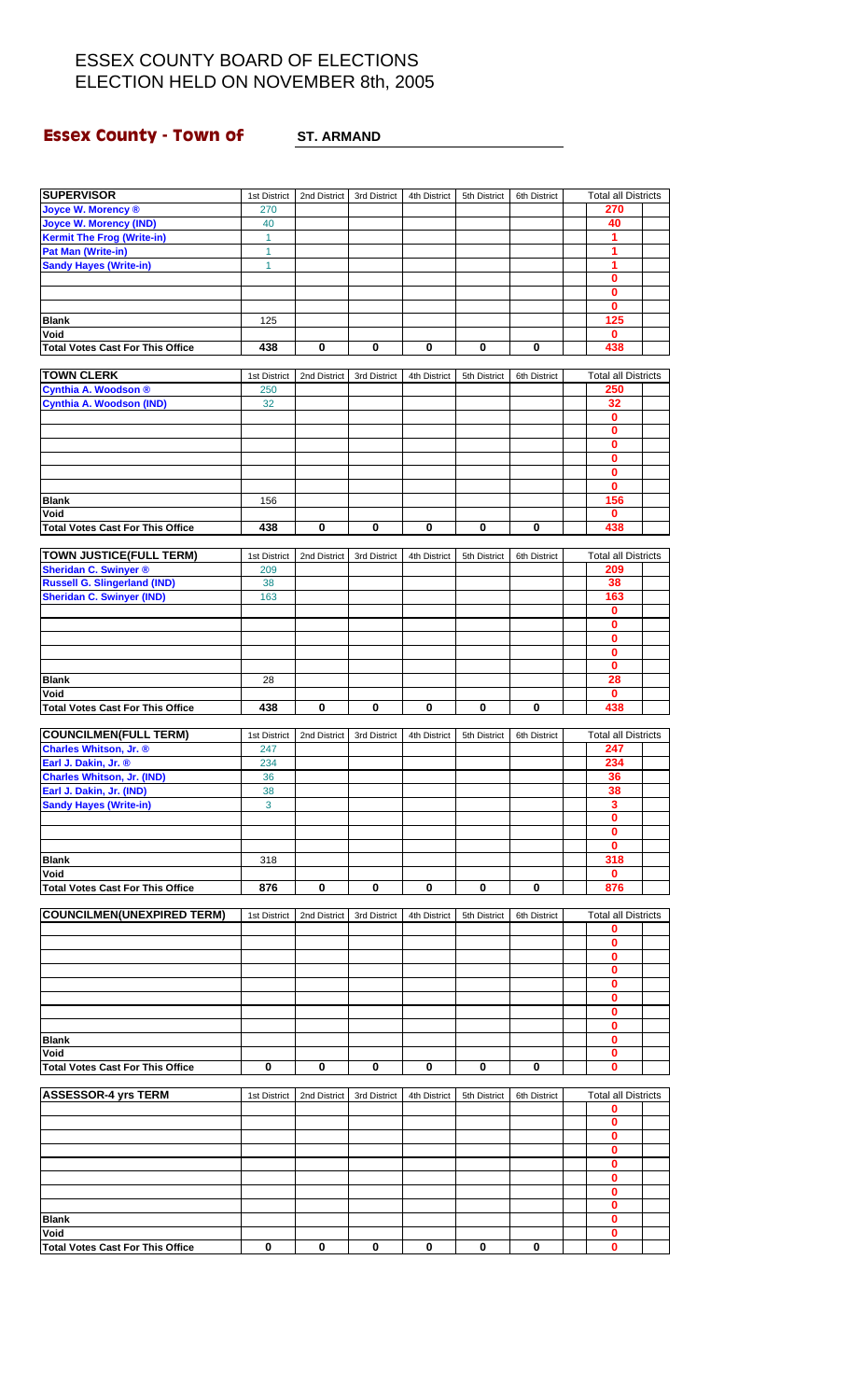### **Essex County - Town of ST. ARMAND**

| ASSESSOR- yrs UNEXPIRED TERM   1st District |                | 2nd District | 3rd District | 4th District | 5th District | 6th District | <b>Total all Districts</b> |  |
|---------------------------------------------|----------------|--------------|--------------|--------------|--------------|--------------|----------------------------|--|
|                                             |                |              |              |              |              |              | 0                          |  |
|                                             |                |              |              |              |              |              | $\bf{0}$                   |  |
|                                             |                |              |              |              |              |              | $\bf{0}$                   |  |
|                                             |                |              |              |              |              |              | $\mathbf{0}$               |  |
|                                             |                |              |              |              |              |              |                            |  |
|                                             |                |              |              |              |              |              | 0                          |  |
|                                             |                |              |              |              |              |              | $\bf{0}$                   |  |
|                                             |                |              |              |              |              |              | 0                          |  |
|                                             |                |              |              |              |              |              | $\mathbf 0$                |  |
| <b>Blank</b>                                |                |              |              |              |              |              | 0                          |  |
| Void                                        |                |              |              |              |              |              | 0                          |  |
| <b>Total Votes Cast For This Office</b>     | $\bf{0}$       | 0            | $\bf{0}$     | 0            | $\bf{0}$     | 0            | 0                          |  |
| <b>TAX COLLECTOR</b>                        | 1st District   | 2nd District | 3rd District | 4th District | 5th District | 6th District | <b>Total all Districts</b> |  |
| <b>Nancy Heath (Write-in)</b>               | 41             |              |              |              |              |              | 41                         |  |
| <b>Julius Caesar (Write-in)</b>             | $\mathbf{1}$   |              |              |              |              |              | 1                          |  |
| <b>Barrington Morris (Write-in)</b>         | $\overline{2}$ |              |              |              |              |              | $\overline{\mathbf{2}}$    |  |
|                                             | $\mathbf{1}$   |              |              |              |              |              | $\blacktriangleleft$       |  |
| Mary Orosz (Write-in)                       | 1              |              |              |              |              |              | 1                          |  |
| <b>Nancy Howard (Write-in)</b>              |                |              |              |              |              |              | $\bf{0}$                   |  |
|                                             |                |              |              |              |              |              | 0                          |  |
|                                             |                |              |              |              |              |              | $\mathbf{0}$               |  |
|                                             |                |              |              |              |              |              |                            |  |
| <b>Blank</b>                                | 392            |              |              |              |              |              | 392                        |  |
| Void                                        |                |              |              |              |              |              | 0                          |  |
| <b>Total Votes Cast For This Office</b>     | 438            | 0            | 0            | 0            | 0            | 0            | 438                        |  |
| <b>SUPT. Of HIGHWAYS</b>                    | 1st District   | 2nd District | 3rd District | 4th District | 5th District | 6th District | <b>Total all Districts</b> |  |
| <b>Roger Oliver ®</b>                       | 266            |              |              |              |              |              | 266                        |  |
| <b>Roger Oliver (IND)</b>                   | 49             |              |              |              |              |              | 49                         |  |
|                                             |                |              |              |              |              |              | $\bf{0}$                   |  |
|                                             |                |              |              |              |              |              | $\bf{0}$                   |  |
|                                             |                |              |              |              |              |              | $\mathbf 0$                |  |
|                                             |                |              |              |              |              |              | $\mathbf 0$                |  |
|                                             |                |              |              |              |              |              | $\bf{0}$                   |  |
|                                             |                |              |              |              |              |              | $\bf{0}$                   |  |
| <b>Blank</b>                                | 123            |              |              |              |              |              | 123                        |  |
| Void                                        |                |              |              |              |              |              | 0                          |  |
| <b>Total Votes Cast For This Office</b>     | 438            | 0            | $\bf{0}$     | 0            | $\bf{0}$     | 0            | 438                        |  |
|                                             |                |              |              |              |              |              |                            |  |
| <b>MISCELLANEOUS</b>                        | 1st District   | 2nd District | 3rd District | 4th District | 5th District | 6th District | <b>Total all Districts</b> |  |
| <b>Proposal One-An Amendment YES</b>        | 42             |              |              |              |              |              | 42                         |  |
| <b>Proposal One-An Amendment NO</b>         | 122            |              |              |              |              |              | 122                        |  |
| <b>Blank</b>                                | 274            |              |              |              |              |              | 274                        |  |
| Void                                        |                |              |              |              |              |              | 0                          |  |
| <b>Total Votes Cast For This Office</b>     | 438            | 0            | 0            | 0            | 0            | 0            | 438                        |  |
| <b>Proposal Two-A Proposition YES</b>       | 78             |              |              |              |              |              | 78                         |  |
| <b>Proposal Two-A Proposition NO</b>        | 94             |              |              |              |              |              | 94                         |  |
| <b>Blank</b>                                | 266            |              |              |              |              |              | 266                        |  |
| Void                                        |                |              |              |              |              |              | $\mathbf 0$                |  |
| <b>Total Votes Cast For This Office</b>     | 438            | 0            | 0            | 0            | 0            | 0            | 438                        |  |

**Proposal One-An Amendment:**

### **Amendment to Articles IV and VII of the Constitution, in relation to the submission of the budget to the Legislature by the Governor.**

The proposed amendment to Articles IV and VII of the Constitution would change the process for enactment of the state budget by (a) providing for a contingency budget if the Legislature does not act on the Governor's appropriation bills before the start of the fiscal year; (b) placing limits on the amount of spending during such contingency period; (c) once such contingency period begins, eliminating the requirement that the Legislature act on the Governor's proposed appropriation bills, and instead authorizing the Legislature to end the contingency period by adopting a multiple appropriation bill making changes to the contingency budget, subject to line item veto by the Governor; and (d) authorizing the Legislature, subject to veto by the Governor, to modify the spending limits for future

contingency budgets, except that such changes cannot take effect until three years after enactment. The proposed amendment also sets forth certain requirements for the operation of a fiscal stabilization reserve fund, from which money could be disbursed in a subsequent year. It would require estimates and information provided by state departments to the Governor for use in preparing the budget to be available to the public. It would provide a date certain by which the Governor must submit a budget and appropriation bills to the Legislature. It would reduce the time the Governor has to make changes to the budget and appropriation bill submitted to the Legislature without the Legislature's consent from thirty days to twenty-one days. Shall the proposed amendment be approved?

#### **Proposal Two-A Proposition:**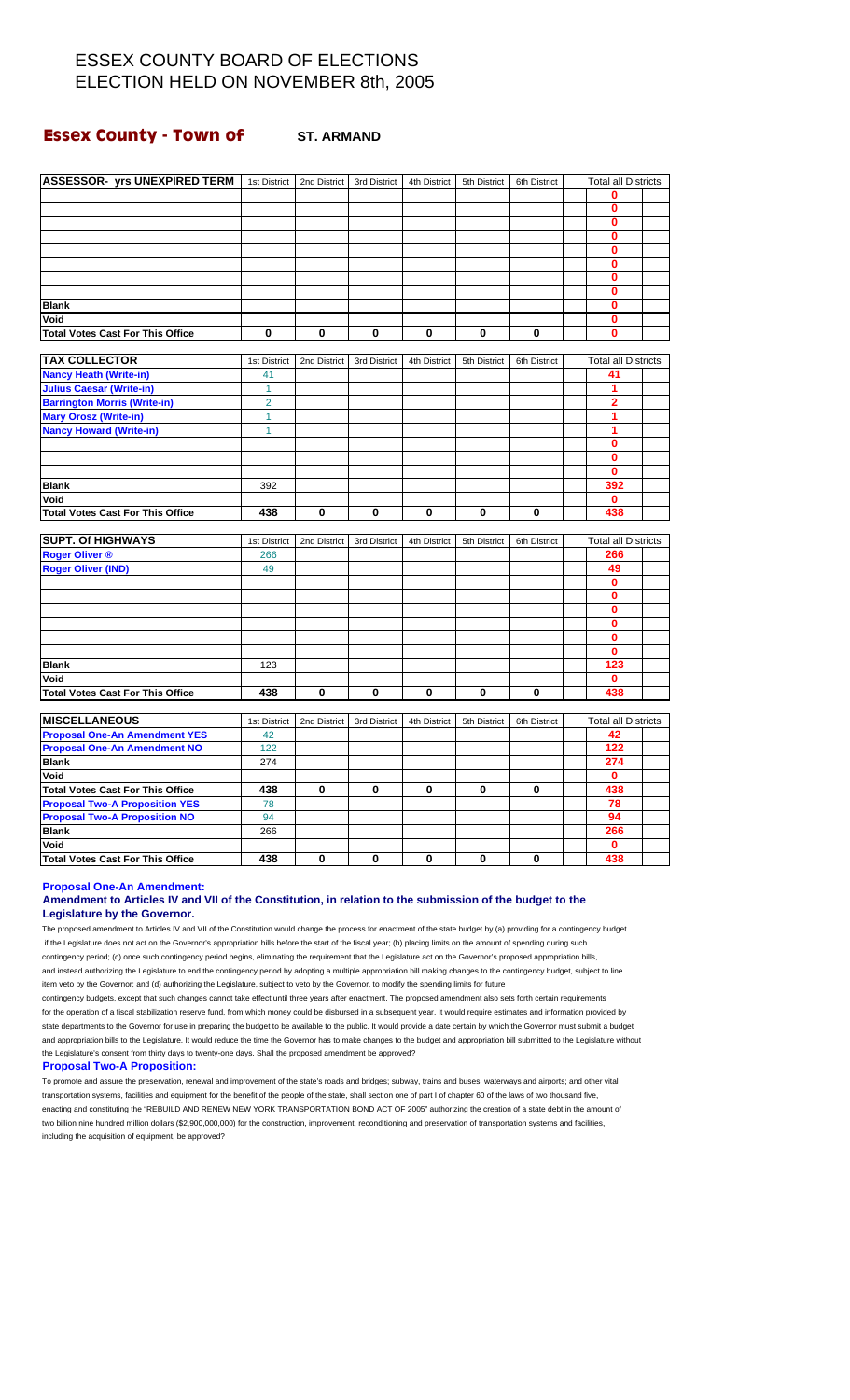# **Essex County - Town of TICONDEROGA**

| <b>SUPERVISOR</b>                       | 1st District | 2nd District | 3rd District | 4th District | 5th District | 6th District | <b>Total all Districts</b> |  |
|-----------------------------------------|--------------|--------------|--------------|--------------|--------------|--------------|----------------------------|--|
| <b>Robert C. Dedrick ®</b>              | 129          | 165          | 125          | 140          | 101          | 114          | 774                        |  |
| James L. Wells, Jr. (IND)               | 124          | 144          | 114          | 149          | 106          | 96           | 733                        |  |
| <b>Robert C. Dedrick (IND)</b>          | 39           | 38           | 20           | 29           | 27           | 35           | 188                        |  |
|                                         |              |              |              |              |              |              | 0                          |  |
|                                         |              |              |              |              |              |              | 0                          |  |
|                                         |              |              |              |              |              |              | 0                          |  |
|                                         |              |              |              |              |              |              | 0                          |  |
|                                         |              |              |              |              |              |              | $\bf{0}$                   |  |
| <b>Blank</b>                            | 8            | 11           | 5            | 11           | 9            | 11           | 55                         |  |
| Void                                    |              |              |              |              |              |              | 0                          |  |
| <b>Total Votes Cast For This Office</b> | 300          | 358          | 264          | 329          | 243          | 256          | 1750                       |  |
|                                         |              |              |              |              |              |              |                            |  |
| <b>TOWN CLERK</b>                       | 1st District | 2nd District | 3rd District | 4th District | 5th District | 6th District | <b>Total all Districts</b> |  |
|                                         |              |              |              |              |              |              | 0                          |  |
|                                         |              |              |              |              |              |              | 0                          |  |
|                                         |              |              |              |              |              |              | 0                          |  |
|                                         |              |              |              |              |              |              | 0                          |  |
|                                         |              |              |              |              |              |              | 0                          |  |
|                                         |              |              |              |              |              |              | 0                          |  |
|                                         |              |              |              |              |              |              | 0                          |  |
|                                         |              |              |              |              |              |              | 0                          |  |
| <b>Blank</b>                            |              |              |              |              |              |              | 0                          |  |
| Void                                    |              |              |              |              |              |              | 0                          |  |
| <b>Total Votes Cast For This Office</b> | $\bf{0}$     | 0            | 0            | $\bf{0}$     | 0            | 0            | 0                          |  |
|                                         |              |              |              |              |              |              |                            |  |
| <b>TOWN JUSTICE(FULL TERM)</b>          | 1st District | 2nd District | 3rd District | 4th District | 5th District | 6th District | <b>Total all Districts</b> |  |
|                                         |              |              |              |              |              |              | 0                          |  |
|                                         |              |              |              |              |              |              | 0                          |  |
|                                         |              |              |              |              |              |              | 0                          |  |
|                                         |              |              |              |              |              |              | 0                          |  |
|                                         |              |              |              |              |              |              | 0                          |  |
|                                         |              |              |              |              |              |              | 0                          |  |
|                                         |              |              |              |              |              |              | 0                          |  |
|                                         |              |              |              |              |              |              | $\mathbf 0$                |  |
| <b>Blank</b>                            |              |              |              |              |              |              | 0                          |  |
| Void                                    |              |              |              |              |              |              | 0                          |  |
| <b>Total Votes Cast For This Office</b> | 0            | 0            | 0            | 0            | 0            | 0            | 0                          |  |
|                                         |              |              |              |              |              |              |                            |  |
| <b>COUNCILMEN(FULL TERM)</b>            | 1st District | 2nd District | 3rd District | 4th District | 5th District | 6th District | <b>Total all Districts</b> |  |
| Robert G. Thatcher ®                    | 118          | 161          | 121          | 157          | 88           | 127          | 772                        |  |
| <b>Steven W. Whitford ®</b>             | 133          | 161          | 112          | 135          | 100          | 114          | 755                        |  |
| <b>Joseph E. Michalak (IND)</b>         | 170          | 177          | 138          | 155          | 140          | 139          | 919                        |  |
| <b>Robert G. Thatcher (IND)</b>         | 45           | 61           | 29           | 52           | 48           | 44           | 279                        |  |
| <b>Steven W. Whitford (IND)</b>         | 42           | 43           | 28           | 50           | 31           | 18           | 212                        |  |
|                                         |              |              |              |              |              |              | 0                          |  |
|                                         |              |              |              |              |              |              | 0                          |  |
|                                         |              |              |              |              |              |              | 0                          |  |
| <b>Blank</b>                            | 92           | 113          | 100          | 109          | 79           | 70           | 563                        |  |
| Void                                    |              |              |              |              |              |              | $\mathbf 0$                |  |
| <b>Total Votes Cast For This Office</b> | 600          | 716          | 528          | 658          | 486          | 512          | 3500                       |  |
|                                         |              |              |              |              |              |              |                            |  |
| <b>COUNCILMEN(UNEXPIRED TERM)</b>       | 1st District | 2nd District | 3rd District | 4th District | 5th District | 6th District | <b>Total all Districts</b> |  |
|                                         |              |              |              |              |              |              | 0                          |  |
|                                         |              |              |              |              |              |              | 0                          |  |
|                                         |              |              |              |              |              |              | 0                          |  |
|                                         |              |              |              |              |              |              | 0                          |  |
|                                         |              |              |              |              |              |              | 0                          |  |
|                                         |              |              |              |              |              |              | 0                          |  |
|                                         |              |              |              |              |              |              | 0                          |  |
|                                         |              |              |              |              |              |              | 0                          |  |
| <b>Blank</b>                            |              |              |              |              |              |              | 0                          |  |
| Void                                    |              |              |              |              |              |              | 0                          |  |
| <b>Total Votes Cast For This Office</b> | 0            | 0            | 0            | 0            | 0            | 0            | 0                          |  |
|                                         |              |              |              |              |              |              |                            |  |
| <b>ASSESSOR-4 yrs TERM</b>              | 1st District | 2nd District | 3rd District | 4th District | 5th District | 6th District | <b>Total all Districts</b> |  |
|                                         |              |              |              |              |              |              | 0                          |  |
|                                         |              |              |              |              |              |              | 0                          |  |
|                                         |              |              |              |              |              |              | 0                          |  |
|                                         |              |              |              |              |              |              | 0                          |  |
|                                         |              |              |              |              |              |              | 0                          |  |
|                                         |              |              |              |              |              |              |                            |  |
|                                         |              |              |              |              |              |              | 0                          |  |
|                                         |              |              |              |              |              |              | 0                          |  |
|                                         |              |              |              |              |              |              | 0                          |  |
| Blank                                   |              |              |              |              |              |              | 0                          |  |
| Void                                    |              |              |              |              |              |              | 0                          |  |
| <b>Total Votes Cast For This Office</b> | 0            | 0            | 0            | 0            | 0            | 0            | 0                          |  |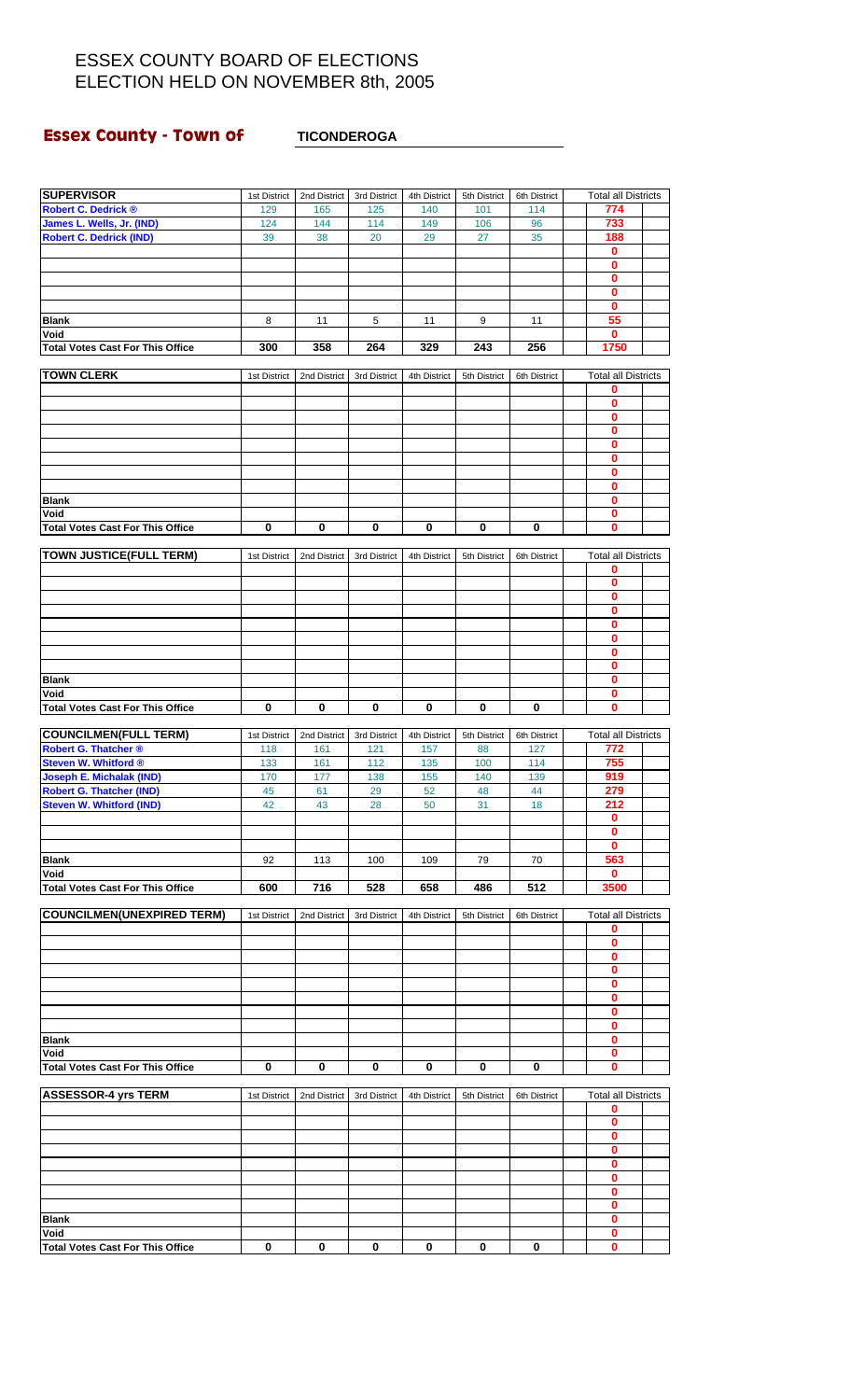### **Essex County - Town of TICONDEROGA**

| <b>ASSESSOR- yrs UNEXPIRED TERM</b>     | 1st District | 2nd District | 3rd District | 4th District | 5th District | 6th District | <b>Total all Districts</b> |  |
|-----------------------------------------|--------------|--------------|--------------|--------------|--------------|--------------|----------------------------|--|
|                                         |              |              |              |              |              |              | $\bf{0}$                   |  |
|                                         |              |              |              |              |              |              | 0                          |  |
|                                         |              |              |              |              |              |              | $\bf{0}$                   |  |
|                                         |              |              |              |              |              |              | $\bf{0}$                   |  |
|                                         |              |              |              |              |              |              | $\bf{0}$                   |  |
|                                         |              |              |              |              |              |              | 0                          |  |
|                                         |              |              |              |              |              |              | $\bf{0}$                   |  |
|                                         |              |              |              |              |              |              | $\bf{0}$                   |  |
| <b>Blank</b>                            |              |              |              |              |              |              | $\bf{0}$                   |  |
| Void                                    |              |              |              |              |              |              | $\bf{0}$                   |  |
| <b>Total Votes Cast For This Office</b> | $\bf{0}$     | 0            | 0            | $\bf{0}$     | $\bf{0}$     | 0            | 0                          |  |
|                                         |              |              |              |              |              |              |                            |  |
| <b>TAX COLLECTOR</b>                    | 1st District | 2nd District | 3rd District | 4th District | 5th District | 6th District | <b>Total all Districts</b> |  |
|                                         |              |              |              |              |              |              | 0                          |  |
|                                         |              |              |              |              |              |              | $\mathbf 0$                |  |
|                                         |              |              |              |              |              |              | 0                          |  |
|                                         |              |              |              |              |              |              | Ō                          |  |
|                                         |              |              |              |              |              |              | $\bf{0}$                   |  |
|                                         |              |              |              |              |              |              | $\bf{0}$                   |  |
|                                         |              |              |              |              |              |              | 0                          |  |
|                                         |              |              |              |              |              |              | $\mathbf 0$                |  |
| <b>Blank</b>                            |              |              |              |              |              |              | $\bf{0}$                   |  |
| Void                                    |              |              |              |              |              |              | $\bf{0}$                   |  |
| <b>Total Votes Cast For This Office</b> | 0            | 0            | 0            | 0            | 0            | 0            | 0                          |  |
|                                         |              |              |              |              |              |              |                            |  |
| <b>SUPT. Of HIGHWAYS</b>                | 1st District | 2nd District | 3rd District | 4th District | 5th District | 6th District | <b>Total all Districts</b> |  |
|                                         |              |              |              |              |              |              | 0                          |  |
|                                         |              |              |              |              |              |              | $\bf{0}$                   |  |
|                                         |              |              |              |              |              |              | $\bf{0}$                   |  |
|                                         |              |              |              |              |              |              | $\bf{0}$                   |  |
|                                         |              |              |              |              |              |              | $\bf{0}$                   |  |
|                                         |              |              |              |              |              |              | 0                          |  |
|                                         |              |              |              |              |              |              | 0                          |  |
|                                         |              |              |              |              |              |              | 0                          |  |
| <b>Blank</b>                            |              |              |              |              |              |              | $\mathbf{0}$               |  |
| Void                                    |              |              |              |              |              |              | $\bf{0}$                   |  |
| <b>Total Votes Cast For This Office</b> | $\mathbf 0$  | 0            | $\mathbf 0$  | 0            | $\mathbf 0$  | 0            | $\bf{0}$                   |  |
|                                         |              |              |              |              |              |              |                            |  |
| <b>IMISCELLANEOUS</b>                   | 1st District | 2nd District | 3rd District | 4th District | 5th District | 6th District | <b>Total all Districts</b> |  |
| <b>Proposal One-An Amendment YES</b>    | 52           | 67           | 54           | 37           | 54           | 36           | 300                        |  |
| <b>Proposal One-An Amendment NO</b>     | 102          | 106          | 90           | 133          | 82           | 85           | 598                        |  |
| <b>Blank</b>                            | 146          | 185          | 120          | 159          | 107          | 135          | 852                        |  |
| Void                                    |              |              |              |              |              |              | $\mathbf{0}$               |  |
| <b>Total Votes Cast For This Office</b> | 300          | 358          | 264          | 329          | 243          | 256          | 1750                       |  |
| <b>Proposal Two-A Proposition YES</b>   | 81           | 85           | 73           | 52           | 69           | 60           | 420                        |  |
| <b>Proposal Two-A Proposition NO</b>    | 83           | 103          | 80           | 123          | 76           | 62           | 527                        |  |
| <b>Blank</b>                            | 136          | 170          | 111          | 154          | 98           | 134          | 803                        |  |
| Void                                    |              |              |              |              |              |              | $\bf{0}$                   |  |
| <b>Total Votes Cast For This Office</b> | 300          | 358          | 264          | 329          | 243          | 256          | 1750                       |  |

### **Proposal One-An Amendment:**

#### **Amendment to Articles IV and VII of the Constitution, in relation to the submission of the budget to the Legislature by the Governor.**

The proposed amendment to Articles IV and VII of the Constitution would change the process for enactment of the state budget by (a) providing for a contingency budget if the Legislature does not act on the Governor's appropriation bills before the start of the fiscal year; (b) placing limits on the amount of spending during such contingency period; (c) once such contingency period begins, eliminating the requirement that the Legislature act on the Governor's proposed appropriation bills, and instead authorizing the Legislature to end the contingency period by adopting a multiple appropriation bill making changes to the contingency budget, subject to line item veto by the Governor; and (d) authorizing the Legislature, subject to veto by the Governor, to modify the spending limits for future

contingency budgets, except that such changes cannot take effect until three years after enactment. The proposed amendment also sets forth certain requirements for the operation of a fiscal stabilization reserve fund, from which money could be disbursed in a subsequent year. It would require estimates and information provided by state departments to the Governor for use in preparing the budget to be available to the public. It would provide a date certain by which the Governor must submit a budget and appropriation bills to the Legislature. It would reduce the time the Governor has to make changes to the budget and appropriation bill submitted to the Legislature without the Legislature's consent from thirty days to twenty-one days. Shall the proposed amendment be approved?

#### **Proposal Two-A Proposition:**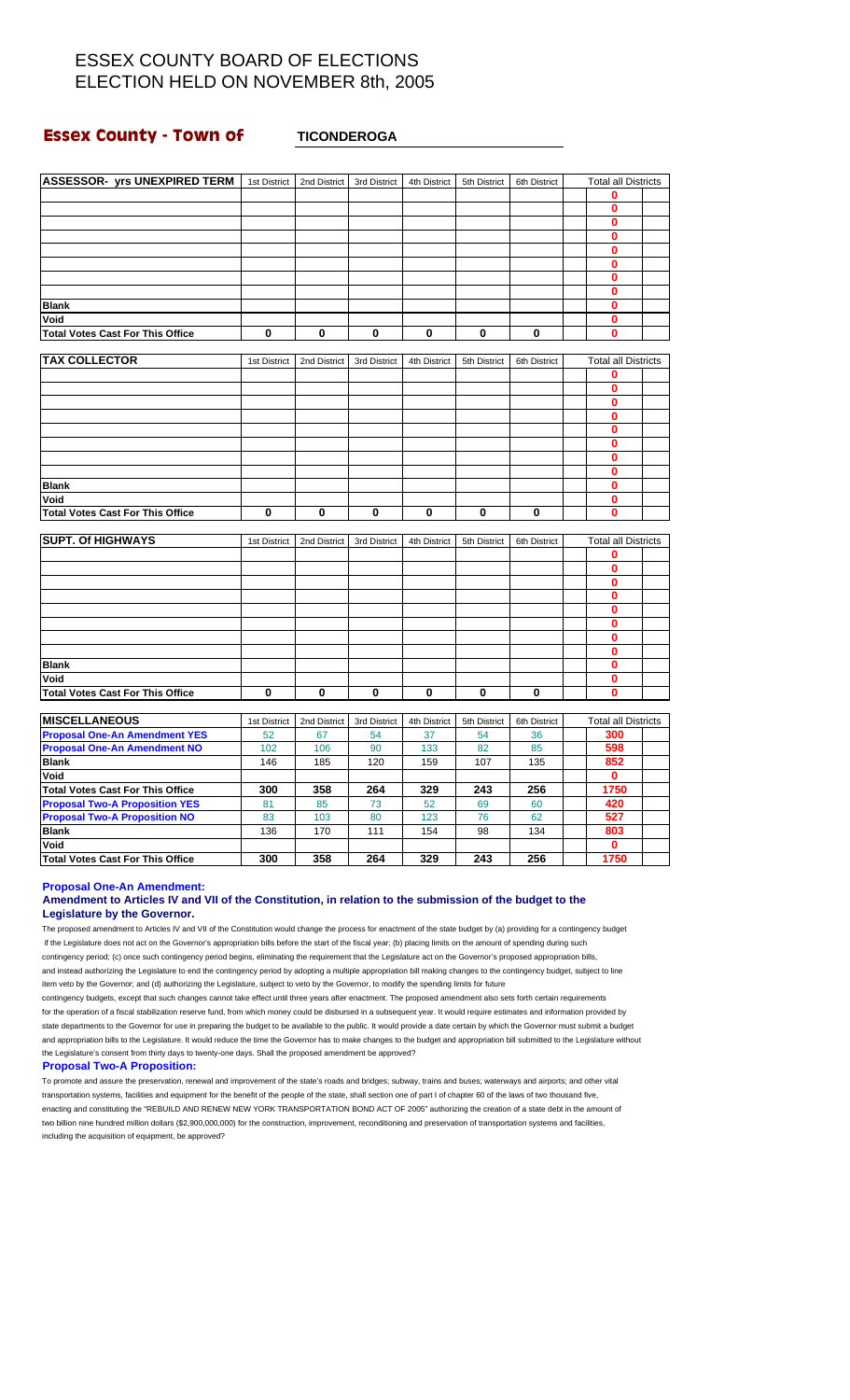### **Essex County - Town of WESTPORT**

#### **SUPERVISOR** 1st District 2nd District 3rd District 4th District 5th District 6th District Total all Districts **Daniel W. Connell (D)** 92 226 **318 Daniel W. Connell (IND)** 11 31 **42 Don McIntyre (Write-in)** 1 **0 0 0 0 0 Blank** 37 182 **219 Void 0 Total Votes Cast For This Office 140 440 0 0 0 0 580 TOWN CLERK** 1st District 2nd District 3rd District 4th District 5th District 6th District Total all Districts **0 0 0 0 0 0 0 0 Blank 0 Void 0 Total Votes Cast For This Office 000000 0 TOWN JUSTICE(FULL TERM)** 1st District 2nd District 3rd District 4th District 5th District 6th District Total all Districts **Charles J. Turek ®** 98 306 **404 0 0 0 0 0 0**  $\frac{0}{176}$ **Blank** 42 134 **176 Void 0 Total Votes Cast For This Office 140 440 0 0 0 0 580 COUNCILMEN(FULL TERM)** 1st District 2nd District 3rd District 4th District 5th District 6th District Total all Districts **Donald L. McIntyre ®** 83 83 894 **1 83 877 Timothy Sherman ®** 70 223 **293 Timothy Sherman (C)** 10 34 **44 Timothy Sherman (IND)** 3 8 8 **11 George King (Write-in)** 2 **2 2 2 2 2 Alan Hipps (Write-in)** 3 **3 0 0 Blank** 114 316 **430 Void 0 Total Votes Cast For This Office 280 880 0 0 0 0 1160 COUNCILMEN(UNEXPIRED TERM)** 1st District 2nd District 3rd District 4th District 5th District 6th District Total all Districts **0 0 0 0 0 0 0 0 Blank 0 Void 0 Total Votes Cast For This Office 000000 0 ASSESSOR-4 yrs TERM** 1st District 2nd District 3rd District 4th District 5th District 6th District Total all Districts **0 0 0 0 0 0 0 0 Blank 0 Void 0 Total Votes Cast For This Office 000000 0**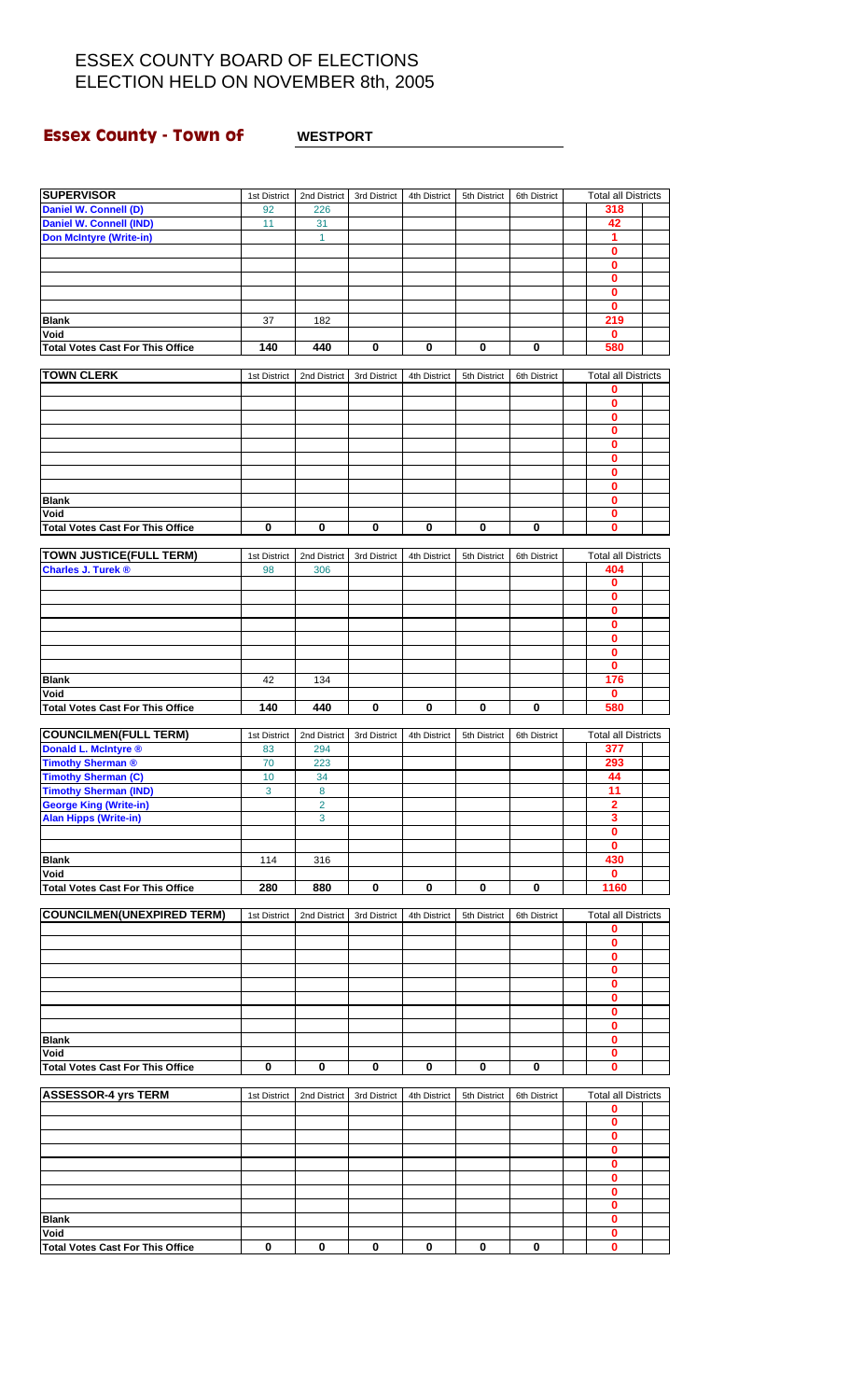### **Essex County - Town of WESTPORT**

| <b>ASSESSOR- yrs UNEXPIRED TERM</b>     | 1st District | 2nd District | 3rd District | 4th District | 5th District | 6th District | <b>Total all Districts</b> |  |
|-----------------------------------------|--------------|--------------|--------------|--------------|--------------|--------------|----------------------------|--|
|                                         |              |              |              |              |              |              | 0                          |  |
|                                         |              |              |              |              |              |              | $\bf{0}$                   |  |
|                                         |              |              |              |              |              |              | $\bf{0}$                   |  |
|                                         |              |              |              |              |              |              | $\mathbf{0}$               |  |
|                                         |              |              |              |              |              |              | 0                          |  |
|                                         |              |              |              |              |              |              | $\bf{0}$                   |  |
|                                         |              |              |              |              |              |              | $\mathbf{0}$               |  |
|                                         |              |              |              |              |              |              | $\mathbf{0}$               |  |
| <b>Blank</b>                            |              |              |              |              |              |              | $\bf{0}$                   |  |
| Void                                    |              |              |              |              |              |              | $\bf{0}$                   |  |
| <b>Total Votes Cast For This Office</b> | $\mathbf 0$  | 0            | $\mathbf 0$  | $\bf{0}$     | 0            | $\mathbf 0$  | $\bf{0}$                   |  |
|                                         |              |              |              |              |              |              |                            |  |
| <b>TAX COLLECTOR</b>                    | 1st District | 2nd District | 3rd District | 4th District | 5th District | 6th District | <b>Total all Districts</b> |  |
|                                         |              |              |              |              |              |              | 0                          |  |
|                                         |              |              |              |              |              |              | $\bf{0}$                   |  |
|                                         |              |              |              |              |              |              | $\bf{0}$                   |  |
|                                         |              |              |              |              |              |              | $\bf{0}$                   |  |
|                                         |              |              |              |              |              |              | $\bf{0}$                   |  |
|                                         |              |              |              |              |              |              | $\bf{0}$                   |  |
|                                         |              |              |              |              |              |              | 0                          |  |
|                                         |              |              |              |              |              |              | $\mathbf{0}$               |  |
| <b>Blank</b>                            |              |              |              |              |              |              | $\bf{0}$                   |  |
| Void                                    |              |              |              |              |              |              | $\mathbf 0$                |  |
| <b>Total Votes Cast For This Office</b> | $\mathbf 0$  | 0            | $\mathbf 0$  | $\bf{0}$     | 0            | $\mathbf 0$  | 0                          |  |
|                                         |              |              |              |              |              |              |                            |  |
| <b>SUPT. Of HIGHWAYS</b>                | 1st District | 2nd District | 3rd District | 4th District | 5th District | 6th District | <b>Total all Districts</b> |  |
|                                         |              |              |              |              |              |              | 0                          |  |
|                                         |              |              |              |              |              |              | $\mathbf 0$                |  |
|                                         |              |              |              |              |              |              | $\bf{0}$                   |  |
|                                         |              |              |              |              |              |              | $\bf{0}$                   |  |
|                                         |              |              |              |              |              |              | $\bf{0}$                   |  |
|                                         |              |              |              |              |              |              | 0                          |  |
|                                         |              |              |              |              |              |              | $\bf{0}$                   |  |
|                                         |              |              |              |              |              |              | $\bf{0}$                   |  |
| <b>Blank</b>                            |              |              |              |              |              |              | $\bf{0}$                   |  |
| Void                                    |              |              |              |              |              |              | $\bf{0}$                   |  |
| <b>Total Votes Cast For This Office</b> | $\mathbf 0$  | 0            | $\mathbf 0$  | 0            | 0            | $\mathbf 0$  | $\bf{0}$                   |  |
| <b>MISCELLANEOUS</b>                    |              |              |              |              |              |              |                            |  |
|                                         | 1st District | 2nd District | 3rd District | 4th District | 5th District | 6th District | <b>Total all Districts</b> |  |
| <b>Proposal One-An Amendment YES</b>    | 21           | 72           |              |              |              |              | 93                         |  |
| <b>Proposal One-An Amendment NO</b>     | 36           | 146          |              |              |              |              | 182                        |  |
| <b>Blank</b>                            | 83           | 222          |              |              |              |              | 305                        |  |
| Void                                    |              |              |              |              |              |              | $\mathbf 0$                |  |
| <b>Total Votes Cast For This Office</b> | 140          | 440          | 0            | 0            | 0            | $\mathbf 0$  | 580                        |  |
| <b>Proposal Two-A Proposition YES</b>   | 34           | 92           |              |              |              |              | 126                        |  |
| <b>Proposal Two-A Proposition NO</b>    | 31           | 130          |              |              |              |              | 161                        |  |
| <b>Blank</b>                            | 75           | 218          |              |              |              |              | 293                        |  |
| Void                                    |              |              |              |              |              |              | $\mathbf 0$                |  |
| <b>Total Votes Cast For This Office</b> | 140          | 440          | 0            | 0            | 0            | 0            | 580                        |  |

**Proposal One-An Amendment:**

### **Amendment to Articles IV and VII of the Constitution, in relation to the submission of the budget to the Legislature by the Governor.**

The proposed amendment to Articles IV and VII of the Constitution would change the process for enactment of the state budget by (a) providing for a contingency budget if the Legislature does not act on the Governor's appropriation bills before the start of the fiscal year; (b) placing limits on the amount of spending during such contingency period; (c) once such contingency period begins, eliminating the requirement that the Legislature act on the Governor's proposed appropriation bills, and instead authorizing the Legislature to end the contingency period by adopting a multiple appropriation bill making changes to the contingency budget, subject to line item veto by the Governor; and (d) authorizing the Legislature, subject to veto by the Governor, to modify the spending limits for future

contingency budgets, except that such changes cannot take effect until three years after enactment. The proposed amendment also sets forth certain requirements for the operation of a fiscal stabilization reserve fund, from which money could be disbursed in a subsequent year. It would require estimates and information provided by state departments to the Governor for use in preparing the budget to be available to the public. It would provide a date certain by which the Governor must submit a budget and appropriation bills to the Legislature. It would reduce the time the Governor has to make changes to the budget and appropriation bill submitted to the Legislature without the Legislature's consent from thirty days to twenty-one days. Shall the proposed amendment be approved?

#### **Proposal Two-A Proposition:**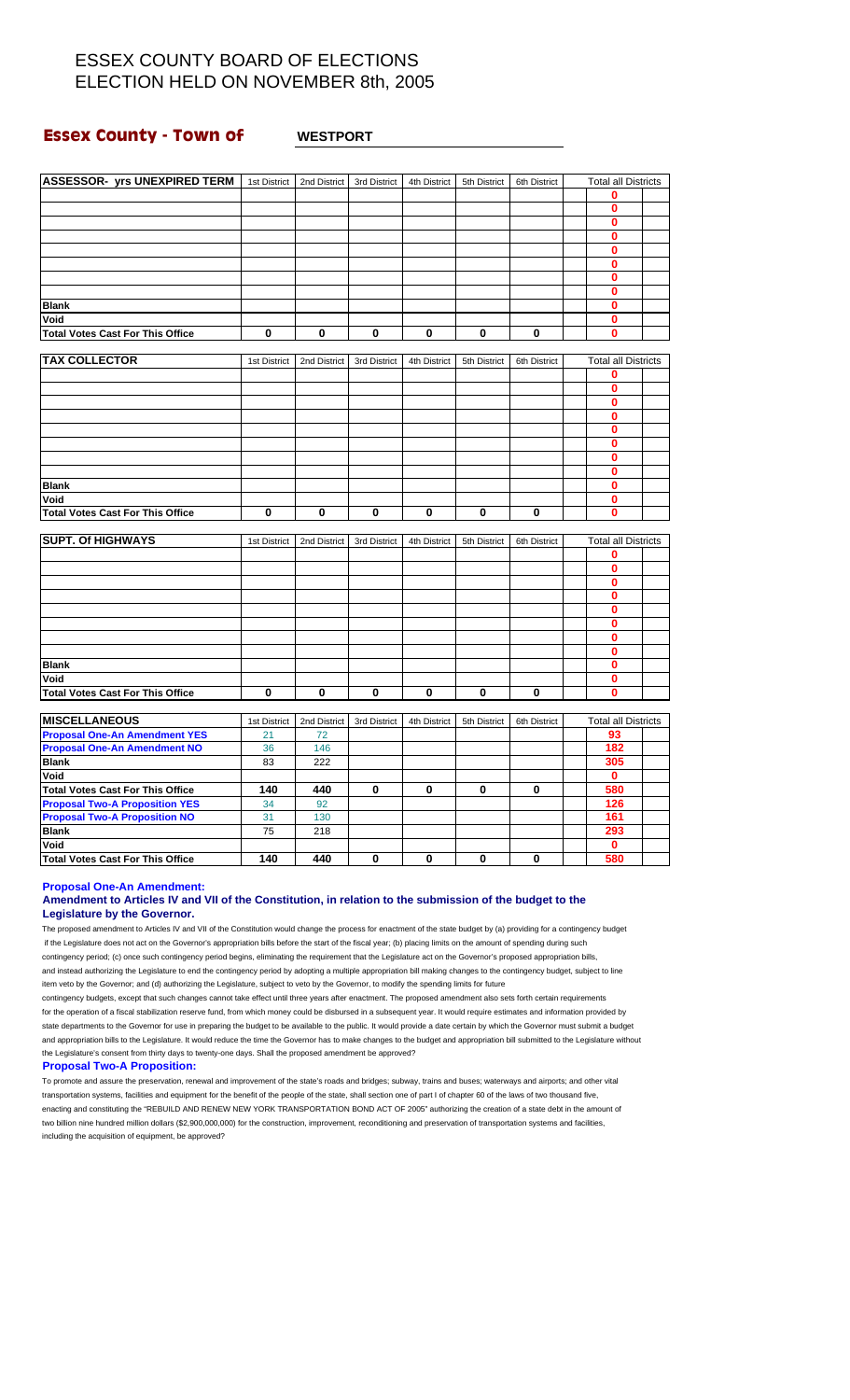# **Essex County - Town of WILLSBORO**

| <b>SUPERVISOR</b>                                  | 1st District | 2nd District | 3rd District | 4th District | 5th District | 6th District | <b>Total all Districts</b> |  |
|----------------------------------------------------|--------------|--------------|--------------|--------------|--------------|--------------|----------------------------|--|
| <b>Robert A. Ashline ®</b>                         | 221          | 152          |              |              |              |              | 373                        |  |
| Robert A. Ashline (IND)                            | 31           | 29           |              |              |              |              | 60                         |  |
| <b>Darcy Hale (Write-in)</b>                       | 1            |              |              |              |              |              | 1                          |  |
|                                                    |              |              |              |              |              |              | 0                          |  |
|                                                    |              |              |              |              |              |              | 0                          |  |
|                                                    |              |              |              |              |              |              | $\mathbf 0$                |  |
|                                                    |              |              |              |              |              |              | 0                          |  |
| <b>Blank</b>                                       | 144          | 116          |              |              |              |              | 0<br>260                   |  |
| Void                                               |              |              |              |              |              |              | $\bf{0}$                   |  |
| <b>Total Votes Cast For This Office</b>            | 397          | 297          | 0            | 0            | 0            | 0            | 694                        |  |
|                                                    |              |              |              |              |              |              |                            |  |
| <b>TOWN CLERK/TAX COLLECTOR</b>                    | 1st District | 2nd District | 3rd District | 4th District | 5th District | 6th District | <b>Total all Districts</b> |  |
| Beverly P. Moran ®                                 | 280          | 213          |              |              |              |              | 493                        |  |
| <b>Beverly P. Moran (IND)</b>                      | 48           | 38           |              |              |              |              | 86                         |  |
|                                                    |              |              |              |              |              |              | $\bf{0}$                   |  |
|                                                    |              |              |              |              |              |              | 0                          |  |
|                                                    |              |              |              |              |              |              | 0<br>$\mathbf 0$           |  |
|                                                    |              |              |              |              |              |              | 0                          |  |
|                                                    |              |              |              |              |              |              | $\mathbf 0$                |  |
| <b>Blank</b>                                       | 69           | 46           |              |              |              |              | 115                        |  |
| Void                                               |              |              |              |              |              |              | 0                          |  |
| <b>Total Votes Cast For This Office</b>            | 397          | 297          | 0            | 0            | 0            | 0            | 694                        |  |
|                                                    |              |              |              |              |              |              |                            |  |
| <b>TOWN JUSTICE(FULL TERM)</b>                     | 1st District | 2nd District | 3rd District | 4th District | 5th District | 6th District | <b>Total all Districts</b> |  |
| <b>Kenneth Coonrod ®</b>                           | 247          | 180          |              |              |              |              | 427                        |  |
| <b>Kenneth Coonrod (IND)</b>                       | 39           | 34           |              |              |              |              | 73                         |  |
|                                                    |              |              |              |              |              |              | 0<br>0                     |  |
|                                                    |              |              |              |              |              |              | $\pmb{0}$                  |  |
|                                                    |              |              |              |              |              |              | 0                          |  |
|                                                    |              |              |              |              |              |              | 0                          |  |
|                                                    |              |              |              |              |              |              | $\mathbf{0}$               |  |
| <b>Blank</b>                                       | 111          | 83           |              |              |              |              | 194                        |  |
| Void                                               |              |              |              |              |              |              | 0                          |  |
| <b>Total Votes Cast For This Office</b>            | 397          | 297          | $\mathbf 0$  | 0            | $\bf{0}$     | $\bf{0}$     | 694                        |  |
|                                                    |              |              |              |              |              |              |                            |  |
| <b>COUNCILMEN(FULL TERM)</b>                       | 1st District | 2nd District | 3rd District | 4th District | 5th District | 6th District | <b>Total all Districts</b> |  |
| <b>Charles Lusting ®</b><br><b>Nancy Huestis ®</b> | 184<br>211   | 129<br>169   |              |              |              |              | 313<br>380                 |  |
| <b>Steven K. Benway (D)</b>                        | 200          | 150          |              |              |              |              | 350                        |  |
| <b>Charles Lusting (IND)</b>                       | 24           | 18           |              |              |              |              | 42                         |  |
| <b>Nancy Huestis (IND)</b>                         | 25           | 26           |              |              |              |              | 51                         |  |
|                                                    |              |              |              |              |              |              | $\bf{0}$                   |  |
|                                                    |              |              |              |              |              |              | 0                          |  |
|                                                    |              |              |              |              |              |              | 0                          |  |
| <b>Blank</b>                                       | 150          | 102          |              |              |              |              | 252                        |  |
| Void                                               |              |              |              |              |              |              | 0                          |  |
| <b>Total Votes Cast For This Office</b>            | 794          | 594          | 0            | 0            | 0            | 0            | 1388                       |  |
| <b>COUNCILMEN(UNEXPIRED TERM)</b>                  |              |              |              |              |              | 6th District | <b>Total all Districts</b> |  |
|                                                    | 1st District | 2nd District | 3rd District | 4th District | 5th District |              | 0                          |  |
|                                                    |              |              |              |              |              |              | 0                          |  |
|                                                    |              |              |              |              |              |              | 0                          |  |
|                                                    |              |              |              |              |              |              | 0                          |  |
|                                                    |              |              |              |              |              |              | 0                          |  |
|                                                    |              |              |              |              |              |              | 0                          |  |
|                                                    |              |              |              |              |              |              | 0                          |  |
|                                                    |              |              |              |              |              |              | 0                          |  |
| <b>Blank</b>                                       |              |              |              |              |              |              | 0                          |  |
| Void<br><b>Total Votes Cast For This Office</b>    | 0            | 0            | 0            | 0            | 0            | 0            | 0<br>0                     |  |
|                                                    |              |              |              |              |              |              |                            |  |
| <b>ASSESSOR-4 yrs TERM</b>                         | 1st District | 2nd District | 3rd District | 4th District | 5th District | 6th District | <b>Total all Districts</b> |  |
|                                                    |              |              |              |              |              |              | 0                          |  |
|                                                    |              |              |              |              |              |              | 0                          |  |
|                                                    |              |              |              |              |              |              | 0                          |  |
|                                                    |              |              |              |              |              |              | 0                          |  |
|                                                    |              |              |              |              |              |              | 0                          |  |
|                                                    |              |              |              |              |              |              | 0                          |  |
|                                                    |              |              |              |              |              |              | 0<br>0                     |  |
| <b>Blank</b>                                       |              |              |              |              |              |              | 0                          |  |
| Void                                               |              |              |              |              |              |              | 0                          |  |
| <b>Total Votes Cast For This Office</b>            | $\mathbf 0$  | 0            | 0            | 0            | 0            | 0            | 0                          |  |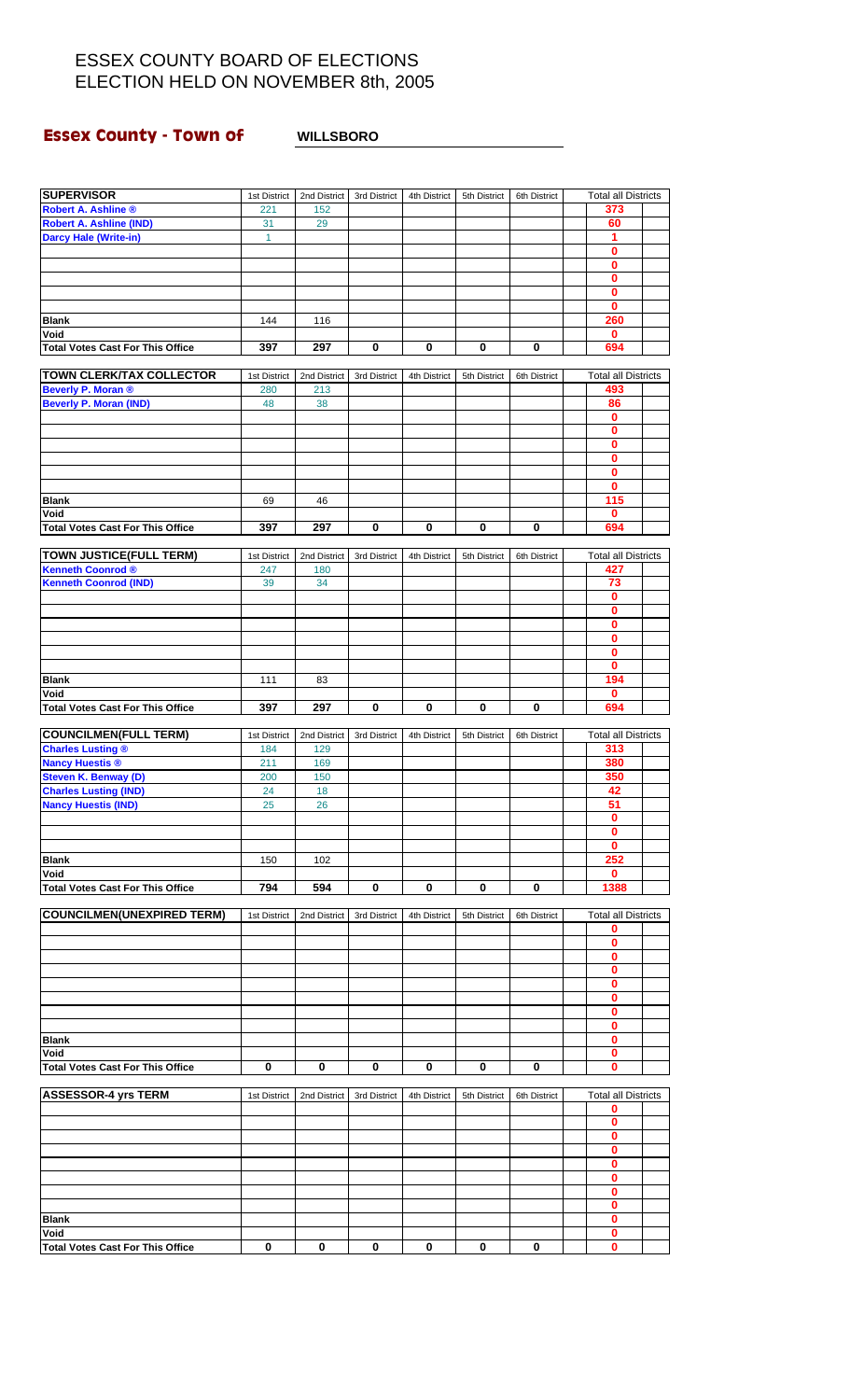### **Essex County - Town of WILLSBORO**

| <b>ASSESSOR- yrs UNEXPIRED TERM</b>     | 1st District | 2nd District | 3rd District | 4th District | 5th District | 6th District | <b>Total all Districts</b> |  |
|-----------------------------------------|--------------|--------------|--------------|--------------|--------------|--------------|----------------------------|--|
|                                         |              |              |              |              |              |              | 0                          |  |
|                                         |              |              |              |              |              |              | $\mathbf 0$                |  |
|                                         |              |              |              |              |              |              | $\mathbf 0$                |  |
|                                         |              |              |              |              |              |              | $\bf{0}$                   |  |
|                                         |              |              |              |              |              |              | 0                          |  |
|                                         |              |              |              |              |              |              | $\bf{0}$                   |  |
|                                         |              |              |              |              |              |              | 0                          |  |
|                                         |              |              |              |              |              |              | $\bf{0}$                   |  |
| <b>Blank</b>                            |              |              |              |              |              |              | 0                          |  |
| Void                                    |              |              |              |              |              |              | $\mathbf{0}$               |  |
| <b>Total Votes Cast For This Office</b> | $\bf{0}$     | $\mathbf 0$  | $\bf{0}$     | $\bf{0}$     | 0            | 0            | $\bf{0}$                   |  |
| <b>TAX COLLECTOR</b>                    |              |              |              |              |              |              |                            |  |
|                                         | 1st District | 2nd District | 3rd District | 4th District | 5th District | 6th District | <b>Total all Districts</b> |  |
|                                         |              |              |              |              |              |              | 0                          |  |
|                                         |              |              |              |              |              |              | $\bf{0}$                   |  |
|                                         |              |              |              |              |              |              | $\bf{0}$                   |  |
|                                         |              |              |              |              |              |              | 0                          |  |
|                                         |              |              |              |              |              |              | $\bf{0}$                   |  |
|                                         |              |              |              |              |              |              | $\mathbf 0$                |  |
|                                         |              |              |              |              |              |              | $\mathbf 0$                |  |
|                                         |              |              |              |              |              |              | $\bf{0}$                   |  |
| <b>Blank</b>                            |              |              |              |              |              |              | $\mathbf 0$                |  |
| Void                                    |              |              |              |              |              |              | $\mathbf 0$                |  |
| <b>Total Votes Cast For This Office</b> | $\bf{0}$     | $\bf{0}$     | $\mathbf 0$  | $\mathbf 0$  | 0            | $\mathbf 0$  | $\bf{0}$                   |  |
| <b>SUPT. Of HIGHWAYS</b>                | 1st District | 2nd District | 3rd District | 4th District | 5th District | 6th District | <b>Total all Districts</b> |  |
| <b>Peter Jacques ®</b>                  | 259          | 184          |              |              |              |              | 443                        |  |
| Peter A. Jacques (IND)                  | 36           | 37           |              |              |              |              | 73                         |  |
|                                         |              |              |              |              |              |              | $\mathbf 0$                |  |
|                                         |              |              |              |              |              |              | 0                          |  |
|                                         |              |              |              |              |              |              | $\bf{0}$                   |  |
|                                         |              |              |              |              |              |              | 0                          |  |
|                                         |              |              |              |              |              |              | $\bf{0}$                   |  |
|                                         |              |              |              |              |              |              | $\mathbf 0$                |  |
| <b>Blank</b>                            | 102          | 76           |              |              |              |              | 178                        |  |
| Void                                    |              |              |              |              |              |              | $\mathbf 0$                |  |
| <b>Total Votes Cast For This Office</b> | 397          | 297          | 0            | $\mathbf 0$  | 0            | $\mathbf{0}$ | 694                        |  |
|                                         |              |              |              |              |              |              |                            |  |
| <b>MISCELLANEOUS</b>                    | 1st District | 2nd District | 3rd District | 4th District | 5th District | 6th District | <b>Total all Districts</b> |  |
| <b>Proposal One-An Amendment YES</b>    | 69           | 71           |              |              |              |              | 140                        |  |
| <b>Proposal One-An Amendment NO</b>     | 131          | 76           |              |              |              |              | 207                        |  |
| <b>Blank</b>                            | 197          | 150          |              |              |              |              | 347                        |  |
| Void                                    |              |              |              |              |              |              | $\mathbf 0$                |  |
| <b>Total Votes Cast For This Office</b> | 397          | 297          | 0            | $\bf{0}$     | 0            | 0            | 694                        |  |
| <b>Proposal Two-A Proposition YES</b>   | 113          | 96           |              |              |              |              | 209                        |  |
| <b>Proposal Two-A Proposition NO</b>    | 103          | 65           |              |              |              |              | 168                        |  |
| <b>Blank</b>                            | 181          | 136          |              |              |              |              | 317                        |  |
| Void                                    |              |              |              |              |              |              | $\bf{0}$                   |  |
| <b>Total Votes Cast For This Office</b> | 397          | 297          | $\bf{0}$     | $\bf{0}$     | 0            | $\mathbf 0$  | 694                        |  |
|                                         |              |              |              |              |              |              |                            |  |

**Proposal One-An Amendment:**

#### **Amendment to Articles IV and VII of the Constitution, in relation to the submission of the budget to the Legislature by the Governor.**

The proposed amendment to Articles IV and VII of the Constitution would change the process for enactment of the state budget by (a) providing for a contingency budget if the Legislature does not act on the Governor's appropriation bills before the start of the fiscal year; (b) placing limits on the amount of spending during such contingency period; (c) once such contingency period begins, eliminating the requirement that the Legislature act on the Governor's proposed appropriation bills, and instead authorizing the Legislature to end the contingency period by adopting a multiple appropriation bill making changes to the contingency budget, subject to line item veto by the Governor; and (d) authorizing the Legislature, subject to veto by the Governor, to modify the spending limits for future

contingency budgets, except that such changes cannot take effect until three years after enactment. The proposed amendment also sets forth certain requirements for the operation of a fiscal stabilization reserve fund, from which money could be disbursed in a subsequent year. It would require estimates and information provided by state departments to the Governor for use in preparing the budget to be available to the public. It would provide a date certain by which the Governor must submit a budget and appropriation bills to the Legislature. It would reduce the time the Governor has to make changes to the budget and appropriation bill submitted to the Legislature without the Legislature's consent from thirty days to twenty-one days. Shall the proposed amendment be approved?

#### **Proposal Two-A Proposition:**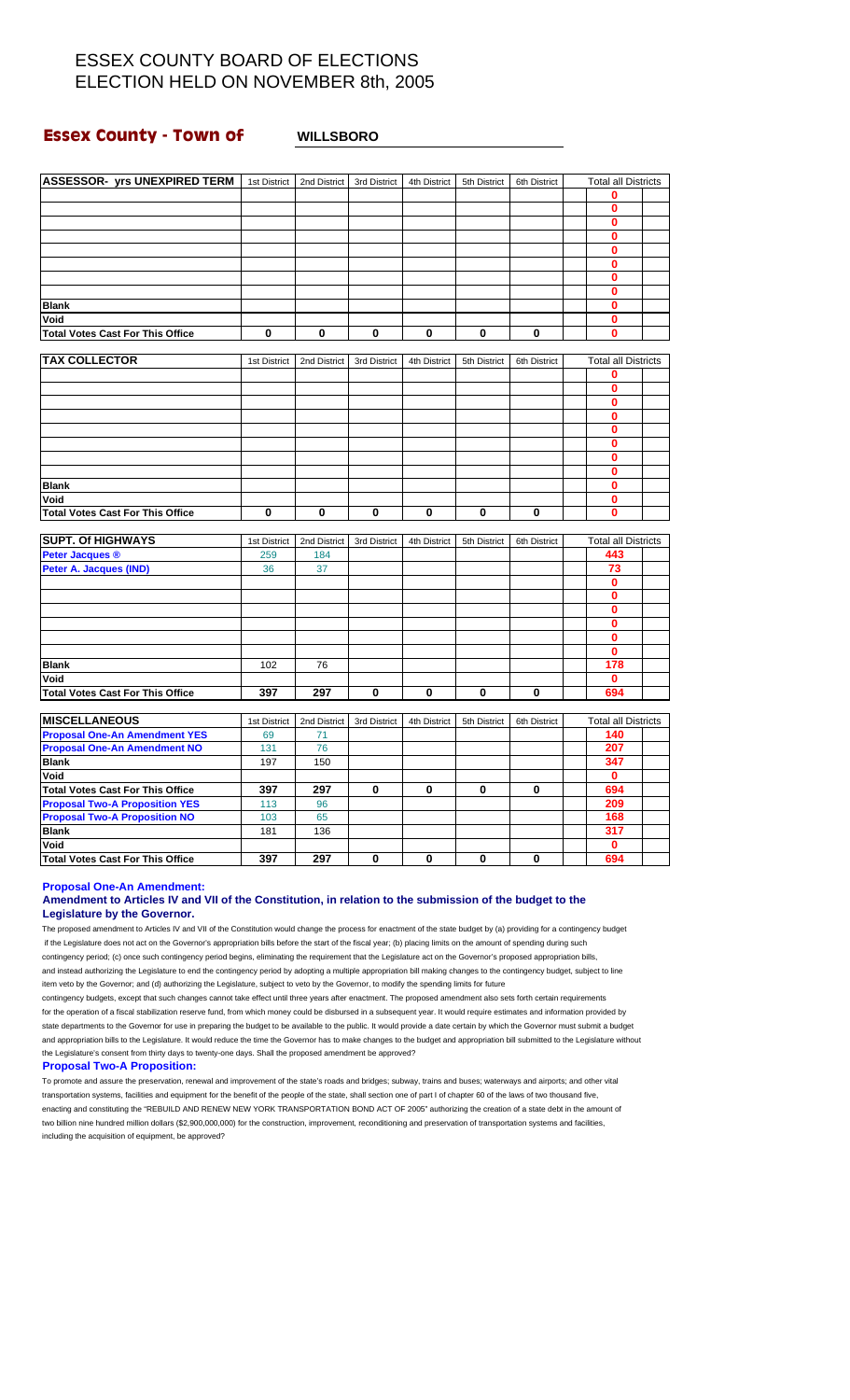### Essex County Canvass of all the Votes at the General Election held on November 8th, 2005

|                        |                                                          |                     |   | <b>COUNTY JUDGE</b>    |               |                           |                           |                |                   |              |                             |                                   |               |
|------------------------|----------------------------------------------------------|---------------------|---|------------------------|---------------|---------------------------|---------------------------|----------------|-------------------|--------------|-----------------------------|-----------------------------------|---------------|
| <b>TOWN NAME</b>       | <b>WHOLE</b><br><b>NUMBER</b><br>OF VOTES<br><b>CAST</b> | Meyer<br>Richard B. | ಹ | Meyer<br>ΔÓ<br>Richard | Debra Whitson | ဖ<br><b>Briggs</b><br>Ron | Hatch<br><b>Levington</b> | Raven<br>Haida | Sprague<br>Kristy | Rowe<br>John | <b>Hipps</b><br><b>Alan</b> | <b>Bruce</b><br>Paul <sup>1</sup> | <b>BLANKS</b> |
| <b>CHESTERFIELD</b>    | 681                                                      | 341                 |   | 77                     |               |                           |                           |                |                   |              |                             |                                   | 263           |
| <b>CROWN POINT</b>     | 485                                                      | 333                 |   | 38                     |               |                           |                           |                |                   |              |                             |                                   | 114           |
| <b>ELIZABETHTOWN</b>   | 489                                                      | 321                 |   | 33                     |               |                           | $\overline{2}$            |                |                   |              |                             |                                   | 133           |
| <b>ESSEX</b>           | 327                                                      | 197                 |   | 22                     |               | 1                         |                           |                |                   |              |                             |                                   | 107           |
| <b>JAY</b>             | 924                                                      | 483                 |   | 99                     |               | 1                         |                           | $\overline{2}$ |                   |              |                             | $\blacktriangleleft$              | 338           |
| <b>KEENE</b>           | 645                                                      | 328                 |   | 61                     |               |                           |                           |                |                   |              |                             |                                   | 256           |
| <b>LEWIS</b>           | 678                                                      | 410                 |   | 60                     |               |                           |                           |                |                   | 1            |                             |                                   | 207           |
| <b>MINERVA</b>         | 525                                                      | 215                 |   | 43                     |               |                           |                           |                |                   |              |                             |                                   | 267           |
| <b>MORIAH</b>          | 1771                                                     | 1163                |   | 105                    |               |                           |                           |                | $\overline{2}$    |              |                             |                                   | 501           |
| <b>NEWCOMB</b>         | 309                                                      | 136                 |   | 21                     |               |                           |                           |                |                   |              |                             |                                   | 152           |
| <b>NORTH ELBA</b>      | 2059                                                     | 1153                |   | 202                    | 1             |                           |                           |                |                   |              |                             |                                   | 703           |
| <b>NORTH HUDSON</b>    | 164                                                      | 84                  |   | 8                      |               |                           |                           |                |                   |              |                             |                                   | 72            |
| <b>SCHROON</b>         | 958                                                      | 592                 |   | 73                     |               |                           |                           |                |                   |              |                             |                                   | 293           |
| <b>ST. ARMAND</b>      | 438                                                      | 275                 |   | 30                     |               | 1                         |                           |                |                   |              |                             |                                   | 132           |
| <b>TICONDEROGA</b>     | 1750                                                     | 980                 |   | 154                    |               |                           |                           |                |                   |              |                             |                                   | 616           |
| <b>WESTPORT</b>        | 580                                                      | 312                 |   | 63                     |               |                           |                           |                |                   | 4            | 3                           |                                   | 198           |
| <b>WILLSBORO</b>       | 694                                                      | 368                 |   | 73                     |               |                           |                           |                |                   |              |                             |                                   | 253           |
| <b>WILMINGTON</b>      | 619                                                      | 305                 |   | 50                     |               |                           |                           |                |                   |              |                             |                                   | 264           |
| <b>COUNTY OF ESSEX</b> | 14096                                                    | 7996                |   | 1212                   | 1             | 3                         | $\overline{2}$            | $\overline{2}$ | $\overline{2}$    | 5            | 3                           | 1                                 | 4869          |

## **DISTRICT ATTORNEY**

| <b>TOWN NAME</b>       | <b>WHOLE</b><br><b>NUMBER</b><br>OF VOTES<br><b>CAST</b> | Garcia<br>4<br>Julie | Whitson<br>⋖<br>Debra | Whitson<br>⋖<br>Debra | m<br>ರಾ<br><b>Brig</b><br>S<br>$\alpha$ | Sprague<br>Kristy | Φ<br><b>Bruce</b><br>Б<br>$\omega$<br>൨ |   |   |          |   | <b>BLANKS</b> |
|------------------------|----------------------------------------------------------|----------------------|-----------------------|-----------------------|-----------------------------------------|-------------------|-----------------------------------------|---|---|----------|---|---------------|
| <b>CHESTERFIELD</b>    | 681                                                      | 351                  | 256                   | 50                    |                                         |                   |                                         |   |   |          |   | 24            |
| <b>CROWN POINT</b>     | 485                                                      | 343                  | 95                    | 23                    |                                         | $\overline{2}$    |                                         |   |   |          |   | 22            |
| <b>ELIZABETHTOWN</b>   | 489                                                      | 293                  | 148                   | 31                    | 1                                       |                   |                                         |   |   |          |   | 16            |
| <b>ESSEX</b>           | 327                                                      | 204                  | 80                    | 25                    |                                         |                   |                                         |   |   |          |   | 18            |
| <b>JAY</b>             | 924                                                      | 448                  | 299                   | 65                    |                                         |                   | 1                                       |   |   |          |   | 111           |
| <b>KEENE</b>           | 645                                                      | 229                  | 281                   | 76                    |                                         |                   |                                         |   |   |          |   | 59            |
| <b>LEWIS</b>           | 678                                                      | 343                  | 215                   | 56                    |                                         |                   |                                         |   |   |          |   | 64            |
| <b>MINERVA</b>         | 525                                                      | 293                  | 75                    | 15                    |                                         |                   |                                         |   |   |          |   | 142           |
| <b>MORIAH</b>          | 1771                                                     | 1373                 | 262                   | 44                    |                                         | 11                |                                         |   |   |          |   | 81            |
| <b>NEWCOMB</b>         | 309                                                      | 153                  | 72                    | 20                    |                                         |                   |                                         |   |   |          |   | 64            |
| <b>NORTH ELBA</b>      | 2059                                                     | 928                  | 794                   | 169                   | 1                                       |                   |                                         |   |   |          |   | 167           |
| <b>NORTH HUDSON</b>    | 164                                                      | 104                  | 37                    | $\overline{7}$        |                                         |                   |                                         |   |   |          |   | 16            |
| <b>SCHROON</b>         | 958                                                      | 706                  | 181                   | 34                    |                                         |                   |                                         |   |   |          |   | 37            |
| <b>ST. ARMAND</b>      | 438                                                      | 210                  | 130                   | 41                    |                                         |                   |                                         |   |   |          |   | 57            |
| <b>TICONDEROGA</b>     | 1750                                                     | 973                  | 524                   | 119                   |                                         |                   |                                         |   |   |          |   | 134           |
| <b>WESTPORT</b>        | 580                                                      | 317                  | 208                   | 38                    |                                         | 1                 |                                         |   |   |          |   | 16            |
| <b>WILLSBORO</b>       | 694                                                      | 298                  | 286                   | 62                    |                                         | 1                 |                                         |   |   |          |   | 47            |
| <b>WILMINGTON</b>      | 619                                                      | 298                  | 189                   | 38                    |                                         |                   |                                         |   |   |          |   | 94            |
| <b>COUNTY OF ESSEX</b> | 14096                                                    | 7864                 | 4132                  | 913                   | 2                                       | 15                |                                         | 0 | 0 | $\bf{0}$ | 0 | 1169          |

**SHERIFF**

| <b>TOWN NAME</b>       | <b>WHOLE</b><br><b>NUMBER</b><br>OF VOTES<br><b>CAST</b> | ဖ<br>Homme<br>H Vuoeh | DIICa<br>₹ | Hommes<br>I,<br>Henry | Sprague<br>Kristy | Morency<br>Joyce | <b>Bruce</b><br>Paul |   |          |   |          |   | <b>BLANKS</b> |
|------------------------|----------------------------------------------------------|-----------------------|------------|-----------------------|-------------------|------------------|----------------------|---|----------|---|----------|---|---------------|
| <b>CHESTERFIELD</b>    | 681                                                      | 365                   |            | 105                   |                   |                  |                      |   |          |   |          |   | 211           |
| <b>CROWN POINT</b>     | 485                                                      | 302                   |            | 52                    |                   |                  |                      |   |          |   |          |   | 131           |
| <b>ELIZABETHTOWN</b>   | 489                                                      | 324                   |            | 51                    |                   |                  |                      |   |          |   |          |   | 114           |
| <b>ESSEX</b>           | 327                                                      | 216                   |            | 33                    |                   |                  |                      |   |          |   |          |   | 78            |
| <b>JAY</b>             | 924                                                      | 466                   |            | 106                   |                   |                  | 1                    |   |          |   |          |   | 351           |
| <b>KEENE</b>           | 645                                                      | 311                   |            | 70                    |                   |                  |                      |   |          |   |          |   | 264           |
| <b>LEWIS</b>           | 678                                                      | 383                   |            | 74                    |                   | 1                |                      |   |          |   |          |   | 220           |
| <b>MINERVA</b>         | 525                                                      | 210                   |            | 44                    |                   |                  |                      |   |          |   |          |   | 271           |
| <b>MORIAH</b>          | 1771                                                     | 1157                  |            | 102                   | 1                 |                  |                      |   |          |   |          |   | 511           |
| <b>NEWCOMB</b>         | 309                                                      | 125                   |            | 28                    |                   |                  |                      |   |          |   |          |   | 156           |
| <b>NORTH ELBA</b>      | 2059                                                     | 966                   |            | 215                   |                   |                  |                      |   |          |   |          |   | 878           |
| <b>NORTH HUDSON</b>    | 164                                                      | 80                    |            | 9                     |                   |                  |                      |   |          |   |          |   | 75            |
| <b>SCHROON</b>         | 958                                                      | 565                   |            | 72                    |                   |                  |                      |   |          |   |          |   | 321           |
| <b>ST. ARMAND</b>      | 438                                                      | 232                   |            | 31                    |                   |                  |                      |   |          |   |          |   | 175           |
| <b>TICONDEROGA</b>     | 1750                                                     | 878                   |            | 183                   |                   |                  |                      |   |          |   |          |   | 689           |
| <b>WESTPORT</b>        | 580                                                      | 346                   |            | 80                    |                   | 5                |                      |   |          |   |          |   | 149           |
| <b>WILLSBORO</b>       | 694                                                      | 407                   |            | 110                   |                   |                  |                      |   |          |   |          |   | 177           |
| <b>WILMINGTON</b>      | 619                                                      | 275                   |            | 49                    |                   |                  |                      |   |          |   |          |   | 295           |
| <b>COUNTY OF ESSEX</b> | 14096                                                    | 7608                  |            | 1414                  |                   | 6                | 4                    | 0 | $\bf{0}$ | 0 | $\bf{0}$ | 0 | 5066          |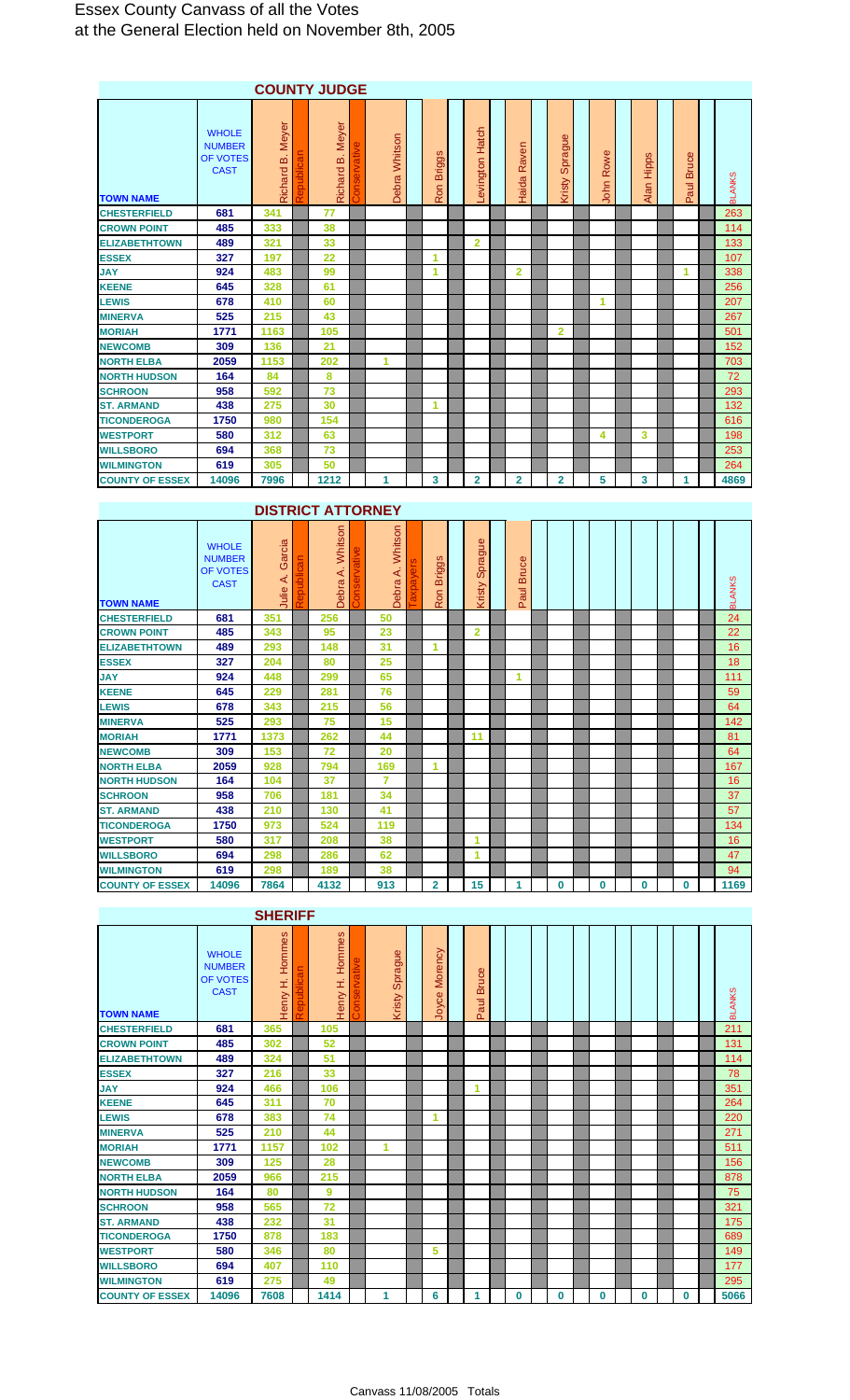|                        |                                                          |                   | <b>PROPOSAL NO. 1</b> |             |          |   |              |   |          |   |          |               |
|------------------------|----------------------------------------------------------|-------------------|-----------------------|-------------|----------|---|--------------|---|----------|---|----------|---------------|
| <b>TOWN NAME</b>       | <b>WHOLE</b><br><b>NUMBER</b><br>OF VOTES<br><b>CAST</b> | <sub>0</sub><br>뀢 | $\overline{5}$        |             |          |   |              |   |          |   |          | <b>BLANKS</b> |
| <b>CHESTERFIELD</b>    | 681                                                      | 104               | 226                   |             |          |   |              |   |          |   |          | 351           |
| <b>CROWN POINT</b>     | 485                                                      | 80                | 151                   |             |          |   |              |   |          |   |          | 254           |
| <b>ELIZABETHTOWN</b>   | 489                                                      | 95                | 120                   |             |          |   |              |   |          |   |          | 274           |
| <b>ESSEX</b>           | 327                                                      | 72                | 84                    |             |          |   |              |   |          |   |          | 171           |
| <b>JAY</b>             | 924                                                      | 151               | 253                   |             |          |   |              |   |          |   |          | 520           |
| <b>KEENE</b>           | 645                                                      | 148               | 190                   |             |          |   |              |   |          |   |          | 307           |
| <b>LEWIS</b>           | 678                                                      | 108               | 107                   |             |          |   |              |   |          |   |          | 463           |
| <b>MINERVA</b>         | 525                                                      | 67                | 151                   |             |          |   |              |   |          |   |          | 307           |
| <b>MORIAH</b>          | 1771                                                     | 287               | 489                   |             |          |   |              |   |          |   |          | 995           |
| <b>NEWCOMB</b>         | 309                                                      | 61                | 83                    |             |          |   |              |   |          |   |          | 165           |
| <b>NORTH ELBA</b>      | 2059                                                     | 284               | 731                   |             |          |   |              |   |          |   |          | 1044          |
| <b>NORTH HUDSON</b>    | 164                                                      | 24                | 54                    |             |          |   |              |   |          |   |          | 86            |
| <b>SCHROON</b>         | 958                                                      | 176               | 385                   |             |          |   |              |   |          |   |          | 397           |
| <b>ST. ARMAND</b>      | 438                                                      | 42                | 122                   |             |          |   |              |   |          |   |          | 274           |
| <b>TICONDEROGA</b>     | 1750                                                     | 300               | 598                   |             |          |   |              |   |          |   |          | 852           |
| <b>WESTPORT</b>        | 580                                                      | 93                | 182                   |             |          |   |              |   |          |   |          | 305           |
| <b>WILLSBORO</b>       | 694                                                      | 140               | 207                   |             |          |   |              |   |          |   |          | 347           |
| <b>WILMINGTON</b>      | 619                                                      | 96                | 132                   |             |          |   |              |   |          |   |          | 391           |
| <b>COUNTY OF ESSEX</b> | 14096                                                    | 2328              | 4265                  | $\mathbf 0$ | $\bf{0}$ | 0 | $\mathbf{0}$ | 0 | $\bf{0}$ | 0 | $\bf{0}$ | 7503          |

| <b>PROPOSAL NO. 2</b> |  |
|-----------------------|--|
|-----------------------|--|

| <b>TOWN NAME</b>       | <b>WHOLE</b><br><b>NUMBER</b><br><b>OF VOTES</b><br><b>CAST</b> | <sub>0</sub><br>쁮 | $\frac{1}{2}$ |   |          |   |   |   |          |   |   | <b>BLANKS</b> |
|------------------------|-----------------------------------------------------------------|-------------------|---------------|---|----------|---|---|---|----------|---|---|---------------|
| <b>CHESTERFIELD</b>    | 681                                                             | 137               | 190           |   |          |   |   |   |          |   |   | 354           |
| <b>CROWN POINT</b>     | 485                                                             | 107               | 125           |   |          |   |   |   |          |   |   | 253           |
| <b>ELIZABETHTOWN</b>   | 489                                                             | 110               | 116           |   |          |   |   |   |          |   |   | 263           |
| <b>ESSEX</b>           | 327                                                             | 89                | 75            |   |          |   |   |   |          |   |   | 163           |
| <b>JAY</b>             | 924                                                             | 196               | 224           |   |          |   |   |   |          |   |   | 504           |
| <b>KEENE</b>           | 645                                                             | 186               | 167           |   |          |   |   |   |          |   |   | 292           |
| <b>LEWIS</b>           | 678                                                             | 111               | 120           |   |          |   |   |   |          |   |   | 447           |
| <b>MINERVA</b>         | 525                                                             | 78                | 149           |   |          |   |   |   |          |   |   | 298           |
| <b>MORIAH</b>          | 1771                                                            | 388               | 441           |   |          |   |   |   |          |   |   | 942           |
| <b>NEWCOMB</b>         | 309                                                             | 74                | 85            |   |          |   |   |   |          |   |   | 150           |
| <b>NORTH ELBA</b>      | 2059                                                            | 454               | 569           |   |          |   |   |   |          |   |   | 1036          |
| <b>NORTH HUDSON</b>    | 164                                                             | 43                | 43            |   |          |   |   |   |          |   |   | 78            |
| <b>SCHROON</b>         | 958                                                             | 250               | 326           |   |          |   |   |   |          |   |   | 382           |
| <b>ST. ARMAND</b>      | 438                                                             | 78                | 94            |   |          |   |   |   |          |   |   | 266           |
| <b>TICONDEROGA</b>     | 1750                                                            | 420               | 527           |   |          |   |   |   |          |   |   | 803           |
| <b>WESTPORT</b>        | 580                                                             | 126               | 161           |   |          |   |   |   |          |   |   | 293           |
| <b>WILLSBORO</b>       | 694                                                             | 209               | 168           |   |          |   |   |   |          |   |   | 317           |
| <b>WILMINGTON</b>      | 619                                                             | 121               | 118           |   |          |   |   |   |          |   |   | 380           |
| <b>COUNTY OF ESSEX</b> | 14096                                                           | 3177              | 3698          | 0 | $\bf{0}$ | 0 | 0 | 0 | $\bf{0}$ | 0 | 0 | 7221          |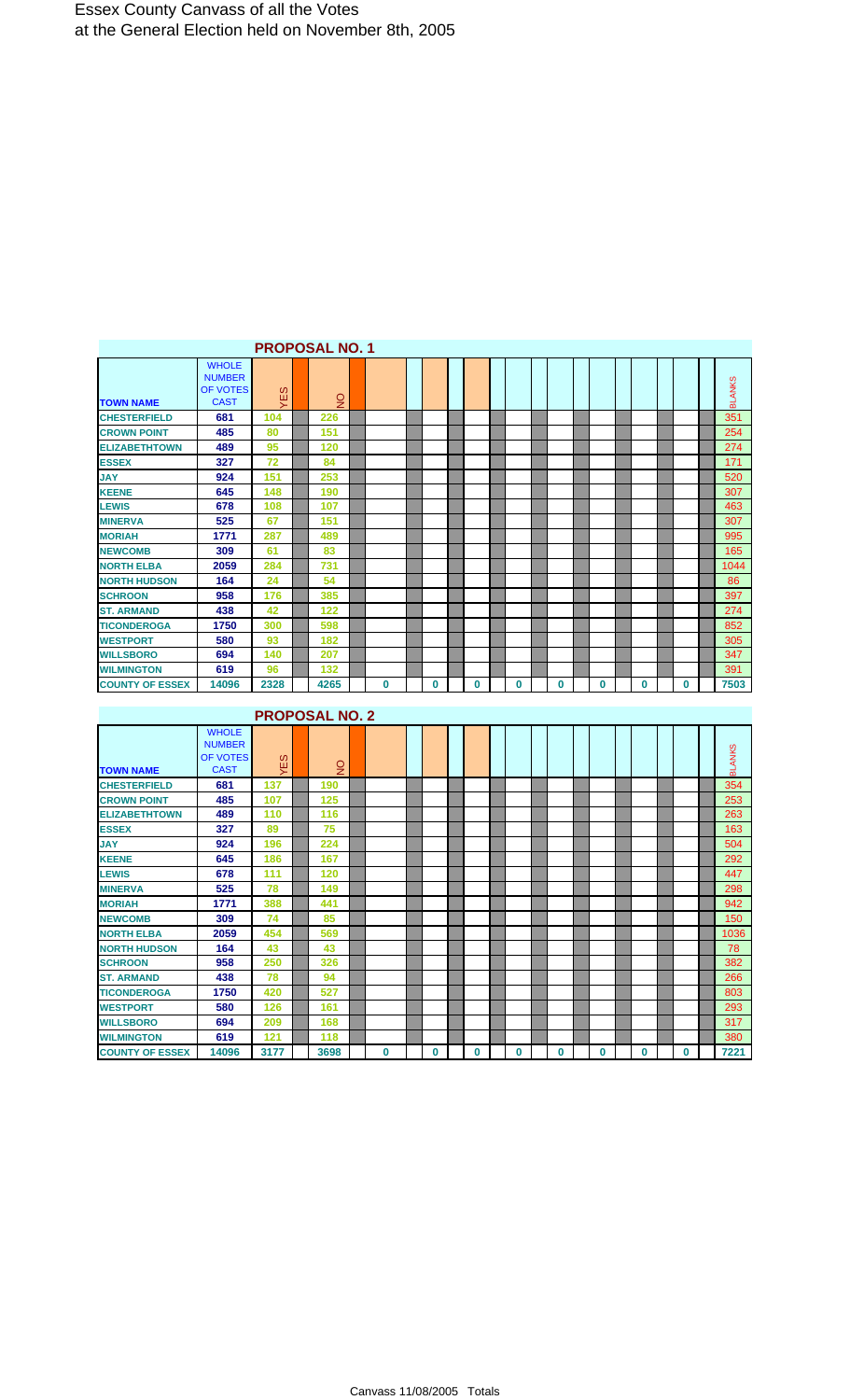## **Essex County - Town of WILMINTON**

| <b>SUPERVISOR</b>                                       | 1st District | 2nd District | 3rd District | 4th District | 5th District | 6th District | <b>Total all Districts</b> |  |
|---------------------------------------------------------|--------------|--------------|--------------|--------------|--------------|--------------|----------------------------|--|
| Robert E. Winch ®                                       | 263          |              |              |              |              |              | 263                        |  |
| <b>Jeanne Ashworth (D)</b>                              | 280          |              |              |              |              |              | 280                        |  |
| <b>Jeanne Ashworth (IND)</b>                            | 29           |              |              |              |              |              | 29                         |  |
| <b>Robert E. Winch (IND)</b>                            | 38           |              |              |              |              |              | 38                         |  |
|                                                         |              |              |              |              |              |              | 0                          |  |
|                                                         |              |              |              |              |              |              | 0                          |  |
|                                                         |              |              |              |              |              |              | 0                          |  |
| <b>Blank</b>                                            | 10           |              |              |              |              |              | 0<br>10                    |  |
| Void                                                    |              |              |              |              |              |              | $\mathbf 0$                |  |
| <b>Total Votes Cast For This Office</b>                 | 620          | 0            | $\pmb{0}$    | 0            | 0            | 0            | 620                        |  |
|                                                         |              |              |              |              |              |              |                            |  |
| <b>TOWN CLERK/TAX COLLECTOR</b>                         | 1st District | 2nd District | 3rd District | 4th District | 5th District | 6th District | <b>Total all Districts</b> |  |
| <b>Gerald L. Bruce ®</b>                                | 361          |              |              |              |              |              | 361                        |  |
|                                                         |              |              |              |              |              |              | 0                          |  |
|                                                         |              |              |              |              |              |              | 0                          |  |
|                                                         |              |              |              |              |              |              | 0                          |  |
|                                                         |              |              |              |              |              |              | 0                          |  |
|                                                         |              |              |              |              |              |              | 0                          |  |
|                                                         |              |              |              |              |              |              | 0<br>$\bf{0}$              |  |
| <b>Blank</b>                                            | 258          |              |              |              |              |              | 258                        |  |
| Void                                                    |              |              |              |              |              |              | 0                          |  |
| <b>Total Votes Cast For This Office</b>                 | 619          | 0            | 0            | 0            | 0            | 0            | 619                        |  |
|                                                         |              |              |              |              |              |              |                            |  |
| <b>TOWN JUSTICE(FULL TERM)</b>                          | 1st District | 2nd District | 3rd District | 4th District | 5th District | 6th District | <b>Total all Districts</b> |  |
|                                                         |              |              |              |              |              |              | 0                          |  |
|                                                         |              |              |              |              |              |              | 0                          |  |
|                                                         |              |              |              |              |              |              | 0                          |  |
|                                                         |              |              |              |              |              |              | 0                          |  |
|                                                         |              |              |              |              |              |              | 0<br>$\mathbf 0$           |  |
|                                                         |              |              |              |              |              |              | 0                          |  |
|                                                         |              |              |              |              |              |              | 0                          |  |
| Blank                                                   |              |              |              |              |              |              | 0                          |  |
| Void                                                    |              |              |              |              |              |              | 0                          |  |
| <b>Total Votes Cast For This Office</b>                 | 0            | 0            | 0            | 0            | 0            | 0            | 0                          |  |
|                                                         |              |              |              |              |              |              |                            |  |
| <b>COUNCILMEN(FULL TERM)</b>                            | 1st District | 2nd District | 3rd District | 4th District | 5th District | 6th District | <b>Total all Districts</b> |  |
| Dawn M. Stevens ®                                       | 302          |              |              |              |              |              | 302                        |  |
| <b>Wesley Gonyea®</b>                                   | 251          |              |              |              |              |              | 251                        |  |
| <b>Bert Yost (D)</b><br><b>August Augenthaler (IND)</b> | 128<br>48    |              |              |              |              |              | 128<br>48                  |  |
| Dawn M. Stevens (IND)                                   | 39           |              |              |              |              |              | 39                         |  |
| <b>Holly Aquino (IND)</b>                               | 91           |              |              |              |              |              | 91                         |  |
| <b>Katrina Weber (IND)</b>                              | 162          |              |              |              |              |              | 162                        |  |
| <b>Wesley W Gonyea (IND)</b>                            | 33           |              |              |              |              |              | 33                         |  |
| <b>Blank</b>                                            | 184          |              |              |              |              |              | 184                        |  |
| Void                                                    |              |              |              |              |              |              | 0                          |  |
| <b>Total Votes Cast For This Office</b>                 | 1238         | 0            | $\pmb{0}$    | 0            | 0            | 0            | 1238                       |  |
|                                                         |              |              |              |              |              |              |                            |  |
| <b>COUNCILMEN(UNEXPIRED TERM)</b>                       | 1st District | 2nd District | 3rd District | 4th District | 5th District | 6th District | <b>Total all Districts</b> |  |
|                                                         |              |              |              |              |              |              | 0<br>$\bf{0}$              |  |
|                                                         |              |              |              |              |              |              | 0                          |  |
|                                                         |              |              |              |              |              |              | 0                          |  |
|                                                         |              |              |              |              |              |              | 0                          |  |
|                                                         |              |              |              |              |              |              | 0                          |  |
|                                                         |              |              |              |              |              |              | 0                          |  |
|                                                         |              |              |              |              |              |              | 0                          |  |
| <b>Blank</b>                                            |              |              |              |              |              |              | 0                          |  |
| Void                                                    |              |              |              |              |              |              | 0                          |  |
| <b>Total Votes Cast For This Office</b>                 | 0            | 0            | 0            | 0            | 0            | 0            | 0                          |  |
| <b>ASSESSOR-4 yrs TERM</b>                              | 1st District | 2nd District | 3rd District | 4th District | 5th District | 6th District | <b>Total all Districts</b> |  |
| <b>David Saunderson ®</b>                               | 207          |              |              |              |              |              | 207                        |  |
| <b>David Saunderson (IND)</b>                           | 24           |              |              |              |              |              | 24                         |  |
| <b>Lana Washburn (IND)</b>                              | 169          |              |              |              |              |              | 169                        |  |
|                                                         |              |              |              |              |              |              | 0                          |  |
|                                                         |              |              |              |              |              |              | 0                          |  |
|                                                         |              |              |              |              |              |              | 0                          |  |
|                                                         |              |              |              |              |              |              | 0                          |  |
|                                                         |              |              |              |              |              |              | 0                          |  |
| <b>Blank</b>                                            | 219          |              |              |              |              |              | 219                        |  |
| Void<br><b>Total Votes Cast For This Office</b>         | 619          | 0            | $\mathbf 0$  | 0            | 0            | 0            | 0<br>619                   |  |
|                                                         |              |              |              |              |              |              |                            |  |